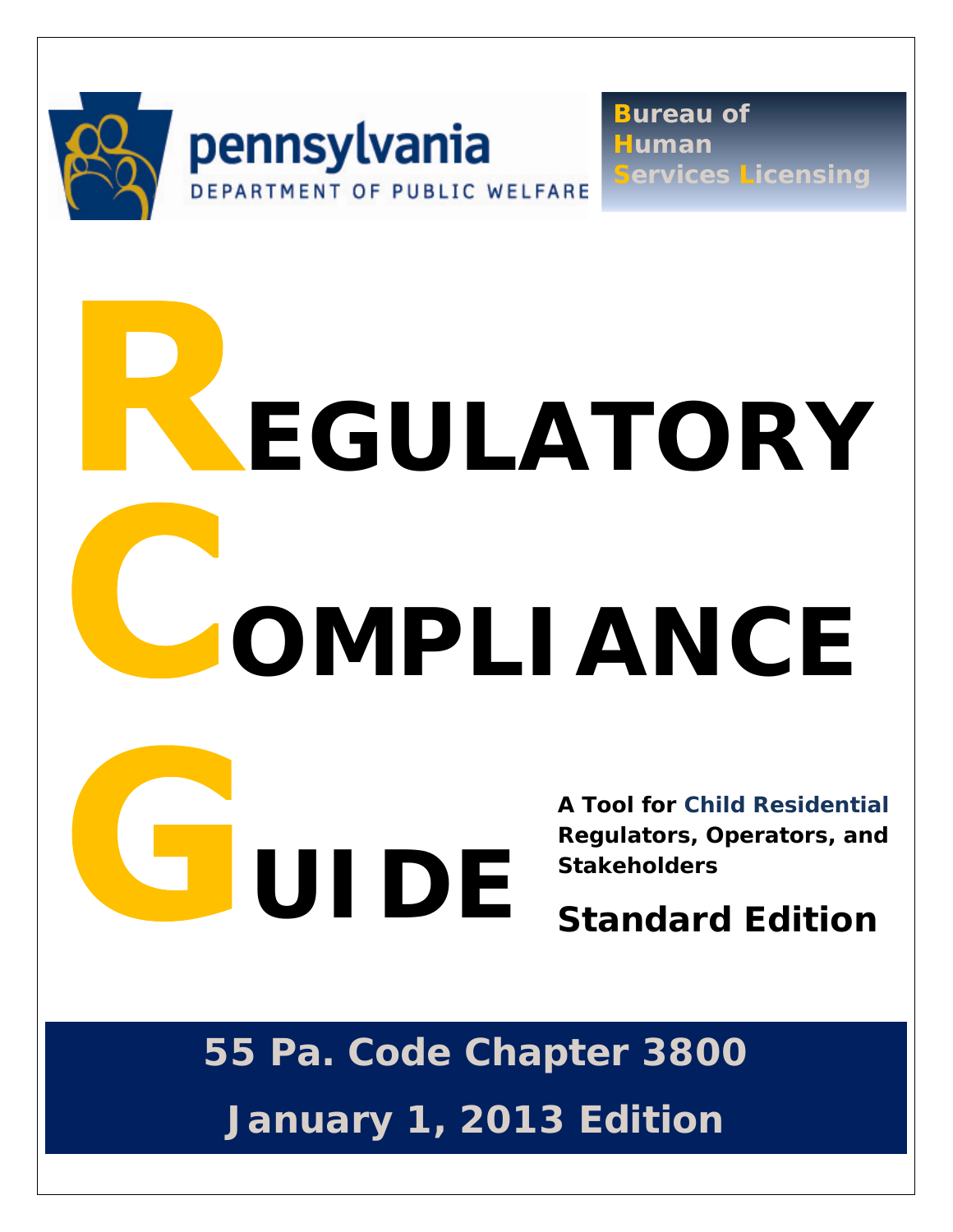# **Introduction**

The purpose of 55 Pa.Code Ch. 3800 (relating to child residential and day treatment facilities) is to protect the health, safety and well-being of children receiving care in a child residential facility. These regulations govern the operation of child residential and day treatment facilities in the Commonwealth of Pennsylvania. In most cases, the regulations speak for themselves. There are, however, some regulations that require additional clarification. Even when the meaning of a regulation is very clear, the purpose and intent of the regulation may not be. There are also different ways to measure regulatory compliance, and both operators and inspectors need to know how compliance will be determined. The Regulatory Compliance Guide, or RCG, is meant to help operators and inspectors better understand the regulations.

This guide is a companion piece to Chapter 3800; it should be used along with the regulations, not instead of them. The explanatory material in this guide is not meant to be "new regulations" or to extend meaning of the regulations beyond their original intent. The guide has been developed to provide clearer explanations of the regulatory requirements of Chapter 3800 to help operators provide safe environments for children through regulatory compliance, and to help regulators protect children by conducting consistent and comprehensive inspections. It provides a detailed explanation of each regulatory requirement, including expectations for compliance, guidelines for measuring compliance, and the primary purpose for the requirement.

Chapter 3800 sets forth the minimum standards for child residential and day treatment facilities. While facilities may be subject to additional requirements beyond the regulatory minimum for funding or accreditation purposes, the Bureau of Human Services Licensing measures compliance with only Chapter 3800 to ensure that facilities meet minimum health and safety requirements. As such, the RCG's clarifications and explanatory material are limited solely to requirements and best practices in licensing. Programmatic or funding requirements are not addressed, save where it is necessary to draw a distinction between a regulatory requirement or a programmatic/funding one.

Chapter 3800 addresses seven specialized types of settings: child residential facilities, outdoor programs, mobile programs, secure care settings, secure detention centers, day treatment centers, and transitional living residences. Some Chapter 3800 regulations are applied in all setting types; others are unique to a particular type of setting. To simplify and streamline the regulatory process, the RCG has been modified such that each setting type has its own RCG.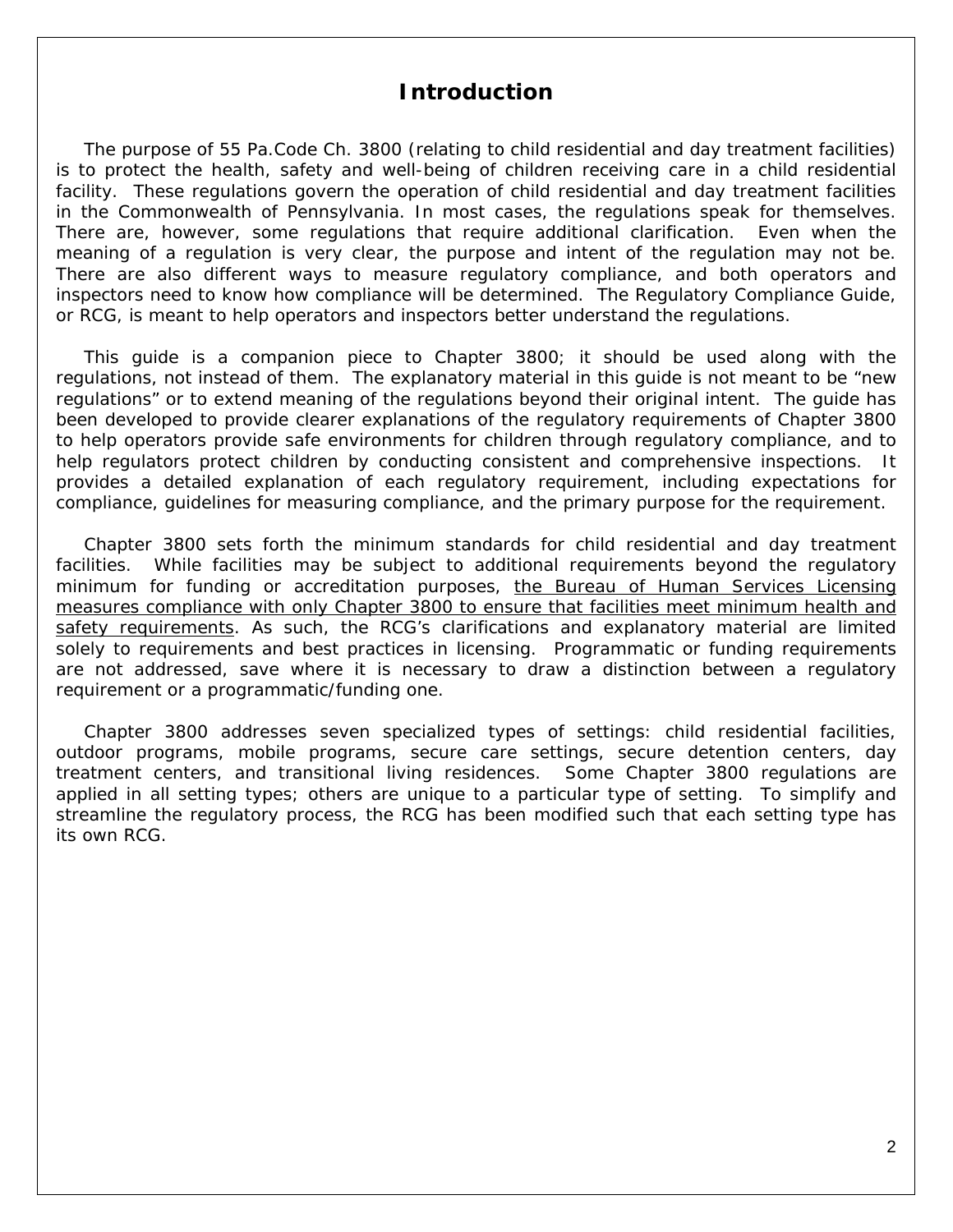# **How to Use the Regulatory Compliance Guide**

Chapter 3800 is divided into different "Section Heads" that each address a particular subject, such as "Physical Site" or "Staff Health." While regulations in these sections do relate to the same subject, this type of categorization is inconsistent with the order and manner in which compliance with the regulations is measured. For example, regulations grouped under the "Physical Site" section head may require direct observation, a review of documents and records, or interviews with children and staff. Therefore, these regulations will not be measured sequentially: the regulations that require review of documentation will be measured during the portion of the inspection where all documents – including child records and facility policy – are being reviewed. Regulations that require direct observation will be measured while walking though the facility. Physical site regulations that require interviews will staff or children will be measured concurrently with other, non-physical-site-related regulations that are also measured by and through the interview process.

The RCG is designed to correspond more to the inspection process than the groupings established by the rulemaking process. While the language and meaning of each individual regulation has not been changed, the order in which the regulation appears in RCG has been changed. Every Chapter 3800 regulation that can be measured during an inspection falls into one of seven inspection categories:

- Policy and Facility Records (PFR)
- Staff Records (SR)
- Child Records (CR)
- Environmental Maintenance (EM)
- Medications (M)
- Rights, Treatment, and Prohibitions (RTP)
- Contingent Regulations (CReg)

A regulation appears in the RCG based on its inspection category. This arrangement can be somewhat confusing to persons accustomed to the "traditional" listing of regulations. The following table lists the regulations in the order in which they appear in Chapter 3800, and the page number on which these regulations can be found:

| 3800<br><b>Section Head</b> | Regulation                                       | <b>RCG Group</b> | Page Number |
|-----------------------------|--------------------------------------------------|------------------|-------------|
|                             | 3800.11.<br>Licensure or approval of facilities. |                  |             |
| <b>REQUIREMENTS</b>         | 3800.12.<br>Appeals.                             |                  |             |
|                             | 3800.13.<br>Maximum capacity.                    | <b>PFR</b>       | 11          |
|                             | 3800.14.<br>Fire safety approval.                | <b>PFR</b>       | 11          |
|                             | Child abuse.<br>3800.15.                         | <b>PFR</b>       | 13          |
| <b>GENERAL</b>              | 3800.16.<br>Reportable incidents.                | <b>PFR</b>       | 14          |
|                             | 3800.17.<br>Recordable incidents.                | <b>CR</b>        | 45          |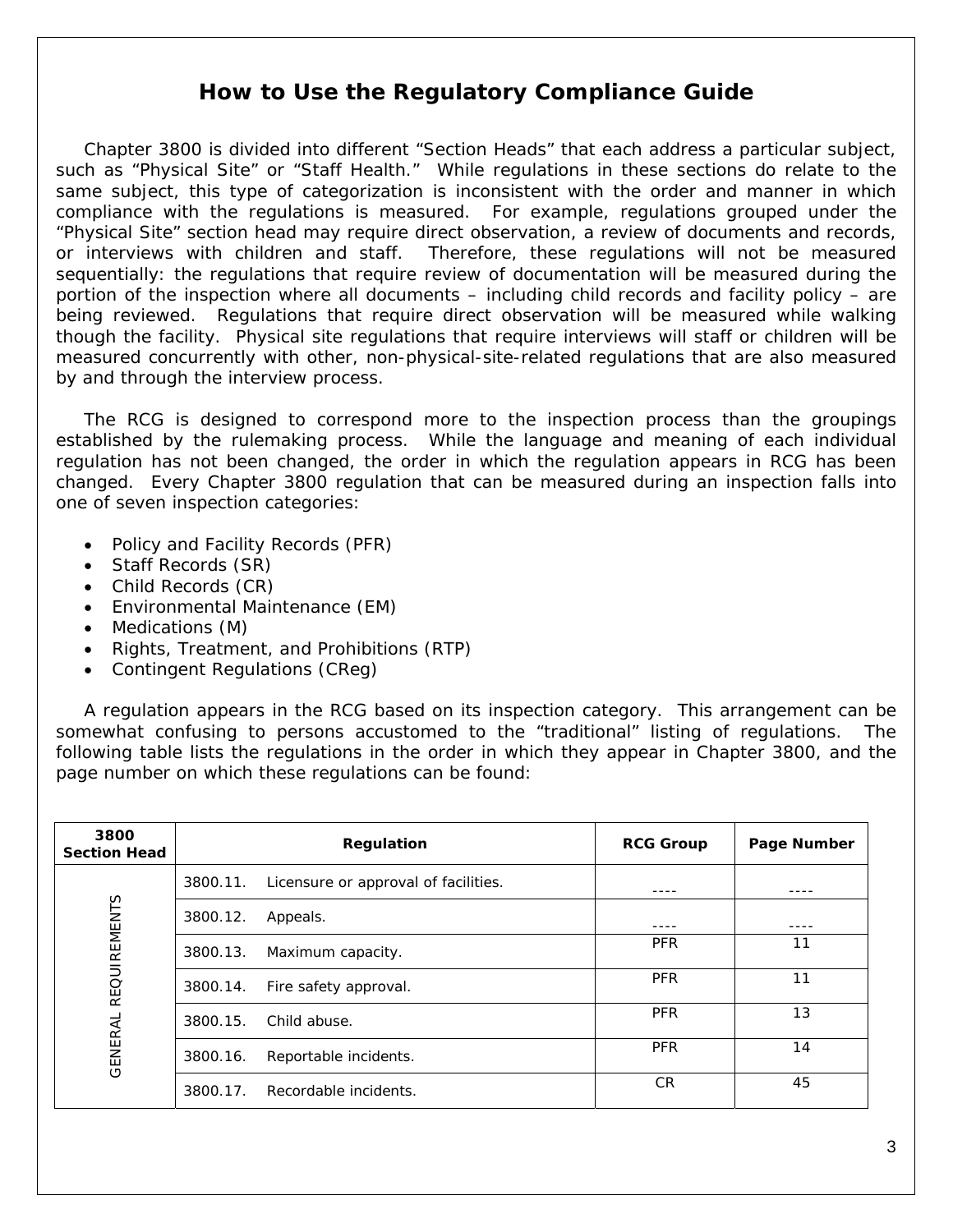| 3800<br><b>Section Head</b> |          | Regulation                                          | <b>RCG Group</b>         | Page Number    |
|-----------------------------|----------|-----------------------------------------------------|--------------------------|----------------|
|                             | 3800.18. | Child funds.                                        | <b>PFR</b><br><b>RTP</b> | 16<br>89       |
|                             | 3800.19. | Consent to treatment.                               | CR                       | 55             |
| <b>GENERAL</b><br>(cont.)   | 3800.20. | Confidentiality of records.                         | <b>RTP</b>               | 90             |
| <b>REQUIREMENTS</b>         | 3800.21. | Applicable health and safety laws.                  | CReg                     | 98             |
|                             | 3800.22. | Waivers.                                            | $- - - -$                | $- - - -$      |
|                             | 3800.31. | Notification of rights and grievance<br>procedures. | <b>PFR</b><br>CR         | 17<br>47       |
| CHILD<br>RIGHTS             | 3800.32. | Specific rights.                                    | <b>RTP</b>               | 88, 89, 91     |
|                             | 3800.33. | Prohibition against deprivation of rights.          | ----                     |                |
|                             | 3800.51. | Child abuse and criminal history checks.            | <b>SR</b>                | 32, 34, 35     |
|                             | 3800.52. | Staff hiring, retention and utilization.            | <b>SR</b>                | 32, 34, 35     |
|                             | 3800.53. | Director.                                           | <b>SR</b>                | 32             |
|                             | 3800.54. | Child care supervisor.                              | PFR<br><b>SR</b>         | 17             |
| STAFFING                    | 3800.55. | Child care worker.                                  | PFR                      | 34<br>17       |
|                             | 3800.56. | Exceptions for staff qualifications.                | <b>SR</b>                | 35             |
|                             | 3800.57. | Supervision.                                        | <b>PFR</b>               | 18             |
|                             | 3800.58. | Staff training.                                     | <b>SR</b>                | 32, 34, 35, 43 |
|                             | 3800.81. | Physical accommodations and equipment.              | CReg                     | 98             |
|                             | 3800.82. | Poisons.                                            | EM                       | 64             |
|                             | 3800.83. | Heat sources.                                       | EM                       | 65             |
|                             | 3800.84. | Sanitation.                                         | EM                       | 66, 67         |
|                             | 3800.85. | Ventilation.                                        | EM                       | 68             |
|                             | 3800.86. | Lighting.                                           | EM                       | 68             |
| PHYSICAL SITE               | 3800.87. | Surfaces.                                           | <b>PFR</b><br>EM<br>CReg | 20<br>71<br>98 |
|                             | 3800.88. | Water.                                              | PFR<br>EM                | 21<br>71       |
|                             | 3800.89. | Temperature.                                        | EM                       | 72             |
|                             | 3800.90. | Communication system.                               | EM                       | 72             |
|                             | 3800.91. | Emergency telephone numbers.                        | EM                       | 72             |
|                             | 3800.92. | Screens.                                            | EM                       | 73             |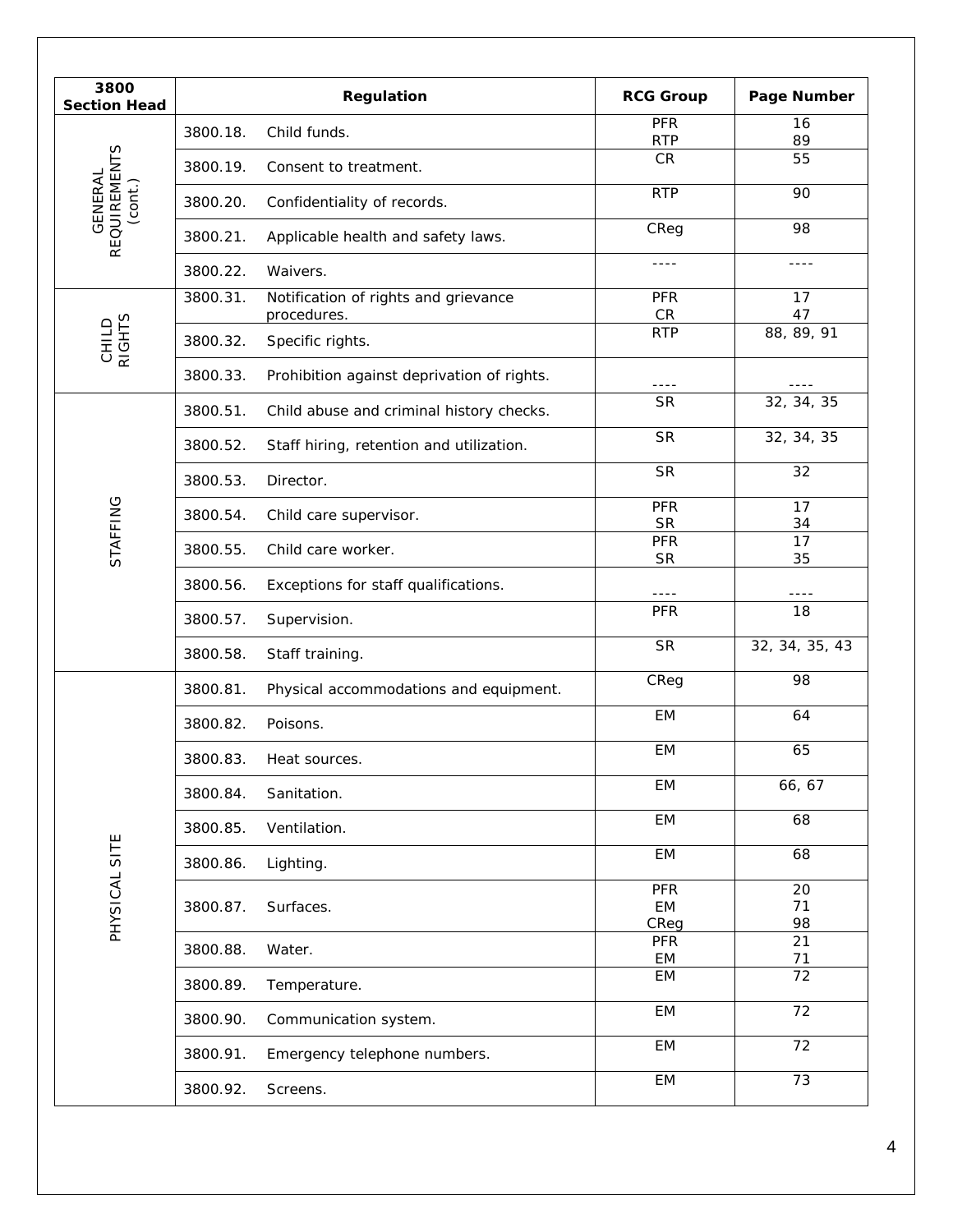| 3800<br><b>Section Head</b> | Regulation                                         | <b>RCG Group</b>        | Page Number    |
|-----------------------------|----------------------------------------------------|-------------------------|----------------|
|                             | 3800.93.<br>Handrails and railings.                | <b>EM</b>               | 73             |
|                             | Landings and stairs.<br>3800.94.                   | EM                      | 73             |
|                             | 3800.95.<br>Furniture and equipment.               | EM                      | 74, 77         |
|                             | First aid supplies.<br>3800.96.                    | EM                      | 78             |
|                             | 3800.97.<br>Elevators.                             | PFR                     | 21             |
|                             | 3800.98.<br>Indoor activity space.                 | <b>EM</b>               | 74             |
| PHYSICAL SITE               | 3800.99.<br>Recreation space.                      | <b>EM</b>               | 74             |
| (cont.)                     | 3800.100.<br>Exterior conditions.                  | <b>EM</b>               | 62             |
|                             | 3800.101.<br>Firearms and weapons.                 | CReg                    | 99             |
|                             | Child bedrooms.<br>3800.102.                       | <b>EM</b>               | 74, 75         |
|                             | 3800.103.<br>Bathrooms.                            | EM                      | 79             |
|                             | 3800.104.<br>Kitchen areas.                        | EM                      | 80             |
|                             | 3800.105.<br>Laundry.                              | EM                      | 82             |
|                             | 3800.106.<br>Swimming.                             | <b>PFR</b><br><b>SR</b> | 17<br>40       |
|                             |                                                    | EM<br><b>EM</b>         | 82<br>62       |
|                             | 3800.121.<br>Unobstructed egress.                  | EM                      | 62             |
|                             | 3800.122.<br>Exits.                                |                         |                |
|                             | 3800.123.<br>Evacuation procedures.                | <b>PFR</b>              | 22             |
|                             | Notification of local fire officials.<br>3800.124. | <b>PFR</b>              | 23             |
|                             | Flammable and combustible materials.<br>3800.125.  | EM                      | 64             |
|                             | 3800.126.<br>Furnaces.                             | PFR                     | 24             |
| FIRE SAFETY                 | 3800.127.<br>Portable space heaters.               | EM                      | 65             |
|                             | 3800.128.<br>Wood and coal burning stoves.         | EM                      | 65             |
|                             | 3800.129.<br>Fireplaces.                           | PFR<br>EM               | 24<br>65       |
|                             | 3800.130.<br>Smoke detectors and fire alarms.      | PFR<br>EM<br>CReg       | 25<br>69<br>99 |
|                             | 3800.131.<br>Fire extinguishers.                   | EM                      | 70, 80         |
|                             | 3800.132.<br>Fire drills.                          | PFR                     | 25             |
|                             | 3800.141.<br>Child health and safety assessment.   | ${\sf CR}$              | 48             |
| CHILD<br>HEALTH             | 3800.142.<br>Health and safety plan.               | ${\sf CR}$              | 48             |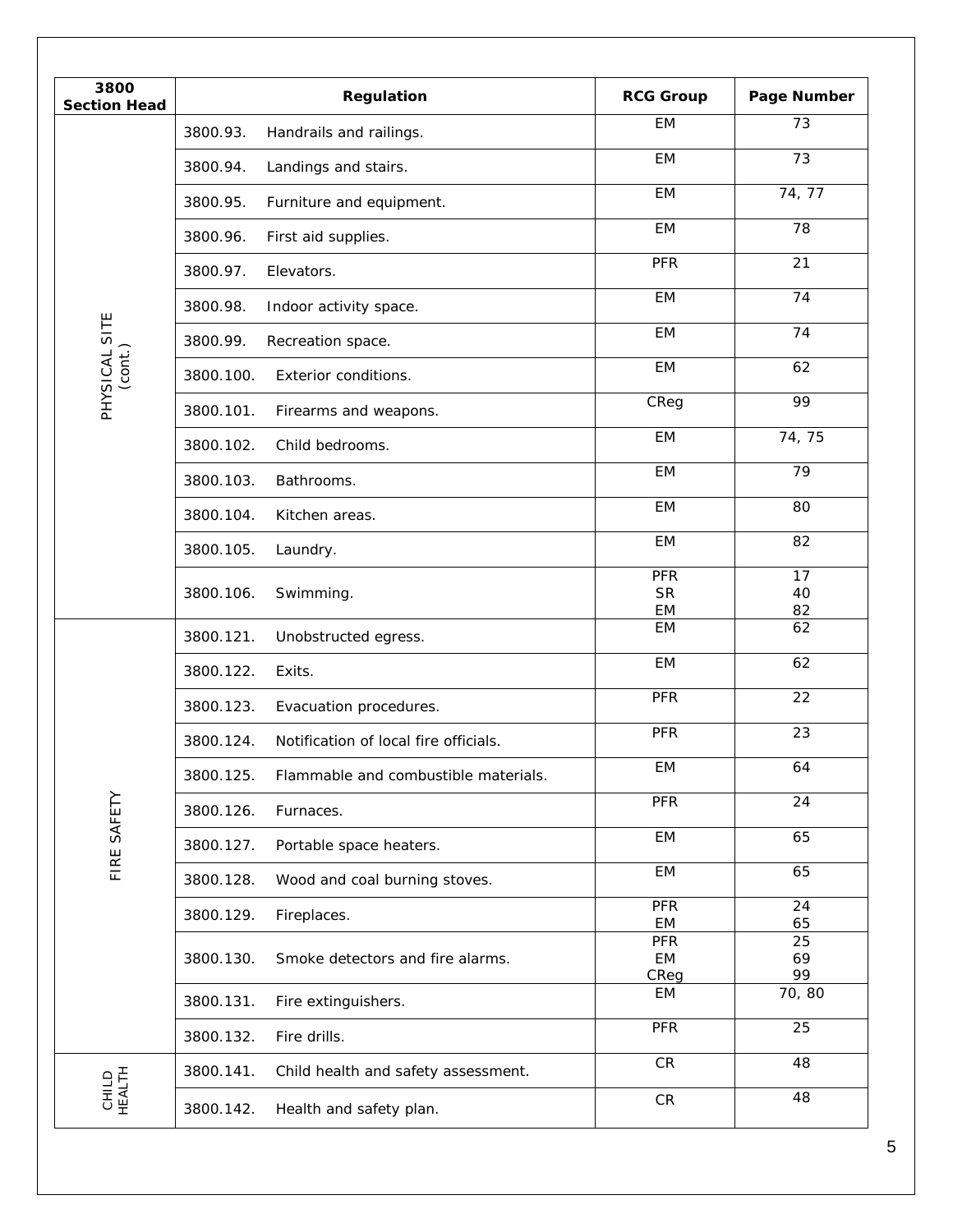| 3800<br><b>Section Head</b>   |            | Regulation                                                   | <b>RCG Group</b>                 | Page Number     |
|-------------------------------|------------|--------------------------------------------------------------|----------------------------------|-----------------|
|                               | 3800.143.  | Child health examination.                                    | <b>CR</b>                        | 50              |
|                               | 3800.144.  | Dental care.                                                 | CR                               | 52              |
|                               | 3800.145.  | Vision care.                                                 | CR                               | 53              |
| CHILD HEALTH<br>$($ cont. $)$ | 3800.146.  | Hearing care.                                                | CR                               | 54              |
|                               | 3800.147.  | Use of tobacco.                                              | PFR                              | 29              |
|                               | 3800.148.  | Health and behavioral health services.                       | CReg<br><b>RTP</b>               | 100<br>91       |
|                               | 3800.149.  | Emergency medical plan.                                      | <b>PFR</b><br>${\sf CR}$<br>CReg | 30<br>47<br>100 |
|                               | 3800.151.  | Staff health statement.                                      | <b>SR</b>                        | 39              |
| <b>HEALTH</b><br><b>STAFF</b> | 3800.152.  | Serious communicable diseases.                               | <b>SR</b>                        | 39              |
|                               | 3800.161.  | Three meals a day.                                           | EM                               | 81              |
|                               | 3800.162.  | Quantity of food.                                            | EM                               | 81              |
| NUTRITION                     | 3800.163.  | Food groups and alternative diets.                           | <b>EM</b>                        | 81              |
|                               | 3800.164.  | Withholding or forcing of food prohibited.                   | CReg<br><b>RTP</b>               | 100<br>88       |
| TRANSPORTATION                | 3800.171.  | Safe transportation.                                         | <b>PFR</b><br><b>SR</b><br>CReg  | 17<br>40<br>101 |
|                               | 3800.181.  | Storage of medications.                                      | M                                | 83-85           |
|                               | 3800.182.  | Labeling of medications.                                     | M                                | 84              |
|                               | 3800.183.  | Use of prescription medications.                             | M                                | 85              |
|                               | 3800.184.  | Medication log.                                              | M                                | 86              |
|                               | 3800.185.  | Medication errors.                                           | M                                | 86              |
|                               | 3800.186.  | Adverse reaction.                                            | CReg                             | 101             |
| MEDICATIONS                   | 3800.187.  | Administration.                                              | M                                | 85, 87          |
|                               | 3800.188.  | Medications administration training.                         | <b>SR</b>                        | 41, 44          |
|                               | 3800.188a. | Medications administration training-<br>statement of policy. | <b>SR</b>                        | 41              |
|                               | 3800.189.  | Self-administration of medications.                          | M                                | 87              |
|                               | 3800.201.  | Restrictive procedure.                                       | ----                             | ----            |
|                               |            |                                                              |                                  |                 |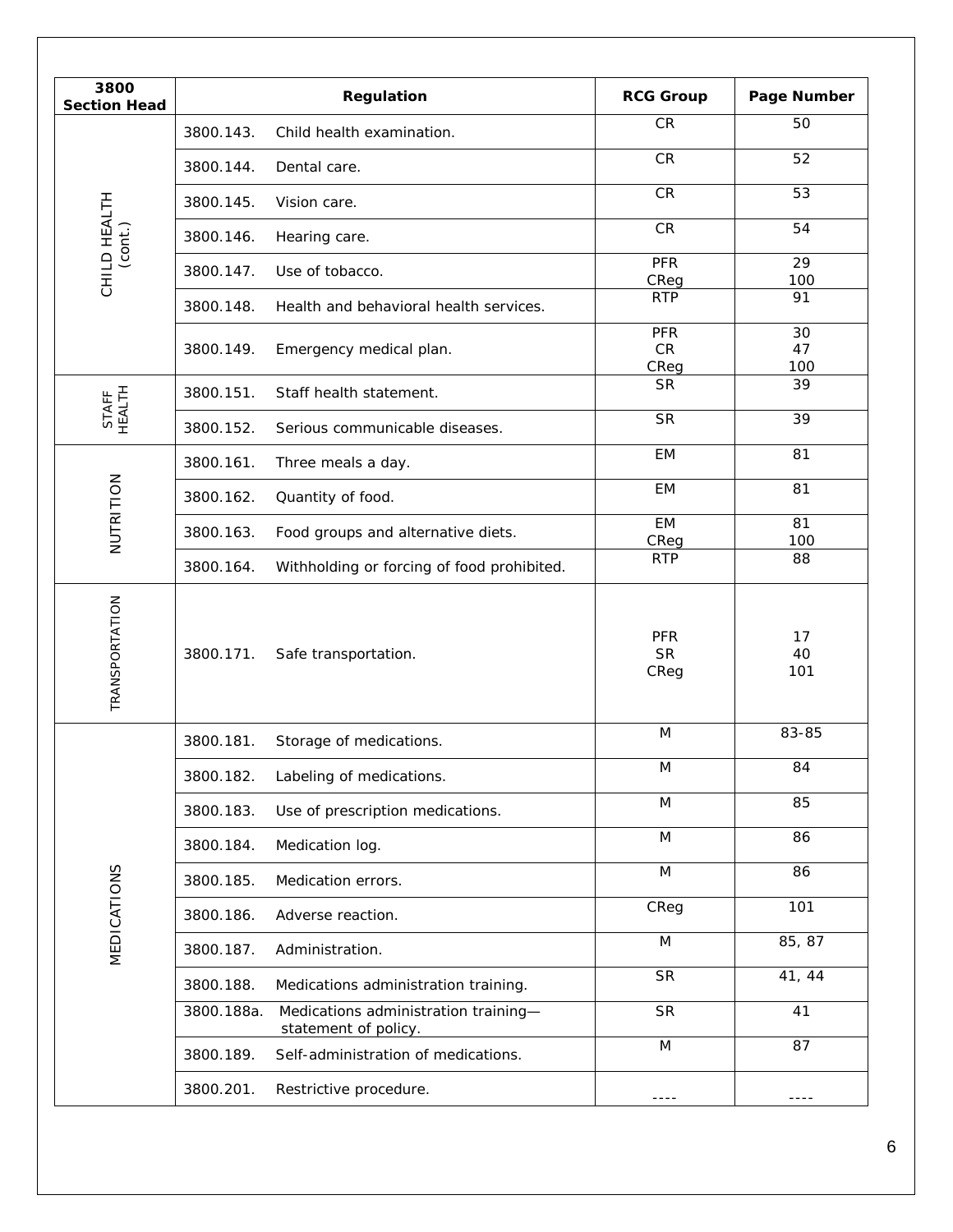| 3800<br><b>Section Head</b> | Regulation                                                         | <b>RCG Group</b>        | Page Number |
|-----------------------------|--------------------------------------------------------------------|-------------------------|-------------|
|                             | 3800.202.<br>Appropriate use of restrictive procedures.            | <b>RTP</b>              | 92          |
|                             | 3800.203.<br>Restrictive procedure plan.                           | <b>CR</b><br><b>RTP</b> | 59<br>95    |
|                             | 3800.204.<br>Unanticipated use.                                    |                         |             |
|                             | 3800.205.<br>Staff training.                                       | <b>SR</b>               | 43          |
|                             | 3800.206.<br>Seclusion.                                            | <b>RTP</b>              | 88, 96      |
| RESTRICTIVE PROCEDURES      | 3800.207.<br>Aversive conditioning.                                | <b>RTP</b>              | 88          |
|                             | 3800.208.<br>Pressure points.                                      | <b>RTP</b>              | 88          |
|                             | 3800.209.<br>Chemical restraints.                                  | <b>RTP</b>              | 88, 92, 94  |
|                             | 3800.210.<br>Mechanical restraints.                                | <b>RTP</b>              | 88, 93      |
|                             | 3800.211.<br>Manual restraints.                                    | <b>RTP</b>              | 88, 92, 93  |
|                             | 3800.211a. Prone position manual restraint-statement<br>of policy. | ----                    | ----        |
|                             | 3800.212.<br>Exclusion.                                            | ----                    |             |
|                             | 3800.213.<br>Restrictive procedure records.                        | CR                      | 60          |
|                             | 3800.221.<br>Description of services.                              | <b>PFR</b>              | 31          |
|                             | 3800.222.<br>Admission.                                            | <b>CR</b>               | 56          |
|                             | 3800.223.<br>Placement process.                                    | CR                      | 56          |
|                             | 3800.224.<br>Development of the ISP.                               | CR                      | 57          |
| <b>RVICES</b>               | 3800.225.<br>Review and revision of the ISP.                       | CR                      | 57          |
| 55                          | 3800.226. Content of the ISP.                                      | CR                      | 57          |
|                             | 3800.227.<br>Implementation of the ISP.                            | ${\sf CR}$              | 57          |
|                             | 3800.228.<br>Copies of the ISP.                                    | ${\sf CR}$              | 57          |
|                             | Education.<br>3800.229.                                            | <b>RTP</b>              | 91          |
|                             | 3800.230.<br>Transfer or discharge.                                | ${\sf CR}$              | 61          |
|                             | Emergency information.<br>3800.241.                                | CR                      | 47          |
| CHILD RECORDS               | Child records.<br>3800.242.                                        | ${\sf CR}$              | 46          |
|                             | 3800.243.<br>Content of records.                                   | ${\sf CR}$              | 46          |
|                             | 3800.244.<br>Record retention.                                     | ${\sf CR}$              | 60          |
|                             | Locked records.<br>3800.245.                                       | ${\sf CR}$              | 45          |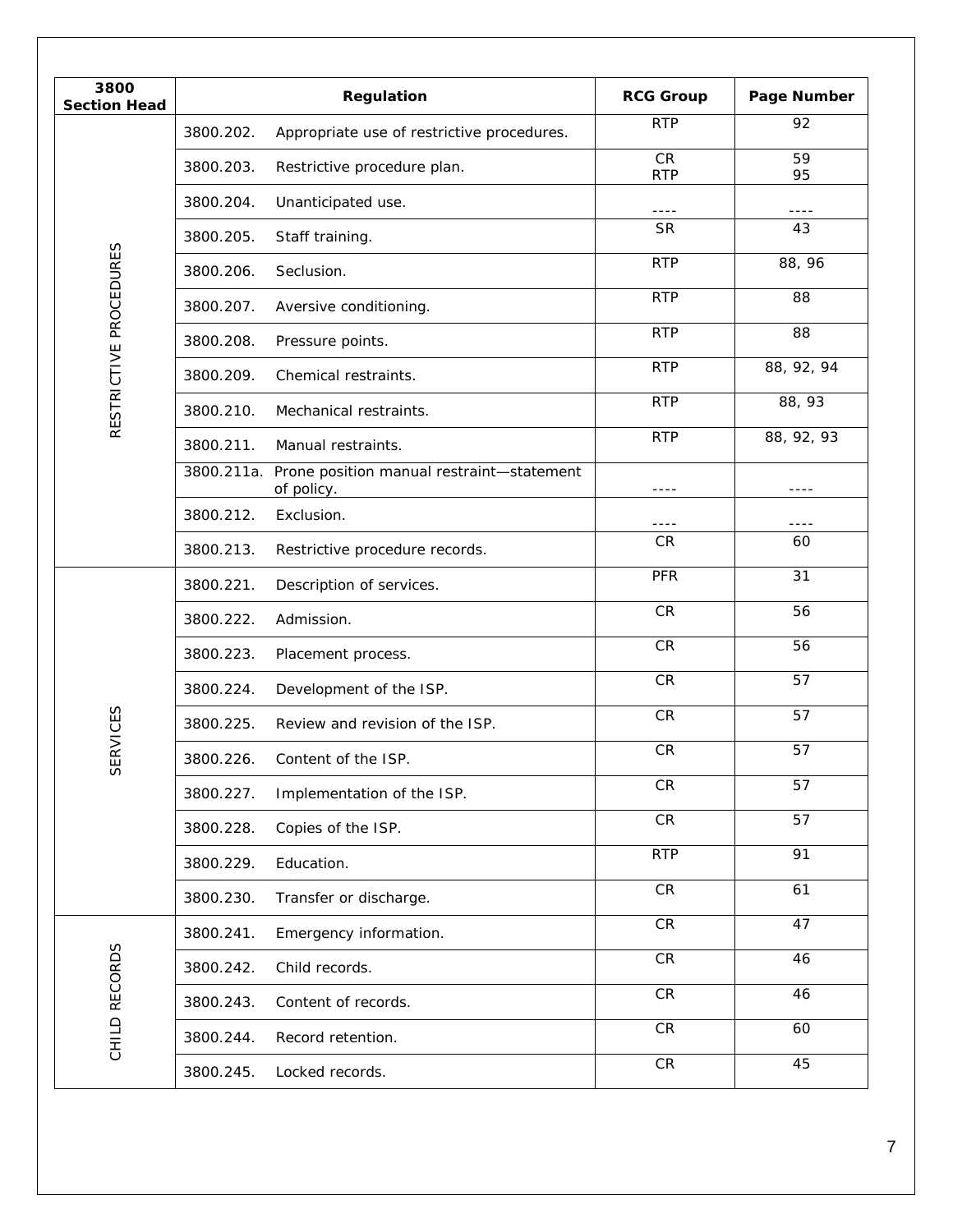| 3800<br><b>Section Head</b> |           | Regulation               | <b>RCG Group</b> | Page Number |
|-----------------------------|-----------|--------------------------|------------------|-------------|
|                             | 3800.251. | Additional requirements. |                  |             |
|                             | 3800.252. | Sewage system approval.  | <b>PFR</b>       | 21          |
| CHILDREN<br>OR MORE<br>NINE | 3800.253. | Evacuation procedures.   | <b>EM</b>        | 63          |
|                             | 3800.254. | Exit signs.              | EM               | 63          |
|                             | 3800.255. | Laundry.                 | EM               | 82          |
|                             | 3800.256. | Dishwashing.             | EM               | 81          |
|                             | 3800.257. | Bedrooms.                | <b>EM</b>        | 77          |

Each regulation that can be measured during an inspection is included in the RCG and is accompanied by clarifying information. The illustration below shows how regulations are presented, and how inspectors and facilities can effectively use the RCG.



In some cases, different regulations must be measured in conjunction with one another to determine if compliance exists. When this occurs, the regulations are presented in a single grouping.

# **"Recommended"**

Throughout the RCG, you will repeatedly see the words "recommended" or "strongly recommended." These words indicate that the what you are reading is a suggestion based on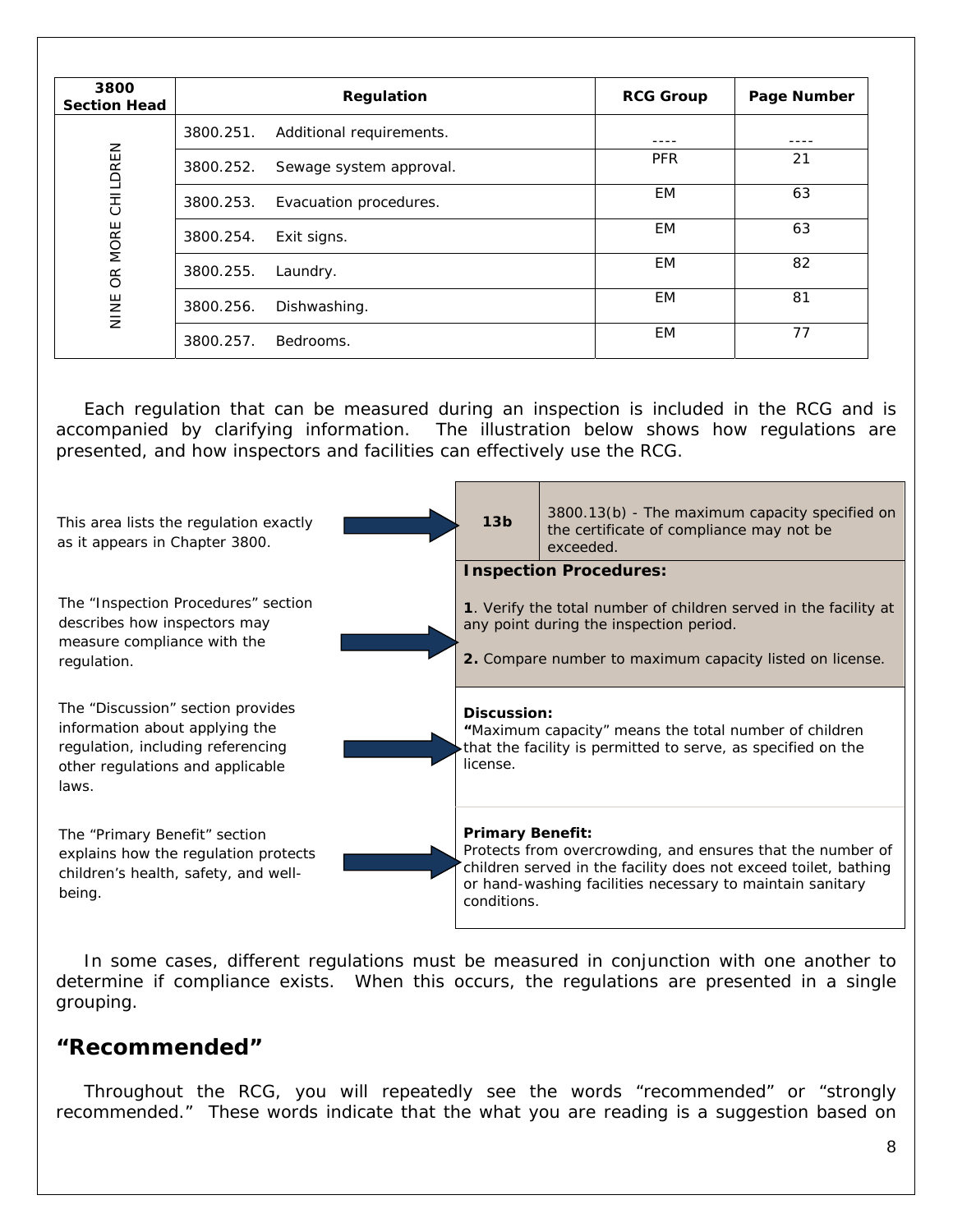best practices, not a regulatory requirement. Failure to follow a recommendation will not result in a regulatory violation.

# **Inspection Procedures**

Please note that the "inspection procedures" are guidelines, and the specific means of measuring compliance with a regulation may differ depending on circumstances specific to the facility and the nature of the regulatory violation.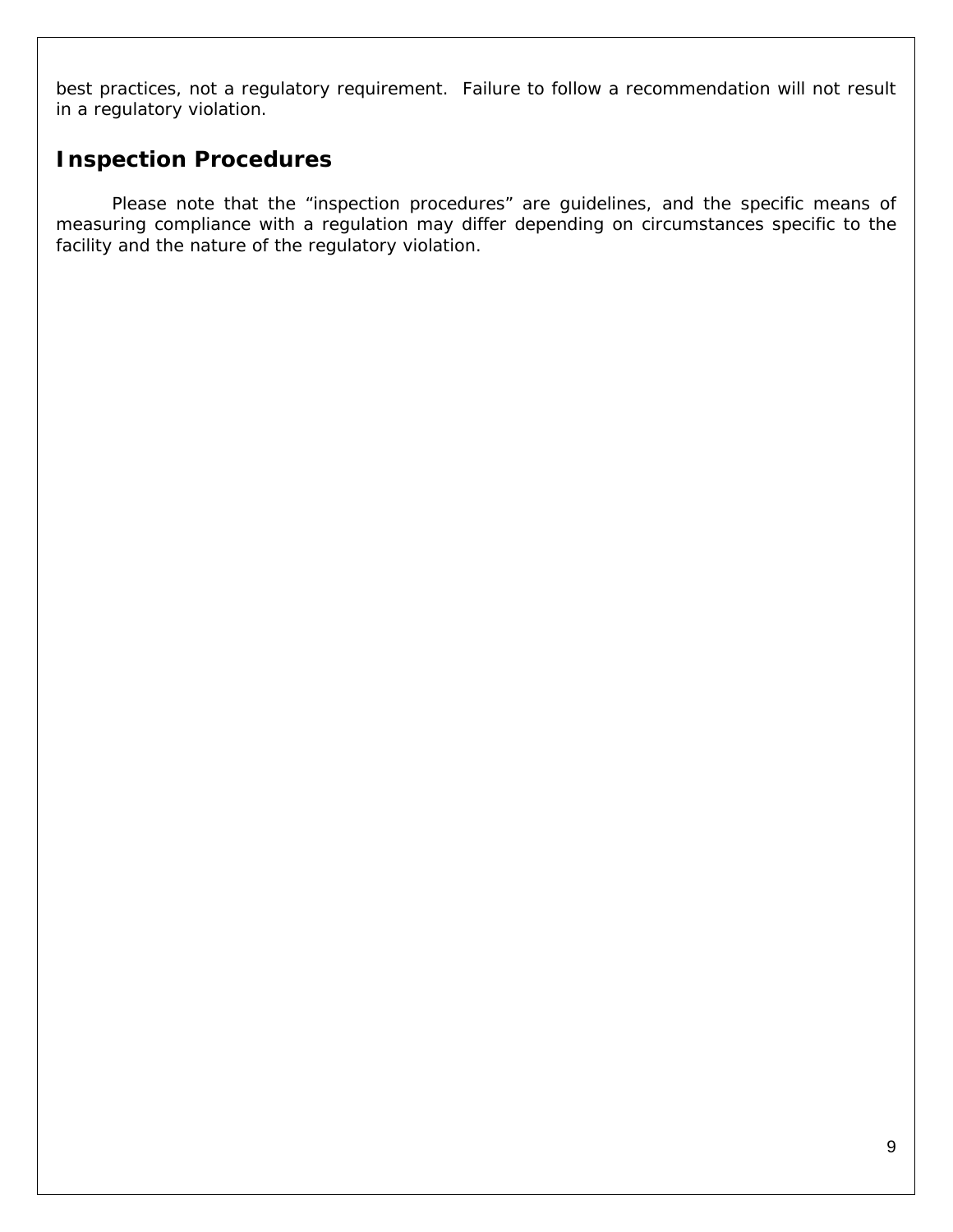# **PART I**

# **Policies and Facility Records**

**To measure compliance with this section…** 

| you will need the following facility<br>records          | to measure<br>compliance with<br>§ 3800. | which is<br>located on<br>page |
|----------------------------------------------------------|------------------------------------------|--------------------------------|
| 1. Certificate of Occupancy                              | $14(a)-(c)$                              | 11                             |
| 2. Child Abuse Reporting Policies                        | $15(a)-(b)$                              | 13                             |
| 3. Reportable Incident Policies                          | $16(b) - (h)$                            | 14                             |
| 4. Recordable Incident Log                               | 17                                       | 45                             |
| 5. Financial Management Records                          | $18(c) - (e)$                            | 16                             |
| 6. Grievance Procedures                                  | 31(f)                                    | 17                             |
| 7. Staff Training Record                                 | 58(h)                                    | 43                             |
| 8. Lead Paint Test Results                               | 87(b)                                    | 20                             |
| 9. Documentation of Water Testing                        | 88(c)                                    | 21                             |
| 10. Written Approval for Sewerage System                 | 252                                      | 21                             |
| 12. Elevator Certificate(s)                              | 97                                       | 21                             |
| 13. Emergency Evacuation Procedures                      | 123                                      | 22                             |
| 14. Notification to Fire Officials                       | 124                                      | 23                             |
| 15. Furnace Inspection and Cleaning<br>Documentation     | 126                                      | 24                             |
| 16. Fireplace Cleaning Documentation                     | 129(c)                                   | 24                             |
| 17. Inoperable Smoke Detector / Fire Alarm<br>Procedures | 130(h)                                   | 25                             |
| 18. Fire Drill Log for Past 12 Months                    | $132(a)-(j)$                             | 25                             |
| 19. Fire-Safety Procedures for Smoking                   | 147(c)                                   | 29                             |
| 20. Emergency Medical Plan                               | 149(a)                                   | 30                             |
| 21. Medication Error Log                                 | $185(a)-(b)$                             | 86                             |
| 22. Description of Services                              | 221                                      | 31                             |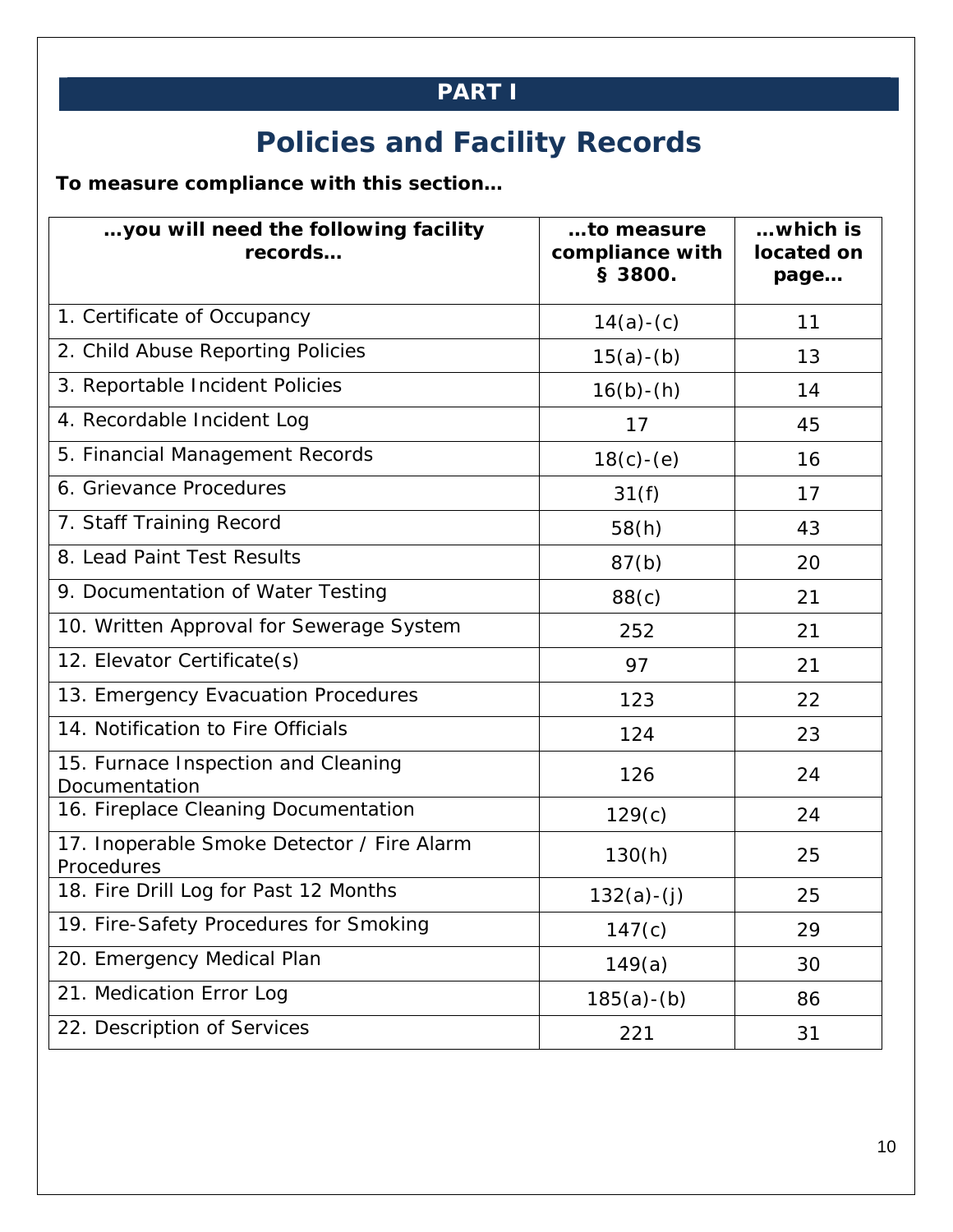# **Capacity and Certificates of Occupancy**

**13b** 3800.13(b) - The maximum capacity specified on the certificate of compliance may not be exceeded.

# **Inspection Procedures:**

- **1**. Verify the total number of children served in the facility at any point during the inspection period.
- **2.** Compare number to maximum capacity listed on license.

# **Discussion:**

"Maximum capacity" means the total number of children that the facility is permitted to serve, as specified on the license.

# **Primary Benefit:**

Protects from overcrowding, and ensures that the number of children served in the facility does not exceed toilet, bathing or hand-washing facilities necessary to maintain sanitary conditions.

| 14a             | 3800.14(a) - If a fire safety approval is required in accordance with State law or requiations, a valid fire<br>safety approval from the appropriate authority, listing the type of occupancy, is required prior to receiving<br>a certificate of compliance under this chapter.                      |  |  |
|-----------------|-------------------------------------------------------------------------------------------------------------------------------------------------------------------------------------------------------------------------------------------------------------------------------------------------------|--|--|
| 14 <sub>b</sub> | 3800.14(b) - If the fire safety approval is withdrawn or restricted, the facility shall notify the Department<br>orally within 24 hours and in writing within 48 hours of the withdrawal or restriction.                                                                                              |  |  |
| 14c             | 3800.14(c) - If a building is structurally renovated or altered after the initial fire safety approval is issued,<br>the facility shall submit the new fire safety approval, or written certification that a new fire safety approval<br>is not required, from the appropriate fire safety authority. |  |  |
|                 | Leonaetian Draaaduraa.                                                                                                                                                                                                                                                                                |  |  |

# **Inspection Procedures:**

- **1.** Review and obtain a copy of the facility's certificate of occupancy (CO), or documentation that a CO is not required.
- **2.** Determine if the facility has undergone renovations or repairs as described below since the CO was issued.
- **3.** Interview the director and maintenance staff to determine if the facility's CO has been withdrawn or restricted within the past year or if it is currently restricted.

# **Discussion:**

For the purposes of licensing, the terms "fire safety approval" and "certificate of occupancy" are equivalent. A certificate of occupancy is a document verifying that a building is in compliance with building codes and other laws and is safe for human occupation.

Most facilities licensed under Chapter 3800 must have a certificate of occupancy. If a facility does not have a certificate of occupancy and is unsure if they need one, the facility should contact its local building code authority or the Department of Labor and Industry for guidance. If a certificate of occupancy is not required, it is strongly recommended that facilities obtain written verification of such from the local building code authority or the Department of Labor and Industry.

**Maximum Capacity** - Each facility's maximum capacity (also known as licensed capacity) is listed on the facility's license to operate. The maximum capacity is determined by the square footage, showers, sinks, and toilets. it.

Occasionally, the facility's certificate of occupancy will dictate the maximum number of persons who can be served in the facility based on the building's construction; for example, facilities classified as C-3 may not serve more than 8 persons. "Maximum capacity" and "Certificate of Occupancy capacity" are not the same things! The former is determined by the Department by compliance with licensing measurements, the latter is determined by the building authority based on the facility's construction. Since both are legal limitations on the number of persons who may be served, facilities must always consider the lower of the two capacities the total number of children who may be served in the facility.

A certificate of occupancy may be withdrawn or restricted due to damage, physical site modifications not approved by the local building authority, and the like. Withdrawal or restriction will be issued in writing; this written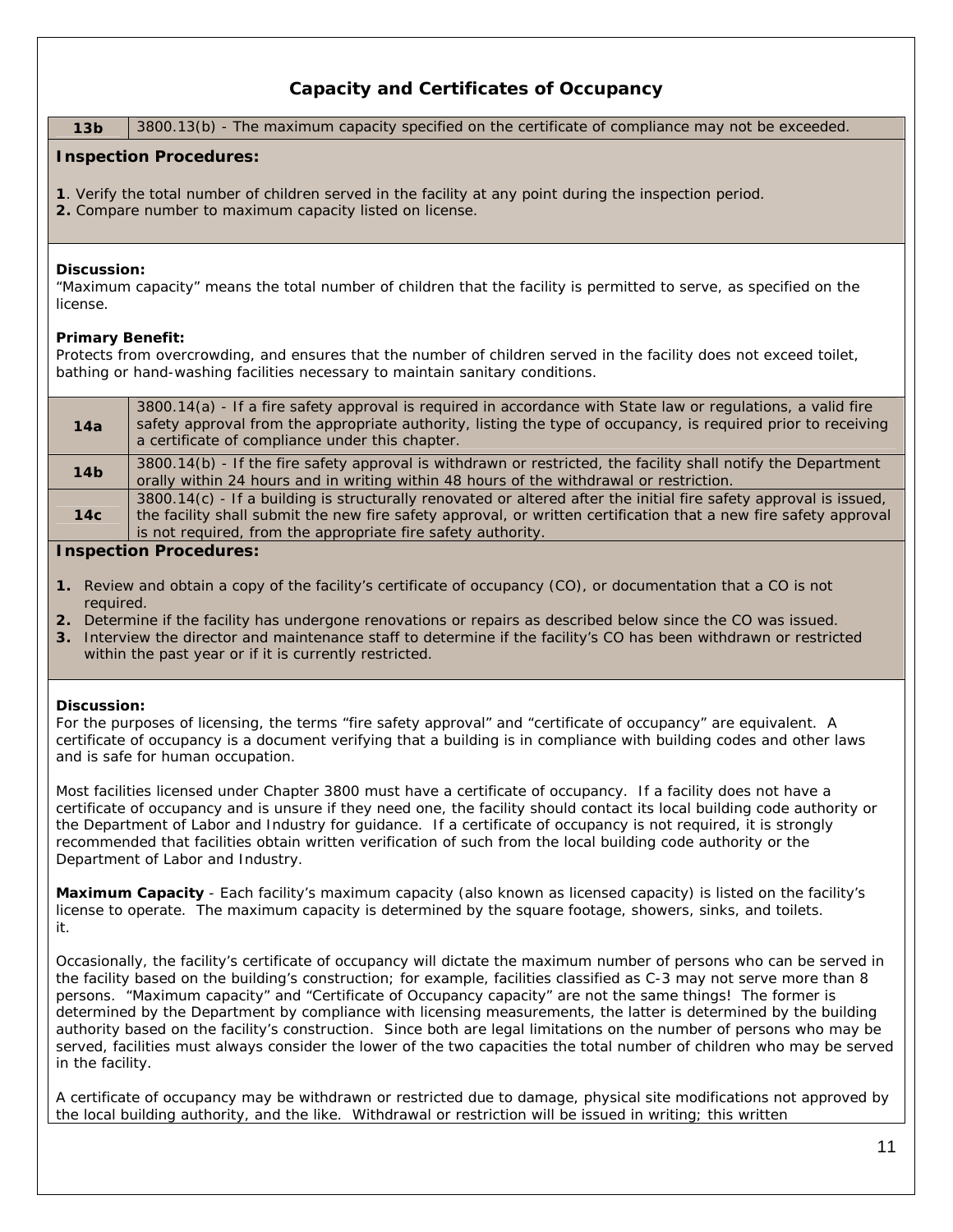documentation should be provided to the Department with the notification required by this regulation.

The Uniform Construction Code (UCC) requires a new certificate of occupancy for major structural, electrical, mechanical, and plumbing changes. In the event that a new certificate of occupancy is not required, it is recommended that a statement from the local building authority or the Department of Labor and Industry indicating that a new certificate of occupancy is not required be obtained.

**When a New Certificate of Occupancy is Required** – A new UCC approval is required for structural, electrical, mechanical and plumbing changes, as well as for changes relating to fire safety.

According to § 403.42 of the UCC, plumbing changes that do not require a new Occupancy Permit include: stopping leaks in a drain and a water, soil, waste or vent pipe, clearing stoppages or repairing leaks in pipes, valves or fixtures, and the removal and installation of water closets, faucets and lavatories if the valves or pipes are not replaced or rearranged. The UCC does apply and a new Certificate of Occupancy is required if a concealed trap, drainpipe, water, soil, waste or vent pipe becomes defective and is removed and replaced with new material.

According to § 403.42 of the UCC, electrical changes that do not require a new Certificate of Occupancy include: minor repair and maintenance work that includes the replacement of lamps or the connection of approved portable electrical equipment to approved permanently installed receptacles, electrical equipment used for radio and television transmissions, and the installation of a temporary system for the testing or servicing of electrical equipment or apparatus. The UCC does apply and a new Certificate of Occupancy is required for new equipment/wiring for power supply and the installation of towers and antennas.

Ordinary repairs do not require new Certificates of Occupancy. The following are examples of ordinary repairs, and do not require a new Certificate of Occupancy:

- Fences that are not over 6 feet high.
- Retaining walls (that are not over 4 feet in height measured from the lowest level of grade to the top of the wall, unless it is supporting a surcharge or impounding Class I, II, or III-A liquids).
- Water tanks (supported directly upon grade if the capacity does not exceed 5,000 gallons and the ratio of height to diameter or width does not exceed 2 to 1).
- Sidewalks and driveways not more than 30 inches above grade that are not located over a basement or story below it and which are not part of an accessible route.
- Painting, papering, tiling, carpeting, cabinets, countertops and similar finishing work.
- Window replacement without structural change.

The following are not ordinary repairs, and  $\underline{do}$  require a new Certificate of Occupancy:

- Cutting away a wall, partition, or portion of a wall.
- The removal or cutting of any structural beam or load-bearing support.
- The removal or change of any means of egress, or rearrangement of parts of a structure affecting the egress requirements, including the direction of a door swing.
- The addition to, alteration of, replacement, or relocation of any standpipe, water supply, sewer drainage, drain leader, gas, soil, waste, vent or similar piping, electric wiring or mechanical.

If a facility has a question regarding whether they need a new Certificate of Occupancy and it is a unique situation that is not described above, the facility should contact its local building code authority or the Department of Labor and Industry for guidance.

# **Primary Benefit:**

Ensures the facility is appropriately constructed to serve individuals in a residential or day treatment setting, and that child health and safety is not compromised by failure to meet or maintain construction standards.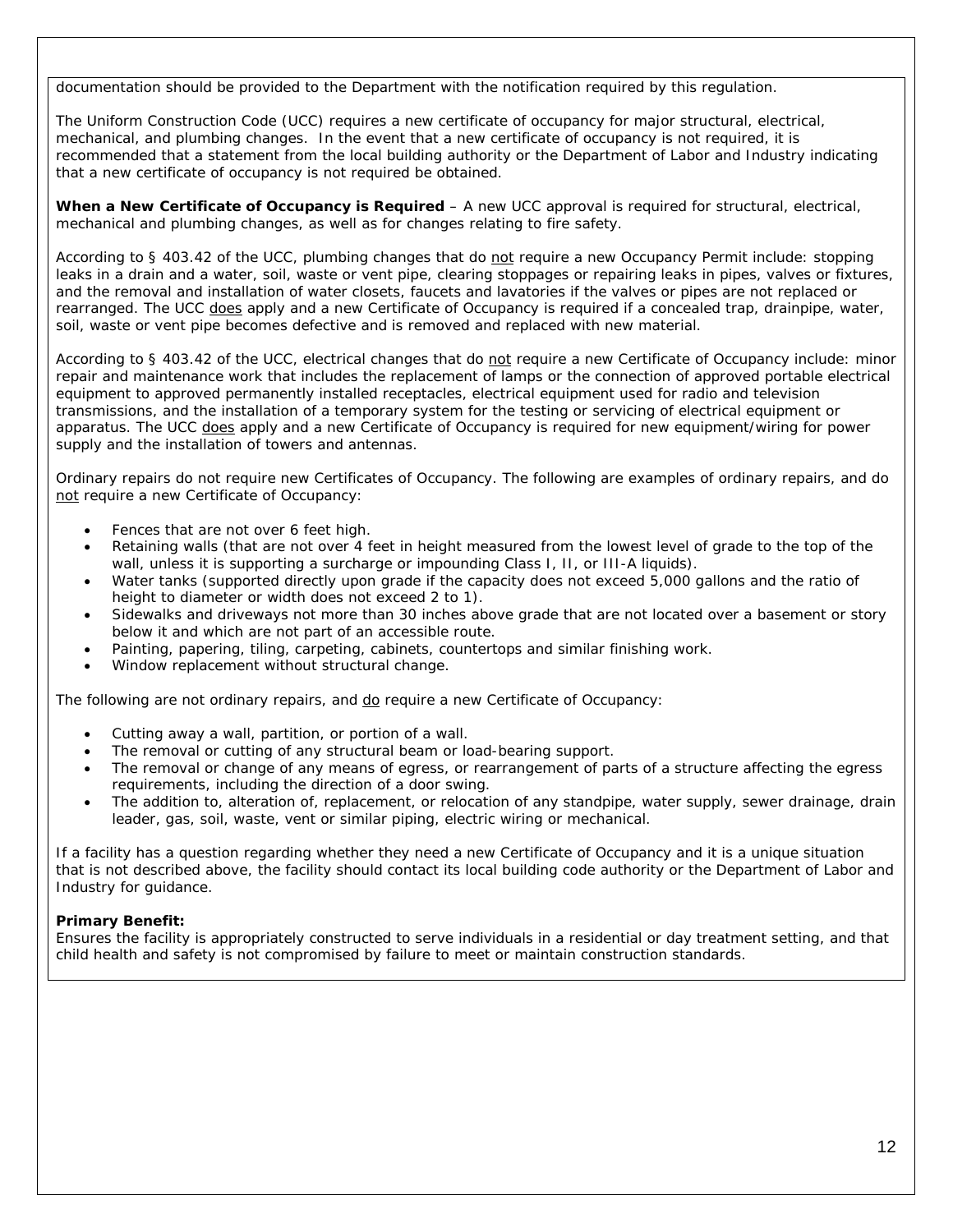# **Child Abuse Reporting**

| 15a                                                                                                                                                                                                                                                                                                         | 3800.15(a) - The facility shall immediately report suspected abuse of a child in accordance with 23 Pa.C.S.<br>§ § 6301-6385 (relating to the Child Protective Services Law) and Chapter 3490 (relating to protective<br>services).                                                                                                                                                                                          |  |
|-------------------------------------------------------------------------------------------------------------------------------------------------------------------------------------------------------------------------------------------------------------------------------------------------------------|------------------------------------------------------------------------------------------------------------------------------------------------------------------------------------------------------------------------------------------------------------------------------------------------------------------------------------------------------------------------------------------------------------------------------|--|
| 15 <sub>b</sub>                                                                                                                                                                                                                                                                                             | 3800.15(b) - If there is an allegation of child abuse involving facility staff persons, the facility shall submit<br>and implement a plan of supervision in accordance with 23 Pa.C.S. § 6368 (relating to investigation of<br>reports) and § 3490.56 (relating to county agency investigation of suspected child abuse perpetrated by<br>persons employed or supervised by child care services and residential facilities). |  |
|                                                                                                                                                                                                                                                                                                             | <b>Inspection Procedures:</b>                                                                                                                                                                                                                                                                                                                                                                                                |  |
|                                                                                                                                                                                                                                                                                                             | 1. Review the facility's child abuse reporting procedures (these are not required by regulation, but it is operationally<br>impossible for a facility to comply with this regulation without procedures).<br>2. Review the facility's responses to actual reports of abuse or suspected abuse.                                                                                                                               |  |
| Discussion:                                                                                                                                                                                                                                                                                                 | Chapter 3490 defines "Child Abuse" as any one of the following:                                                                                                                                                                                                                                                                                                                                                              |  |
| $\bullet$<br>$\bullet$                                                                                                                                                                                                                                                                                      | Any recent act or failure to act by a perpetrator which causes non-accidental serious physical injury to a child.<br>An act or failure to act by a perpetrator which causes non-accidental serious mental injury to or sexual abuse<br>or exploitation of a child.                                                                                                                                                           |  |
| $\bullet$<br>$\bullet$                                                                                                                                                                                                                                                                                      | A recent act, failure to act or series of the acts or failures to act by a perpetrator which creates an imminent<br>risk of serious physical injury to or sexual abuse or exploitation of a child.<br>Serious physical neglect by a perpetrator constituting prolonged or repeated lack of supervision or the failure                                                                                                        |  |
|                                                                                                                                                                                                                                                                                                             | to provide the essentials of life, including adequate medical care, which endangers a child's life or<br>development or impairs the child's functioning.                                                                                                                                                                                                                                                                     |  |
|                                                                                                                                                                                                                                                                                                             | It is important to remember that the facility must respond to allegations of abuse as though the allegation were true,<br>even if the report seems far-fetched or unlikely. Failure to take appropriate action in response to an abuse report,<br>even if the abuse did not occur, could result in a regulatory violation.                                                                                                   |  |
| abuse:                                                                                                                                                                                                                                                                                                      | The Child Protective Services Law and Chapter 3490 require facilities to take the following steps in cases of suspected                                                                                                                                                                                                                                                                                                      |  |
|                                                                                                                                                                                                                                                                                                             | 1. Immediately make an oral report to ChildLine. ChildLine is available 24 hours a day to receive reports of<br>suspected child abuse.                                                                                                                                                                                                                                                                                       |  |
|                                                                                                                                                                                                                                                                                                             | 2. If the report involves a staff person, immediately implement a plan of supervision or alternative arrangements<br>to ensure the safety of the child and other children. The plan of supervision or alternative arrangements must<br>be in writing and approved by the Child Protective Services investigating agency.                                                                                                     |  |
|                                                                                                                                                                                                                                                                                                             | 3. Contact the Child Protective Services investigating agency to determine if an internal investigation should be<br>initiated.                                                                                                                                                                                                                                                                                              |  |
| 4. Make a written report to the Child Protective Services investigating agency within 48 hours from the time the<br>facility because aware of the suspected abuse. The written report must be completed on a form provided by<br>the Department of Public Welfare, Office of Children, Youth, and Families. |                                                                                                                                                                                                                                                                                                                                                                                                                              |  |
| <b>Primary Benefit:</b><br>Ensures that abuse or suspected abuse is appropriately reported and investigated.                                                                                                                                                                                                |                                                                                                                                                                                                                                                                                                                                                                                                                              |  |
|                                                                                                                                                                                                                                                                                                             |                                                                                                                                                                                                                                                                                                                                                                                                                              |  |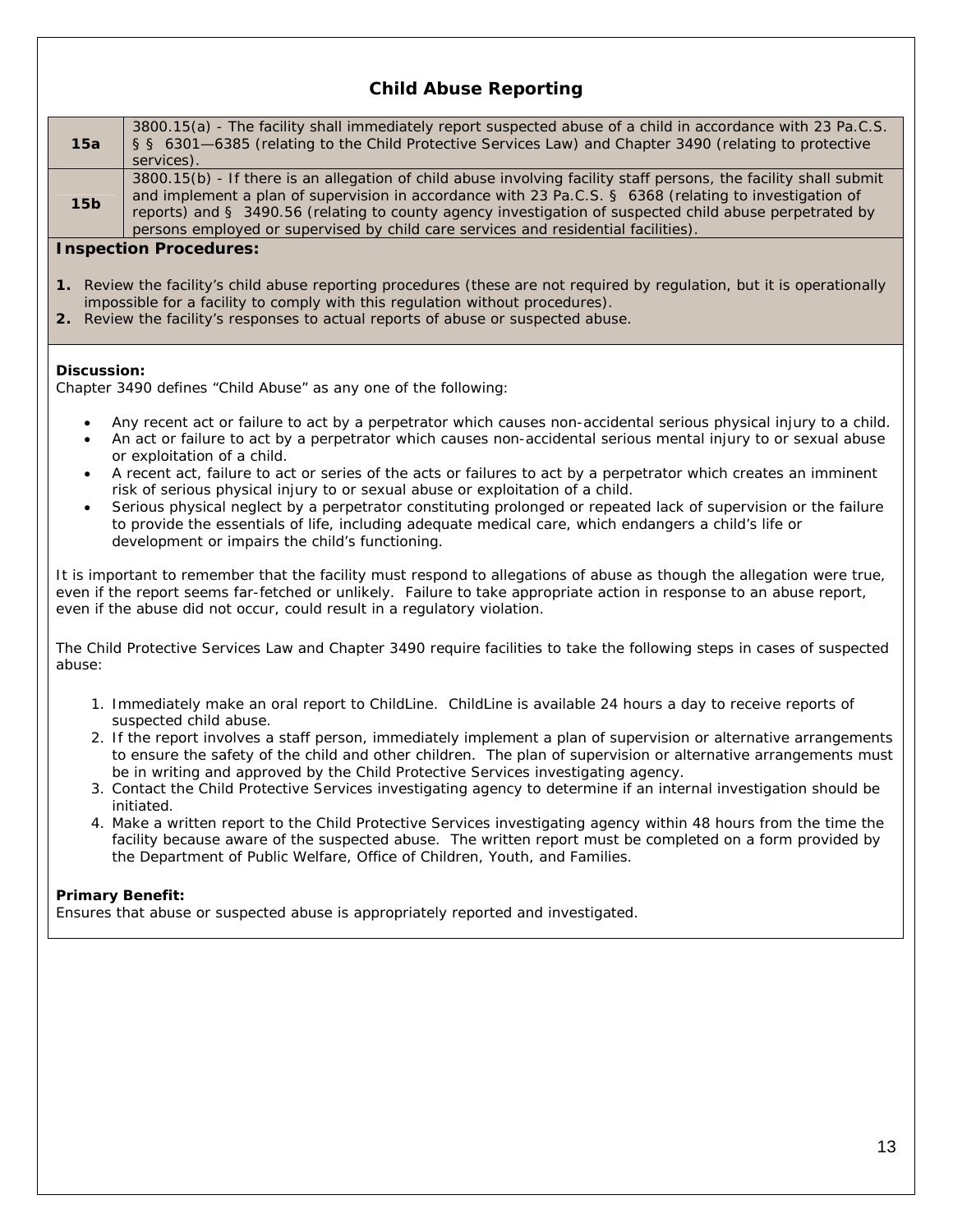# **Reportable Incidents**

| 16 <sub>b</sub> | 3800.16(b) - The facility shall develop written policies and procedures on the prevention, reporting,<br>investigation and management of reportable incidents.                                                                                                                                         |
|-----------------|--------------------------------------------------------------------------------------------------------------------------------------------------------------------------------------------------------------------------------------------------------------------------------------------------------|
| 16c             | 3800.16(c) - The facility shall complete a written reportable incident report, on a form prescribed by<br>the Department, and send it to the appropriate Departmental regional office and the contracting<br>agency, within 24 hours.                                                                  |
| 16d             | 3800.16(d) - The facility shall orally report to the appropriate Departmental regional office and the<br>contracting agency within 12 hours, a fire requiring the relocation of children, an unexpected death<br>of a child and a child who is missing from the facility if police have been notified. |
| 16e             | 3800.16(e) - The facility shall initiate an investigation of a reportable incident immediately following<br>the report of the incident and shall complete the investigation within a reasonable time.                                                                                                  |
| 16f             | 3800.16(f) - The facility shall submit a final reportable incident report to the agencies specified in<br>subsection (c) immediately following the conclusion of the investigation.                                                                                                                    |
| 16g             | $3800.16(g)$ - A copy of reportable incident reports shall be kept.                                                                                                                                                                                                                                    |
| 16h             | 3800.16(h) - The facility shall notify the child's parent and, if applicable, a guardian or custodian,<br>immediately following a reportable incident relating to a specific child, unless restricted by<br>applicable confidentiality statutes, regulations or an individual child's court order.     |

# **Inspection Procedures:**

**1**. Review the facility's incident policies to ensure that the content required by 16(b) is present.

- **2.** Review the facility's incident reporting practices during the year prior to the date of inspection, including:
	- ‐ Whether incident reporting occurs within the 24-hour timeframe
	- The facility's investigations of reportable incidents and submission of final reports
	- ‐ The facility's method of notifying parents/guardians of reportable incidents
- **3.** Review the facility's method for keeping copies of incident reports.

# **Discussion:**

There is no requirement for the content of the policies and procedures beyond what is addressed in § 3800.16(c)-(h). However, it is recommended that the facility include the following information:

- Prevention How will the facility identify and keep each type of incident from happening?
	- o Prevention methods will vary by incident type; it is recommended that prevention policies are developed for each type of incident. Prevention policies for incidents with similar prevention methods may be combined.
- Reporting How will incidents be reported to the director? Who is responsible for reporting to the Department and applicable agencies, and what is the method by which they will make the report.
- Investigation What is the method and who is the person responsible for investigating the incident?
- Management How will the reportable incident be recorded and stored, and how trends will be tracked?

When it comes to reportable incidents, the more specific information a facility can provide about the incident, including a timeline of events, actions taken by the facility in response to the event, and the facility's plans to prevent similar incidents in the future, demonstrates the facility's commitment to regulatory compliance and may reduce the need for the Department to pursue additional information.

Facilities should never downplay or minimize the details in an incident report. There have been instances where incidents with scant details proved to be quite serious, which may suggest a deliberate attempt to withhold information – which is usually not the case!

Facilities frequently ask whether a certain type of event or specific situation needs to be reported. It is recommended that facilities follow the "when in doubt, send it out" rule: if you have to ask, you should probably complete the report. There is no violation for reporting incidents or conditions beyond what is required. However, some events do not need to be reported. Please see Appendix A for a list of reportable incidents, and the events that do not need to be reported.

It is recommended that a facility report any *allegation* of a reportable incident in with the timeframes and reporting procedures under § 3800.16. This will ensure that if the facility's internal investigation determines that the incident did in fact occur, it was reported timely in accordance with  $\S$  3800.16(c).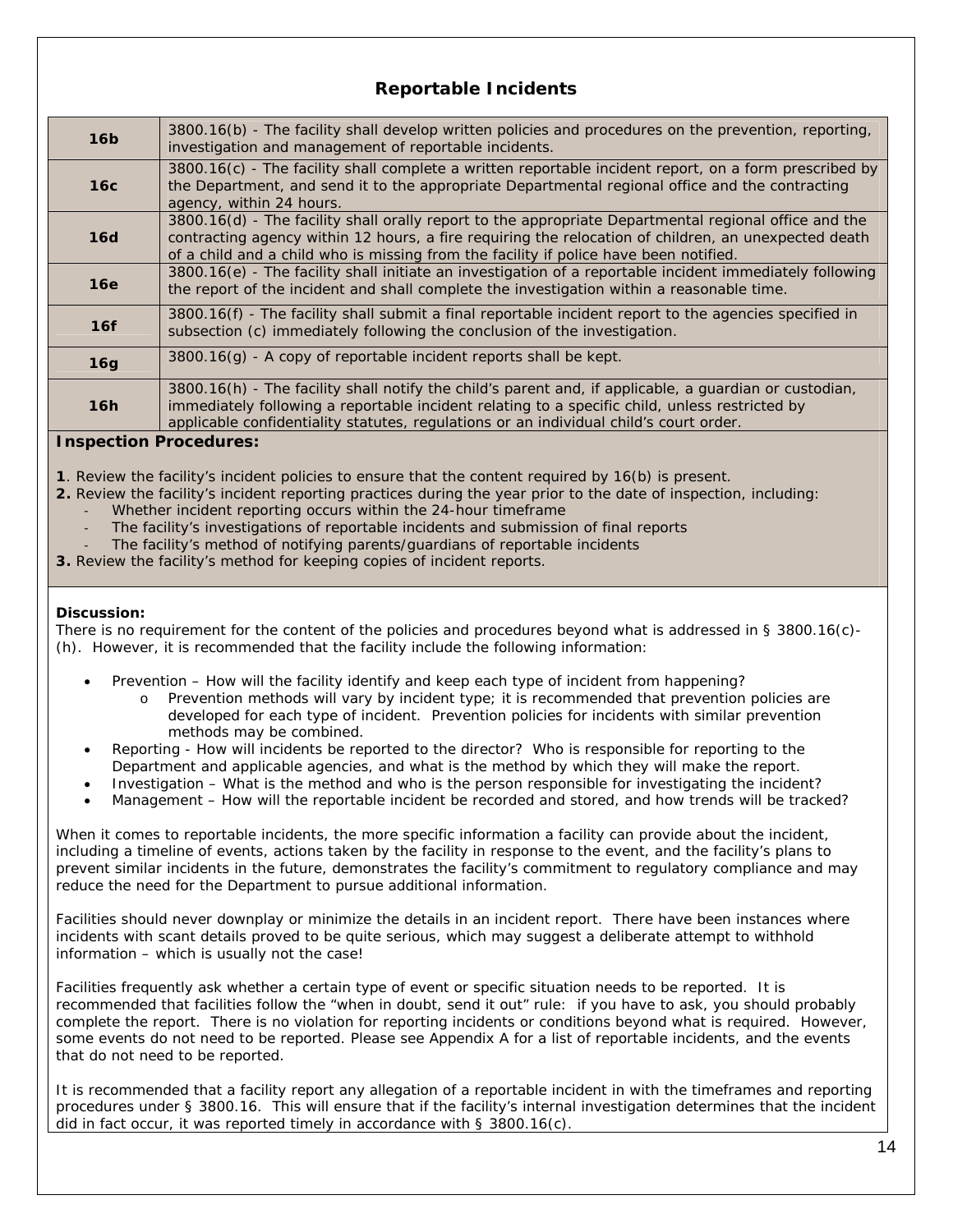All reportable incidents should be reported using the Commonwealth's Home and Community Services Information System (HCSIS). After each report is entered into HCSIS, the facility should send an email to the Department at RA-pwarlheadquarters@pa.gov. The subject line of the email should include the HCSIS identification number; no other information is required. For assistance with HCSIS, please contact the HCSIS Help Desk.

**Oral Reports** - All reportable incidents requiring an oral report must be reported to the Bureau of Human Services Licensing headquarters office. Telephone reports must include all of the information required on the written report. Oral notification of these incidents is in addition to the requirement for written notification described in § 3800.16(c).

**Investigations -** Investigation of incidents should be completed in compliance with the facility's reportable incident policy required by § 3800.16(b). A "reasonable time" depends on the circumstances surrounding nature of the incident and initial investigatory findings. Generally, facilities should complete the investigation as efficiently as possible, while still maintaining the integrity of the investigation. A final report is required when the incident or condition described in the initial report requires additional investigation by the facility, or if the facility did not have enough information to submit a comprehensive report when the incident initially occurred.

**Notification -** It is recommended that the facility include an explanation of who was notified or why the notification was not made with the copy of the reportable incident required by § 2600.16(g). A written report or documented telephone call meets this requirement. If the actual report is provided, the identities of other children must be protected through redaction of any identifying information in accordance with § 3800.20.

Copies of all reports must be retained in either paper and/or electronic form. Retention of the incidents in a child's record is required in accordance with § 3800.248(8) and may be electronically stored. See § 3800.242(a) for further discussion regarding electronic records.

# **Primary Benefit:**

Robust policies and procedures ensures that the facility is accurately managing reportable incidents, tracking patterns of incidents, and taking steps to prevent future incidents. Reporting incidents –and doing so within the required timeframes - allows the Department to respond promptly to serious situations, and offers facilities the opportunity to provide information that may reduce the need for the Department to pursue additional information. Investigation of incidents by the facility ensures that the causes of the incident are understood and that corrective actions have been taken. Notifying parents, guardians, and custodians ensures that they are notified of the incident and the steps the facility has taken to prevent future incidents from occurring.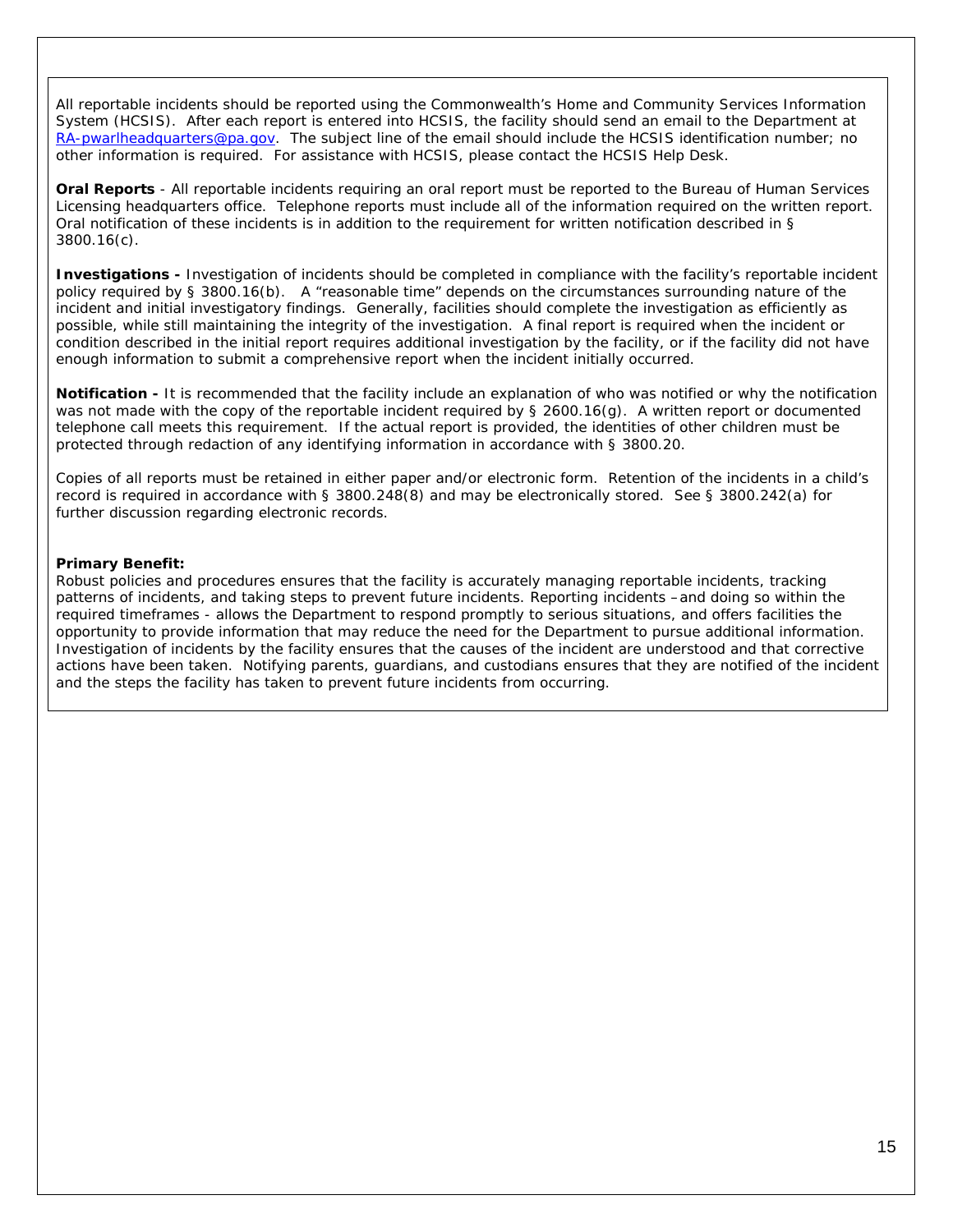# **Financial Management**

| <b>18c</b> | 3800.18(c) - The facility shall maintain a separate accounting system for child funds, including the dates<br>and amounts of deposits and withdrawals. Commingling of child and facility funds is not permitted.                |
|------------|---------------------------------------------------------------------------------------------------------------------------------------------------------------------------------------------------------------------------------|
| <b>18d</b> | 3800.18(d) - Except for children expected to be in the facility for fewer than 30 days, the facility shall<br>maintain an interest-bearing account for child funds, with interest earned tracked and applied for each<br>child. |
| 18e        | $3800.18(e)$ - Money in the child's account shall be returned to the child upon discharge or transfer.                                                                                                                          |

# **Inspection Procedures:**

- **1.** Review accounting system for funds to make sure the required content is present, that funds are not comingled, and that interest-bearing accounts are being opened and managed.
- **2.** Review record of cash disbursements for children who have left the facility.

#### **Discussion:**

These regulations require an accounting system and opening interest-bearing accounts, and prohibit comingling of children's funds with facility funds.

**Accounting System -** The facility must develop a system to keep record of each deposit and withdrawal. This includes cash deposits and cash withdrawals of any amount. "Withdrawals" includes purchases of any amount made by the facility with the child's money on behalf of a child. It is recommended that receipts for purchases made on behalf of a child are retained in the child's financial record to verify that the item(s) purchased accurately reflect the amount withdrawn from the child's funds.

**No Commingling -** Child funds and facility funds may not be in the same account. Facilities may manage a single account for all children's funds, provided that a means to track each child's initial deposit and earnings is maintained.

**Interest-Bearing Accounts –** Facilities are exempt from this requirement if the child has less than \$200 in funds.

**Returning Money –** A child's money and any accrued interest is expected to be distributed to the child (or persons legally responsible for the child) on the day the child leaves the facility. If the child is not in the facility when a decision to discharge or transfer was made (e.g., due to hospitalization, incarceration, etc.), the facility should return the child's funds when other personal belongings are returned to the child, or as soon as can reasonably be accomplished.

# **Primary Benefit:**

A transaction record ensures that children's funds are not misused, and protects the facility from accusations of misuse of children's funds. Separating funds prevents the inadvertent use of child funds for the facility's business purposes, and ensures that child funds are available for child use. An interest-bearing account allows children the opportunity to earn money, and prompt returning of funds ensures that children have immediate access to their money upon departure.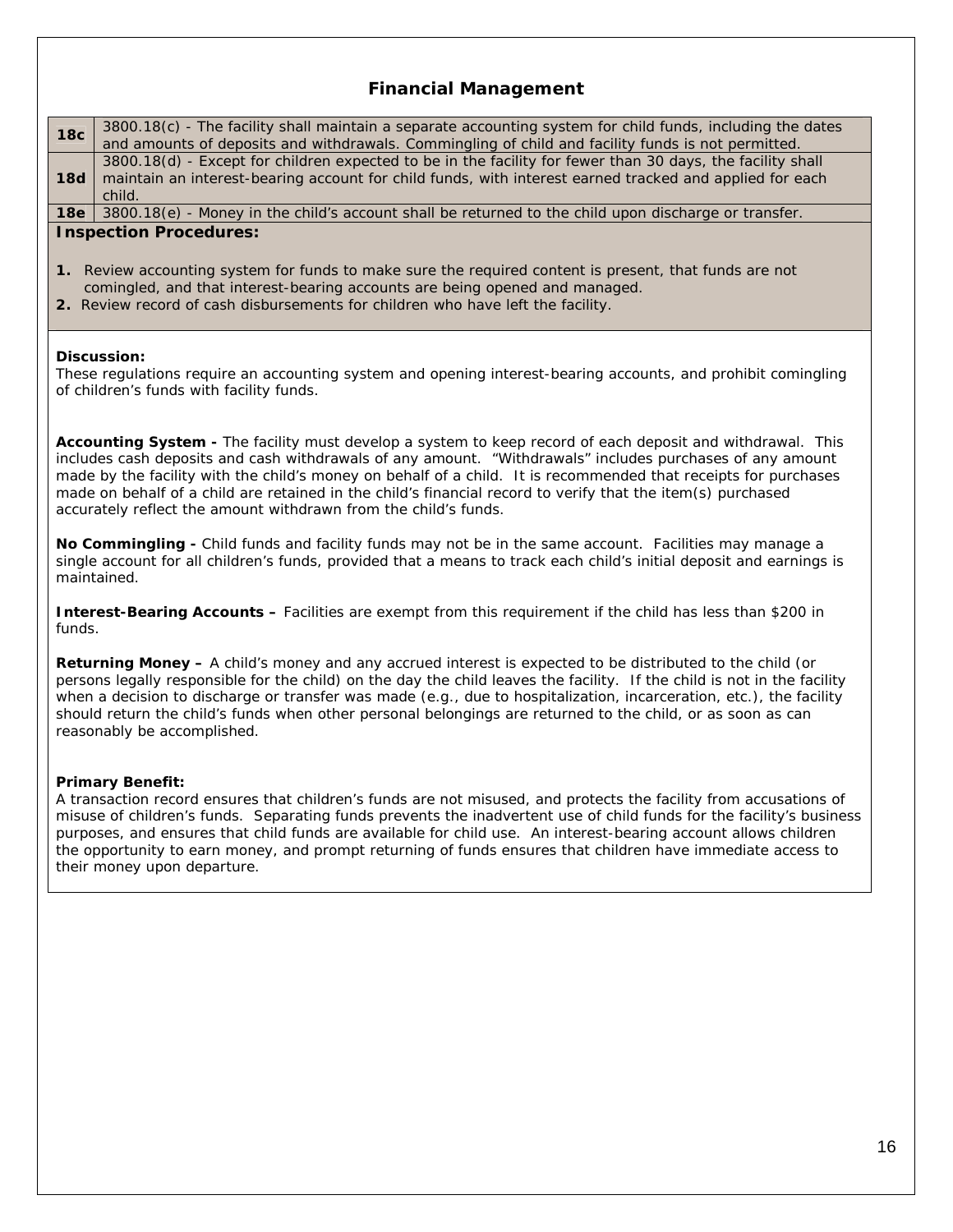# **Grievance Procedures**

**31f** 3800.31(f) - The facility shall develop and implement written grievance procedures for the child, the child's family and staff persons to assure the investigation and resolution of grievances regarding an alleged violation of a child's rights.

# **Inspection Procedures:**

- **1.** Review the facility's grievance procedures to ensure that the content required by 31(f) is present.
- **2.** If grievances have been filed, review a sample of them to ensure that the procedures were implemented as written.

#### **Discussion:**

There is no requirement for the content of these procedures beyond what is described in the regulation. However, it is recommended that the facility include the following information:

- The methods by which a child, family, or staff person should lodge a grievance.
- The notification made to the child's responsible parties.
- The assistance that will be provided to a child if (s)he indicates that (s)he wishes to make a written grievance, but needs assistance in doing so.
- The methods and person responsible for investigating the grievance.
- How the facility will communicate the resolution to the individual filing the grievance. It is recommended that a written decision explaining the facility's investigation findings and the action the facility plans to take to resolve the grievance be provided to the individual filing the grievance.
- The time frames in which the above will be completed.

#### **Primary Benefit:**

Provides children, families, and staff with a mechanism to freely file grievances. Ensures that facilities respond to concerns.

| 54a              | 3800.54(a) - There shall be one child care supervisor available either onsite or by telephone at all<br>times children are at the facility. |
|------------------|---------------------------------------------------------------------------------------------------------------------------------------------|
|                  |                                                                                                                                             |
| 54 <sub>b</sub>  | 3800.54(b) - For facilities serving 16 or more children, whenever 16 or more children are present at                                        |
|                  | the facility, there shall be at least one child care supervisor present at the facility.                                                    |
| 55a              | 3800.55(a) - There shall be one child care worker present with the children for every eight children                                        |
|                  | who are 6 years of age or older, during awake hours.                                                                                        |
|                  | 3800.55(b) - There shall be one child care worker present with the children for every 16 children                                           |
| 55b              | who are 6 years of age and older, during sleeping hours.                                                                                    |
|                  | 3800.55(c) - There shall be one child care worker present with the children for every four children                                         |
| 55c              | who are under 6 years of age, during awake hours.                                                                                           |
|                  | 3800.55(d) - There shall be one child care worker present with the children for every eight children                                        |
| 55d              |                                                                                                                                             |
|                  | who are under 6 years of age, during sleeping hours.                                                                                        |
| <b>55e</b>       | 3800.55(e) - If there are children who are under 6 years of age and 6 years of age and older in the                                         |
|                  | same group, the ratios specified in subsections (c) and (d) apply.                                                                          |
|                  | 3800.55(h) - A child care worker who is counted in the worker to child ratio shall be 18 years of age                                       |
| 55h              | or older if all the children served in the facility are under 18 years of age. A child care worker who is                                   |
|                  | counted in the worker to child ratio shall be 21 years of age or older if one or more children served                                       |
|                  | in the facility are 18 years of age or older.                                                                                               |
|                  | 3800.106(c) - A certified lifeguard shall be present with the children at all times while children are                                      |
| 106 <sub>c</sub> | swimming.                                                                                                                                   |
|                  | 3800.106(d) - The certified lifeguard specified in subsection (c) may not be counted in the staff to                                        |
| <b>106d</b>      | child ratios specified in § § 3800.54 and 3800.55 (relating to child care supervisor; and child care                                        |
|                  | worker).                                                                                                                                    |
|                  |                                                                                                                                             |
|                  | 3800.171(1) - If the facility staff persons or facility volunteers provide transportation for the                                           |
| 171(1)           | children, the child care worker to child ratios specified in $\S$ 3800.55 (relating to child care worker)                                   |
|                  | apply.                                                                                                                                      |
|                  |                                                                                                                                             |

# **Staff Ratios and Supervision**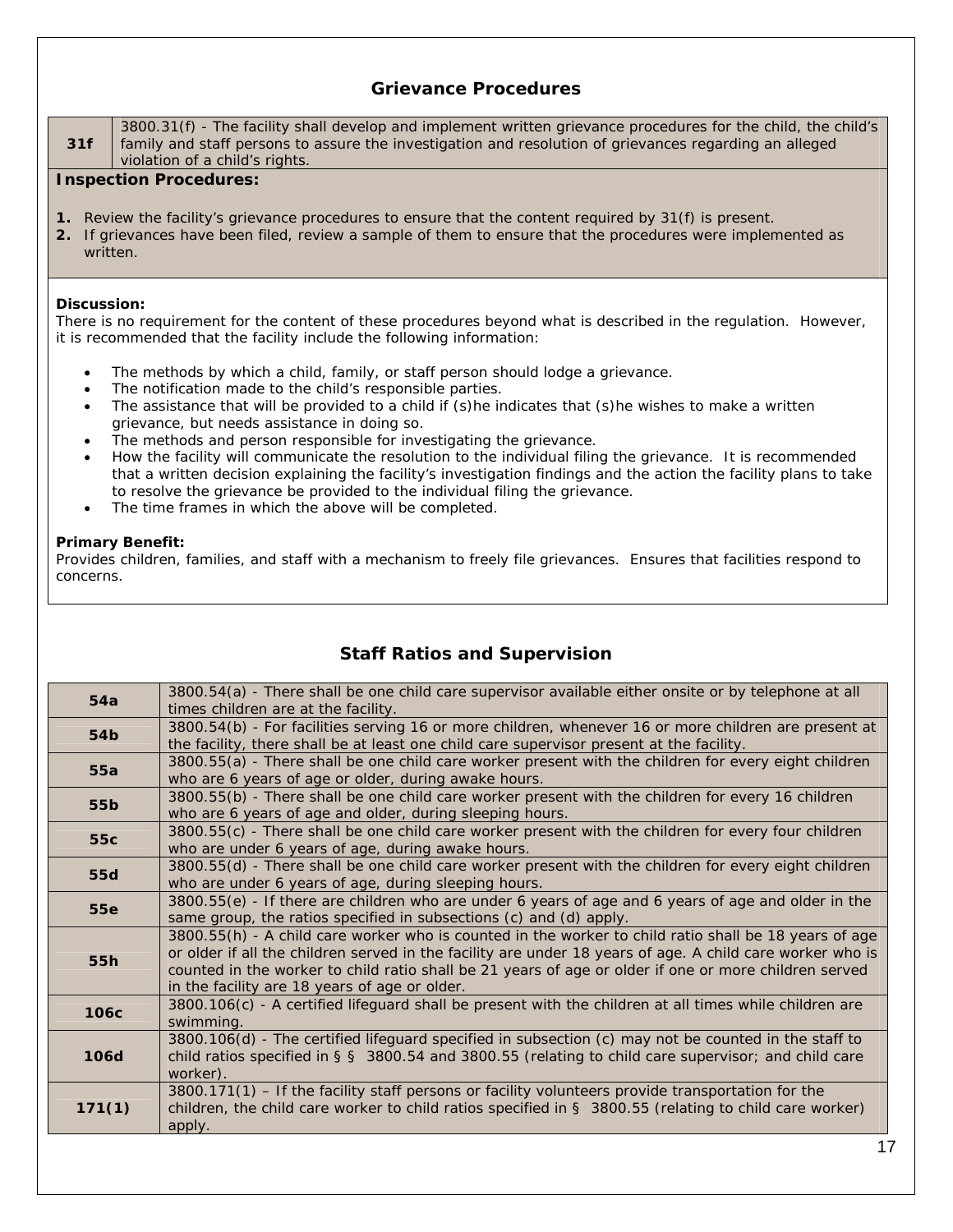| 57a             | 3800.57(a) - While children are at the facility, children shall be supervised during awake and         |
|-----------------|--------------------------------------------------------------------------------------------------------|
|                 | sleeping hours by conducting observational checks of each child at least every hour.                   |
| 57 <sub>b</sub> | 3800.57(b) - Observational checks of children specified in subsection (a) shall include actual viewing |
|                 | of each child.                                                                                         |
| 57c             | 3800.57(c) - Staff persons may not sleep while being counted in the staff to child ratios.             |
|                 |                                                                                                        |

# **Inspection Procedures:**

- **1.** Obtain a staff schedule for the calendar month preceding the month in which the inspection is being conducted.
- **2.** Select a sample of days from the schedule.
- **3.** Using the tables below, verify that the number of child care supervisors were present or accessible and that child care workers were present on the sampled days.
- **4.** Review payroll records, observe staff ratios during the inspection, and interview staff and children to verify that these requirements are met, as appropriate.
- **5.** Verify that there are sufficient staff on duty at any time to meet special needs identified in children's safety or individual service plan.
- **6.** Verify that the ages of child care workers properly correspond to the ages of the children served at the facility.

# **Discussion:**

"Present at the facility" means physically present on the premises of each licensed facility. For example, if 3 facilities on the same grounds serve 16 or more children, then a child care supervisor must be present in each facility whenever there are 16 or more children present.

"Present with the children" usually means "within visual or auditory range." In general, staff that are unable to see and/or hear children while on break or while performing ancillary duties may not be counted in the staff-to-child ratios.

"Sleeping hours" are 11 PM – 6:59 AM, unless otherwise specified in writing by the facility.

If all of the children served at the facility are under 18 years of age, the minimum age for all child care workers is 18. If ONE of the children served at the facility is 18 years of age or older, the minimum age for ALL child care workers is 21.

The tables below show the number of child care workers based on age and time of day.

| Children Ages 0-5.99 Years Old |                                           |                                              | <b>Children Ages 6 Years and Older</b> |                                           |                                              |
|--------------------------------|-------------------------------------------|----------------------------------------------|----------------------------------------|-------------------------------------------|----------------------------------------------|
| Number of<br>Children          | <b>Awake Hours</b><br>$(6 AM - 10:59 PM)$ | <b>Sleeping Hours</b><br>$(11 PM - 6:59 AM)$ | Number of<br>Children                  | <b>Awake Hours</b><br>$(6 AM - 10:59 PM)$ | <b>Sleeping Hours</b><br>$(11 PM - 6:59 AM)$ |
| $1 - 4$                        |                                           |                                              | $1 - 8$                                |                                           |                                              |
| $5 - 8$                        |                                           |                                              | $9 - 16$                               |                                           |                                              |
| $9 - 12$                       |                                           | っ                                            | $17 - 24$                              | 3                                         |                                              |
| $13 - 16$                      |                                           |                                              | $25 - 32$                              |                                           |                                              |
| $17 - 20$                      | 5                                         |                                              | $33 - 40$                              | 5                                         |                                              |
| $21 - 24$                      | 6                                         |                                              | $41 - 48$                              | 6                                         |                                              |
| $25 - 28$                      |                                           |                                              | 49-56                                  |                                           |                                              |
| 29-32                          | 8                                         |                                              | $57 - 64$                              | 8                                         |                                              |
| $33 - 36$                      | 9                                         | 5.                                           | 65-72                                  | 9                                         | 5                                            |
| $37 - 40$                      | 10                                        | 5                                            | 73-80                                  | 10                                        | 5                                            |
| $41 - 44$                      | 11                                        | 6                                            | 81-88                                  | 11                                        | 6                                            |
| 45-48                          | 12                                        | 6                                            | 89-96                                  | 12                                        | 6                                            |

When calculating ratios…

- SUBTRACT any child care workers who sleep on duty from the total number of available workers
- SUBTRACT any child care worker who serves as a certified lifeguard when measuring ratios during swimming periods
- If the facility serves children who are between 0 and 5.99 years old AND children who are 6 years or older, use the "Children Ages 6 Years and Older" table, but COUNT EVERY CHILD BETWEEN 0 AND 5.99 YEARS OLD TWICE. For example, if a facility serves 5 children who are five years old, and 8 children who are 9 years old, you would apply the ratios for "17-24" children  $(5 \times 2 = 10, 10+8 = 18)$ .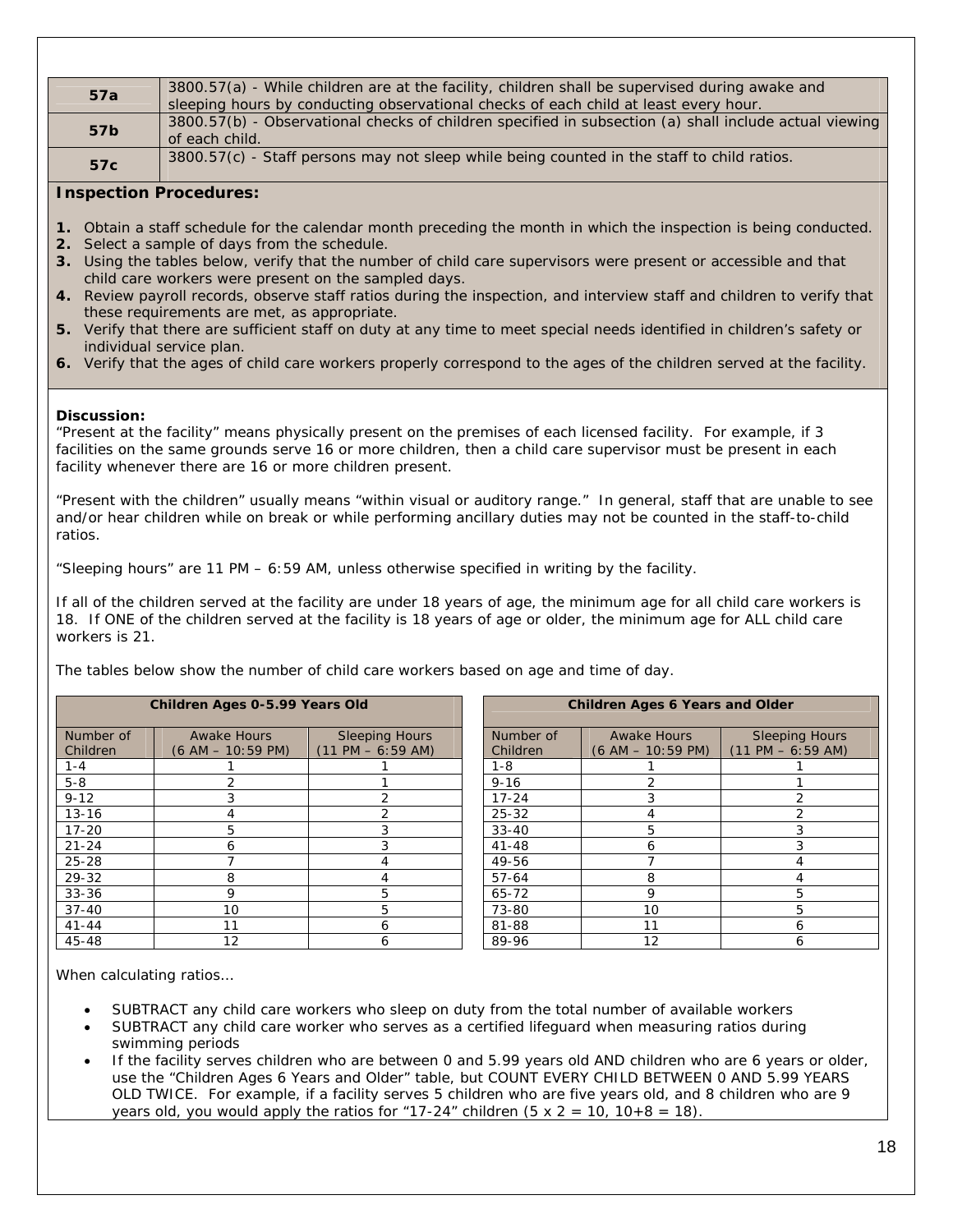#### Remember:

- If one or more children are in the facility, these ratios apply.
- If no children are present in the facility but may return at any time, a staff person(s) must be present.
- If no children are present in the facility and will not return until an appointed time (for example, if all children attend public school), a child care worker does not need to be physically present in the facility, but sufficient staffing must be immediately available at any time the children return to the facility. If this scenario may occur in a facility, it is recommended that the facility develop a plan to staff the facility in the event of a child's unexpected return.
- Hourly observational checks must be conducted in-person; video or remote monitoring is not sufficient for regulatory compliance.

"Sleeping hour" hourly checks are not required if:

- The facility serves 12 or fewer children, AND
- Each of the children has lived at any facility within the legal entity for at least 6 months and each child's health and safety assessment indicates there are no high risk behaviors during sleeping hours, OR
- There are live-in staff persons at the facility.

There are no requirements that specific children be "assigned" to specific staff for checking or supervising, or that hourly checks be documented. However, facilities must have a system in place to ensure that all children are accounted for and to verify that the checks actually occur.

The staffing requirements required by the above regulations are the minimum allowable staff ratios for regulatory compliance. Additional staff may need to be provided or additional checks may need to be completed based on the needs identified in a child's safety plan or individual service plan. Examples of needs that may necessitate additional staffing include:

- Hands-on assistance to ambulate or evacuate from one or more persons
- 24-hour direct supervision
- An acute medical condition that requires special treatment or observation

**Primary Benefit:** Ensures that sufficient staff are present to supervise and protect children in care.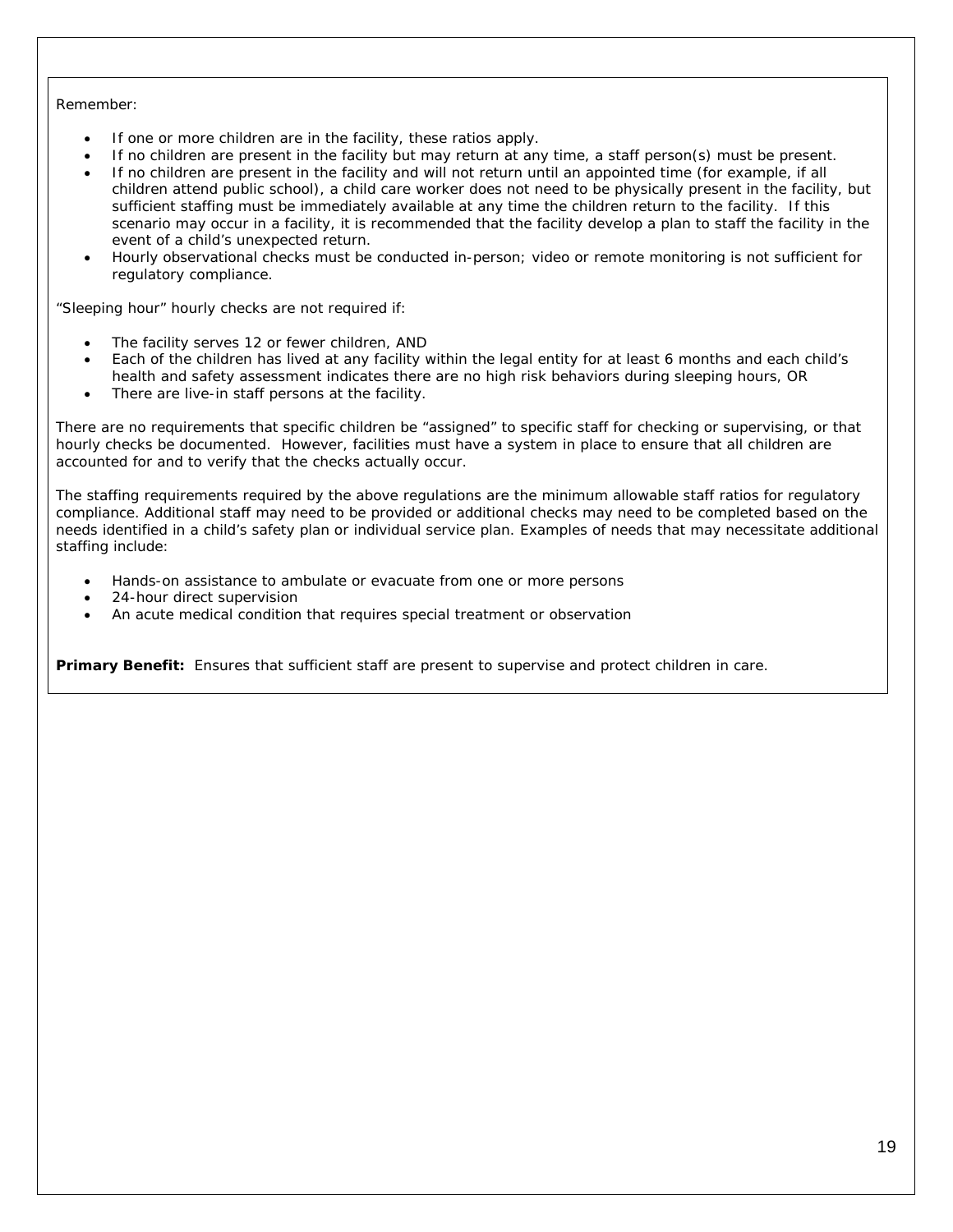# **Lead Paint Tests**

3800.87(b) - If the facility was constructed before 1978 and serves one or more children who are 2 years of age or younger or who are likely to ingest inedible substances, the facility shall test all layers of interior paint in the facility and exterior paint and soil accessible in the play and recreation areas, for lead content. If lead content exceeds .06% in wet paint, .5% in a paint chip sample or 400 ppm in the soil, lead remediation activity is required based on recommendations of the Department of Health. Documentation of lead testing, results and corrections made shall be kept.

# **Inspection Procedures:**

- **1.** Determine the year of the building's construction by reviewing the facility's documentation of construction year.
- **2.** Determine if any children who are 2 years of age or younger are served by the facility.
- **3.** Determine if any children who are served by the facility have a history of ingesting inedible substances.
- **4.** If children who meet the criteria of 2 and/or 3 are served by the home, verify that lead testing has been completed.

#### **Discussion:**

**87b**

Facilities constructed prior to 1978 are more likely to contain lead paint. Exposure to lead in young children can have a wide range of effects on a child's development and behavior including hyperactivity, learning disabilities, delayed growth, and hearing loss.

This regulation is only applicable if the facility (or any part of it) was constructed prior to 1978, and ONE OR BOTH of the following conditions are met:

- 1) The facility has served one or more children 2 years of age or younger since the previous inspection.
- 2) The facility has served one or more children of any age who are likely to ingest inedible substances due to a behavioral disorder or mental illness since the previous inspection.

#### **Primary Benefit:**

A facility free of lead paint protects children from health and developmental issues.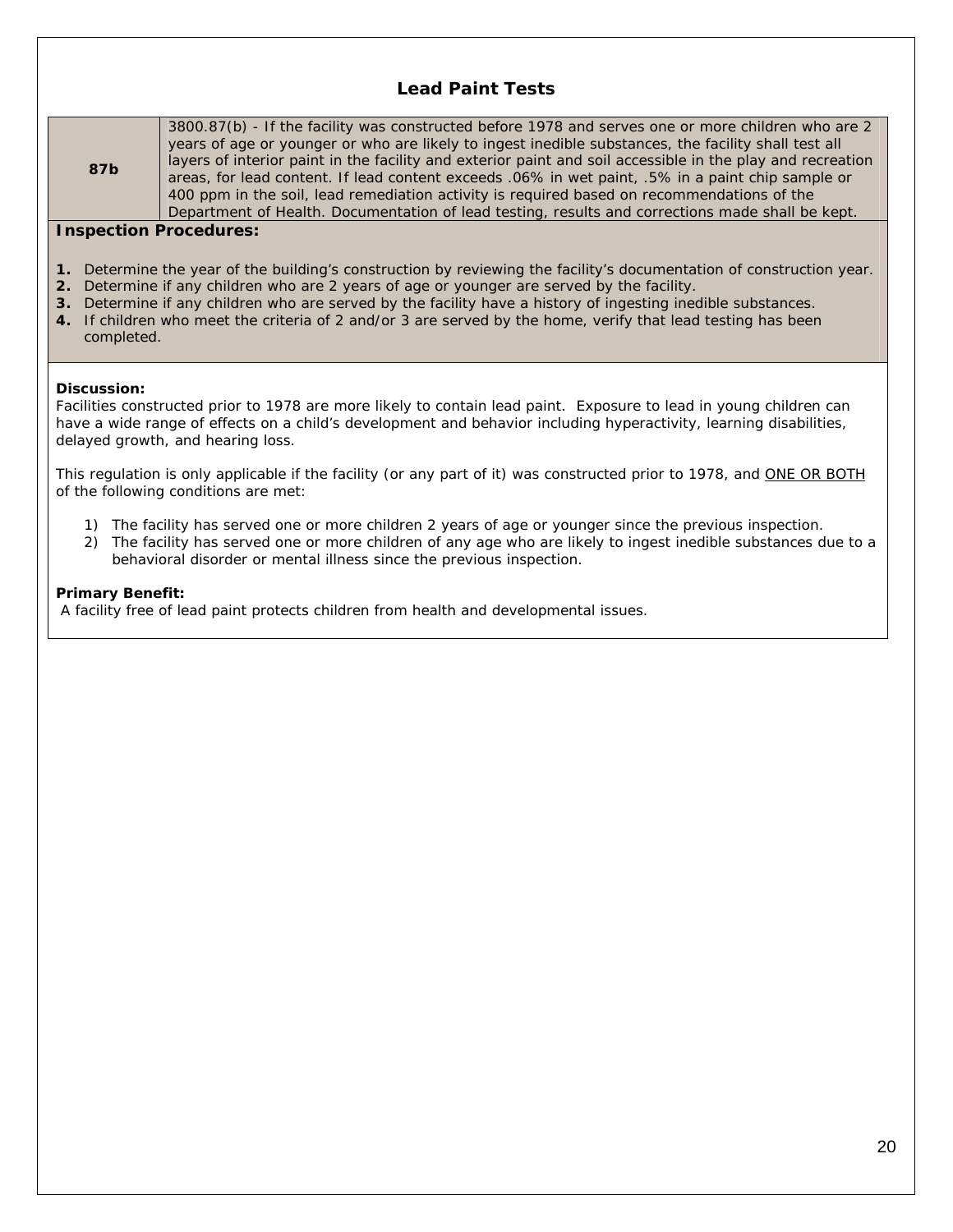# **Non-Public Water Systems**

| 88 <sub>c</sub>                                                                                                                                                                                                                                                                                                                                                                                                                                                                                                       | 3800.88(c) - A facility that is not connected to a public water system shall have a coliform water<br>test at least every 3 months, by a Department of Environmental Protection-certified laboratory,<br>stating that the water is safe for drinking. Documentation of the certification shall be kept.                                                                                                                                                                                                                                                                                                                                                    |  |
|-----------------------------------------------------------------------------------------------------------------------------------------------------------------------------------------------------------------------------------------------------------------------------------------------------------------------------------------------------------------------------------------------------------------------------------------------------------------------------------------------------------------------|------------------------------------------------------------------------------------------------------------------------------------------------------------------------------------------------------------------------------------------------------------------------------------------------------------------------------------------------------------------------------------------------------------------------------------------------------------------------------------------------------------------------------------------------------------------------------------------------------------------------------------------------------------|--|
| 252                                                                                                                                                                                                                                                                                                                                                                                                                                                                                                                   | 3800.252 - A facility that is not connected to a public sewer system shall have a written sanitation<br>approval for its sewage system by the sewage enforcement official of the municipality in which the<br>facility is located.                                                                                                                                                                                                                                                                                                                                                                                                                         |  |
| <b>Inspection Procedures:</b>                                                                                                                                                                                                                                                                                                                                                                                                                                                                                         |                                                                                                                                                                                                                                                                                                                                                                                                                                                                                                                                                                                                                                                            |  |
|                                                                                                                                                                                                                                                                                                                                                                                                                                                                                                                       |                                                                                                                                                                                                                                                                                                                                                                                                                                                                                                                                                                                                                                                            |  |
|                                                                                                                                                                                                                                                                                                                                                                                                                                                                                                                       | 1. Determine if the facility has non-public water (i.e, well water and a septic tank).<br>2. Determine the facility has a capacity of 9 or more children.<br>3. If the facility has non-public water but has a capacity of 8 or less, verify that coliform water tests have been<br>performed every three months since the last inspection by a certified laboratory.<br>4. If the facility has non-public water and has a capacity of 9 or more, verify that coliform water tests have been<br>performed every three months since the last inspection by a certified laboratory, AND that the facility has<br>written approval for its sanitation system. |  |
|                                                                                                                                                                                                                                                                                                                                                                                                                                                                                                                       |                                                                                                                                                                                                                                                                                                                                                                                                                                                                                                                                                                                                                                                            |  |
| Discussion:<br>systems.                                                                                                                                                                                                                                                                                                                                                                                                                                                                                               | This applies to facilities on private wells, even if the facilities use bottled water for drinking or have purification                                                                                                                                                                                                                                                                                                                                                                                                                                                                                                                                    |  |
|                                                                                                                                                                                                                                                                                                                                                                                                                                                                                                                       | If 252 applies, the duration, frequency, and content of the sanitation approval are governed by the municipal<br>authority, not by the Department.                                                                                                                                                                                                                                                                                                                                                                                                                                                                                                         |  |
| It is possible that a facility's local sewage enforcement official will not give written approval for a sewage system<br>that was installed without his/her participation in the construction and testing. In this case, it is important for the<br>facility to work closely with the sewage enforcement official and the Department of Environmental Protection to<br>establish a plan for coming into compliance with this regulation. Facilities are encouraged to contact the<br>Department for guidance as well. |                                                                                                                                                                                                                                                                                                                                                                                                                                                                                                                                                                                                                                                            |  |
| <b>Primary Benefit:</b><br>facility.                                                                                                                                                                                                                                                                                                                                                                                                                                                                                  | Ensures that water in facilities with private water sources is safe for use, and, if applicable, that the sewage system<br>is properly designed and installed so as to minimize the spread of disease and damage to the environment or to the                                                                                                                                                                                                                                                                                                                                                                                                              |  |
|                                                                                                                                                                                                                                                                                                                                                                                                                                                                                                                       |                                                                                                                                                                                                                                                                                                                                                                                                                                                                                                                                                                                                                                                            |  |
| <b>Elevators</b>                                                                                                                                                                                                                                                                                                                                                                                                                                                                                                      |                                                                                                                                                                                                                                                                                                                                                                                                                                                                                                                                                                                                                                                            |  |
| 97                                                                                                                                                                                                                                                                                                                                                                                                                                                                                                                    | 3800.97 - Each elevator shall have a valid certificate of operation from the Department of Labor and<br>Industry.                                                                                                                                                                                                                                                                                                                                                                                                                                                                                                                                          |  |
| <b>Inspection Procedures:</b>                                                                                                                                                                                                                                                                                                                                                                                                                                                                                         |                                                                                                                                                                                                                                                                                                                                                                                                                                                                                                                                                                                                                                                            |  |
| 1. If there is an elevator in the facility, verify that a certificate of operation is present and in good standing.                                                                                                                                                                                                                                                                                                                                                                                                   |                                                                                                                                                                                                                                                                                                                                                                                                                                                                                                                                                                                                                                                            |  |
| Discussion:<br>Self-explanatory.                                                                                                                                                                                                                                                                                                                                                                                                                                                                                      |                                                                                                                                                                                                                                                                                                                                                                                                                                                                                                                                                                                                                                                            |  |
| <b>Primary Benefit:</b><br>Reduces risk of injury to children, staff, and visitors by ensuring that elevators are safe and free of hazards.                                                                                                                                                                                                                                                                                                                                                                           |                                                                                                                                                                                                                                                                                                                                                                                                                                                                                                                                                                                                                                                            |  |
|                                                                                                                                                                                                                                                                                                                                                                                                                                                                                                                       |                                                                                                                                                                                                                                                                                                                                                                                                                                                                                                                                                                                                                                                            |  |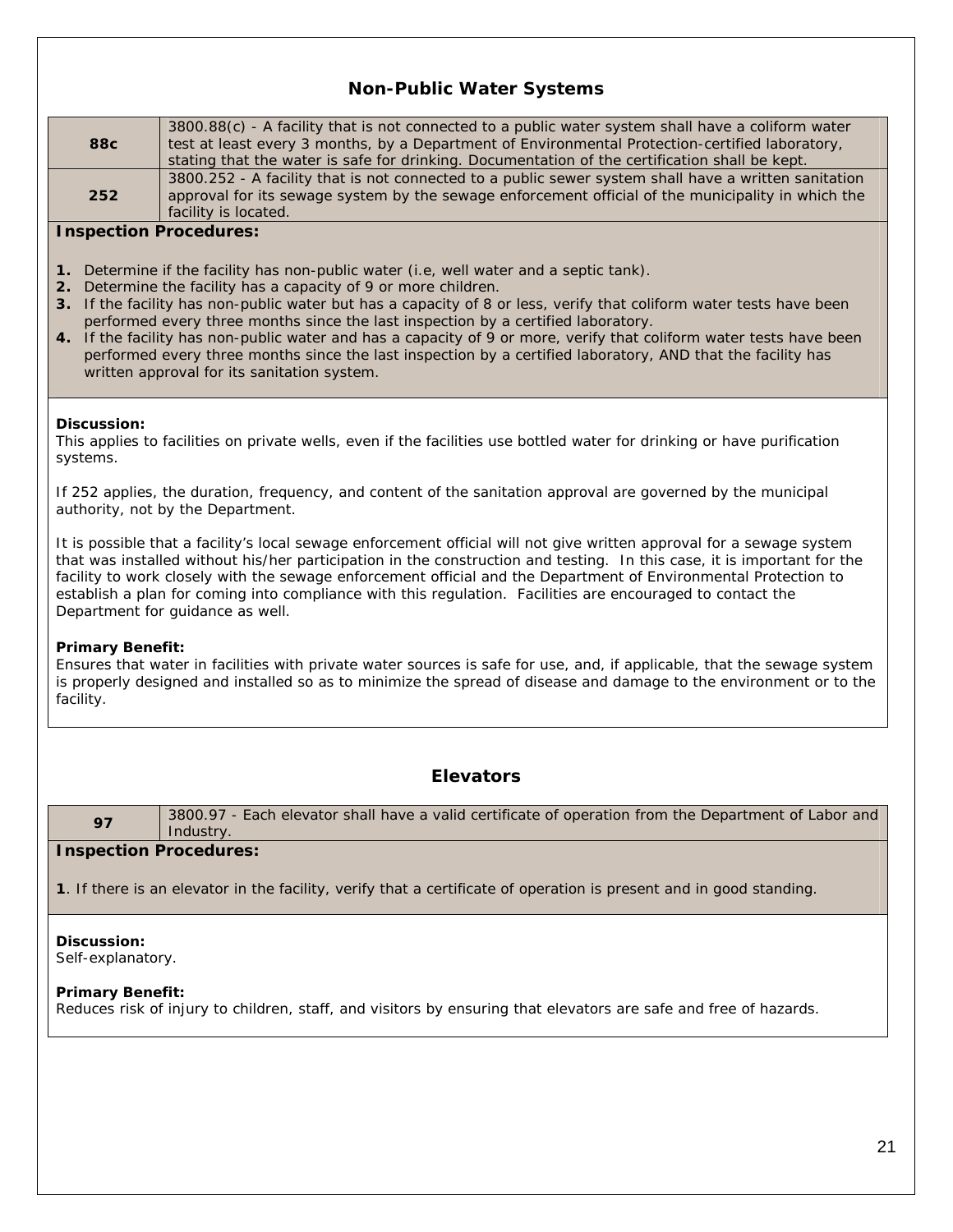# **Emergency Evacuation Procedures**

123 3800.123 - There shall be written emergency evacuation procedures that include staff responsibilities, means of transportation and emergency location.

# **Inspection Procedures:**

**1**. Verify that all of the content required by 123 is present.

#### **Discussion:**

If the facility has different procedures for different types of emergencies (such as fires, floods, tornadoes, bomb threat, hostage event, terror events, and so on), the "staff responsibilities" must reflect what staff will do in each of the different scenarios. The facility should take into consideration the different responses necessary to address emergencies affecting only the facility and emergencies affecting the entire community or region.

It is recommended that the emergency evacuation procedures also include the following:

- Procedures for contacting each child's responsible parties in the event of an emergency.
- Procedures for ensuring each child's emergency medical information and prescribed medications are available at an emergency housing site.
- Telephone numbers for the local emergency management agency, the Pennsylvania Emergency Management Agency, and the emergency housing site.

#### **Primary Benefit:**

Ensures that the facility is prepared to respond to localized and general emergencies.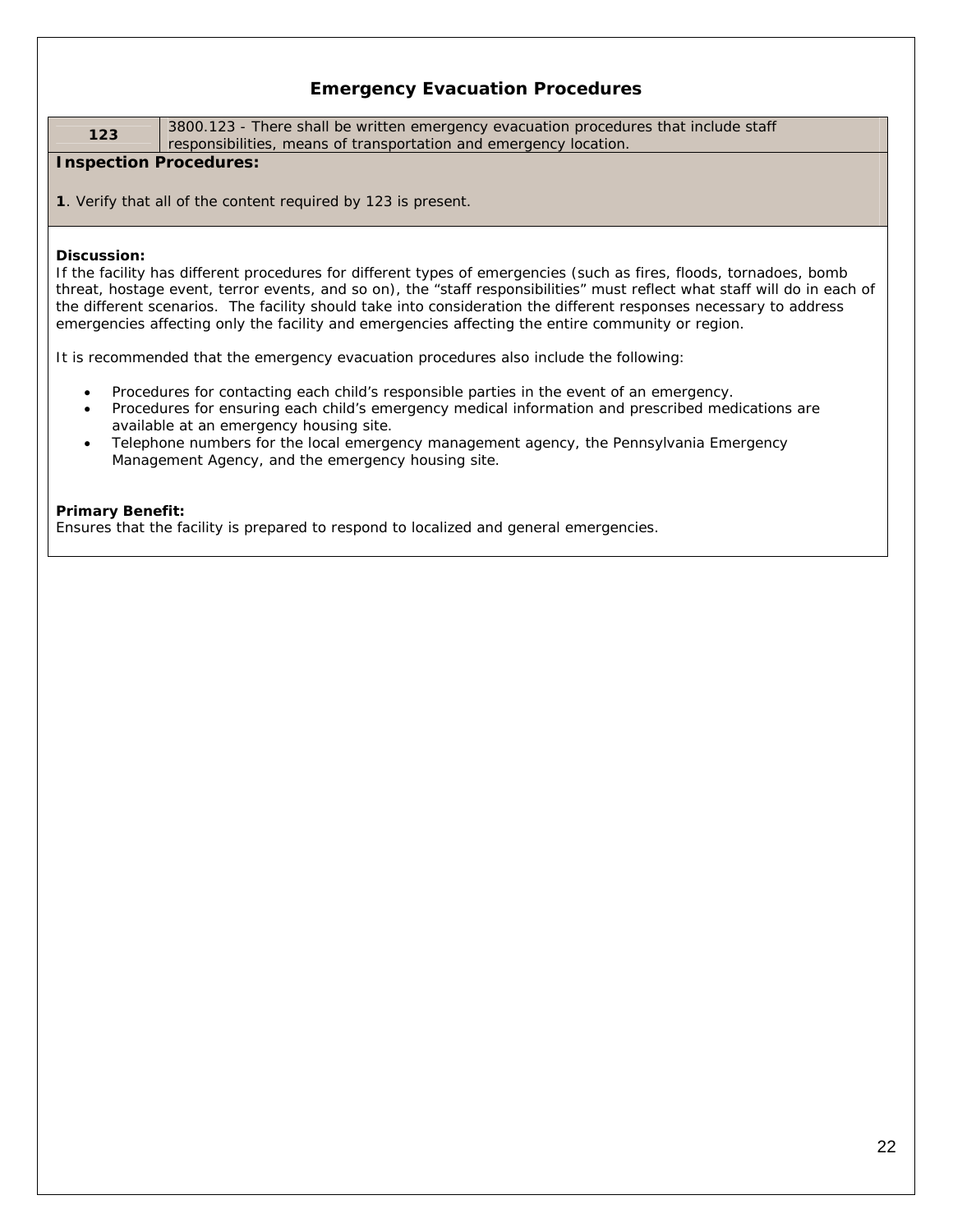# **Notification to Fire Officials**

**124**

3800.124 - The facility shall notify local fire officials in writing of the address of the facility, location of bedrooms and assistance needed to evacuate in an emergency. The notification shall be kept current.

# **Inspection Procedures:**

**1.** Verify that all of the content required by 124 has been transmitted to the local fire officials. Evidence of receipt by the fire officials is recommended, but not required.

#### **Discussion:**

It is strongly recommended that the facility contact the local fire department before sending this information. Explain this requirement and ask how the information should be presented and whether additional information is required (i.e., a list of names, specific bedroom numbers, etc).

The notification should include the following information, at a minimum:

- The total capacity of the facility.
- A description of the general layout of the facility (number of floors, wings, etc). A diagram or blueprint of the facility is acceptable.
- A general description of the needs of the children served. This need not be child-specific; a description of the mobility needs of children the facility is willing to serve will suffice.

This information needs to be sent when the facility begins operation (either as new construction or when under new ownership). It should be updated when any of the information that appears above (or is requested by the fire department) changes.

It is recommended that written notification be sent by certified mail or facsimile to ensure documentation of receipt of the information by the fire company.

# **Primary Benefit:**

In the event of a fire or other emergency, the local fire department will usually arrive within a matter of minutes. Having advance knowledge of the layout of the facility and the needs of the children will help the fire department evacuate children quickly.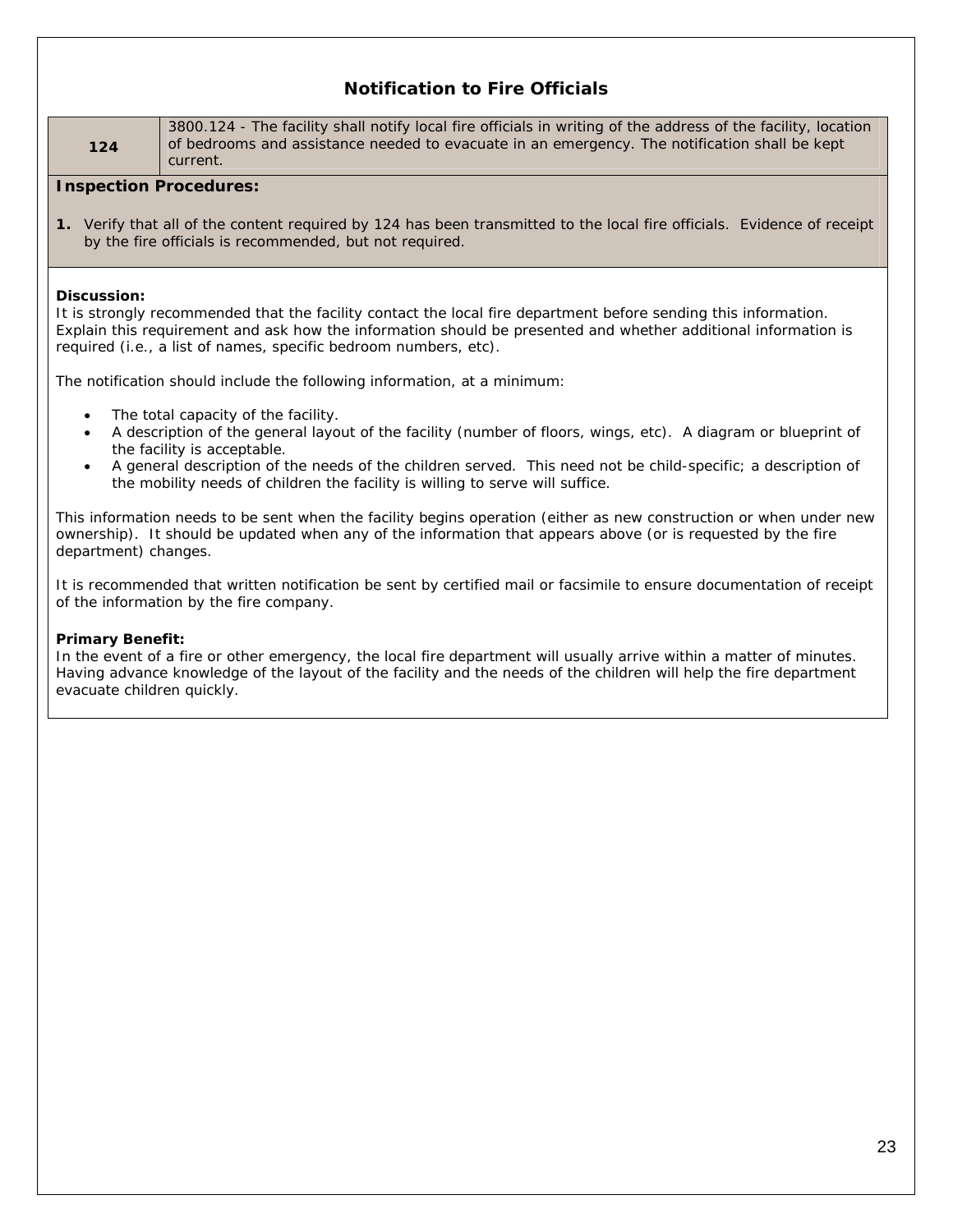# **Furnace Inspection and Cleaning**

| 126                                   | 3800.126 - Furnaces shall be inspected and cleaned at least annually by a professional furnace<br>cleaning company or trained maintenance staff persons. Documentation of the inspection and<br>cleaning shall be kept.                                                                                                                                                                                                                                                                                                                                                                                                                                        |
|---------------------------------------|----------------------------------------------------------------------------------------------------------------------------------------------------------------------------------------------------------------------------------------------------------------------------------------------------------------------------------------------------------------------------------------------------------------------------------------------------------------------------------------------------------------------------------------------------------------------------------------------------------------------------------------------------------------|
| <b>Inspection Procedures:</b>         |                                                                                                                                                                                                                                                                                                                                                                                                                                                                                                                                                                                                                                                                |
| inspection.                           | 1. Verify that the home's heating source has been inspected and cleaned within the past 12 months of the                                                                                                                                                                                                                                                                                                                                                                                                                                                                                                                                                       |
| Discussion:                           | "Furnace" means the primary heating device used to warm the facility.                                                                                                                                                                                                                                                                                                                                                                                                                                                                                                                                                                                          |
|                                       | Examples of a "trained maintenance staff person" include a person who has been trained by the company that<br>installed the furnace or by a professional cleaning company.                                                                                                                                                                                                                                                                                                                                                                                                                                                                                     |
|                                       | It is strongly recommended that facilities install carbon monoxide alarms unless they are operated solely by electric<br>power (that is, if they do not have a furnace). Alarms should be placed at least 5 feet above the floor, or on the<br>ceiling near each bedroom area, and approximately 5 feet from each fuel burning appliance. Fuel burning<br>appliances include non-electric powered furnaces, cloth dryers, and stoves. Carbon monoxide alarms must be<br>approved by the Underwriters Laboratories, and bear the label "UL2034." Manufacturer's directions must be<br>followed regarding the proper installation and maintenance of the device. |
| <b>Primary Benefit:</b><br>poisoning. | Ensures that the facility's furnace will produce heat and that children are protected from carbon monoxide                                                                                                                                                                                                                                                                                                                                                                                                                                                                                                                                                     |
|                                       | <b>Fireplace Cleaning</b>                                                                                                                                                                                                                                                                                                                                                                                                                                                                                                                                                                                                                                      |
| 129c                                  | 3800.129(c) - A fireplace chimney and flue shall be cleaned when there is an accumulation of<br>creosote. Written documentation of the cleaning shall be kept.                                                                                                                                                                                                                                                                                                                                                                                                                                                                                                 |
| <b>Inspection Procedures:</b>         |                                                                                                                                                                                                                                                                                                                                                                                                                                                                                                                                                                                                                                                                |
|                                       | 1. Determine if the facility has one or more fireplaces that are used.<br>2. If fireplaces are present and used, review written documentation of cleaning.                                                                                                                                                                                                                                                                                                                                                                                                                                                                                                     |
| Discussion:<br>not used.              | This regulation does not specify who must complete the cleaning, so the cleaning may be performed by anyone the<br>facility wishes to do so. However, if the cleaning is performed improperly by an unqualified person and a child is<br>harmed as a result, the facility may be subject to regulatory violations. It is recommended that this cleaning be<br>conducted at least annually to prevent the build-up of creosote. This requirement does not apply if the fireplace is                                                                                                                                                                             |

# **Primary Benefit:**

Creosote accumulation is the leading cause of structure fires that begin in a fireplace. This required cleaning reduces the risk of fire.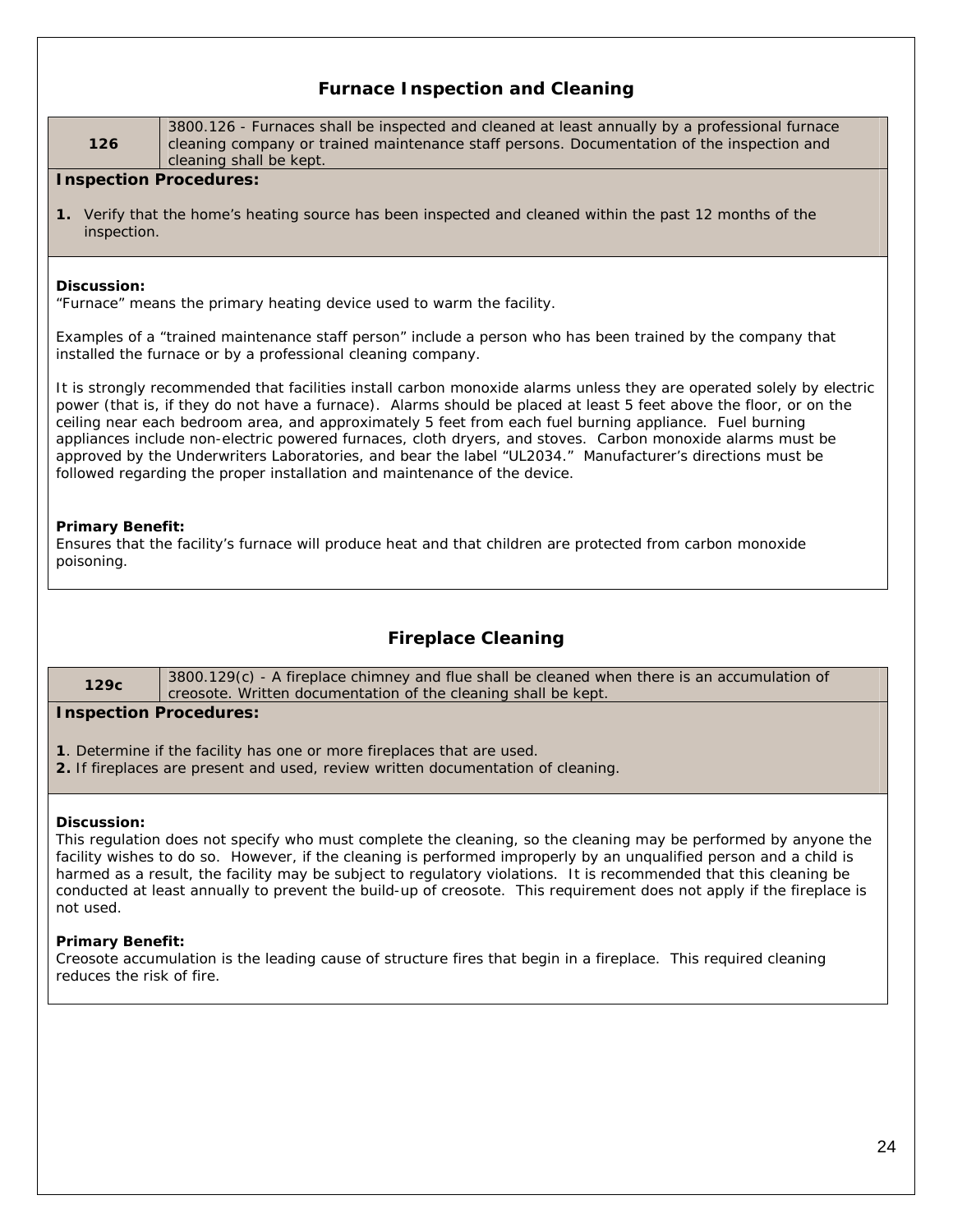# **Inoperable Smoke Detector / Fire Alarm**

| <b>130h</b> | 3800.130(h) - There shall be a written procedure for fire safety monitoring if the smoke detector or |
|-------------|------------------------------------------------------------------------------------------------------|
|             | fire alarm becomes inoperative.                                                                      |
|             |                                                                                                      |

# **Inspection Procedures:**

**1**. Review the facility's procedures for inoperative detectors and alarms.

# **Discussion:**

It is recommended that a fire-safety expert assist the facility in developing these procedures, or that the facility adopt Fire Watch procedures as defined by the National Fire Protection Agency.

# **Primary Benefit:**

A malfunctioning smoke detector will not protect children from injury or death in the event of a fire. Fire Watch is a temporary alternative to a smoke detector.

# **Fire Drills and Evacuation**

| 132a             | 3800.132(a) - An unannounced fire drill shall be held at least once a month.                            |
|------------------|---------------------------------------------------------------------------------------------------------|
| 132 <sub>b</sub> | 3800.132(b) - Fire drills shall be held during normal staffing conditions and not when additional       |
|                  | staff persons are present.                                                                              |
|                  | 3800.132(c) - A written fire drill record shall be kept of the date, time, the amount of time it took   |
| 132c             | for evacuation, the exit route used, the number of children in the facility at the time of the drill,   |
|                  | problems encountered and whether the fire alarm or smoke detector was operative.                        |
|                  | 3800.132(d) - Children shall be able to evacuate the entire building into a public thoroughfare, or to  |
| 132d             | a fire-safe area designated in writing within the past year by a fire safety expert, within 2 1/2       |
|                  | minutes or within the period of time specified in writing within the past year by a fire safety expert. |
|                  | The fire safety expert may not be an employee of the facility.                                          |
| 132e             | 3800.132(e) - A fire drill shall be held during sleeping hours at least every 6 months.                 |
| 132f             | 3800.132(f) - Alternate exit routes shall be used during fire drills.                                   |
| 132g             | 3800.132(g) - Fire drills shall be held on different days of the week, at different times of the day    |
|                  | and night and on different staffing shifts.                                                             |
| 132h             | 3800.132(h) - Children shall evacuate to a designated meeting place outside the building or within      |
|                  | the fire-safe area during each fire drill.                                                              |
| 132i             | 3800.132(i) - A fire alarm or smoke detector shall be set off during each fire drill.                   |
| 132j             | 3800.132(j) - Elevators may not be used during a fire drill or a fire.                                  |

# **Inspection Procedures:**

- **1.** Obtain the facility's fire drill log for the past year.
- **2.** Verify that the drill log contains all of the content required by 132c.
- **3.** Verify that a drill has been held during each calendar month within the past year.
- **4.** Verify that at least one fire drill has been conducted during sleeping hours every six months.
- **5.** Verify that children have evacuated to the designated meeting place outside of the building or in designated fire-safe area(s) within the maximum allowable evacuation time during each drill.
- **6.** Verify that alternate exit routes have been used during each drill.
- **7.** Verify that the fire alarm/smoke detector has been set off during each drill.
- **8.** Verify that elevators are not used during fire drills.

**Staff, children, and third-party sources may be interviewed if the fire drill log is inadequate to measure compliance or if the information recorded on the log is suspected to be inaccurate.** 

#### **Discussion:**

See narrative below.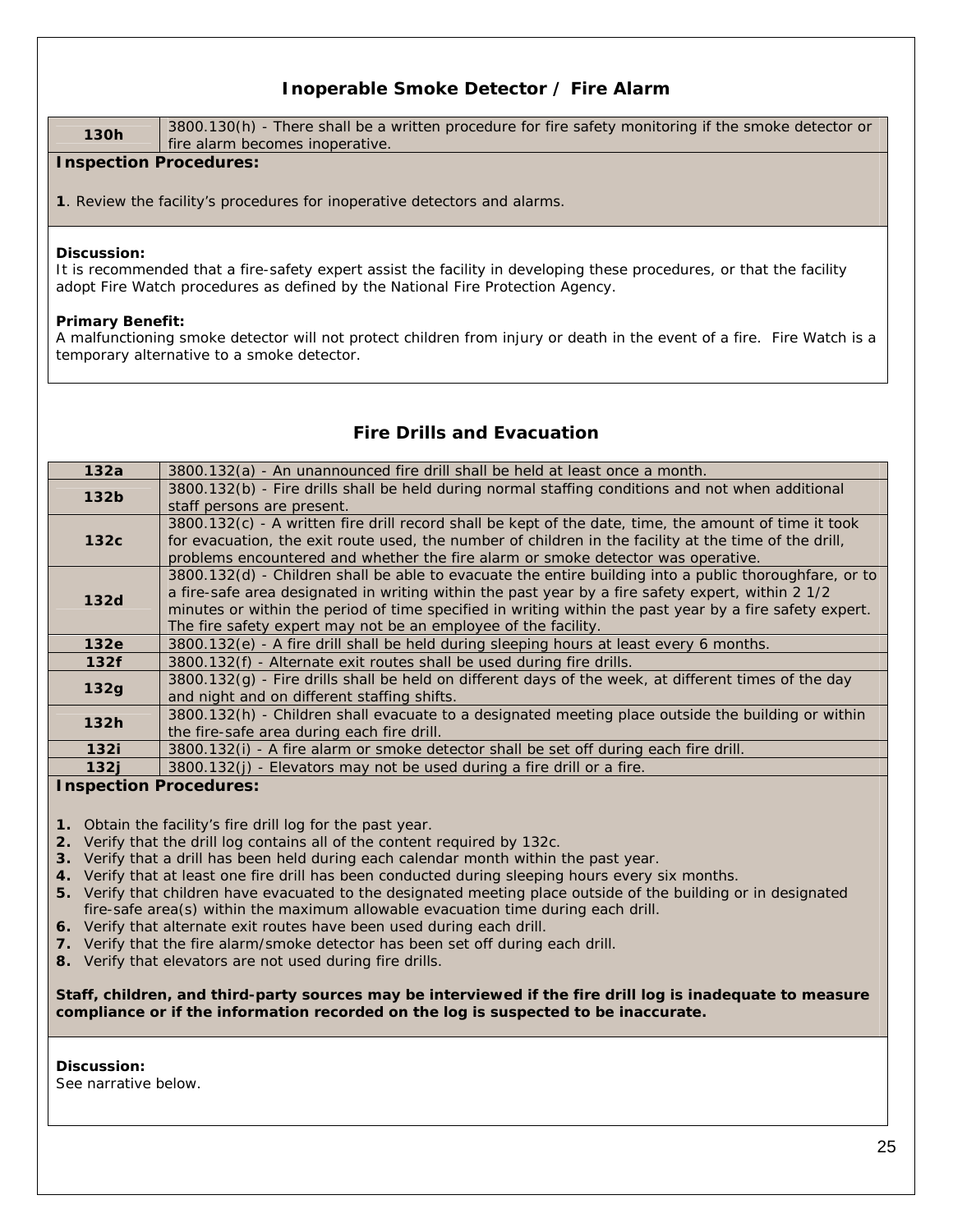# **Primary Benefits:**

Unannounced drills ensure that staff and children will be prepared to evacuate without hesitation in the event of a real fire, especially during times of minimal staffing, to prevent fire-related death and injury. Recording fire drill information helps facilities ensure compliance with all of the regulations relating to fire drills, and to identify and correct problems with evacuation. Practicing response to an alarm and evacuation during sleeping hours ensures safe evacuation even when waking from sleep, when response time is reduced. Varying the location of the fire and the exit routes used ensures that staff and children are prepared to respond to different fire scenarios. Staggering drill dates and times ensures that staff and children are prepared to respond to different fire scenarios, and that staff on all shifts are properly trained in evacuation procedures. Designated meeting places ensure that children are accounted for during actual fires to ensure total evacuation and prevent death or injury. Sounding the alarm during drills simulates what would happen in an actual fire. Elevators may not be used during drills, as they may be inoperative during fires, causing people to become trapped in the building.

# **Narrative – Fire Drills and Evacuation**

Conducting fire drills is very important. If drills are not practiced regularly and accurately, injuries and fatalities may result if an actual fire occurs. There are four key points to remember about fire drills:

- 1. It's very important that children and staff take treat every alarm as if it was a real fire, because it *may well be real*. Assuming that an alarm is sounding because of a drill or malfunction can be a deadly mistake. It is for this reason that fire drills must be unannounced. If people know in advance that a drill will be held, they will:
	- Be prepared to take action, when in a real fire they would not be ready to act.
	- Evacuate more slowly than they would in the event of a real fire
	- Be tempted to ignore the alarm, which they would certainly not do in a real fire.
- 2. It is critical that facilities know the maximum amount of time that staff and children have to evacuate. Each facility will have a different maximum evacuation time based on its design, construction, staffing, and operation.
	- Some facilities are constructed to be extremely fireproof they have special walls and ceilings and fire suppression systems. Fire will spread quickly in other homes because of how the home is designed.
	- Some facilities have many staff that can help children evacuate, while others have few staff on duty on certain shifts.
	- If children do not evacuate within the maximum evacuation time, they could be injured or killed in a real fire.
	- Neither providers nor agents of the Department are qualified to determine the maximum evacuation time (in fact, facilities are prohibited from doing so by regulation). For this reason, a fire-safety expert must establish maximum evacuation times above 2 minutes and 30 seconds.
- 3. A fire can start at any time of the day or night. As a result, facilities must know that staff and children can evacuate under the worst possible conditions. While it may seem unkind to conduct fire drills during inclement weather or in the middle of the night, practicing under such conditions is the best test of a facility's ability to safely evacuate children – and offers the peace of mind that comes with knowing that the home has taken every possible step to protect children's' lives.
- 4. No two fires are alike. Fires can start in bedrooms, attics, kitchens, basements, or outside the facility. When practicing evacuation during fire drills, facilities must vary the location of the fire and the exit routes used to ensure that staff and children are prepared to respond to different fire scenarios.

**Scheduling the Drill** - In order to be "unannounced," fire drills must be held without any notice to the children or to staff persons, other than the staff person responsible for setting off the alarm/detector and recording the results and the administrator. The Department recommends that the director develop a schedule of monthly drills for the training year to help ensure the drills are held on different days of the week, at different times of the day and night, not routinely held when additional staff persons are present and not routinely held at times when resident attendance is low. Only the person(s) responsible for setting off the alarm/detector and recording the results should be informed of the drill; the drill is no longer "unannounced" if staff responsible for evacuating residents know that a drill will occur or is occurring. If the facility is equipped with an alarm that is connected to the local fire department or 24-hour monitoring service, remember to put the system on "test" or otherwise inform first responders that a drill will be held. When planning drills, facilities should consider what human resources would be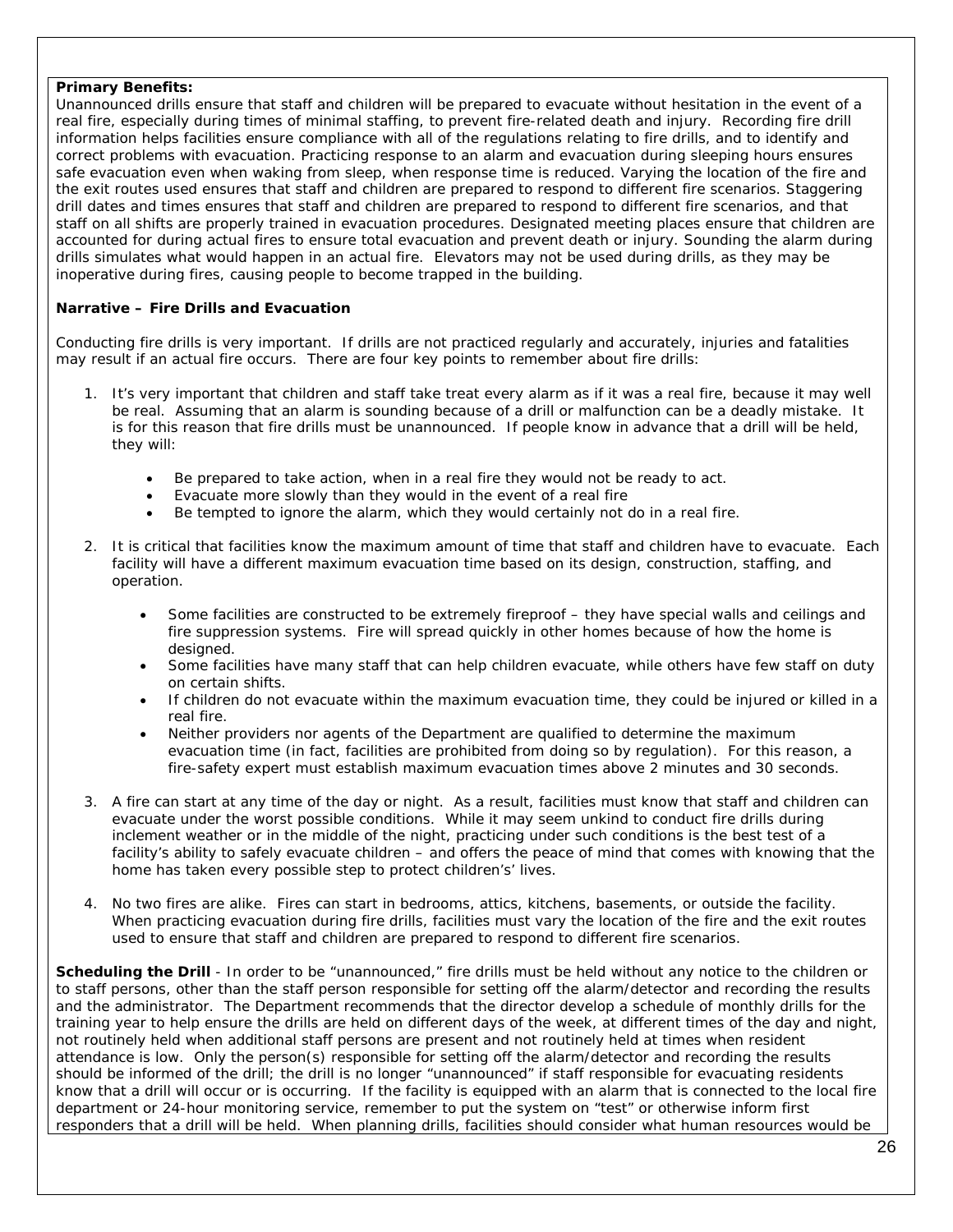available in the event of a real fire at any given time, and the requirements of the facility's evacuation plan. For example, if staff from a neighboring facility assist in drills, then the same staff must be available to assist in evacuating children during an actual fire emergency. Additionally, adding staff during fire drills to accomplish a successful evacuation not only makes the drill a worthless exercise, it puts children at risk if a real fire occurs. In other words, facilities may not practice evacuating children using resources that won't be available in a real fire.

**Evacuation** – § 3800.132(d) can be confusing primarily because it contains two elements – the time allotted for evacuation and the location in which children are evacuated to.

**Evacuation Time:** If a facility can safely evacuate all children during each fire drill or actual emergency within 2 1/2 minutes or less, there is no need for documentation from a fire safety expert regarding the evacuation time. If a documented evacuation time by a fire safety expert is required, the facility must be able to evacuate all children within that specified evacuation time and must obtain the documentation from a fire safety expert each year. Evacuation time is measured in minutes and seconds from the time the alarm sounds to the time when the last child enters the fire safe area(s) or exits the outside door.

**Evacuation Location:** If a facility evacuates all children to the exterior of the building during each fire drill and actual emergency, there is no need for documentation from a fire safety expert regarding the evacuation location. If a facility evacuates children to the interior of the building, "fire safe areas" must be designated in writing by the fire safety expert.

A facility must have newly updated written documentation each year from a fire safety expert, even if no physical modifications have been made to the building, and must be able to demonstrate that the person completing the documentation is a fire-safety expert.

**Conducting the Drill:** A drill is conducted by placing a "simulated fire" somewhere in the facility, sounding the alarm, and evacuating children. In order to practice using alternate routes, the facility should vary the location of the hypothetical fire during each drill. This may be done by simulating a blocked door or egress path (placing a large display/poster of a hypothetical fire in an exit path) and practicing to evacuate through an alternate path of egress.

If the facility has internal fire-safe areas, it is recommended that the hypothetical fire should be located in each firesafe area at least once every two calendar years.

The way children will evacuate depends on the maximum evacuation time, the location of the simulated fire, and whether fire-safe areas exist in the facility. Remember that all children must participate in each fire drill, meaning that all children must respond to the alarm and evacuate outside the building or to the nearest fire safe area within the maximum evacuation time.

The different types of evacuation processes are described below:

- 1. Complete External Evacuation There are no fire-safe areas in the facility. All children evacuate outside of the building to a designated meeting place during each drill.
- 2. Partial External Evacuation There are some fire-safe areas in the facility, but not enough to accommodate all children. Some children evacuate outside of the building to a designated meeting place during each drill, and some evacuate to fire-safe areas.
- 3. Complete Internal Evacuation There are fire-safe areas in the facility sufficient to accommodate all children. All children evacuate to fire-safe areas during each drill, although evacuation outside is possible.

During partial or complete internal evacuations, some children may already be in fire-safe areas. For example, if a single-story facility has three wings, and each wing is a fire-safe area, staff and children in the two wings where the "simulated fire" is not occurring are already in fire-safe areas. However, this does not mean that the staff and children in these areas do not need to take action. Staff should immediately assure that the fire safe area is sealed/secured (all doors closed) and then alert children to be awake and ready to evacuate from the fire safe area if necessary should the fire spread or should fire officials recommend evacuation. This must include children moving to the designated meeting place within the fire safe area .

§ 3800.132(h) intends that the facility designate one meeting place so that staff persons and emergency personnel can quickly check to determine if all children have been evacuated. However, if it is absolutely necessary due to exit paths and physical disabilities of children to have multiple external meetings places, both meeting places must be able to be checked by staff within 30 seconds (in person or through electronic communication such as cell phones or walkie-talkies) to ensure that children's supervision needs are met.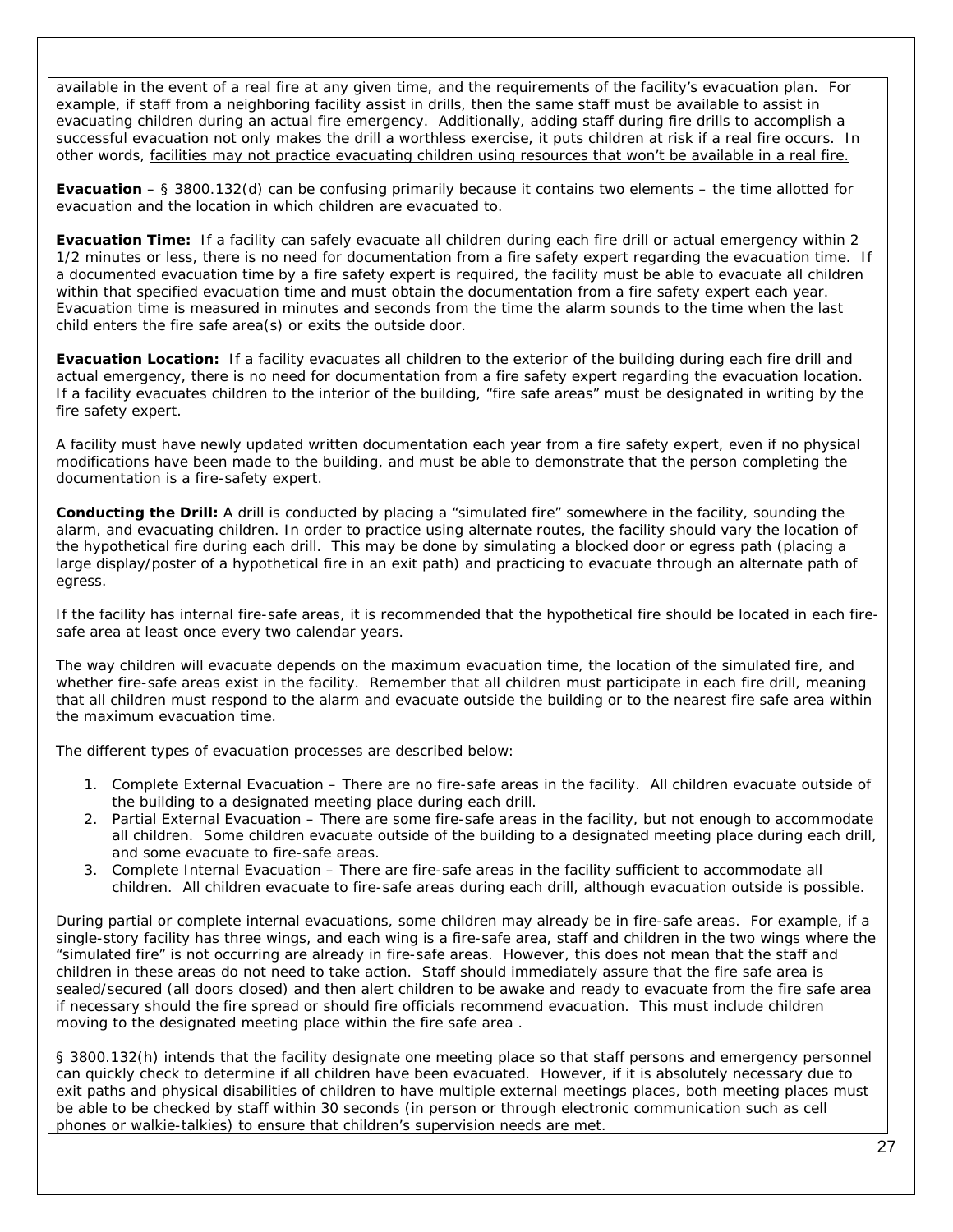There may be more than one internal designated meeting place if the facility is equipped with more than one firesafe area, in that each area will have a designated meeting place within the fire-safe area. Remember that a sufficient number of staff must be present on each shift at all times to allow facilities to account for and supervise the number of children in each area. This is also important during drills to verify that evacuations are completed within the time specified by a fire-safety expert. Equipping staff with communication devices is recommended in the fire safe areas to be able to immediately talk with staff in all of the other fire safe areas to ensure that all children in the facility are accounted for. Each staff person must be trained to know to which fire safe area (s)he is to be present in if a fire or fire drill occurs.

**Timing the Drill** - The fire drill time begins when the alarm is sounded, and ends when the last child enters the fire safe area(s) or exits the outside door. The best way to record this is by using two stopwatches, as follows:

- **1.** When the alarm sounds, start both stopwatches.
- **2.** When you believe that all children have exited the building or arrived in a fire-safe area, stop one of the stopwatches.
- **3.** Check the facility to ensure that all children have evacuated. If you discover that one or more children have not evacuated, assist the children out of the building or to a fire-safe area. Once all of the children have been evacuated, stop the second stopwatch.

If when checking the home you discover that all children have evacuated, the time recorded by the first stopwatch is the official fire drill time. If, on the other hand, you discover that one or more children did not evacuate, the time recorded by the second stopwatch is the official fire drill time. In the latter case, it is recommended that both times be recorded on the fire drill log to demonstrate that most children were able to evacuate in time, since the scope of the problem is related to developing an acceptable plan of correction.

**Recording Drill Data** - § 3800.132(c) requires that specific information about fire drills be recorded, as follows:

- Date. This means the month, day and year in which the fire drill was conducted.
- Time. This means the time of day, including designation of AM / PM or 24-Hour time format.
- The amount of time it took for evacuation. See "Timing the Drill" above.
- The exit route used. This means all exit routes used except for the route that is "blocked" by the simulated fire.
- The number of children in the home at the time of the drill. This means the number of children physically present in the facility at the time of the drill, not the total census. For example, if 20 children "live" at the facility, but three are away from the facility at the time of the drill, the number of children in the home at the time of the drill is 17.
- Problems encountered. This can include children who refuse to evacuate, a staff person who failed to accurately perform his/her duties, or any other events that impacted the evacuation. Problems should be recorded in detail, as awareness of problems will allow the home to remedy them.
- Whether the fire alarm or smoke detector was operative.

**"Sleeping Hours"** – Sleeping hours are between 11:00 PM and 6:59 AM, unless the facility has established sleeping hours in its rules. It is strongly recommended that the sleeping-hour drill be held between 2:00 AM and 4:00 AM.

# **Actual Fire Events**

- Any fire drill conducted must be recorded on the log. This is true even if a drill is stopped mid-evacuation because it is clear that evacuation will not be successful or may be dangerous. Remember that documenting an unsuccessful drill is not evidence of non-compliance; documenting the steps taken to correct the problem that made the drill unsuccessful combined with documentation of subsequent successful drills is evidence of corrective action.
- Actual fire events do not need to be recorded on the fire drill log. However, if the facility is able to capture all of the required information during an actual fire event, the home may use the fire as the drill for that month.
- Facilities must follow their evacuation plans unless emergency responders arrive in scene and direct otherwise. Facilities that follow the direction of first responders will not be cited for failure to follow their evacuation plan.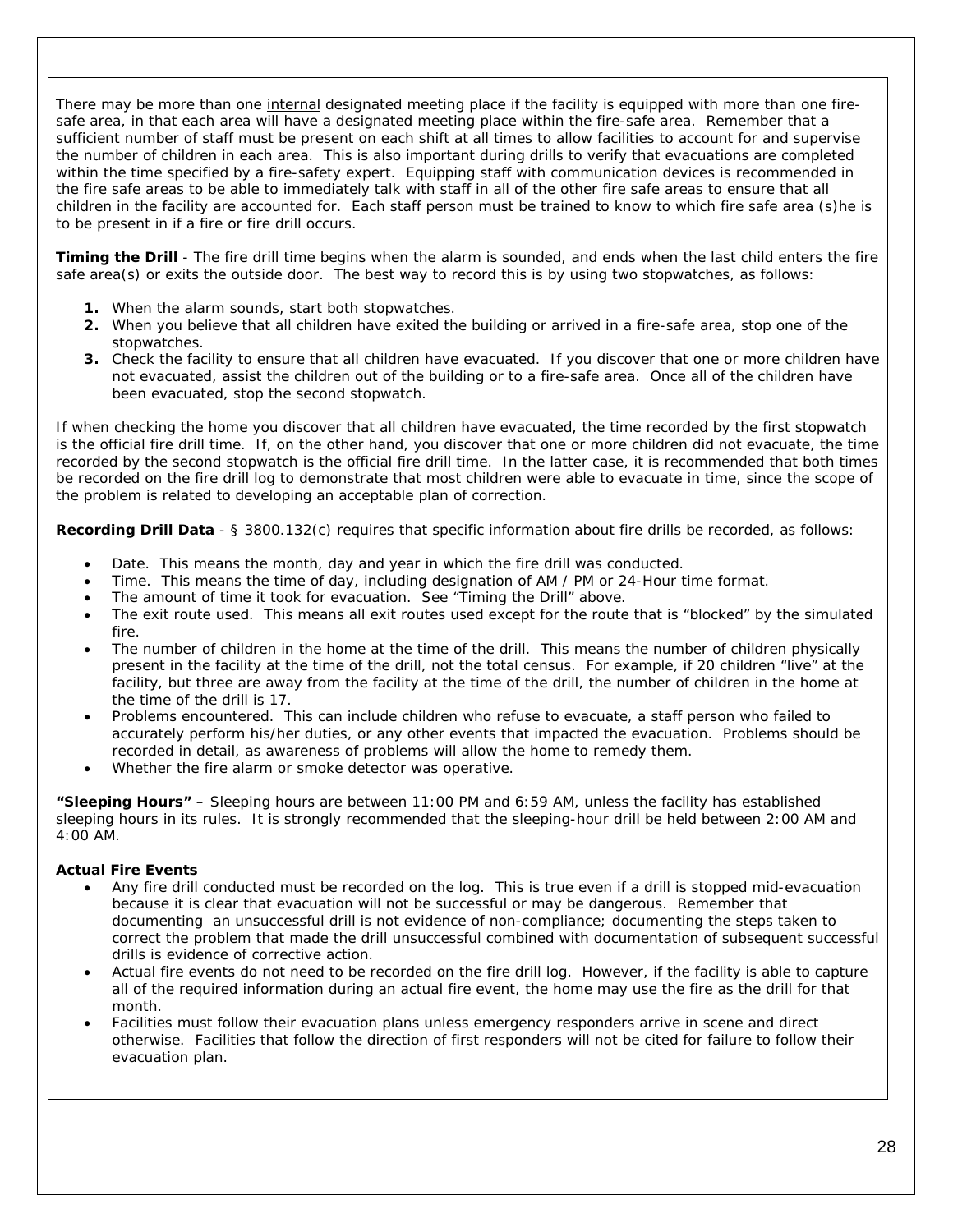|                                                 | <b>Tobacco Use</b>                                                                                                                                                                                                                                                                                                                                                                                                                                                                                                                                                                                                                                                                                                  |
|-------------------------------------------------|---------------------------------------------------------------------------------------------------------------------------------------------------------------------------------------------------------------------------------------------------------------------------------------------------------------------------------------------------------------------------------------------------------------------------------------------------------------------------------------------------------------------------------------------------------------------------------------------------------------------------------------------------------------------------------------------------------------------|
| 147c                                            | $3800.147(c)$ - If staff persons use tobacco products outside but on the premises of the facility, the<br>following apply:<br>(1) The facility shall have written fire safety procedures. Procedures shall include extinguishing<br>procedures and requirements that smoking shall occur only a safe distance from the facility and<br>from flammable or combustible materials or structures.<br>(2) Written safety procedures shall be followed.<br>(3) Use of tobacco products shall be out of the sight of the children.                                                                                                                                                                                         |
| <b>Inspection Procedures:</b>                   |                                                                                                                                                                                                                                                                                                                                                                                                                                                                                                                                                                                                                                                                                                                     |
| 147c1.                                          | 1. Determine if the facility permits tobacco use on the premises.<br>2. If tobacco use is permitted, verify that fire-safety procedures exist and that they contain the content required by<br>3. Verify that staff smoking areas are out of the sight of children.                                                                                                                                                                                                                                                                                                                                                                                                                                                 |
| <b>Discussion:</b>                              | This regulation does not apply if staff are not permitted to smoke anywhere on the facility's premises.                                                                                                                                                                                                                                                                                                                                                                                                                                                                                                                                                                                                             |
|                                                 | For the purposes of applying this regulation, "safe distance" means far enough away to prevent a fire in an area where<br>a staff person is smoking from igniting combustible or flammable materials or the facility itself.                                                                                                                                                                                                                                                                                                                                                                                                                                                                                        |
|                                                 | It is recommended that if the facility permits its staff to smoke on the premises, that the facility establish a designated<br>smoking area that meets the above requirements as to decrease the possibility that an individual staff person might<br>violate this regulation and put children's safety at risk.                                                                                                                                                                                                                                                                                                                                                                                                    |
|                                                 | In addition to the required elements, it is recommended that the policy also include:                                                                                                                                                                                                                                                                                                                                                                                                                                                                                                                                                                                                                               |
| $\bullet$<br>$\bullet$                          | The specific areas that staff are permitted to smoke.<br>Fireproof receptacles and ashtrays in areas staff are permitted to smoke.<br>Fire-resistant furniture in smoking areas. Furniture is considered fire-resistant if it is made of solid wood<br>construction, with no cushions or upholstery, or is made of hard plastic or resin-like substances. It is<br>recommended that facilities do not use table umbrellas unless they are a reasonable distance from fireproof<br>receptacles and ashtrays or are made of a fire resistant material.<br>How staff must respond to a fire in a designated smoking area, including evacuation and the location of the<br>designated area's closest fire extinguisher. |
| symbol is also permitted.                       | The Clean Indoor Air Act - Facilities are considered "public places" under the Clean Indoor Air Act (35 P.S. § 637.1<br>637.11) and thus are subject to those regulations as well. According to the Act, facilities must post a sign at each<br>entrance that states "Smoking Permitted in Designated Areas Only" or "No Smoking." The international "No Smoking"                                                                                                                                                                                                                                                                                                                                                   |
| <b>Primary Benefit:</b><br>or influenced by it. | Greatly reduces the risk of fire associated with unsafe smoking and ensures that children are not aware of staff smoking                                                                                                                                                                                                                                                                                                                                                                                                                                                                                                                                                                                            |

٦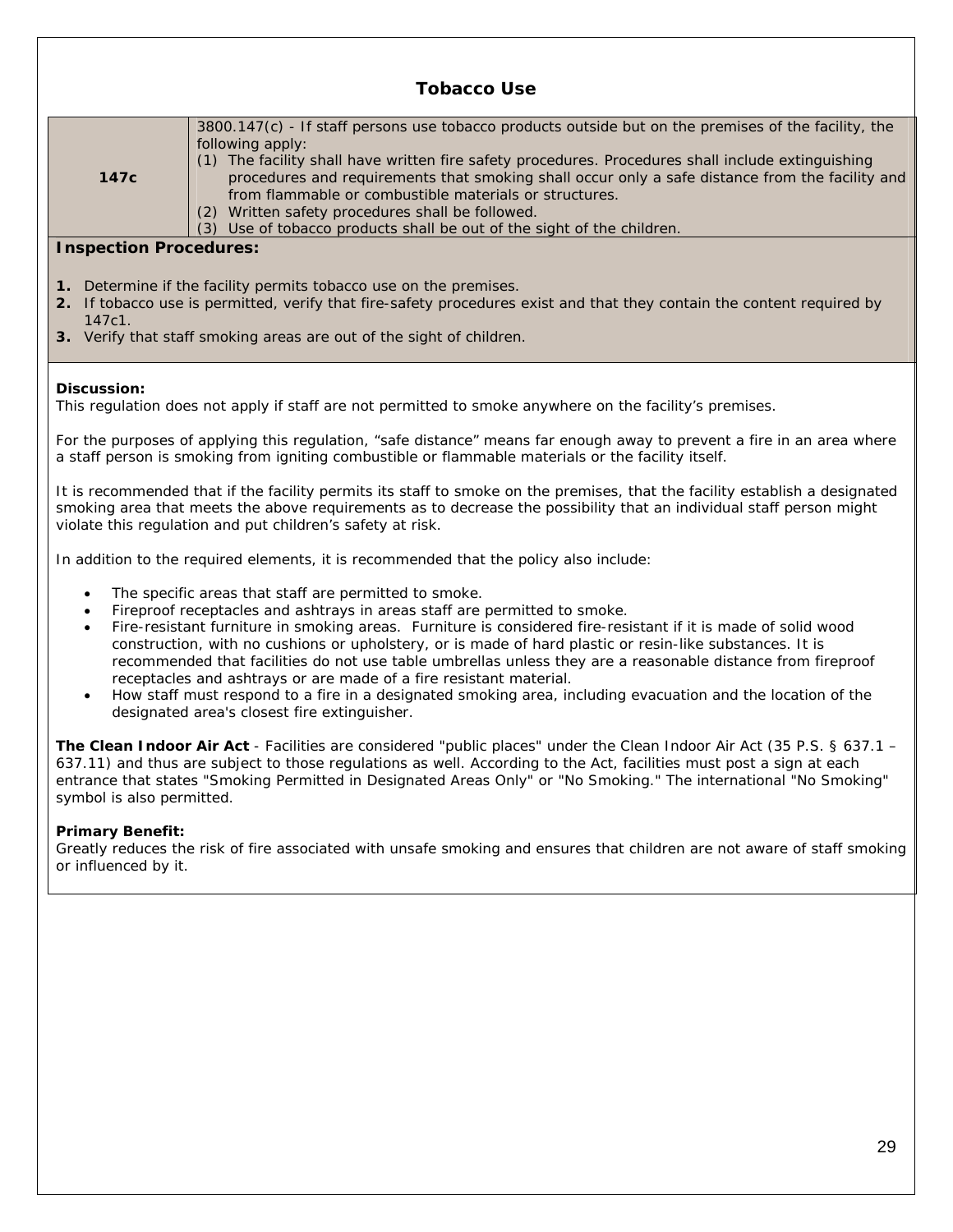|                               | <b>Emergency Medical Plan</b>                                                                                                                                                                                                                                                                                                                                                                   |
|-------------------------------|-------------------------------------------------------------------------------------------------------------------------------------------------------------------------------------------------------------------------------------------------------------------------------------------------------------------------------------------------------------------------------------------------|
| 149a                          | 3800.149(a) - The facility shall have a written emergency medical plan listing the following:<br>(1) The hospital or source of health care that will be used in an emergency.<br>(2) The method of transportation to be used.<br>(3) An emergency staffing plan.<br>(4) Medical and behavior health conditions or situations under which emergency medical care<br>and treatment are warranted. |
| <b>Inspection Procedures:</b> |                                                                                                                                                                                                                                                                                                                                                                                                 |

**1**. Verify that the facility's emergency medical plan includes all of the content required by this regulation.

# **Discussion:**

Many facilities report confusion regarding this regulation. The requirement for these procedures is specific to *medical* emergencies, not emergencies related to evacuation that are required under § 3800.123. It is strongly recommended that a facility's plan work in conjunction with the requirements at § 3800.241. For example, the facility's plan can address how the facility will ensure that emergency medical information for each child is accessible and how that information will be provided to the treating hospital or transporting EMT.

An emergency staffing plan should address the facility's plan to maintain adequate staffing levels in the event that one or more staff persons must leave the facility for a medical emergency involving a child or themselves.

#### **Primary Benefit:**

The Emergency Medical Plan is a plan that ensures immediate and direct access to medical care and treatment for serious injury, illness or both. Having a thorough, informative Emergency Medical Plan is essential to provide emergency medical care of children.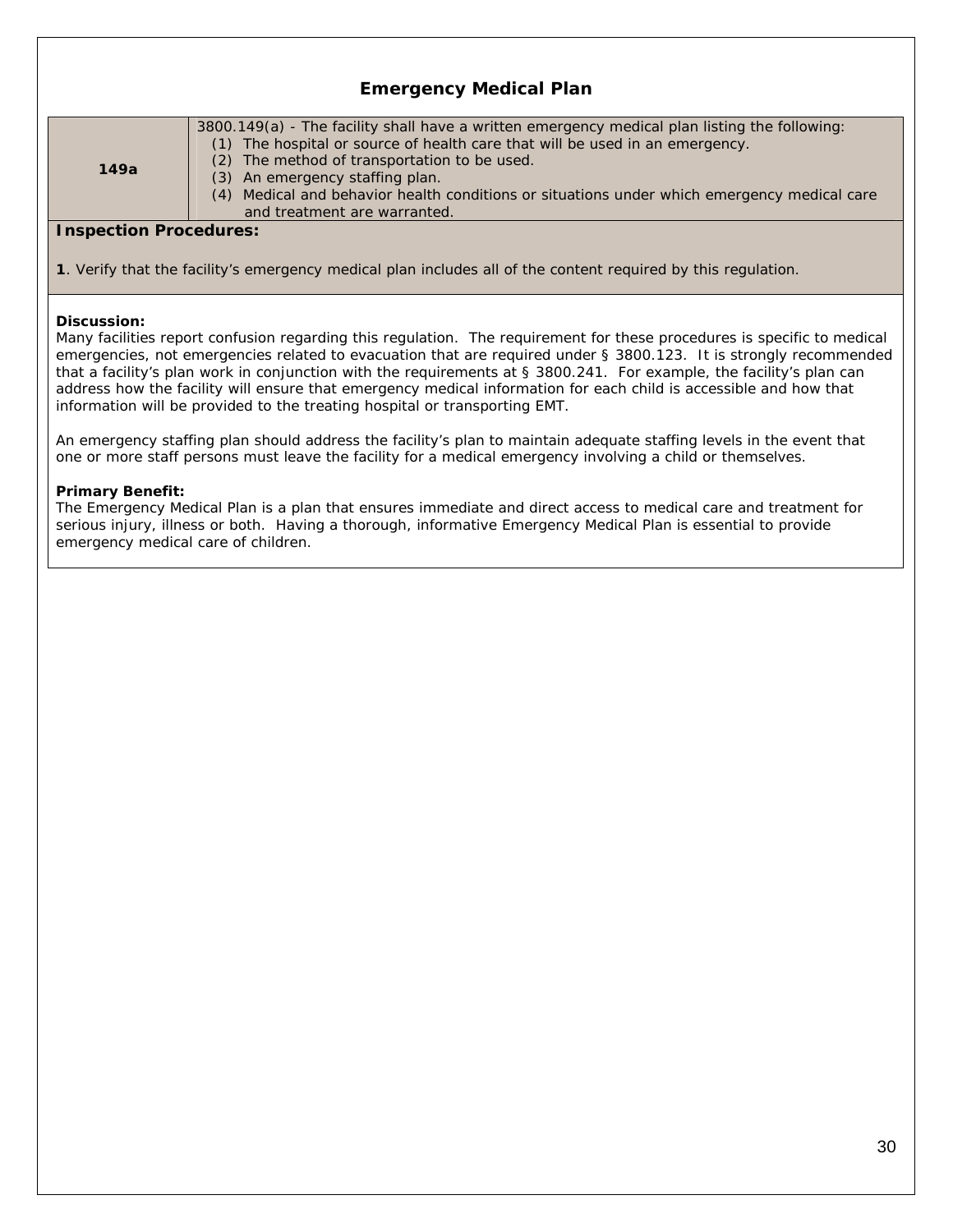|                               | <b>Description of Services</b>                                                                                                                                                                                                                                                                                                                                                                                                                                              |
|-------------------------------|-----------------------------------------------------------------------------------------------------------------------------------------------------------------------------------------------------------------------------------------------------------------------------------------------------------------------------------------------------------------------------------------------------------------------------------------------------------------------------|
| 221                           | 3800.221 - The facility shall have a written description of services that the facility provides to<br>include the following:<br>(1) The scope and general description of the services provided by the facility.<br>(2) The ages, needs and any special characteristics of the children the facility serves.<br>(3) Specific activities and programs provided by the facility.                                                                                               |
| <b>Inspection Procedures:</b> |                                                                                                                                                                                                                                                                                                                                                                                                                                                                             |
|                               | 1. Verify that the facility's written description of services contains all of the content required by this requlation.                                                                                                                                                                                                                                                                                                                                                      |
| Discussion:                   | Compliance with this regulation is critical to ensuring that facilities serve only those children whose needs can be<br>met in the facility. Facilities must be very careful about admitting children who have dangerous behaviors, who<br>need extensive medical care, or who have personal care/supervision needs that require additional staffing.                                                                                                                       |
|                               | Remember that a facility is obligated to provide the services, activities, and programs described in the written<br>description, so descriptions should be very specific.                                                                                                                                                                                                                                                                                                   |
| outside sources.              | "The ages, needs and any special characteristics of the children" means the physical, social, and behavioral needs<br>that the facility can and cannot meet. These criteria are among the most important standards a facility can<br>develop, as facilities who admit children that cannot be safely served frequently struggle with regulatory<br>compliance. This does not prohibit a facility from admitting a child with specific needs that can be met solely by       |
|                               | Remember - the Department will review the facility's description of services as part of any<br>investigation of insufficient care or negligence.                                                                                                                                                                                                                                                                                                                            |
| <b>Primary Benefit:</b>       | A comprehensive, specific Description of Services plan defers families, placing agencies, and other referral sources<br>from seeking admission to a facility that cannot meet the need of the child, and protects facilities from admitting a<br>child who the facility cannot serve safely. It also clarifies exactly what the facility will and will not do which limits<br>disputes about the facility's responsibilities in the event of discharge or denied admission. |
|                               |                                                                                                                                                                                                                                                                                                                                                                                                                                                                             |
|                               |                                                                                                                                                                                                                                                                                                                                                                                                                                                                             |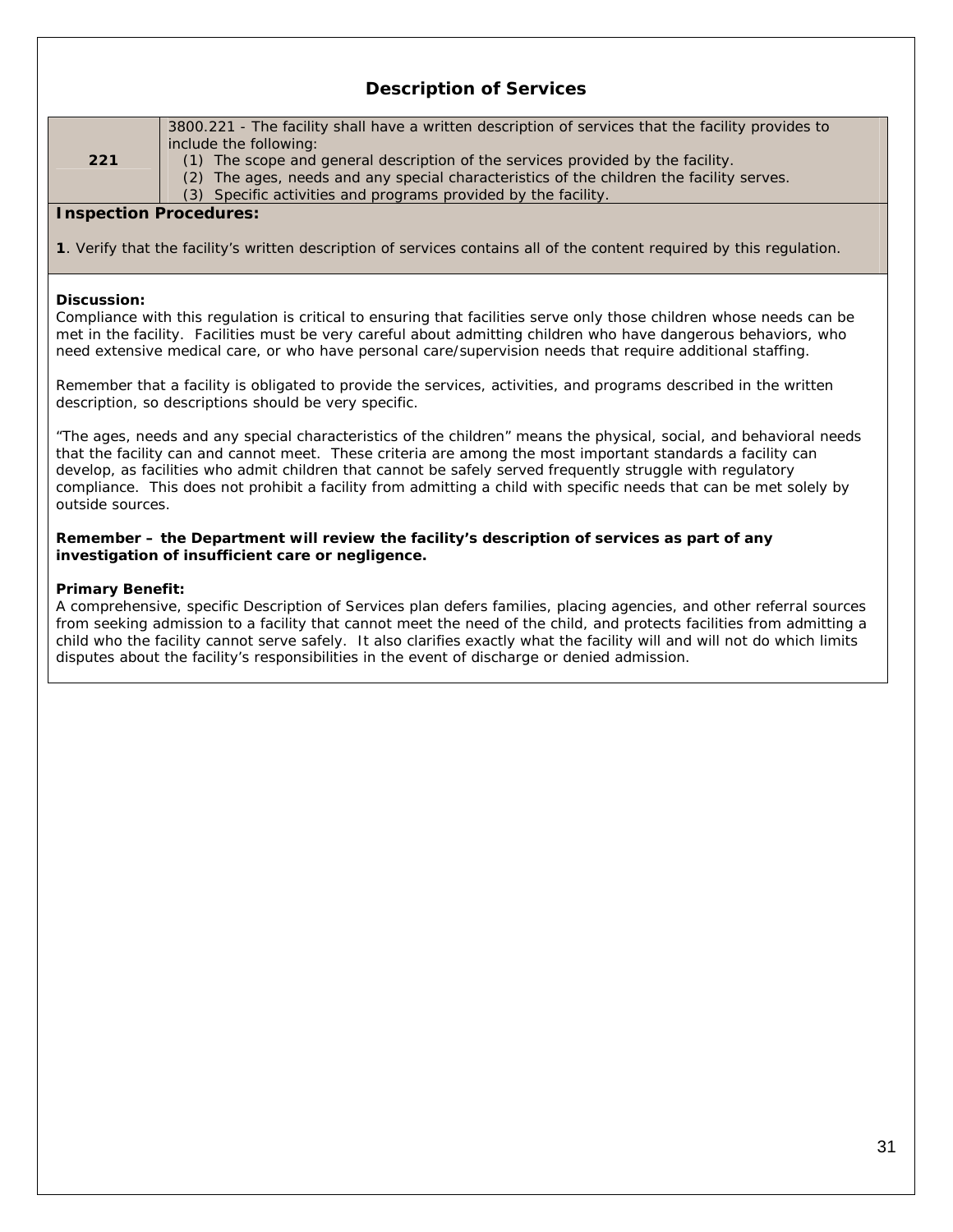# **PART II**

# **Staff Records**

# **To measure compliance with this section you will need the following staff records:**

- **1.** The Director's Record.
- **2.** All Child Care Supervisors' Records.
- **3.** A 10% sample of Child Care Workers' Records, including at least one record of a person hired within the previous 12 months.

# **Staff Qualifications and Training Director**

| 53a             | 3800.53(a) - There shall be one director responsible for the facility. A director may be responsible<br>for more than one facility.                                                                                                                                                                                                                                                                                                                                                                                                                                                                                                                                                                                                                                                  |
|-----------------|--------------------------------------------------------------------------------------------------------------------------------------------------------------------------------------------------------------------------------------------------------------------------------------------------------------------------------------------------------------------------------------------------------------------------------------------------------------------------------------------------------------------------------------------------------------------------------------------------------------------------------------------------------------------------------------------------------------------------------------------------------------------------------------|
| 53 <sub>b</sub> | 3800.53(b) - The director shall be responsible for administration and management of the facility,<br>including the safety and protection of the children, implementation of policies and procedures and<br>compliance with this chapter.                                                                                                                                                                                                                                                                                                                                                                                                                                                                                                                                             |
| 51              | 3800.51 - Child abuse and criminal history checks shall be completed in accordance with 23 Pa.C.S.<br>§ § 6301-6385 (relating to the Child Protective Services Law) and Chapter 3490 (relating to<br>protective services).                                                                                                                                                                                                                                                                                                                                                                                                                                                                                                                                                           |
| 52              | 3800.52 - Staff hiring retention and utilization shall be in accordance with 23 Pa.C.S. § § 6301-<br>6385 (relating to the Child Protective Services Law) and Chapter 3490 (relating to protective<br>services).                                                                                                                                                                                                                                                                                                                                                                                                                                                                                                                                                                     |
| 53c             | 3800.53(c) - A director of a facility shall have one of the following:<br>(1) A master's degree from an accredited college or university and 2 years work experience in<br>administration or human services.<br>(2) A bachelor's degree from an accredited college or university and 4 years work experience in<br>administration or human services.                                                                                                                                                                                                                                                                                                                                                                                                                                 |
| <b>58a</b>      | 3800.58(a) - Prior to working with children, each staff person who will have regular and significant<br>direct contact with children, including part-time and temporary staff persons and volunteers, shall<br>have an orientation to the person's specific duties and responsibilities and the policies and<br>procedures of the facility, including reportable incident reporting, discipline, care and management<br>of children, medication administration and use of restrictive procedures.                                                                                                                                                                                                                                                                                    |
| 58b             | 3800.58(b) - Prior to working alone with children and within 120 calendar days after the date of<br>hire, the director and each full-time, part-time and temporary staff person who will have regular<br>and significant direct contact with children, shall have at least 30 hours of training to include at<br>least the following areas:<br>(1) The requirements of this chapter.<br>(2) 23 Pa.C.S. § § 6301-6385 (relating to child protective services law) and Chapter 3490<br>(relating to protective services).<br>(3) Fire safety.<br>(4) First aid, Heimlich techniques, cardiopulmonary resuscitation and universal precautions.<br>(5) Crisis intervention, behavior management and suicide prevention.<br>(6) Health and other special issues affecting the population. |
| <b>58d</b>      | 3800.58(d) - After initial training, the director and each full-time, part-time and temporary staff<br>person, who will have regular and significant direct contact with children, shall have at least 40<br>hours of training annually relating to the care and management of children. This requirement for<br>annual training does not apply for the initial year of employment.                                                                                                                                                                                                                                                                                                                                                                                                  |
| <b>58e</b>      | 3800.58(e) - Each staff person who will have regular and significant direct contact with children,<br>shall complete training in first aid, Heimlich techniques and cardiopulmonary resuscitation at least<br>every year. If a staff person has a formal certification from a recognized health care organization<br>which is valid for more than 1 year, retraining is not required until expiration of the certification.                                                                                                                                                                                                                                                                                                                                                          |
| <b>58g</b>      | 3800.58(g) - Training in fire safety shall be completed by a fire safety expert or, in facilities serving<br>20 or fewer children, by a staff person trained by a fire safety expert. Video tapes prepared by a fire<br>safety expert are acceptable for the training if accompanied by an onsite staff person trained by a<br>fire safety expert.                                                                                                                                                                                                                                                                                                                                                                                                                                   |
|                 | າ                                                                                                                                                                                                                                                                                                                                                                                                                                                                                                                                                                                                                                                                                                                                                                                    |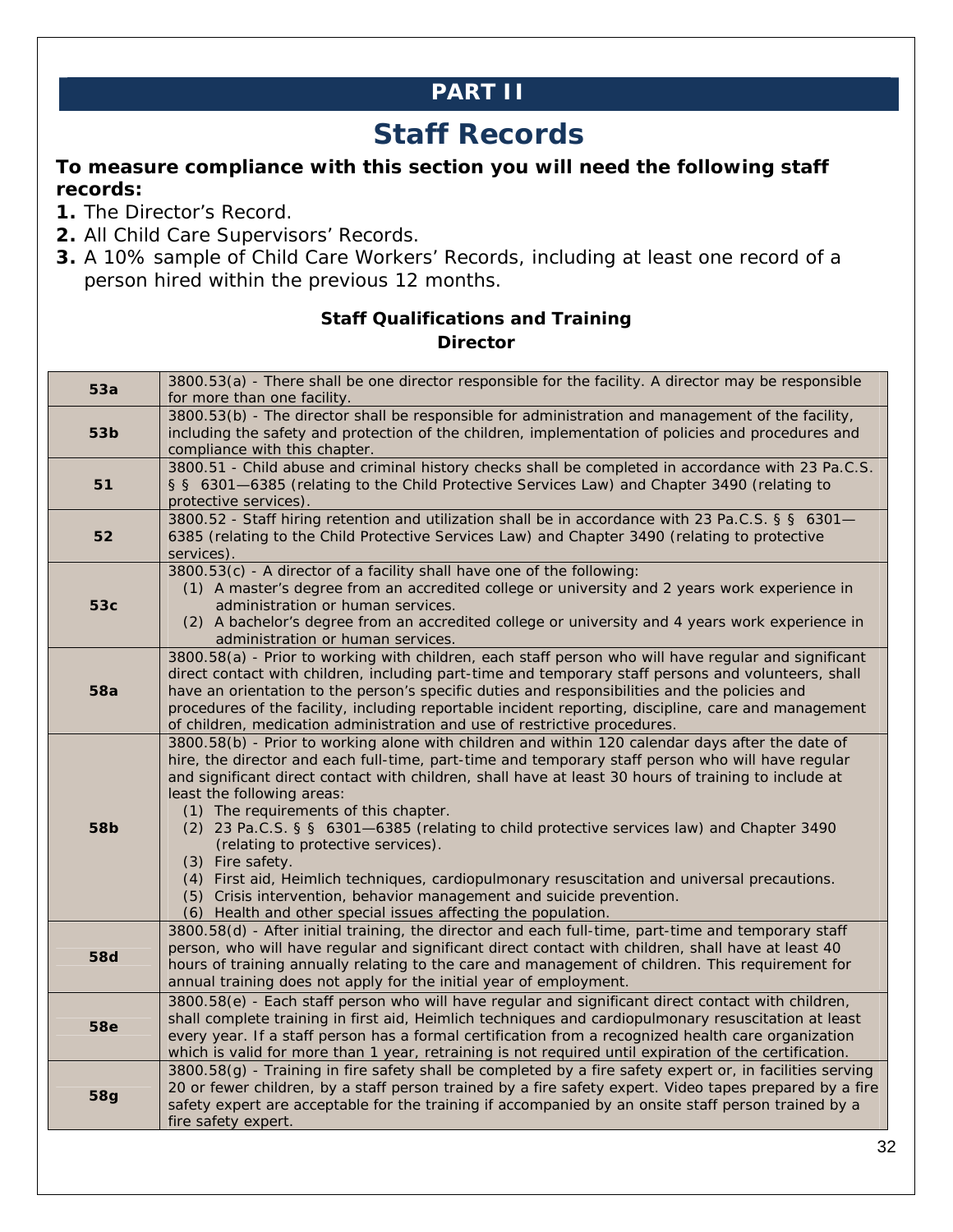# **Inspection Procedures:**

- **1**. Verify the director's identity.
- **2.** Obtain the director's record.
- **3.** Verify that the director:
	- a. Has the necessary child abuse and criminal history checks
	- b. Meets the educational requirements at 53c
	- c. Received the initial training requirements at 58a-b
	- d. Received the annual training requirements at 58d-g

#### **Discussion:**

See "Background Checks, Qualifications, and Training" narrative below.

#### **Primary Benefit:**

Ensures that the facility has one person responsible for the daily operations of the facility who is able to provide supervision and oversight to staff, implement and supervise provision of services, and who has the knowledge, skills, and abilities to properly do so.Ensures that the director has the necessary education and experience to successfully perform the duties and responsibilities required of the position.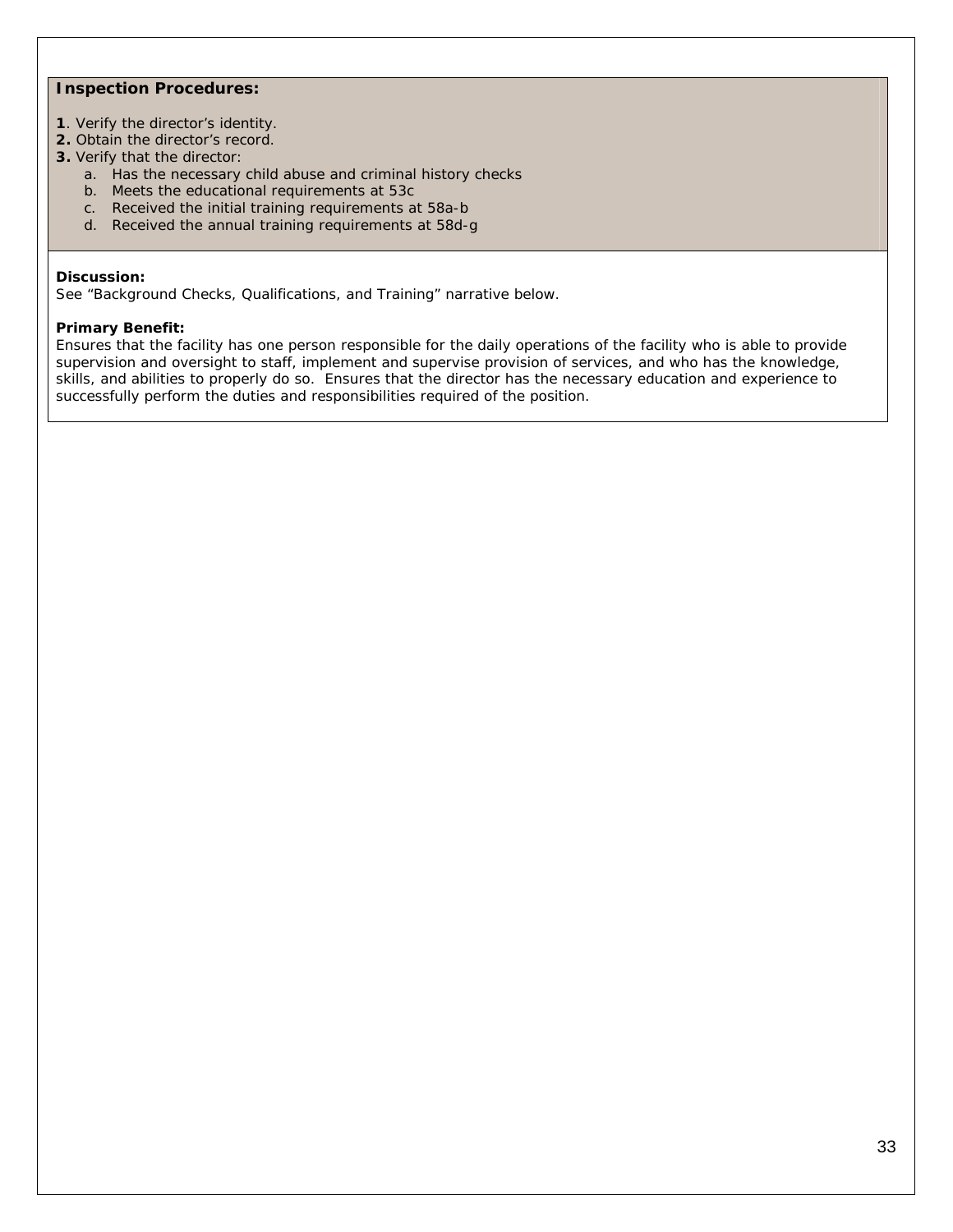| 54c                           | 3800.54(c) - The child care supervisor shall be responsible for developing and implementing the<br>program and schedule for the children and for supervision of child care workers.                                                                                                                                                                                                                                                                                                                                                                                                                                                                                                                                                                                                  |
|-------------------------------|--------------------------------------------------------------------------------------------------------------------------------------------------------------------------------------------------------------------------------------------------------------------------------------------------------------------------------------------------------------------------------------------------------------------------------------------------------------------------------------------------------------------------------------------------------------------------------------------------------------------------------------------------------------------------------------------------------------------------------------------------------------------------------------|
| <b>54d</b>                    | 3800.54(d) - The child care supervisor shall have one of the following:<br>(1) A bachelor's degree from an accredited college or university and 1 year work experience with<br>children.<br>(2) An associate's degree or 60 credit hours from an accredited college or university and 3 years<br>work experience with children.                                                                                                                                                                                                                                                                                                                                                                                                                                                      |
| 51                            | 3800.51 - Child abuse and criminal history checks shall be completed in accordance with 23 Pa.C.S.<br>§ § 6301-6385 (relating to the Child Protective Services Law) and Chapter 3490 (relating to<br>protective services).                                                                                                                                                                                                                                                                                                                                                                                                                                                                                                                                                           |
| 52                            | 3800.52 - Staff hiring retention and utilization shall be in accordance with 23 Pa.C.S. § § 6301-<br>6385 (relating to the Child Protective Services Law) and Chapter 3490 (relating to protective<br>services).                                                                                                                                                                                                                                                                                                                                                                                                                                                                                                                                                                     |
| <b>58a</b>                    | 3800.58(a) - Prior to working with children, each staff person who will have regular and significant<br>direct contact with children, including part-time and temporary staff persons and volunteers, shall<br>have an orientation to the person's specific duties and responsibilities and the policies and<br>procedures of the facility, including reportable incident reporting, discipline, care and management<br>of children, medication administration and use of restrictive procedures.                                                                                                                                                                                                                                                                                    |
| <b>58b</b>                    | 3800.58(b) - Prior to working alone with children and within 120 calendar days after the date of<br>hire, the director and each full-time, part-time and temporary staff person who will have regular<br>and significant direct contact with children, shall have at least 30 hours of training to include at<br>least the following areas:<br>(1) The requirements of this chapter.<br>(2) 23 Pa.C.S. § § 6301-6385 (relating to child protective services law) and Chapter 3490<br>(relating to protective services).<br>(3) Fire safety.<br>(4) First aid, Heimlich techniques, cardiopulmonary resuscitation and universal precautions.<br>(5) Crisis intervention, behavior management and suicide prevention.<br>(6) Health and other special issues affecting the population. |
| <b>58d</b>                    | 3800.58(d) - After initial training, the director and each full-time, part-time and temporary staff<br>person, who will have regular and significant direct contact with children, shall have at least 40<br>hours of training annually relating to the care and management of children. This requirement for<br>annual training does not apply for the initial year of employment.                                                                                                                                                                                                                                                                                                                                                                                                  |
| <b>58e</b>                    | 3800.58(e) - Each staff person who will have regular and significant direct contact with children,<br>shall complete training in first aid, Heimlich techniques and cardiopulmonary resuscitation at least<br>every year. If a staff person has a formal certification from a recognized health care organization<br>which is valid for more than 1 year, retraining is not required until expiration of the certification.                                                                                                                                                                                                                                                                                                                                                          |
| <b>58g</b>                    | 3800.58(g) - Training in fire safety shall be completed by a fire safety expert or, in facilities serving<br>20 or fewer children, by a staff person trained by a fire safety expert. Video tapes prepared by a fire<br>safety expert are acceptable for the training if accompanied by an onsite staff person trained by a<br>fire safety expert.                                                                                                                                                                                                                                                                                                                                                                                                                                   |
| <b>Inspection Procedures:</b> |                                                                                                                                                                                                                                                                                                                                                                                                                                                                                                                                                                                                                                                                                                                                                                                      |

# **Child Care Supervisor**

**1**. Obtain the supervisor's record.

- **2.** Verify that the supervisor:
	- a. Has the necessary child abuse and criminal history checks
	- b. Meets the educational requirements at 54d
	- c. Received the initial training requirements at 58a-b
	- d. Received the annual training requirements at 58d-g

# **Discussion:**

See "Background Checks, Qualifications, and Training" narrative below.

# **Primary Benefit:**

Ensures that the facility has supervisors that oversee the daily implementation of program and provide direct supervision to the child care workers and that these duties are completed by a person that has the knowledge, skills, and abilities to properly do so. Ensures that the child care supervisors have the necessary education and experience to successfully perform the duties and responsibilities required of the position.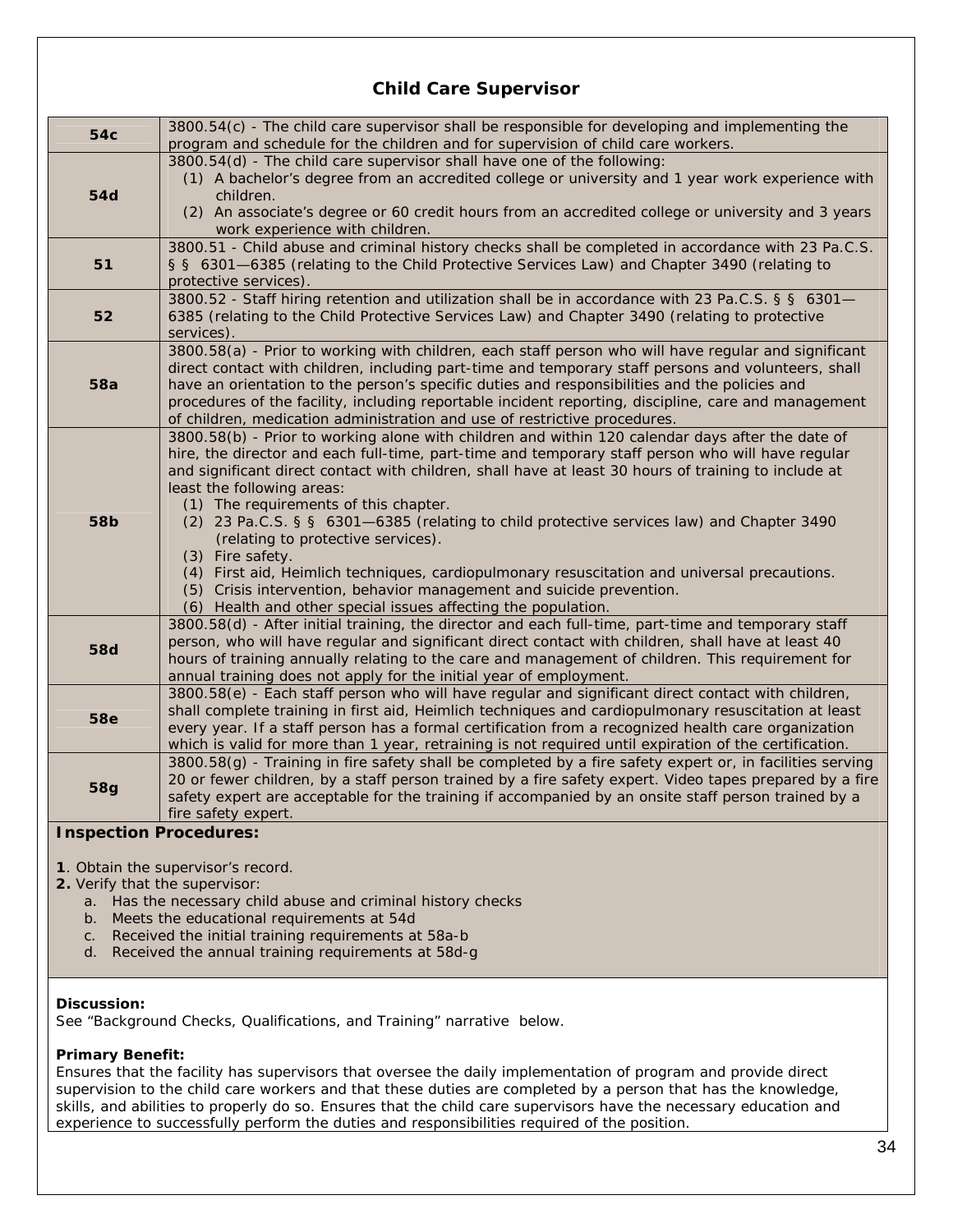# **Child Care Worker**

| 55f                        | 3800.55(f) - The child care worker shall be responsible for implementing daily activities and for<br>supervision of the children.                                                                                                                                                                                                                                                                                                                                                                                                                                                                                                                                                                                                                                                    |
|----------------------------|--------------------------------------------------------------------------------------------------------------------------------------------------------------------------------------------------------------------------------------------------------------------------------------------------------------------------------------------------------------------------------------------------------------------------------------------------------------------------------------------------------------------------------------------------------------------------------------------------------------------------------------------------------------------------------------------------------------------------------------------------------------------------------------|
| <b>55g</b>                 | 3800.55(g) - The child care worker shall have a high school diploma or general education<br>development certificate.                                                                                                                                                                                                                                                                                                                                                                                                                                                                                                                                                                                                                                                                 |
| 51                         | 3800.51 - Child abuse and criminal history checks shall be completed in accordance with 23 Pa.C.S.<br>§ § 6301-6385 (relating to the Child Protective Services Law) and Chapter 3490 (relating to<br>protective services).                                                                                                                                                                                                                                                                                                                                                                                                                                                                                                                                                           |
| 52                         | 3800.52 - Staff hiring retention and utilization shall be in accordance with 23 Pa.C.S. § § 6301-<br>6385 (relating to the Child Protective Services Law) and Chapter 3490 (relating to protective<br>services).                                                                                                                                                                                                                                                                                                                                                                                                                                                                                                                                                                     |
| <b>58a</b>                 | 3800.58(a) - Prior to working with children, each staff person who will have regular and significant<br>direct contact with children, including part-time and temporary staff persons and volunteers, shall<br>have an orientation to the person's specific duties and responsibilities and the policies and<br>procedures of the facility, including reportable incident reporting, discipline, care and management<br>of children, medication administration and use of restrictive procedures.                                                                                                                                                                                                                                                                                    |
| 58b                        | 3800.58(b) - Prior to working alone with children and within 120 calendar days after the date of<br>hire, the director and each full-time, part-time and temporary staff person who will have regular<br>and significant direct contact with children, shall have at least 30 hours of training to include at<br>least the following areas:<br>(1) The requirements of this chapter.<br>(2) 23 Pa.C.S. § § 6301-6385 (relating to child protective services law) and Chapter 3490<br>(relating to protective services).<br>(3) Fire safety.<br>(4) First aid, Heimlich techniques, cardiopulmonary resuscitation and universal precautions.<br>(5) Crisis intervention, behavior management and suicide prevention.<br>(6) Health and other special issues affecting the population. |
| <b>58d</b>                 | 3800.58(d) - After initial training, the director and each full-time, part-time and temporary staff<br>person, who will have regular and significant direct contact with children, shall have at least 40<br>hours of training annually relating to the care and management of children. This requirement for<br>annual training does not apply for the initial year of employment.                                                                                                                                                                                                                                                                                                                                                                                                  |
| <b>58e</b>                 | 3800.58(e) - Each staff person who will have regular and significant direct contact with children,<br>shall complete training in first aid, Heimlich techniques and cardiopulmonary resuscitation at least<br>every year. If a staff person has a formal certification from a recognized health care organization<br>which is valid for more than 1 year, retraining is not required until expiration of the certification.                                                                                                                                                                                                                                                                                                                                                          |
| <b>58g</b>                 | 3800.58(g) - Training in fire safety shall be completed by a fire safety expert or, in facilities serving<br>20 or fewer children, by a staff person trained by a fire safety expert. Video tapes prepared by a fire<br>safety expert are acceptable for the training if accompanied by an onsite staff person trained by a<br>fire safety expert.                                                                                                                                                                                                                                                                                                                                                                                                                                   |
|                            | <b>Inspection Procedures:</b>                                                                                                                                                                                                                                                                                                                                                                                                                                                                                                                                                                                                                                                                                                                                                        |
|                            | 1. Obtain the child care worker's record.                                                                                                                                                                                                                                                                                                                                                                                                                                                                                                                                                                                                                                                                                                                                            |
| 2. Verify that the worker: |                                                                                                                                                                                                                                                                                                                                                                                                                                                                                                                                                                                                                                                                                                                                                                                      |
|                            | a. Has the necessary child abuse and criminal history checks                                                                                                                                                                                                                                                                                                                                                                                                                                                                                                                                                                                                                                                                                                                         |

- 
- b. Meets the educational requirements at 55g c. Received the initial training requirements at 58a-b

# **Discussion:**

See "Background Checks, Qualifications, and Training" narrative below.

# **Primary Benefit:**

Defines the responsibility of each child care worker and ensure that children are receiving the programming and supervision needed to meet their needs. Ensures that child care workers have the required education to perform job duties specified by the facility.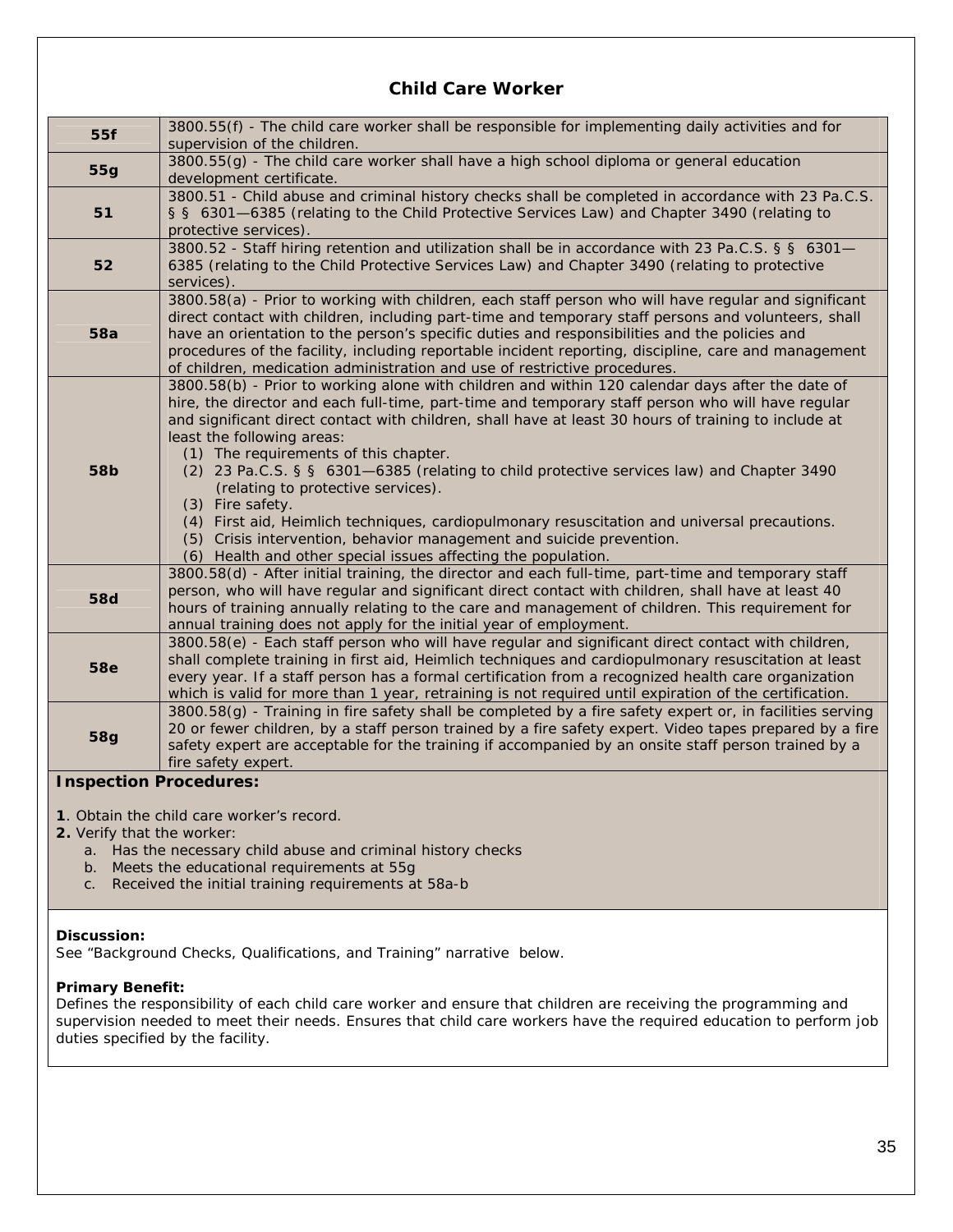# **Background Checks, Qualifications, and Training**

# **Background Checks**

Anyone who works in or wishes to work in a child residential or day treatment facility must have three types of background checks: a Pennsylvania Child Abuse History Clearance, a Pennsylvania State Police (PSP) Criminal Background Check, and an Federal Bureau of Investigations (FBI) Criminal Background Check. The table below shows the requirements and conditions of employment for each type of check:

| Type                                             | <b>Documented On:</b>                                                                                         | Due By:                         | <b>Hire Prohibited If:</b>                                                                                                                                                                                                                                                                                                                                                                                                                                                          |
|--------------------------------------------------|---------------------------------------------------------------------------------------------------------------|---------------------------------|-------------------------------------------------------------------------------------------------------------------------------------------------------------------------------------------------------------------------------------------------------------------------------------------------------------------------------------------------------------------------------------------------------------------------------------------------------------------------------------|
| Pennsylvania Child<br>Abuse History<br>Clearance | On or Before March 31,<br>2013 - Form CY 113<br>12/99<br>On or After April 1, 2012 -<br>Form CY 113 (UF) 6/11 | See "Provisional Hiring" below. | Applicant is named in the Statewide<br>Central Register as the perpetrator of a<br>founded report of child abuse committed<br>within 5 years or less prior to the request<br>for verification.                                                                                                                                                                                                                                                                                      |
| <b>PSP Criminal</b><br>Background Check          | Form STD-164 OR E-<br><b>PATCH Report</b>                                                                     | See "Provisional Hiring" below. | Applicant has prior criminal conviction of<br>any disposition for any of the offences<br>listed below, or conviction of attempt,<br>solicitation or conspiracy to commit any of<br>the offenses listed below.<br>OR.<br>Applicant has been convicted of a felony<br>offense under the act of April 14, 1972<br>(P.L.233, No.64), known as The Controlled<br>Substance, Drug, Device and Cosmetic<br>Act, committed within 5 years or less prior<br>to the request for verification. |
| <b>FBI Criminal</b><br>Background Check*         | Form letter issued from<br><b>DPW</b>                                                                         | See "Provisional Hiring" below. |                                                                                                                                                                                                                                                                                                                                                                                                                                                                                     |

\*Employees and providers of facilities who are residents of Pennsylvania and have served in either capacity prior to July 1, 2008 do not need FBI clearances as long as they have worked continuously in that capacity in one or more facilities.

#### **Offenses that Prohibit Employment in a Child Residential or Day Treatment Facility**

| Chapter 25 (relating to criminal homicide).                        | Section 3127 (relating to indecent exposure).                    |
|--------------------------------------------------------------------|------------------------------------------------------------------|
| Section 2702 (relating to aggravated assault).                     | Section 4302 (relating to incest).                               |
| Section 2709.1 (relating to stalking).                             | Section 4303 (relating to concealing death of child).            |
| Section 2901 (relating to kidnapping).                             | Section 4304 (relating to endangering welfare of children).      |
| Section 2902 (relating to unlawful restraint).                     | Section 4305 (relating to dealing in infant children).           |
| Section 3121 (relating to rape).                                   | A felony offense under section 5902(b) (relating to prostitution |
| Section 3122.1 (relating to statutory sexual assault).             | and related offenses).                                           |
| Section 3123 (relating to involuntary deviate sexual intercourse). | Section 5903(c) or (d) (relating to obscene and other sexual     |
| Section 3124.1 (relating to sexual assault).                       | materials and performances).                                     |
| Section 3125 (relating to aggravated indecent assault).            | Section 6301 (relating to corruption of minors).                 |
| Section 3126 (relating to indecent assault).                       | Section 6312 (relating to sexual abuse of children).             |
|                                                                    |                                                                  |

# **Provisional Hiring**

Pursuant to 55 Pa.Code § 3490.127 (relating to information relating to prospective child care personnel), employees may be hired on a provisional basis pending receipt of the required clearances if the following conditions are met:

- 1. The provisional hiring period does not exceed 30 days for Pennsylvania residents or 90 days for non-Pennsylvania residents.
- 2. The facility has no knowledge or information that would disqualify the applicant from employment (e.g., the facility does not know of any prior convictions or naming as a perpetrator of abuse).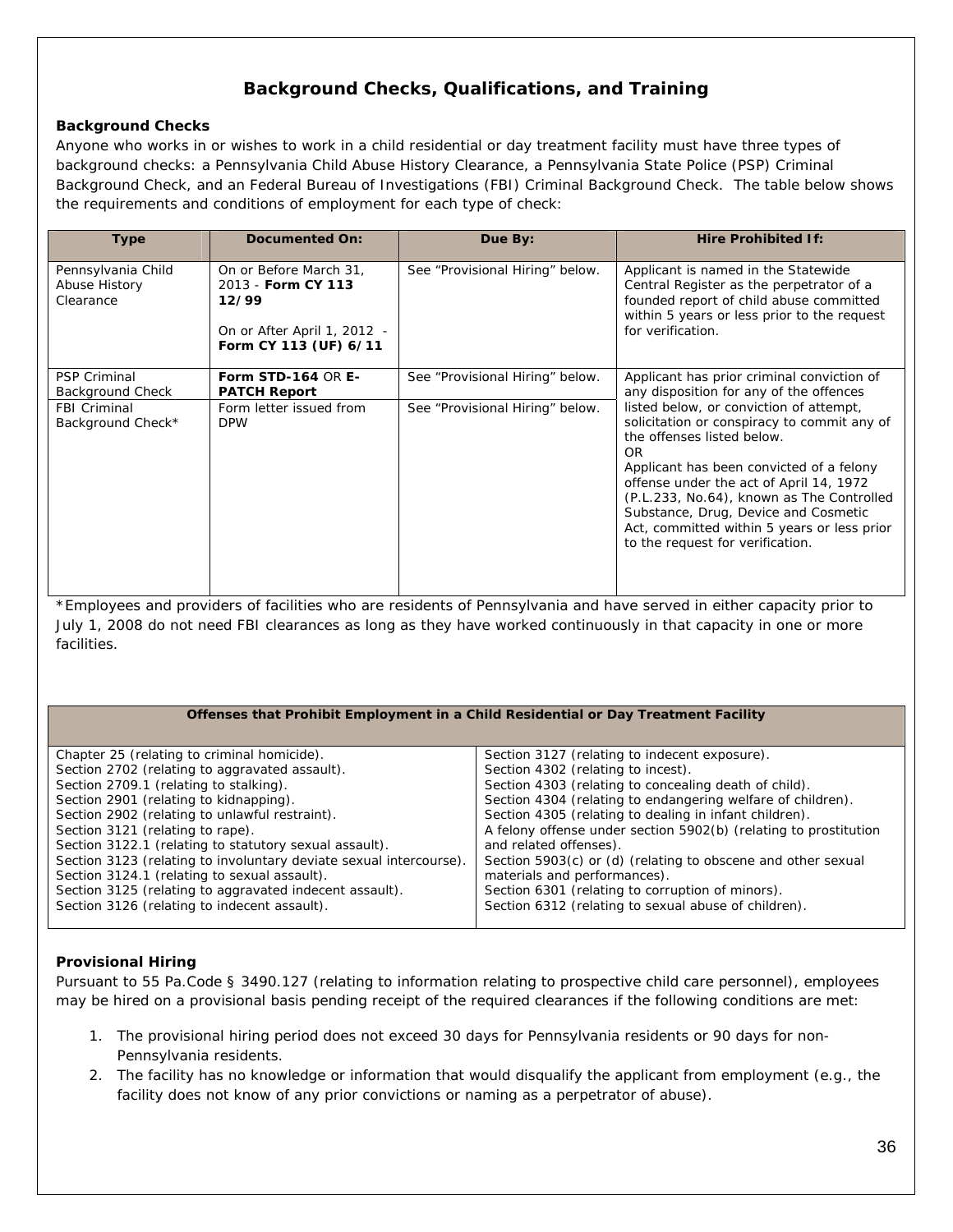- 3. Requests for all three types of clearances have been submitted, and copies of the completed request forms are retained and on file at the facility\*.
- 4. The applicant has sworn or affirmed in writing that (s)he was not disqualified from employment under section 6344 of the CPSL or an equivalent out-of-State crime.
- 5. The provisionally-hired employee does not work alone with children and works within visual or auditory range of a permanent employee.
- 6. The provisional employee is immediately dismissed from employment if any of the required checks show that (s)he is disqualified from employment under section 6344 of the CPSL.

\*If the provisional employee does not submit the required clearances within 30- or 90-calendar days of employment, whichever is applicable, the facility must do one of the following:

- o Dismiss the provisional employee until the required clearances are received.
- o Lay off or place the provisional employee on leave with or without pay until the clearances are received.
- o Retain and reassign the provisional employee to a position that does not involve direct contact with children.

### **Qualifications**

Directors, Supervisors, or Child care workers hired on or after October 26, 1999 must meet at least one of the requirements specified by the applicable regulations before employment in the given capacity.

Directors, Supervisors, or Child care workers hired before October 26,1999 do not need to meet the required educational qualifications and experience required by the applicable regulations if (s)he has worked in a child residential or day treatment facility since the date of hire with no more than a one-year break in service. The Department will review documentation of this exception during the inspection. Such documentation includes:

- A list of job duties as of October 26, 1999
- Dates and location(s) of employment in the given capacity

A person may have held a position in more than one facility, as long as there was no more than a one-year break in service after October 26, 1999.

### **Training**

It is very important for all staff persons who work in the facility, including management, administrative staff, child care staff, contract staff, ancillary staff, and volunteers that will have regular contact with children to be trained in the areas required by § 3800.58(b) in order to ensure the safety of the children.

This training must be included before any staff person can be alone with children, meaning that staff person must work within visual or auditory range of an employee who has received the necessary training.

The training must include all topics required by 58(b), but can include other topics as well to reach the minimum of 30 hours. Training in topics other than first aid, Heimlich techniques, cardiopulmonary resuscitation, and fire safety should be provided by an experienced staff person who has been properly trained.

Training in first aid, Heimlich techniques and cardiopulmonary resuscitation must be completed by an individual certified as a trainer by a hospital or other recognized health care organization. "Recognized health care organization" includes but is not limited to:

- The American Red Cross
- The American Heart Association
- The American Safety and Health Institute

A staff person who has been certified as a trainer by a hospital or other recognized health care organization may train and certify other staff.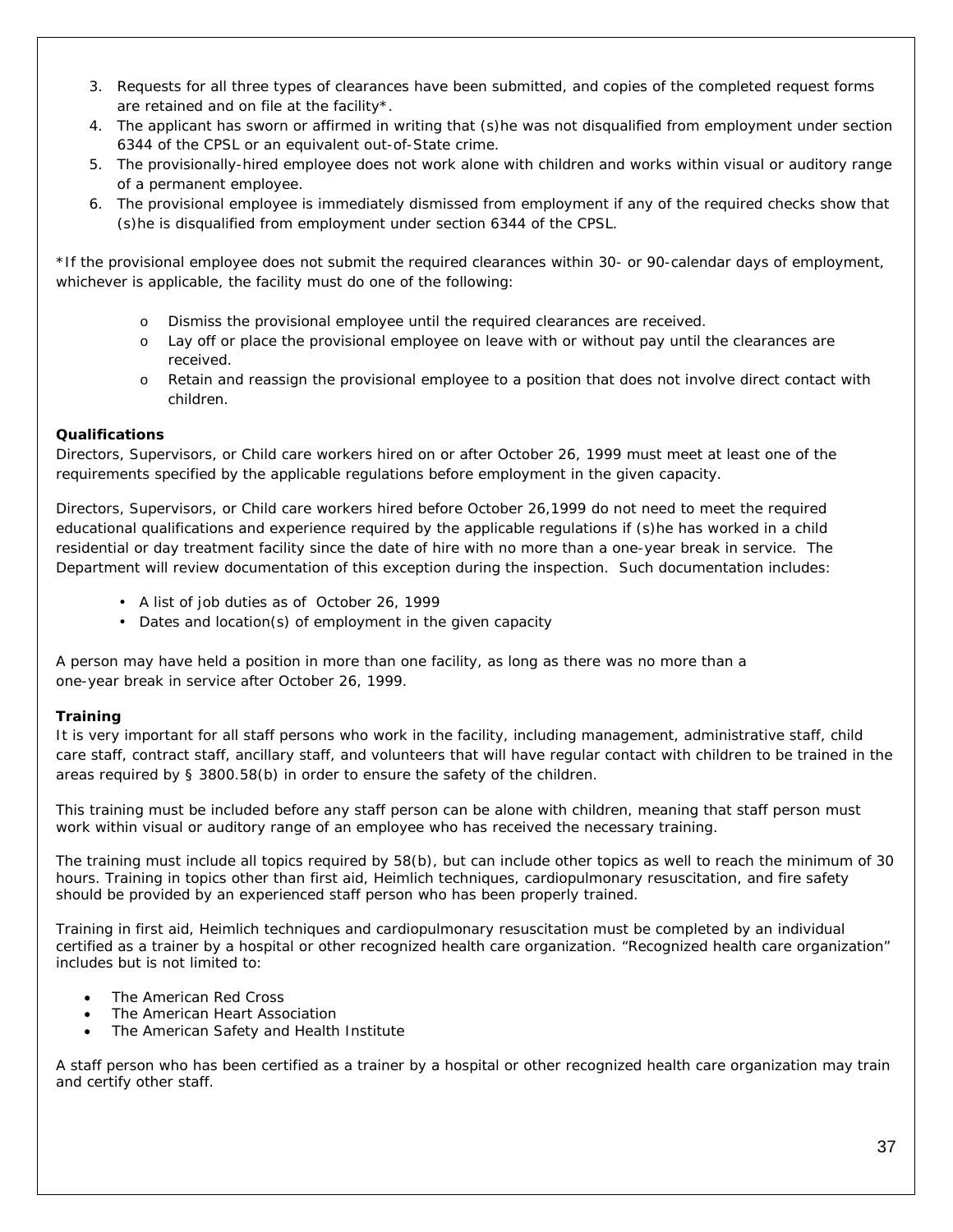Training that is conducted online with no hands-on practice does not provide the necessary training to ensure the staff person is able to properly perform CPR, first aid, or Heimlich techniques and will not be considered when measuring compliance.

Training in fire safety must be completed by a fire safety expert or, in facilities serving 20 or fewer children, by a staff person trained by a fire safety expert. Video tapes prepared by a fire safety expert are acceptable for the training if accompanied by an onsite staff person trained by a fire safety expert. A fire safety expert is a local fire department, fire protection engineer, Commonwealth certified fire protection instructor, college instructor in fire science, county or Commonwealth fire school, volunteer person trained and certified by a county or Commonwealth fire school or an insurance company loss control representative.

If a staff person has completed the required training within 12 months prior to the staff person's date of hire, the requirement for this training does not apply. It is recommended that training in fire safety and health and other special issues affecting the population be provided to all staff persons even if they have had this training elsewhere within the past 12 months. These topics are specific to the facility, as each facility has different fire-safety procedures and serves different populations.

The annual training requirements as § 3800.58(d) apply to all staff persons who have direct contact with children including contract staff, volunteers, and part time staff persons.

The facility is encouraged to provide training on a variety of topics to enhance the staff person's job knowledge and skills. In addition to training provided by the facility, the following types of training also apply:

- Any course from an accredited college or university related to care and management of children.
- Up to 6 hours of medication administration training, medication administration train-the-trainer course or train-the-trainer recertification required by § 3800.188(a).
- 50% of the hours spent in the diabetes education required by § 3800.188(b).
- Up to 4 hours of first aid, Heimlich techniques, and cardiopulmonary resuscitation required by § 3800.58(e).

### **The Training Year**

The facility may select the staff training year for calculation of the 40-hour training requirement. The year may be the calendar year, the facilities fiscal year, the staff person's anniversary date, or another 12-month period as determined by the facility. The facility must be able to verify the training year used.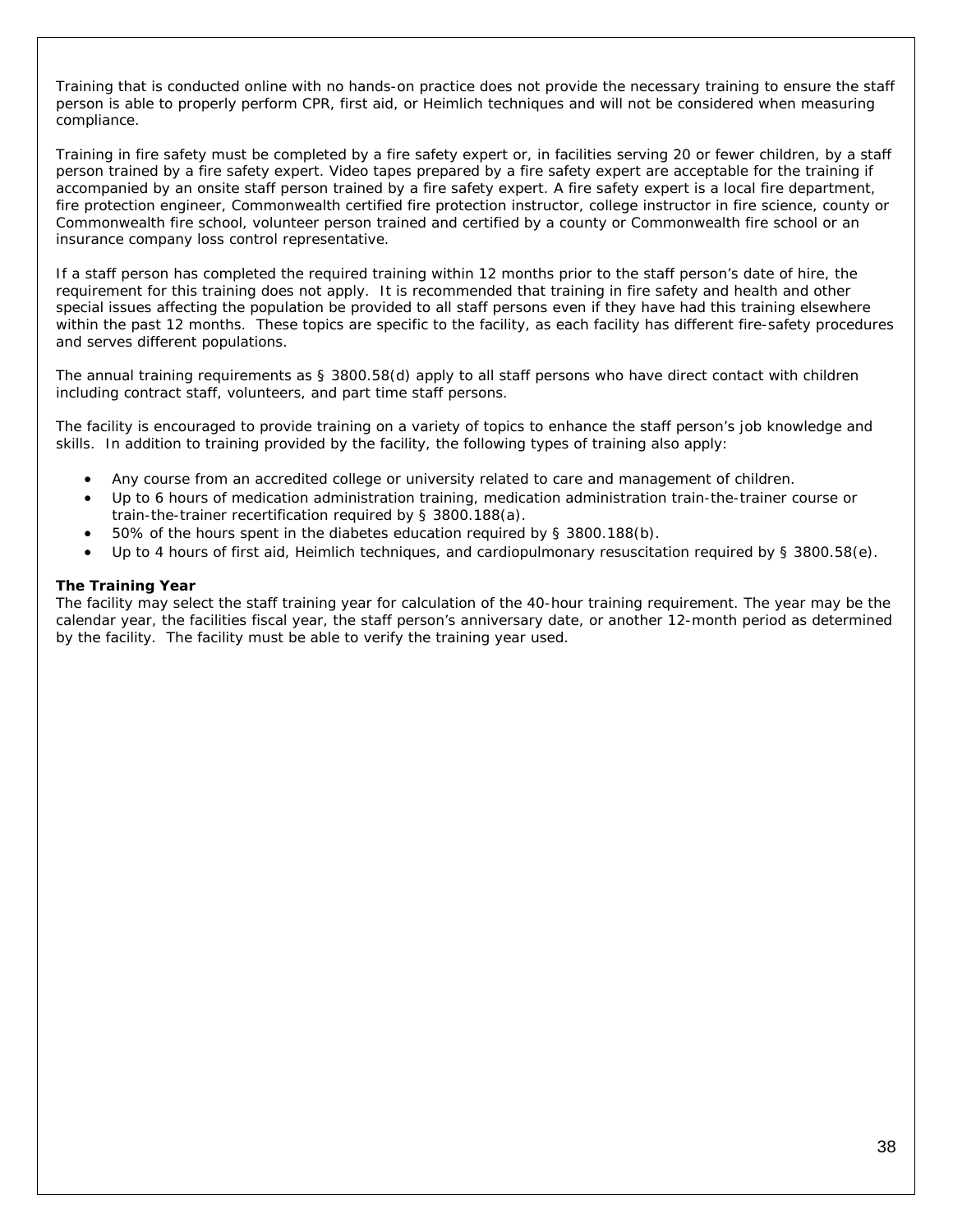### **Staff Health**

| 151                                                                             | 3800.151 - A staff person or volunteer who comes into direct contact with the children or who<br>prepares or serves food, shall have a statement signed and dated by a licensed physician, certified<br>registered nurse practitioner or licensed physician's assistant, within 12 months prior to working<br>with children or food service and every 2 years thereafter, stating that the person is free of serious<br>communicable disease that may be spread through casual contact or that the staff person has a<br>serious communicable disease that may be spread through casual contact but is able to work in the<br>facility if specific precautions are taken that will prevent the spread of the disease to children.              |                                                                                                                                                                                                                               |
|---------------------------------------------------------------------------------|------------------------------------------------------------------------------------------------------------------------------------------------------------------------------------------------------------------------------------------------------------------------------------------------------------------------------------------------------------------------------------------------------------------------------------------------------------------------------------------------------------------------------------------------------------------------------------------------------------------------------------------------------------------------------------------------------------------------------------------------|-------------------------------------------------------------------------------------------------------------------------------------------------------------------------------------------------------------------------------|
| 152                                                                             | 3800.152 -<br>(a) If a staff person or volunteer has a serious communicable disease that may be spread through<br>casual contact, written authorization from a licensed physician, certified nurse practitioner or<br>licensed physician's assistant is required for the person to be present at the facility.<br>(b) Written authorization from a licensed physician, certified nurse practitioner or licensed<br>physician's assistant shall include a statement that the person will not pose a serious threat to<br>the health of the children and specific instructions and precautions to be taken for the<br>protection of the children.<br>(c) The written instructions and precautions specified in subsection (b) shall be followed. |                                                                                                                                                                                                                               |
| <b>Inspection Procedures:</b>                                                   |                                                                                                                                                                                                                                                                                                                                                                                                                                                                                                                                                                                                                                                                                                                                                |                                                                                                                                                                                                                               |
| 1.<br>timeframes.<br>2.                                                         | and being followed as ordered.                                                                                                                                                                                                                                                                                                                                                                                                                                                                                                                                                                                                                                                                                                                 | Review signed statements to verify that health statements are present and were completed within the required<br>For ALL staff who have a serious communicable disease, verify that the requirements at § 3800.152 are present |
|                                                                                 |                                                                                                                                                                                                                                                                                                                                                                                                                                                                                                                                                                                                                                                                                                                                                |                                                                                                                                                                                                                               |
| Discussion:                                                                     | "Serious communicable diseases" include:                                                                                                                                                                                                                                                                                                                                                                                                                                                                                                                                                                                                                                                                                                       |                                                                                                                                                                                                                               |
| Animal bite                                                                     |                                                                                                                                                                                                                                                                                                                                                                                                                                                                                                                                                                                                                                                                                                                                                | Leprosy (Hansen's disease)                                                                                                                                                                                                    |
| <b>AIDS</b>                                                                     |                                                                                                                                                                                                                                                                                                                                                                                                                                                                                                                                                                                                                                                                                                                                                | Leptospirosis                                                                                                                                                                                                                 |
| Amebiasis                                                                       |                                                                                                                                                                                                                                                                                                                                                                                                                                                                                                                                                                                                                                                                                                                                                | Listeriosis                                                                                                                                                                                                                   |
| Anthrax                                                                         |                                                                                                                                                                                                                                                                                                                                                                                                                                                                                                                                                                                                                                                                                                                                                | Lyme disease                                                                                                                                                                                                                  |
| Arboviruses                                                                     |                                                                                                                                                                                                                                                                                                                                                                                                                                                                                                                                                                                                                                                                                                                                                | Lymphogranuloma venereum                                                                                                                                                                                                      |
| <b>Botulism</b>                                                                 |                                                                                                                                                                                                                                                                                                                                                                                                                                                                                                                                                                                                                                                                                                                                                | Measles (rubella)                                                                                                                                                                                                             |
| <b>Brucellosis</b>                                                              |                                                                                                                                                                                                                                                                                                                                                                                                                                                                                                                                                                                                                                                                                                                                                | Malaria                                                                                                                                                                                                                       |
| CD4 T-lymphocyte test result with a count of less than                          |                                                                                                                                                                                                                                                                                                                                                                                                                                                                                                                                                                                                                                                                                                                                                | Meningitis (All types not caused by invasive                                                                                                                                                                                  |
| 200 cells/µL or a CD4 T-lymphocyte percentage of less                           |                                                                                                                                                                                                                                                                                                                                                                                                                                                                                                                                                                                                                                                                                                                                                | Haemophilus influenza or Neisseria meningitis)                                                                                                                                                                                |
| than 14% of total lymphocytes (effective October 18,                            |                                                                                                                                                                                                                                                                                                                                                                                                                                                                                                                                                                                                                                                                                                                                                | Meningococcal invasive disease                                                                                                                                                                                                |
| 2002)                                                                           |                                                                                                                                                                                                                                                                                                                                                                                                                                                                                                                                                                                                                                                                                                                                                | Mumps                                                                                                                                                                                                                         |
| Campylobacteriosis                                                              |                                                                                                                                                                                                                                                                                                                                                                                                                                                                                                                                                                                                                                                                                                                                                | Pertussis (whooping cough)                                                                                                                                                                                                    |
| Cancer                                                                          |                                                                                                                                                                                                                                                                                                                                                                                                                                                                                                                                                                                                                                                                                                                                                | Plague                                                                                                                                                                                                                        |
| Chancroid                                                                       |                                                                                                                                                                                                                                                                                                                                                                                                                                                                                                                                                                                                                                                                                                                                                | Poliomyelitis                                                                                                                                                                                                                 |
| Chickenpox (varicella) (effective January 26, 2005)                             |                                                                                                                                                                                                                                                                                                                                                                                                                                                                                                                                                                                                                                                                                                                                                | Psittacosis (ornithosis)                                                                                                                                                                                                      |
| Chlamydia trachomatis infections                                                |                                                                                                                                                                                                                                                                                                                                                                                                                                                                                                                                                                                                                                                                                                                                                | Rabies                                                                                                                                                                                                                        |
| Creutzfeldt-Jakob Disease                                                       |                                                                                                                                                                                                                                                                                                                                                                                                                                                                                                                                                                                                                                                                                                                                                | Rickettsial diseases                                                                                                                                                                                                          |
| Cholera                                                                         |                                                                                                                                                                                                                                                                                                                                                                                                                                                                                                                                                                                                                                                                                                                                                | Rubella (German measles) and congenital rubella                                                                                                                                                                               |
| Cryptosporidiosis                                                               |                                                                                                                                                                                                                                                                                                                                                                                                                                                                                                                                                                                                                                                                                                                                                | syndrome<br>Salmonellosis                                                                                                                                                                                                     |
| Diphtheria<br>Encephalitis                                                      |                                                                                                                                                                                                                                                                                                                                                                                                                                                                                                                                                                                                                                                                                                                                                | Shigellosis                                                                                                                                                                                                                   |
| Enterohemorrhagic E coli                                                        |                                                                                                                                                                                                                                                                                                                                                                                                                                                                                                                                                                                                                                                                                                                                                | Smallpox                                                                                                                                                                                                                      |
| Food poisoning outbreak                                                         |                                                                                                                                                                                                                                                                                                                                                                                                                                                                                                                                                                                                                                                                                                                                                | Staphylococcus aureus, Vancomycin-resistant (or                                                                                                                                                                               |
| Giardiasis                                                                      |                                                                                                                                                                                                                                                                                                                                                                                                                                                                                                                                                                                                                                                                                                                                                | intermediate) invasive disease                                                                                                                                                                                                |
| Gonococcal infections                                                           |                                                                                                                                                                                                                                                                                                                                                                                                                                                                                                                                                                                                                                                                                                                                                | Streptococcal invasive disease (group A)                                                                                                                                                                                      |
| Granuloma inguinale                                                             |                                                                                                                                                                                                                                                                                                                                                                                                                                                                                                                                                                                                                                                                                                                                                | Streptococcus pneumoniae, drug-resistant invasive                                                                                                                                                                             |
| Guillain-Barre syndrome                                                         |                                                                                                                                                                                                                                                                                                                                                                                                                                                                                                                                                                                                                                                                                                                                                | disease                                                                                                                                                                                                                       |
| Haemophilus influenzae invasive disease                                         |                                                                                                                                                                                                                                                                                                                                                                                                                                                                                                                                                                                                                                                                                                                                                | Syphilis (all stages)                                                                                                                                                                                                         |
| Hantavirus pulmonary syndrome                                                   |                                                                                                                                                                                                                                                                                                                                                                                                                                                                                                                                                                                                                                                                                                                                                | Tetanus                                                                                                                                                                                                                       |
| Hemorrhagic fever                                                               |                                                                                                                                                                                                                                                                                                                                                                                                                                                                                                                                                                                                                                                                                                                                                | Toxic shock syndrome                                                                                                                                                                                                          |
| Hepatitis, viral, acute and chronic cases<br>HIV (Human Immunodeficiency Virus) |                                                                                                                                                                                                                                                                                                                                                                                                                                                                                                                                                                                                                                                                                                                                                | Toxoplasmosis<br>Trichinosis                                                                                                                                                                                                  |
| Histoplasmosis                                                                  |                                                                                                                                                                                                                                                                                                                                                                                                                                                                                                                                                                                                                                                                                                                                                | Tuberculosis, suspected or confirmed active disease                                                                                                                                                                           |
|                                                                                 |                                                                                                                                                                                                                                                                                                                                                                                                                                                                                                                                                                                                                                                                                                                                                |                                                                                                                                                                                                                               |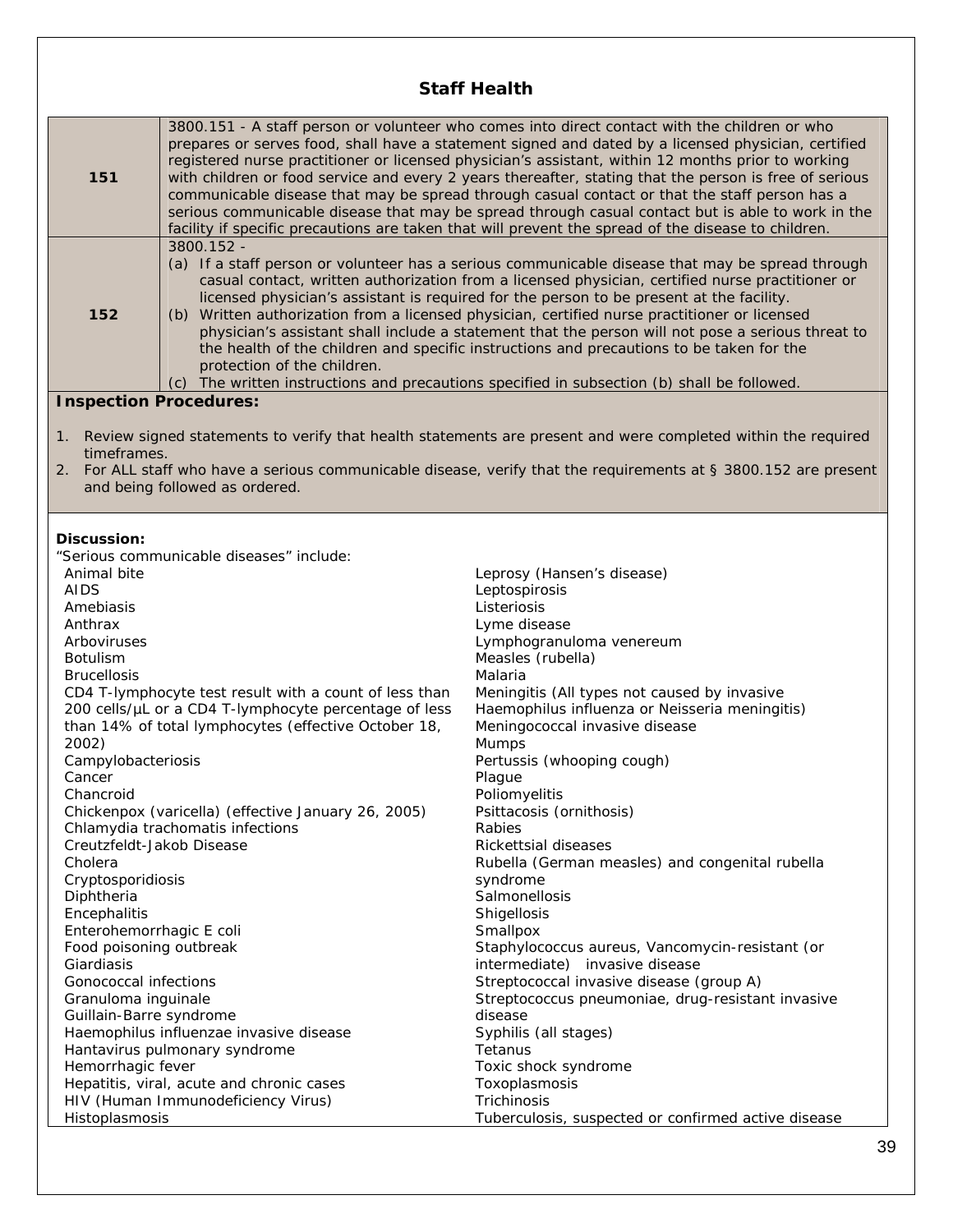Influenza Lead poisoning Legionellosis

Tularemia Typhoid fever

### **Primary Benefit:**

Prevents children from contracting a serious communicable disease.

### **Swimming Areas**

If the facility operates a swimming area and an employee of the facility serves as a certified lifeguard, review the employee's record for compliance with § 3800.106(c).

| 106c | 3800.106(c) - A certified lifeguard shall be present with the children at all times while children are |
|------|--------------------------------------------------------------------------------------------------------|
|      | swimming.                                                                                              |
|      |                                                                                                        |

### **Inspection Procedures:**

**1**. Review documentation showing that all lifeguards are certified.

**2.** Observe pool activities, if able, to ensure lifeguards are present with the children at all times

#### **Discussion:**

Lifeguards must be certified by the American Lifeguard Association. The certified lifeguard may be an employee of the facility or an employee contracted through another agency.

### **Primary Benefit:**

Minimizes the risk of death from accidental drowning.

### **Transportation**

If the facility provides transportation services and an employee of the facility transports children, review the employee's record for compliance with § 3800.171(4).

| 171(4) | $3800.171(4)$ – If the facility staff persons or facility volunteers provide transportation for the |
|--------|-----------------------------------------------------------------------------------------------------|
|        | I children, the driver of a vehicle shall be 21 years of age or older.                              |

### **Inspection Procedures:**

**1**. View the driver's licenses of employees who provide transportation.

#### **Discussion:**

While there is no regulatory requirement for drivers to have a driver's license, transporting children without a valid driver's license will be considered a violation of § 3800.21 (relating to applicable health and safety laws).

### **Primary Benefit:**

Ensures that children will be transported by a person of appropriate age and driving experience.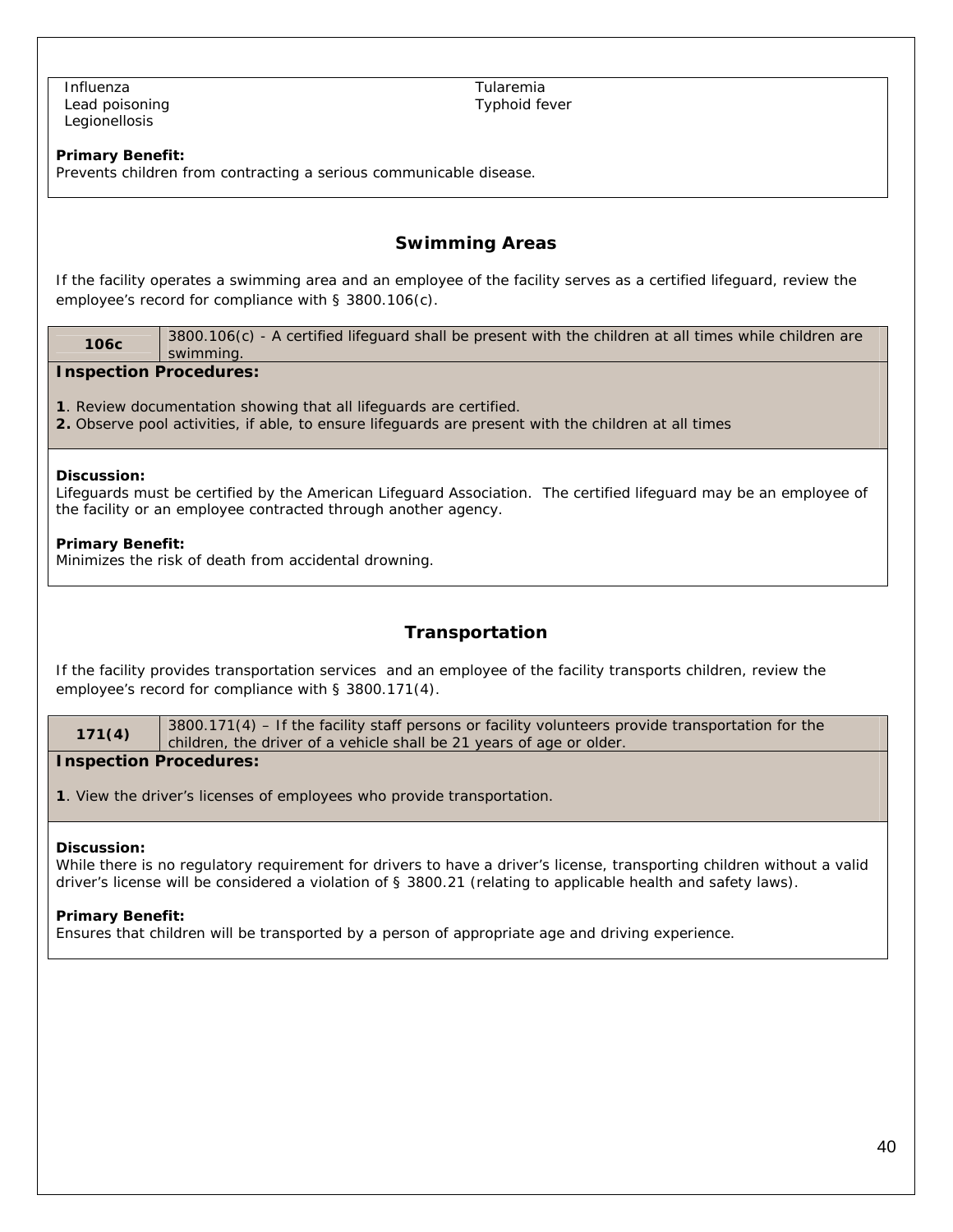### **Medication Administration**

If the facility provides medication administration services, review the employee's record for compliance with § 3800.188(a)-(c).

| 188a                          | 3800.188(a) - A staff person who has completed and passed a Department-approved medications<br>administration course within the past 2 years is permitted to administer oral, topical and eye and<br>ear drop prescription medications and epinephrine injections for insect bites.                                                                                                 |
|-------------------------------|-------------------------------------------------------------------------------------------------------------------------------------------------------------------------------------------------------------------------------------------------------------------------------------------------------------------------------------------------------------------------------------|
| <b>188b</b>                   | 3800.188(b) - A staff person who has completed and passed a Department-approved medications<br>administration course and who has completed and passed a diabetes patient education program<br>within the past 12 months that meets the Standards for Diabetes Patient Education Programs of the<br>Pennsylvania Department of Health is permitted to administer insulin injections. |
| <b>Inspection Procedures:</b> |                                                                                                                                                                                                                                                                                                                                                                                     |
| 1.                            | Review specific staff training records to determine if non-medically licensed staff persons who administer<br>medications have complied with the above requirements.                                                                                                                                                                                                                |

- 2. Review the certificate of the trainer to ensure the trainer has passed the identified course and the trainer's certificate was valid at the time the training was conducted.
- 3. Review the training records for non-medically licensed staff persons who administer insulin injections to determine if they have successfully completed an approved diabetes patient education program within the past 12 months AND the training required by § 3800.188(a).

### **Discussion:**

The Department's approved medications administration course is the Office of Developmental Program's "Train-the-Trainer" course. The course is designed such that once people complete the course offered by the Department, they can train other people to safely administer medications. People who attend the course are taught how to provide initial training and how to complete an "annual practicum".

A person who wishes to attend the Train-the-Trainer course may not attend the course until (s)he has successfully completed a medication administration training by an individual who has completed the Department-approved Train-the-Trainer course. After successful completion of the medication administration course, an individual is then permitted to attend the Train-the-Trainer course. In other words, a person must be trained by a trainer before (s)he can take the Train-the-Trainer course.

Trainers (those that took the Trainer-the-Trainer course) are required to monitor the trained (the people who they train) by observing the trained staff administer medications. The number depends on how much time the person has been giving medications and how much time since the person took the original course. The trainer must also review some MARs using a standard rubric. This also depends on which year post initial training a person is in. This constitutes the annual practicum. Trainers that administer medication as well as provide training are required to do the same thing as the students; this can be done by another trainer or by a practicum observer. Trainers are required to take a recertification class every three years.

In order to meet this requirement, as well as § 3800.188(b), a staff member who passed the medication administration course initially must complete the annual practicum as defined by the course every year. The medication administration course/test does not have to be completed every two years.

Licensed facilities are eligible to send an employee to training. Persons who attend the Trainer-the-Trainer course must be an employee of a licensed facility in Pennsylvania.

Individuals who completed the Train-the-Trainer course for the Office of Developmental Programs (formerly the Office of Mental Retardation [OMR]) after fall 2004 are permitted to train facility staff if they have completed the new Train-the-Trainer course. Anyone who has completed the Train-the-Trainer course prior to Fall 2004 must take the new course before providing any training.

A non-medically licensed staff person is permitted to administer medications by nebulizer treatment or by insertion of suppositories following successful completion of the medication administration training in § 3800.188, as well as specific training conducted by a local clinician. A local clinician includes:

- A doctor
- An RN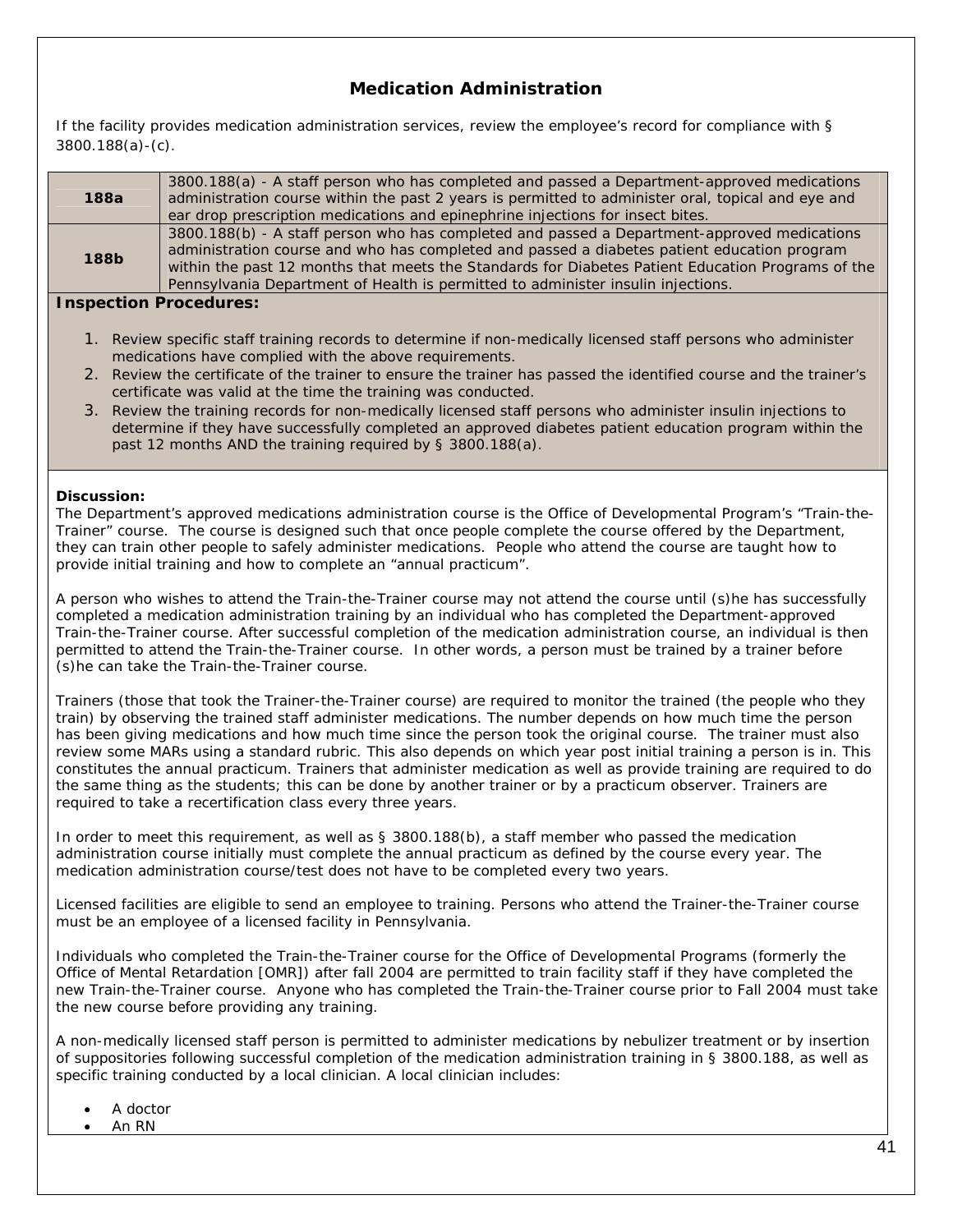- An LPN
- A pharmacist who is familiar with the child's needs
- A licensed respiratory therapist

Training in the administration of suppositories and nebulizer treatments should be individualized for each child; however, if the same administration technique is being taught, group training is acceptable.

A staff person who has successfully completed the educational and training requirements as defined in § 3800.188(a) and § 3800.188(b) may administer epinephrine or insulin injections only. This regulation strictly limits staff to being able to administer these 2 kinds of injections only.

A non-medically licensed staff person is permitted to administer liquid narcotics, following successful completion of the medication administration training in § 3800.188. The medication administration training teaches staff how to keep a log with a count of the medications for controlled substances.

A facility is not required to have its own trainer. A facility may work with other licensed facilities, personal care homes, or community homes for individuals with intellectual disabilities to secure a qualified trainer.

An education program that meets the Standards for Diabetes Patient Education Programs of the Pennsylvania Department of Health is one provided by an individual who is a certified diabetes instructor who has been trained by the National Certification Board for Diabetic Educators. The diabetic education program will include training on drawing up and administering insulin.

Certified Diabetes Educators can be found through the following sources:

- The Education Department of local hospitals
- The American Association of Diabetes Educators
- The American Diabetes Association (ADA)
- The Department of Health's local diabetes consultants
- The Joslin Diabetes Center with West Penn Hospital (Western Region Only)

Nurse Practitioners with an Advanced Diabetes Management Certification are also permitted to provide the diabetes patient education program.

### **Primary Benefit:**

Staff persons will be trained in the proper procedures to safely and correctly administer medications to children. Ensures that staff who administer insulin do so in a safe manner.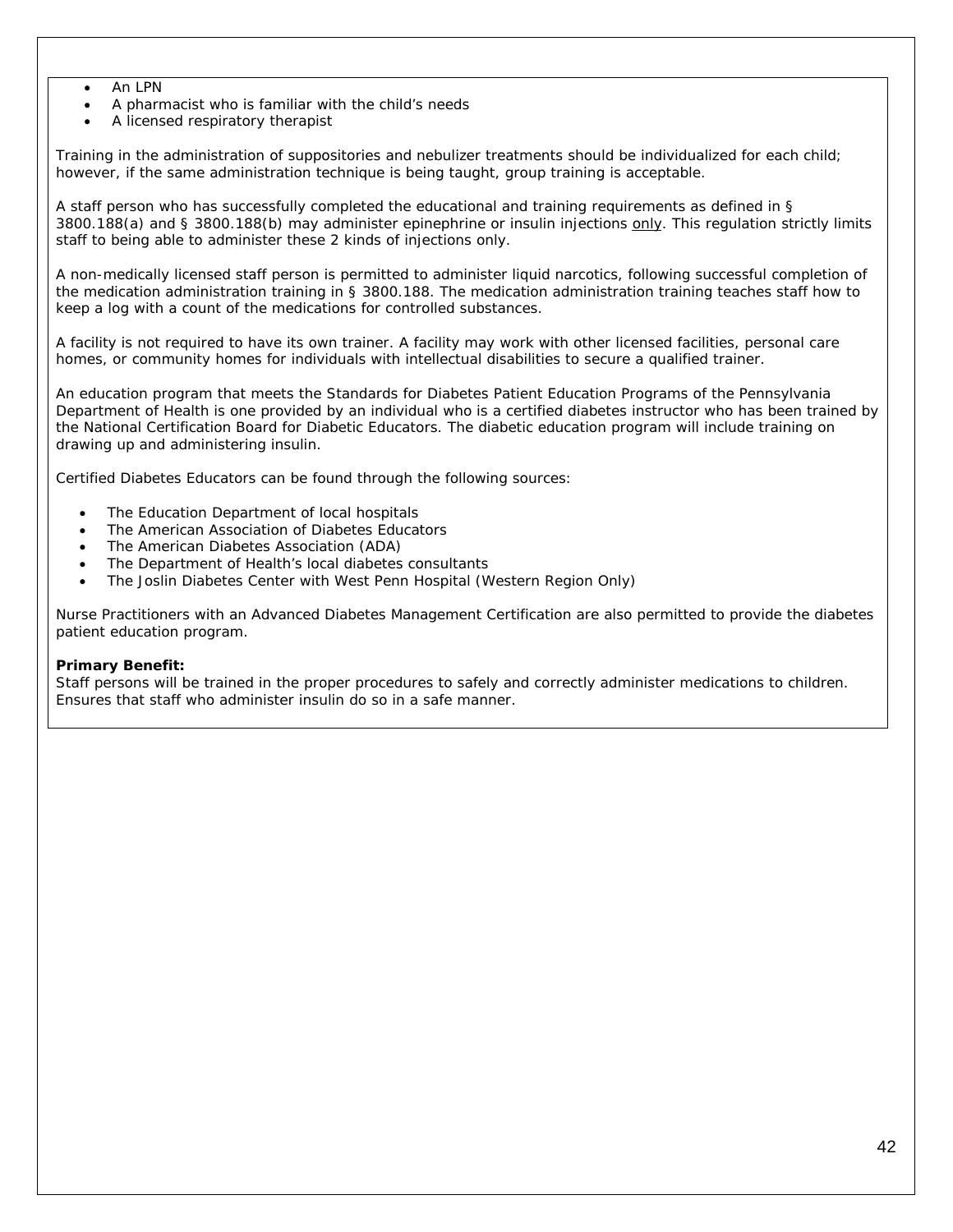# **Restrictive Procedures 205a** 3800.205(a) - If restrictive procedures are used, each staff person who administers a restrictive procedure shall have completed training within the past year in the use of restrictive procedures. **205b** 3800.205(b) - Training shall include: (1) Using de-escalation techniques and alternative nonrestrictive strategies and addressing the child's feelings after use of a restrictive procedure. (2) Child development principles appropriate for the age of the children served, to understand normal behavior reactions to stress at various ages. (3) The proper use of the specific techniques or procedures that may be used. (4) Techniques and procedures appropriate for the age and weight of the children served. (5) Experience of use of the specific procedures directly on each staff person and demonstration of use of the procedure by each staff person. (6) Health risks for the child associated with use of specific procedures. (7) A testing process to demonstrate understanding of and ability to apply specific procedures. **205c** 3800.205(c) - A record of the training including the person trained, the date, source, name of trainer and length of training shall be kept. **Inspection Procedures:**  1. If the staff person applies restrictive procedures, review specific staff training records to determine if the timeframe and content requirements of these regulations are met. **Discussion:**  There is no requirement for the content of the training beyond what is set forth in 205b, but a facility must be able to demonstrate how its training program meets each of the 7 required elements if the program's literature is not immediately clear. **Primary Benefit:**  Reduces chance of child injury or death by improper restrictive procedure use. **Record of Training**  58h 3800.58(h) - A record of training including the person trained, date, source, content, length of each course and copies of any certificates received, shall be kept. **Inspection Procedures:**  1. Review the facility's training record to ensure that the content required by § 3800.58(h) is present. **Discussion:**  Self-explanatory. **Primary Benefit:**  Allows the director to track each staff person's training progress throughout the year and provides evidence of successful training completion.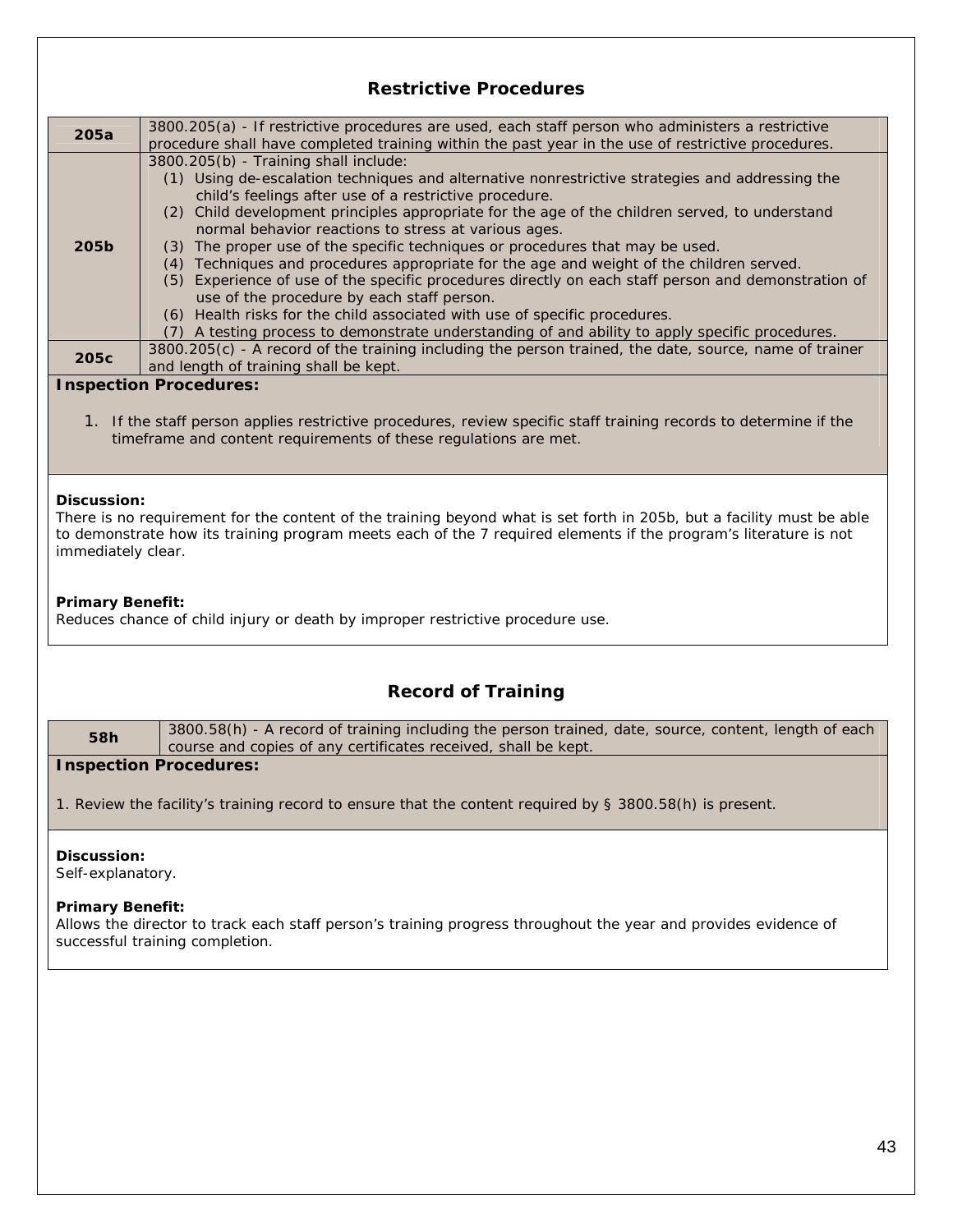### **Medication Administration Training Record**

**188c** 3800.188(c) - A record of the training shall be kept including the person trained, the date, source, name of trainer, content and length of training.

### **Inspection Procedures:**

1. See § 3800.188(a) and (b).

#### **Discussion:**

This regulation includes documentation of both § 3800.188(a) and (b).

### **Primary Benefit:**

Allows the facility to track medication and diabetes training to ensure all staff who administer medications and/or insulin have received the necessary training.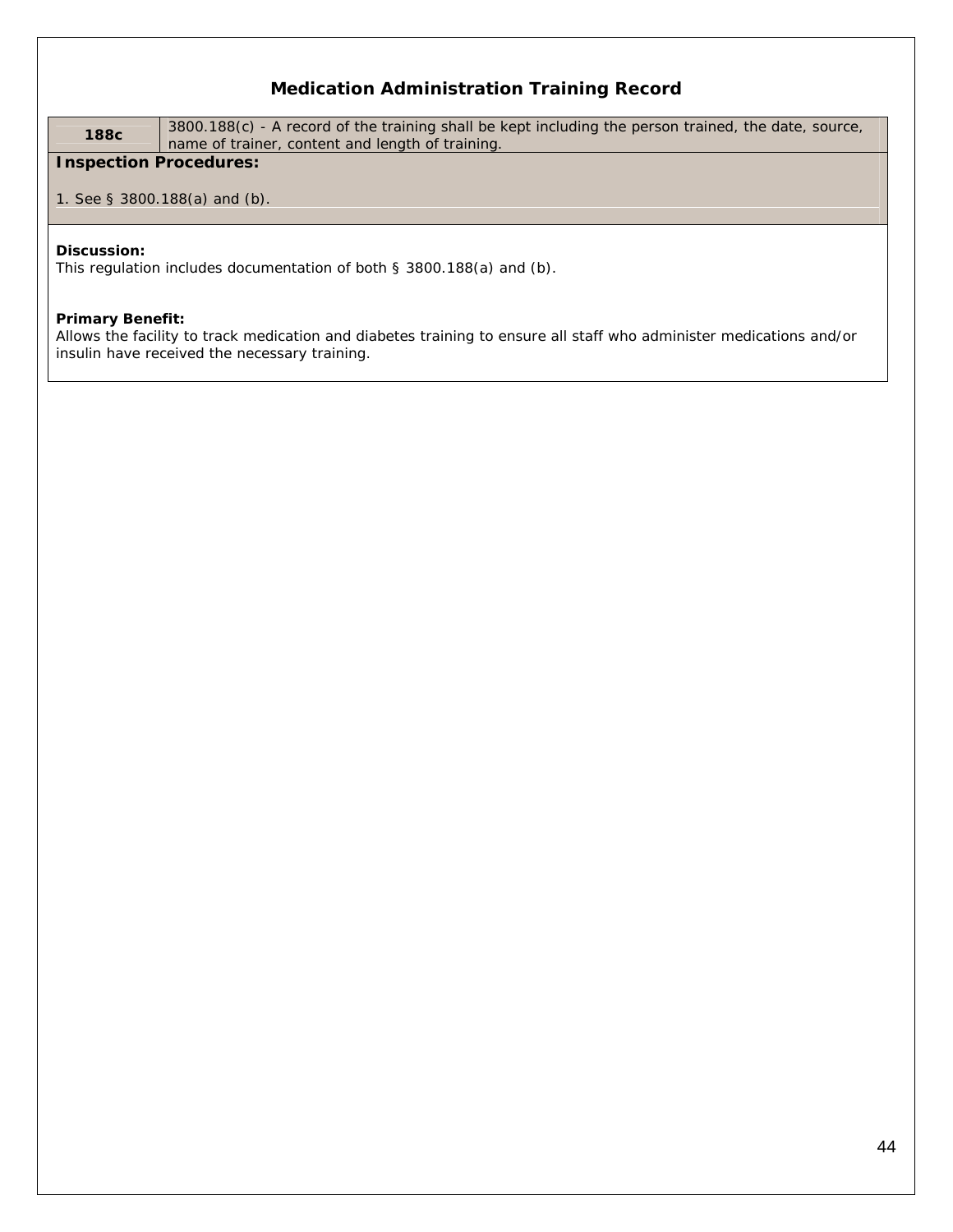## **PART III**

# **Child Records**

**To measure compliance with this section you will need** a 15% sample of Child Records, including:

- At least one record of a child who has been discharged within the last 12 months
- At least one record of a child who has a restrictive procedure plan
- At least one record of a child who has a health and safety plan

### **Locked Records**

**245** 3800.245 - A child's record shall be kept in a locked location when unattended. **Inspection Procedures:** 

1. Verify that child records are kept locked at all times when unattended.

### **Discussion:**

A record is "unattended" when it is not in direct use or direct eye-sight of a staff person. This regulation applies to any document that contains child-specific information.

### **Primary Benefit:**

Storing child records in a secure manner helps to protect the security and privacy of a child's health information.

### **Recordable Incidents**

| 17 | 3800.17 - The facility shall maintain a record of the following:<br>All seizures.<br>(2) Suicidal gestures.<br>(3) Any incidence of intentionally striking or physically injuring a child.<br>(4) Property damage of more than \$500.<br>(5) A child absence from the premises without the approval of staff persons, that does not meet<br>the definition of reportable incident in $\S$ 3800.16(a) (relating to reportable incidents).<br>(6) Injuries, traumas and illnesses of children that do not meet the definition of reportable<br>incident in § 3800.16(a), which occur at the facility. |
|----|-----------------------------------------------------------------------------------------------------------------------------------------------------------------------------------------------------------------------------------------------------------------------------------------------------------------------------------------------------------------------------------------------------------------------------------------------------------------------------------------------------------------------------------------------------------------------------------------------------|

### **Inspection Procedures:**

1. Review child records for the above; corroborate with staff and child interviews are needed.

### **Discussion:**

Documentation of these incidents may be in each separate child's record or in a facility-wide log or record.

Recordable incidents may be recorded using the Commonwealth's Home and Community Services Information System (HCSIS). Entry of recordable incidents into HCSIS is optional.

### **Primary Benefit:**

Recording incidents allows the facility to identify patterns of behavior and document critical events and the facility's responses to those events.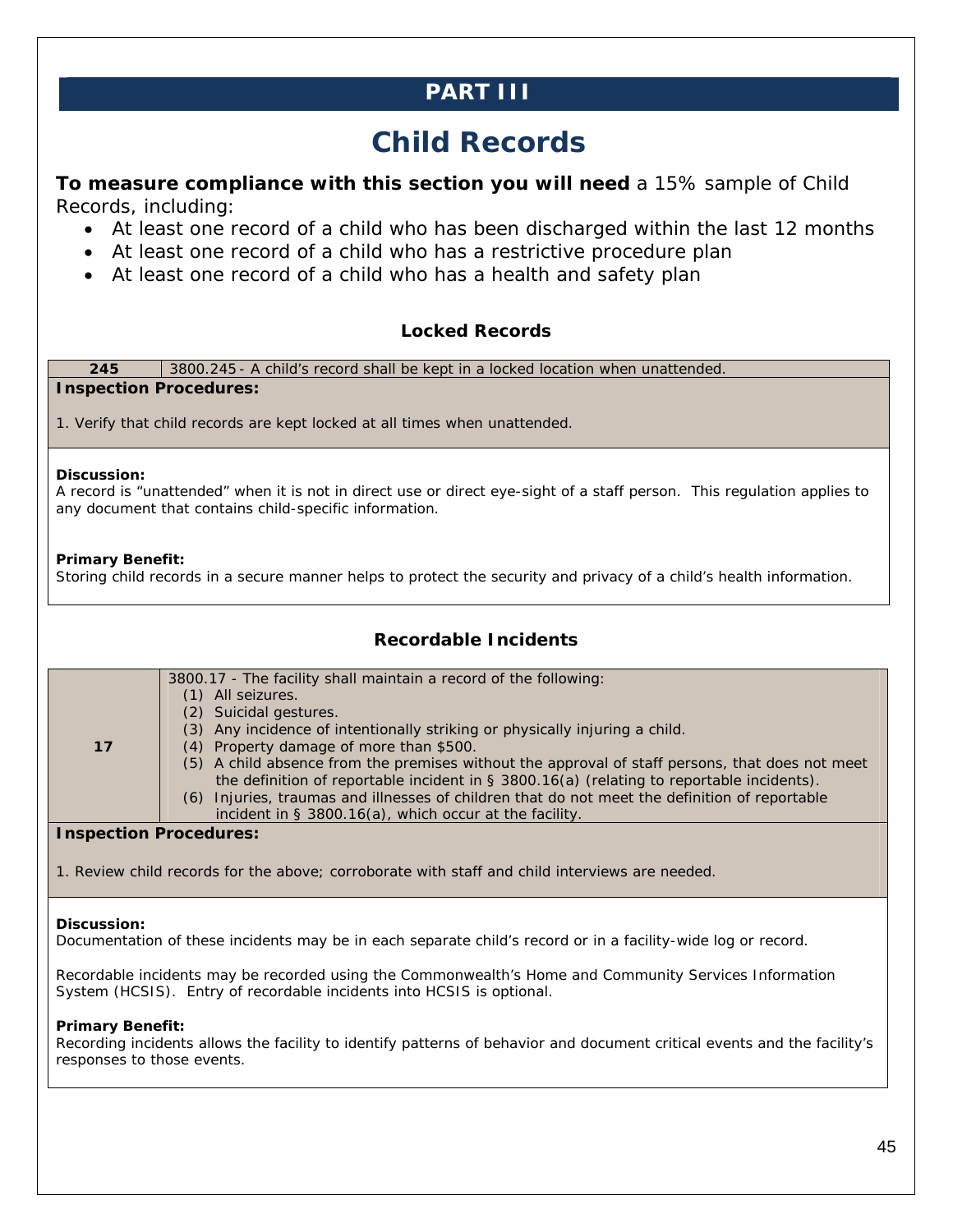### **Individual Record Contents**

| 242a                          | 3800.242(a) - A separate record shall be kept for each child.                                         |
|-------------------------------|-------------------------------------------------------------------------------------------------------|
| 242b                          | 3800.242(b) - Entries in a child's record shall be legible, dated and signed by the person making the |
|                               | entry.                                                                                                |
|                               | 3800.243 - Fach child's record shall include:                                                         |
|                               | (1) Personal information including:                                                                   |
|                               | The name, sex, admission date, birth date and Social Security Number.<br>(i)                          |
|                               | (ii) The race, height, weight, color of hair, color of eyes and identifying marks.                    |
|                               | (iii) The dated photograph of the child taken within the past year.                                   |
|                               | (iv) Language or means of communication spoken and understood by the child and the                    |
|                               | primary language used by the child's family, if other than English.                                   |
|                               | (v) Religious affiliation.                                                                            |
|                               | (vi) The name, address and telephone number of the person to be contacted in the                      |
|                               | event of an emergency.                                                                                |
|                               | (2) Health records.                                                                                   |
|                               | Dental, vision and hearing records.<br>(3)                                                            |
| 243                           | Health and safety assessments.<br>(4)                                                                 |
|                               | ISP <sub>S</sub> .<br>(5)                                                                             |
|                               | (6) Restrictive procedure plans.                                                                      |
|                               | Restrictive procedure records relating to the child.<br>(7)                                           |
|                               | (8) Reports of reportable incidents.                                                                  |
|                               | (9) Consent to treatment, as specified in $\S$ 3800.19 (relating to consent to treatment).            |
|                               | (10) Court order, if applicable.                                                                      |
|                               | (11) Admission and placement information specified in § § 3800.222 and 3800.223 (relating to          |
|                               | description of services; and admission).                                                              |
|                               | (12) Signed notification of rights, grievance procedures and applicable consent to treatment          |
|                               | protections specified in § 3800.31 (relating to notification of rights).                              |
|                               | (13) Service records of the contracting agency.                                                       |
|                               | (14) Education records.                                                                               |
| <b>Inspection Procedures:</b> |                                                                                                       |

- 1. Verify that each child has his or her own record.
- 2. Verify that child records are appropriately recorded in accordance with § 3800.242b.
- 3. Verify that the record contains all of the information required by § 3800.243.

### **Discussion:**

Electronic documents are acceptable instead of paper copies if all of the following conditions are met:

- Documents stored are in PDF format or some other permanent storage to prevent alteration of the document.
- Printed copies of electronic records are promptly available to licensing staff.
- Documents that existed originally in paper form are scanned to make an electronic record and the original paper record shall be available for one licensing cycle.
- Electronic database is reasonably secure and accessible by password.

The entries referred to in 242b include all of the items at § 3800.243, progress notes, and any other written documentation relating to a child.

It is recommended that entries into a child records be "permanent", such that they cannot be erased or covered with correction fluid/tape. A line should be drawn through errors or changes such that the original entry is still legible.

Staff initials are permitted if there is a key that includes the full name, title, and signature of the staff person.

### **Primary Benefit:**

Separate records for each child ensures that services and care for each child is child-specific and easily accessible. Making entries in a child's record that are legible, dated, and signed by the staff person making the entry helps to ensure that information stored in the child's record is detailed, accurate, and unaltered. Having a complete record for each child gives the facility the best possible picture of who the child is, what the child's history is, and what services or needs the child may have.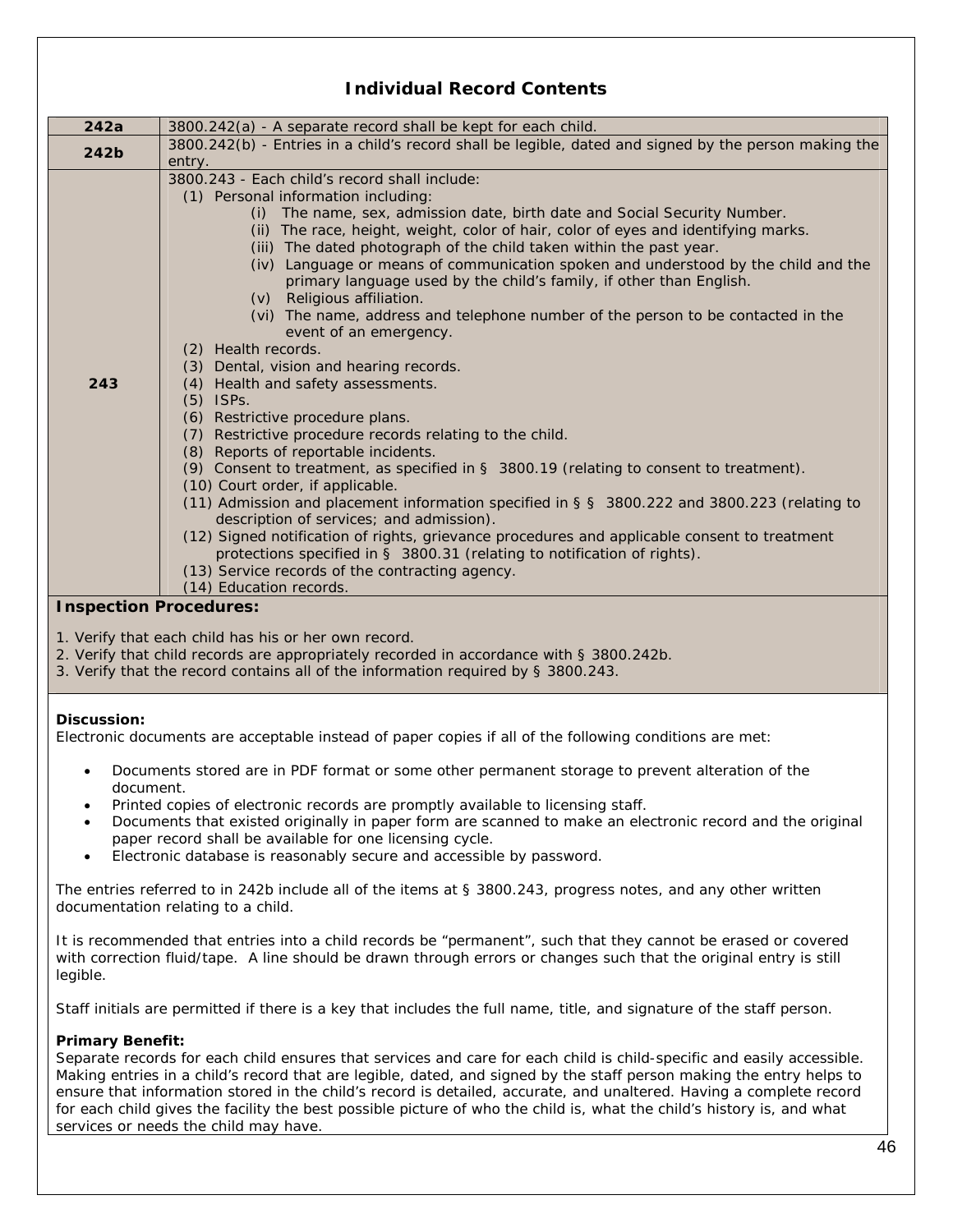### **Rights, Grievance Procedures, Consent to Treatment, and Emergency Medical Plans**

| 31a             | 3800.31(a) - Upon admission, each child and available parent and, if applicable, an available<br>guardian or custodian, unless court-ordered otherwise, shall be informed of the child's rights, the<br>right to lodge grievances without fear of retaliation and applicable consent to treatment protections<br>specified in § 3800.19 (relating to consent to treatment).                                                                                                                                                                          |
|-----------------|------------------------------------------------------------------------------------------------------------------------------------------------------------------------------------------------------------------------------------------------------------------------------------------------------------------------------------------------------------------------------------------------------------------------------------------------------------------------------------------------------------------------------------------------------|
| 31 <sub>b</sub> | 3800.31(b) - Each child and parent and, if applicable, the child's guardian or custodian, shall be<br>informed of the child's rights, the right to lodge grievances as specified in subsection (a), and<br>applicable consent to treatment protections specified in $\S$ 3800.19 (relating to consent to<br>treatment), in an easily understood manner, and in the primary language or mode of<br>communication of the child, the child's parent and, if applicable, the child's guardian or custodian.                                              |
| 31c             | 3800.31(c) - A copy of the child's rights, the grievance procedures, and applicable consent to<br>treatment protections shall be posted and given to the child, the child's parent and, if applicable,<br>the child's guardian or custodian, upon admission.                                                                                                                                                                                                                                                                                         |
| 31d             | 3800.31(d) - A statement signed by the child, the child's parent and, if applicable, the child's<br>guardian or custodian, acknowledging receipt of a copy of the information specified in subsection<br>(a), or documentation of efforts made to obtain the signature, shall be kept.                                                                                                                                                                                                                                                               |
| 241a            | 3800.241(a) - Emergency information for children shall be easily accessible at the facility.                                                                                                                                                                                                                                                                                                                                                                                                                                                         |
| 241b            | 3800.241(b) - Emergency information for each child shall include the following:<br>(1) The name, address, telephone number and relationship of a designated person to be<br>contacted in case of an emergency.<br>(2) The name, address and telephone number of the child's physician or source of health care<br>and health insurance information.<br>(3) The name, address and telephone number of the person able to give consent for emergency<br>medical treatment, if applicable.<br>(4) A copy of the child's most recent health examination. |
| 149b            | 3800.149(b) - The child's parent and, if applicable, the child's guardian or custodian, shall be given<br>a copy of the emergency medical plan upon admission.                                                                                                                                                                                                                                                                                                                                                                                       |
|                 | <b>Inspection Procedures:</b>                                                                                                                                                                                                                                                                                                                                                                                                                                                                                                                        |
|                 |                                                                                                                                                                                                                                                                                                                                                                                                                                                                                                                                                      |

- 1. Review child's record to verify that signed statements are present.
- 2. Review record to ensure that emergency information is present and includes all of the elements at 241b. Verify that a means to readily access the information, including in an emergency situation, exist.
- 3. Review posted rights and grievance procedures to ensure that they are in an accessible area.

### **Discussion:**

A grievance is any oral or written criticism, dispute, or objection raised by or on behalf of a child of the facility, without regard to whom the grievance is directed. Retaliation includes any negative sanction against the child. The language or mode of communication used (including sign language) to communicate this information must be clearly understood by the child and other applicable parties. Interpreters must be used if necessary. To meet the intention of these regulations, the items should be posted in an area that is accessible to children and their responsible parties. A copy of the signed statement or documentation to obtain the signatures must be kept in the child's record pursuant to § 3800.243(12).

### **Primary Benefit:**

Protects children's rights by verifying that children and their responsible parties have been informed of the child's rights, procedures for filing a grievance, and consent for treatment protections. Ensures that children and their responsible parties have ready access to the above information. Emergency medical plans provide a child's parent or legal custodian with up-front information on how the facility will handle an emergency situation involving their child.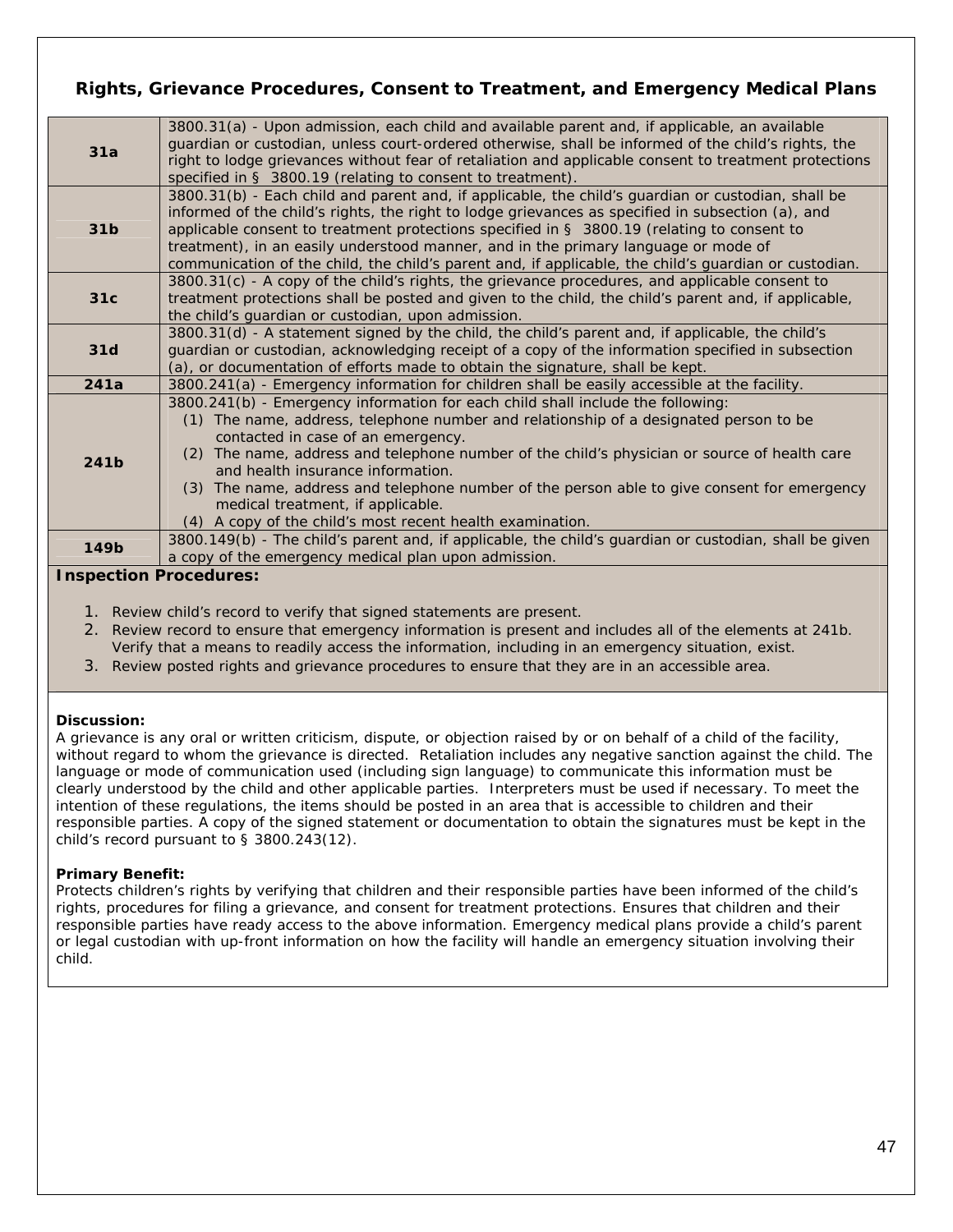### **Health and Safety Assessments and Plans**

| 141a             | 3800.141(a) - A child shall have a written health and safety assessment within 24 hours of<br>admission.                                                                                                                                                                                                                                                                                                                                                                                                                                                                                                                                                                                                                                                                                                                                                                                                                 |
|------------------|--------------------------------------------------------------------------------------------------------------------------------------------------------------------------------------------------------------------------------------------------------------------------------------------------------------------------------------------------------------------------------------------------------------------------------------------------------------------------------------------------------------------------------------------------------------------------------------------------------------------------------------------------------------------------------------------------------------------------------------------------------------------------------------------------------------------------------------------------------------------------------------------------------------------------|
| 141 <sub>b</sub> | 3800.141(b) - The assessment shall be completed or coordinated, signed and dated by medical<br>personnel or staff persons trained by medical personnel.                                                                                                                                                                                                                                                                                                                                                                                                                                                                                                                                                                                                                                                                                                                                                                  |
| 141 <sub>c</sub> | 3800.141(c) - The assessment shall include the following:<br>Medical information and health concerns such as allergies; medications; immunization<br>(1)<br>history; hospitalizations; medical diagnoses; medical problems that run in the family;<br>issues experienced by the child's mother during pregnancy; special dietary needs;<br>illnesses; injuries; dental, mental or emotional problems; body positioning and movement<br>stimulation for children with disabilities, if applicable; and ongoing medical care needs.<br>Known or suspected suicide or self-injury attempts or gestures and emotional history<br>(2)<br>which may indicate a predisposition for self-injury or suicide.<br>Known incidents of aggressive or violent behavior.<br>(3)<br>Substance abuse history.<br>(4)<br>(5) Sexual history or behavior patterns that may place the child or other children at a health<br>or safety risk. |
| 141d             | 3800.141(d) - A copy of the assessment shall be kept in the child's record.                                                                                                                                                                                                                                                                                                                                                                                                                                                                                                                                                                                                                                                                                                                                                                                                                                              |
| 142              | 3800.142 - If the health and safety assessment in $\S$ 3800.141 (relating to health and safety<br>assessment) identifies a health or safety risk, a written plan to protect the child shall be<br>developed and implemented within 24 hours after the assessment is completed.                                                                                                                                                                                                                                                                                                                                                                                                                                                                                                                                                                                                                                           |
|                  |                                                                                                                                                                                                                                                                                                                                                                                                                                                                                                                                                                                                                                                                                                                                                                                                                                                                                                                          |

### **Inspection Procedures:**

**1.** Review child's record to verify that the assessment is present, and was:

- Completed within the required timeframe
- Completed by medical personnel or staff trained by medical personnel
- Contains all of the information required by 141c
- **2.** If applicable, verify that a health and safety plan was completed properly and within the timeframe required by § 3800.142.

### **Discussion:**

If the health and safety assessment is not completed on the same day of admission, the facility should document the child's admission date *and time* as well as the date *and time* the health and safety assessment was completed.

If a child is transferring to a facility from another facility that is operated by the same legal entity, a new health and safety assessment is not required, as long as the medical personnel described in § 3800.141(b) reviews the most recent health and safety assessment to ensure it is still accurate. The medical personnel should sign and date the health and safety assessment after review.

The health and safety assessment should be a "living document" and must be kept accurate throughout the child's stay at the facility. If a child develops a new behavior or medical condition, or has a history of a behavior or medical condition that becomes known to the facility, the health and safety assessment must be revised to include this accurate information.

**"**Medical personnel" means persons who hold professional license in a medical field with the Pennsylvania Department of State. If the staff person conducting the assessment is not medical personnel, the facility must have documentation of the training by medical personnel that was provided to that staff person.

Obtaining accurate medical information and completing a comprehensive health and safety assessment is critical to ensure a child's safety once he/she has been admitted to the facility. Facilities are encouraged to use all resources available to collect information on a child's past medical or behavioral needs. In most cases, this information will be collected prior to admission in order to assure that the service needs of the child can be met at the facility in accordance with § 3800.223. Even if the information is collected prior to admission, a facility is required to ensure that this information is still accurate by completing a health and safety assessment within 24 hours of admission.

The facility must be able to demonstrate that each of these areas were assessed.

A health and safety plan must be completed, if applicable, within 24 hours after the initial health and safety assessment or within 24 hours of any subsequent or updated health and safety assessments as described in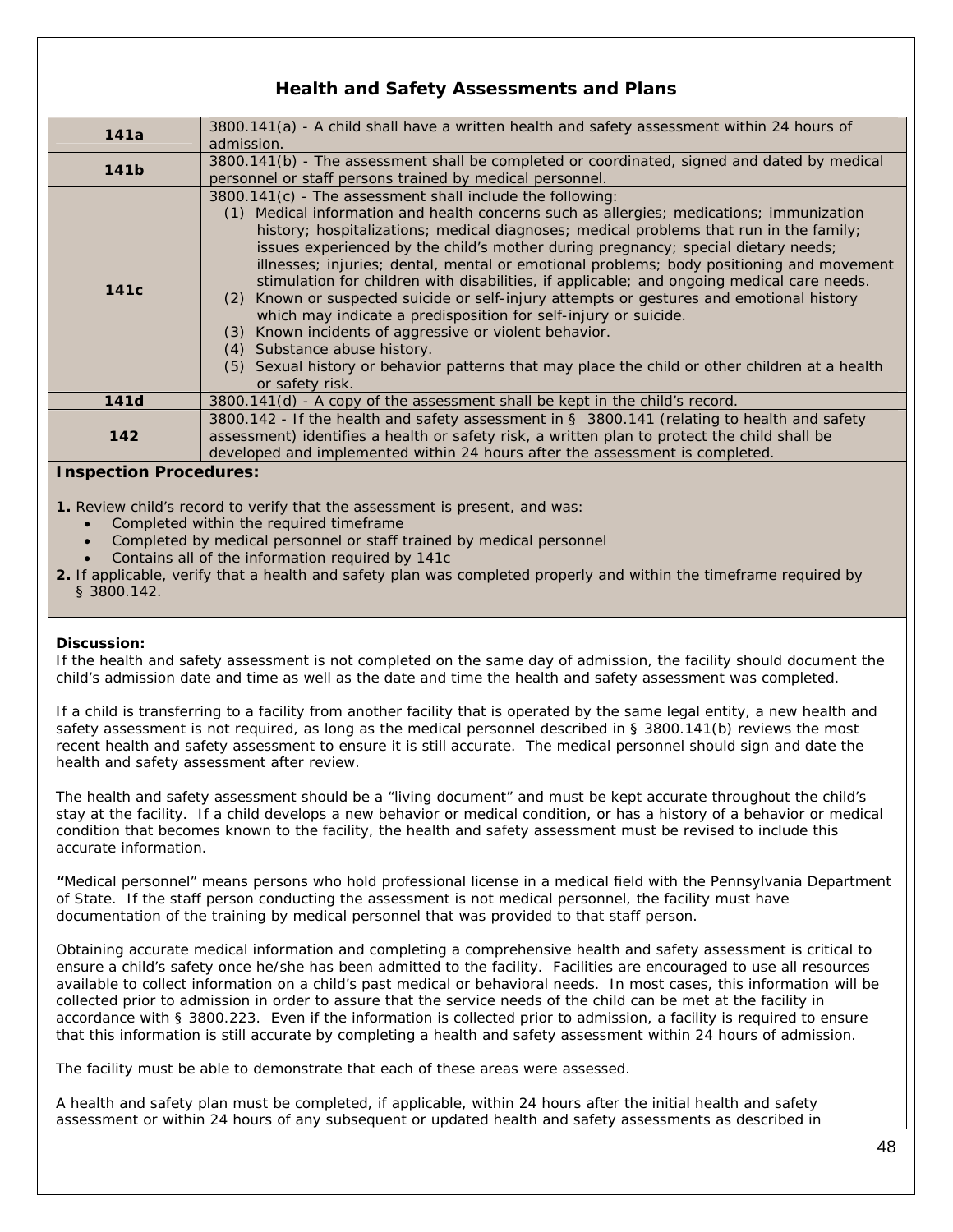§ 3800.141(a). It is recommended for the protection of the child and other children that the health and safety plan be developed immediately after the identification of any health or safety risk.

If a health and safety plan is in place and the child continues to have a specific behavioral issue, the health and safety plan must be updated to include further actions that will be taken by the facility to keep the child free from harm.

### **Primary Benefit:**

Identifies high-risk behavior and important medical information upon admission. Serves as the basis for a plan to meet any identified needs. Ensures that the initial information collected on a child is done so by a qualified professional or staff person trained by a qualified professional. Health and safety plans ensure that each child's immediate needs are met, and that accountability for meeting those needs is conclusively established.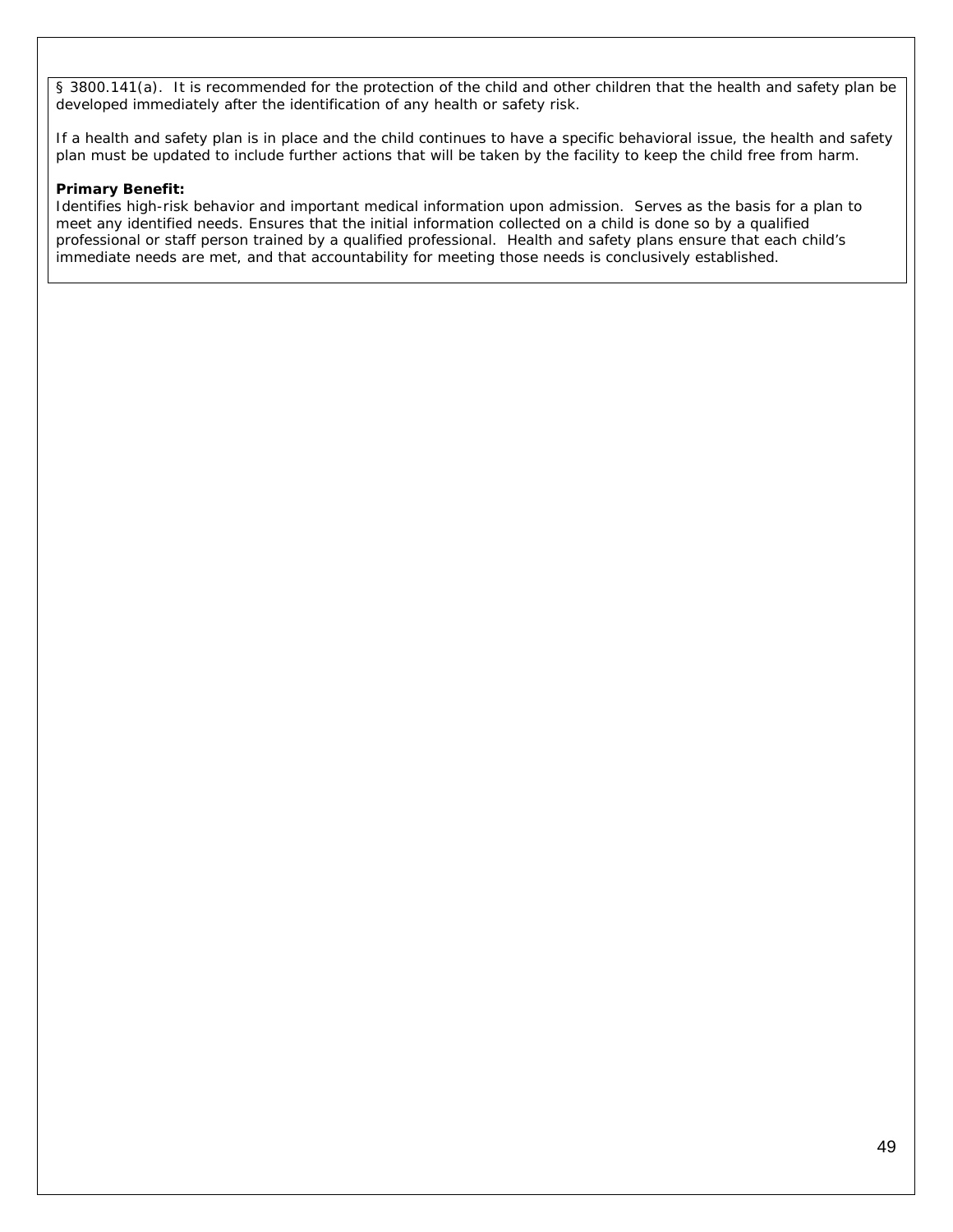### **Child Health Examinations**

| 143a             | 3800.143(a) - A child shall have a health examination within 15 days after admission and<br>annually thereafter, or more frequently as specified at specific ages in the periodicity schedule<br>recommended by the American Academy of Pediatrics, "Guidelines for Health Supervision,"<br>available from 141 Northwest Point Boulevard, Post Office Box 927, Elk Grove Village, Illinois,<br>60009-0927.                                                                                                                                                                                                                                                                                                                                                                                                                                                                                                                                                                                                                                                                                                                                                                                                                                                                                                                                                                                                                                                                                                                                                                                                                                                                                                                                                                                                                                                                                                                                                                                                                                                            |
|------------------|-----------------------------------------------------------------------------------------------------------------------------------------------------------------------------------------------------------------------------------------------------------------------------------------------------------------------------------------------------------------------------------------------------------------------------------------------------------------------------------------------------------------------------------------------------------------------------------------------------------------------------------------------------------------------------------------------------------------------------------------------------------------------------------------------------------------------------------------------------------------------------------------------------------------------------------------------------------------------------------------------------------------------------------------------------------------------------------------------------------------------------------------------------------------------------------------------------------------------------------------------------------------------------------------------------------------------------------------------------------------------------------------------------------------------------------------------------------------------------------------------------------------------------------------------------------------------------------------------------------------------------------------------------------------------------------------------------------------------------------------------------------------------------------------------------------------------------------------------------------------------------------------------------------------------------------------------------------------------------------------------------------------------------------------------------------------------|
| 143 <sub>b</sub> | 3800.143(b) - If the child had a health examination prior to admission that meets the<br>requirements of subsection (e) within the periodicity schedule specified in subsection (a), and<br>there is written documentation of the examination, an initial examination within 15 days after<br>admission is not required. The next examination shall be required within the periodicity schedule<br>specified in subsection (a).                                                                                                                                                                                                                                                                                                                                                                                                                                                                                                                                                                                                                                                                                                                                                                                                                                                                                                                                                                                                                                                                                                                                                                                                                                                                                                                                                                                                                                                                                                                                                                                                                                       |
| 143c             | 3800.143(c) - If the child will participate in a program that requires significant physical exertion,<br>a health examination shall be completed before the child participates in the physical exertion<br>portion of the program.                                                                                                                                                                                                                                                                                                                                                                                                                                                                                                                                                                                                                                                                                                                                                                                                                                                                                                                                                                                                                                                                                                                                                                                                                                                                                                                                                                                                                                                                                                                                                                                                                                                                                                                                                                                                                                    |
| 143d             | 3800.143(d) - The health examination shall be completed, signed and dated by a licensed<br>physician, certified registered nurse practitioner or licensed physician's assistant. Written<br>verification of completion of each health examination, date and results of the examination, the<br>name and address of the examining practitioner and follow-up recommendations made, including<br>each component, shall be kept in the child's record.                                                                                                                                                                                                                                                                                                                                                                                                                                                                                                                                                                                                                                                                                                                                                                                                                                                                                                                                                                                                                                                                                                                                                                                                                                                                                                                                                                                                                                                                                                                                                                                                                   |
| 143e             | 3800.143(e) - The health examination shall include:<br>(1) A comprehensive health and developmental history, including both physical and behavioral<br>health development.<br>(2) A comprehensive, unclothed physical examination.<br>(3) Immunizations, screening tests and laboratory tests as recommended by the American<br>Academy of Pediatrics, "Guidelines for Health Supervision."<br>(4) Blood lead level assessments for children 5 years of age or younger, unless the examining<br>practitioner determines that the testing is unnecessary, after reviewing the results of<br>previously conducted blood lead testing, which review and conclusion is documented in<br>the child's medical record.<br>(5) Sickle cell screening for children who are African-American unless the examining<br>practitioner determines that the testing is unnecessary, after reviewing the results of<br>previously conducted sickle cell testing, which review and conclusion is documented in the<br>child's medical record.<br>(6) A gynecological examination including a breast examination and a Pap test if<br>recommended by medical personnel.<br>(7) Communicable disease detection if recommended by medical personnel based on the<br>child's health status and with required written consent in accordance with applicable laws.<br>(8) Specific precautions to be taken if the child has a communicable disease, to prevent<br>spread of the disease to other children.<br>(9) An assessment of the child's health maintenance needs, medication regimen and the need<br>for blood work at recommended intervals.<br>(10) Special health or dietary needs of the child.<br>(11) Allergies or contraindicated medications.<br>(12) Medical information pertinent to diagnosis and treatment in case of an emergency.<br>(13) Physical or mental disabilities of the child, if any.<br>(14) Health education, including anticipatory guidance.<br>(15) Recommendations for follow-up physical and behavioral health services, examinations<br>and treatment. |

**Inspection Procedures:** 

**1.** Review child's record to verify that the examination records are present, and were:

- Completed within the required timeframes
- Completed by a licensed physician, certified registered nurse practitioner or licensed physician's assistant
- Contains all of the information required by § 3800.143e

### **Discussion:**

It is important to remember that the primary focus of the requirements of § 3800.143(a)-(f) is the need for a child to have a comprehensive health examination by a medical professional upon admission and on a regular basis thereafter – NOT that a form be properly completed.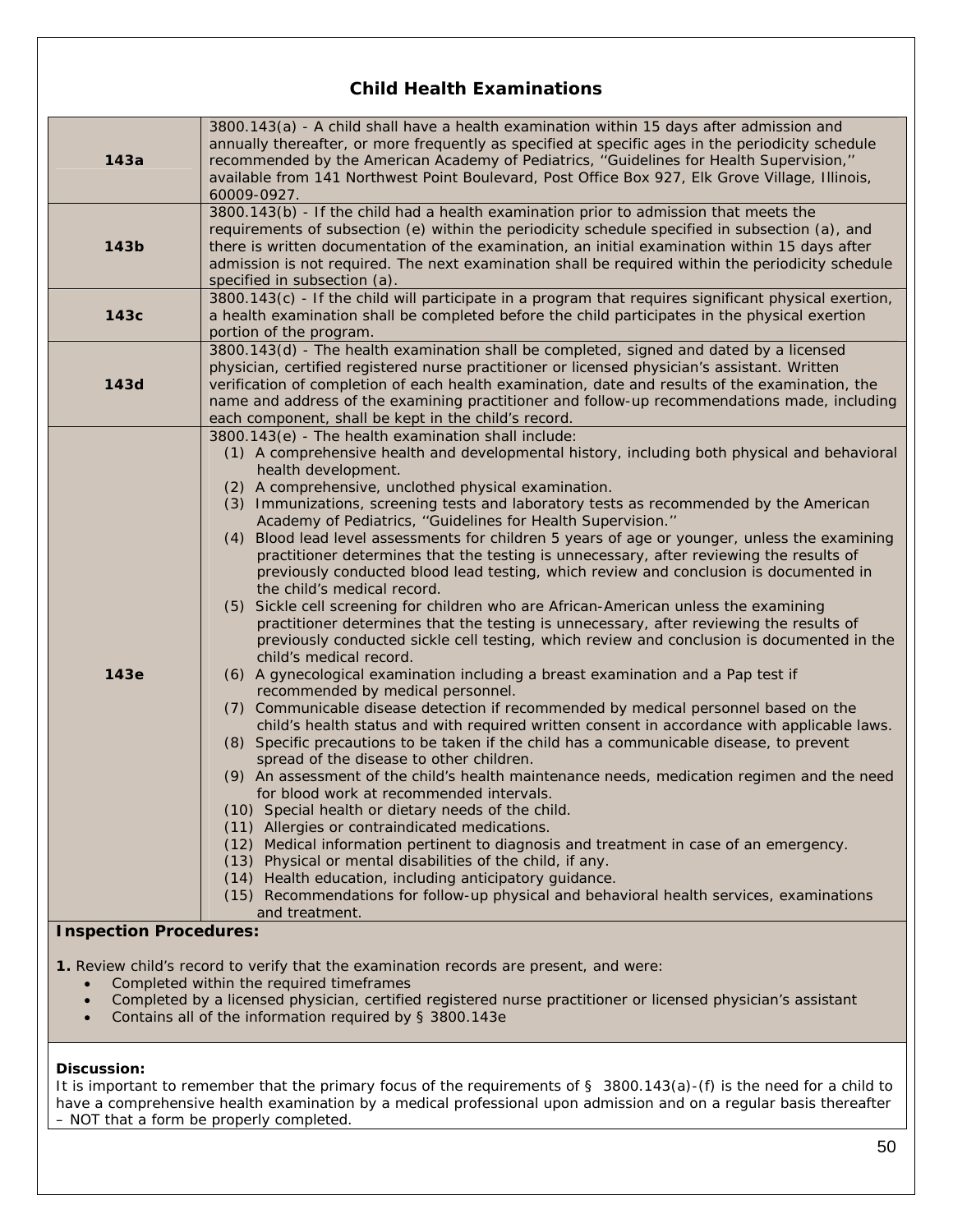A copy of the periodicity schedule recommended by the American Academy of Pediatrics (AAP), ''Guidelines for Health Supervision,'' can be obtained directly from the American Academy of Pediatrics or by contacting the Operator Support Hotline**.** 

Compliance with this regulations  $\S$  3800.143(a)-(f) is achieved by the following:

- A child is examined *in person* by a physician, physician's assistant, or certified registered nurse practitioner within 15 days after admission. If the child had a health examination prior to admission that falls within the frequency schedule of the AAP and includes all the elements listed in § 3800.143(e), there is no need for the child to have another examination within 15 days of admission. The facility however, will need to obtain written documentation of the prior examination within 15 days of admission and develop a method to track when the next examination is due. Another examination will need to be completed annually at a minimum, or more often if recommended by the AAP.
- Documentation of any health examination needs to be signed and dated by the medical professional completing the examination. If the date the medical professional completes the examination is different than the date the examination is documented and signed, the medical professional will need to specify what date the physical examination was actually completed.
- Documentation of the examination must include the results of the examination, the name and address of the medical professional, and follow-up recommendations made.
- Documentation must include that each element specified in § 3800.143(e) was completed, unless it is not applicable to a particular child.
- Documentation of the health examination should be kept in the child's record.
- If the child will participate in a program that requires significant physical exertion, a health examination shall be completed before the child participates in the physical exertion portion of the program. This does not include routine sports and exercise.

Immunization records, screening tests and laboratory tests may be completed, signed and dated by a registered nurse or licensed practical nurse instead of a licensed physician, certified registered nurse practitioner or licensed physician's assistant.

It is strongly recommended that facilities carefully review the documentation from the medical professional to verify that all of the required information was recorded. Although the examinations must be completed by medical professionals, facilities are responsible for ensuring that the examinations were complete and documented appropriately.

### **Primary Benefit:**

Accurate medical and behavioral health information helps facilities decide whether a child's needs can be met at the facility, ensures that a child has had a thorough health examination as recommended by the AAP, and helps the facility identify and arrange for services to meet each child's medical and behavioral health needs.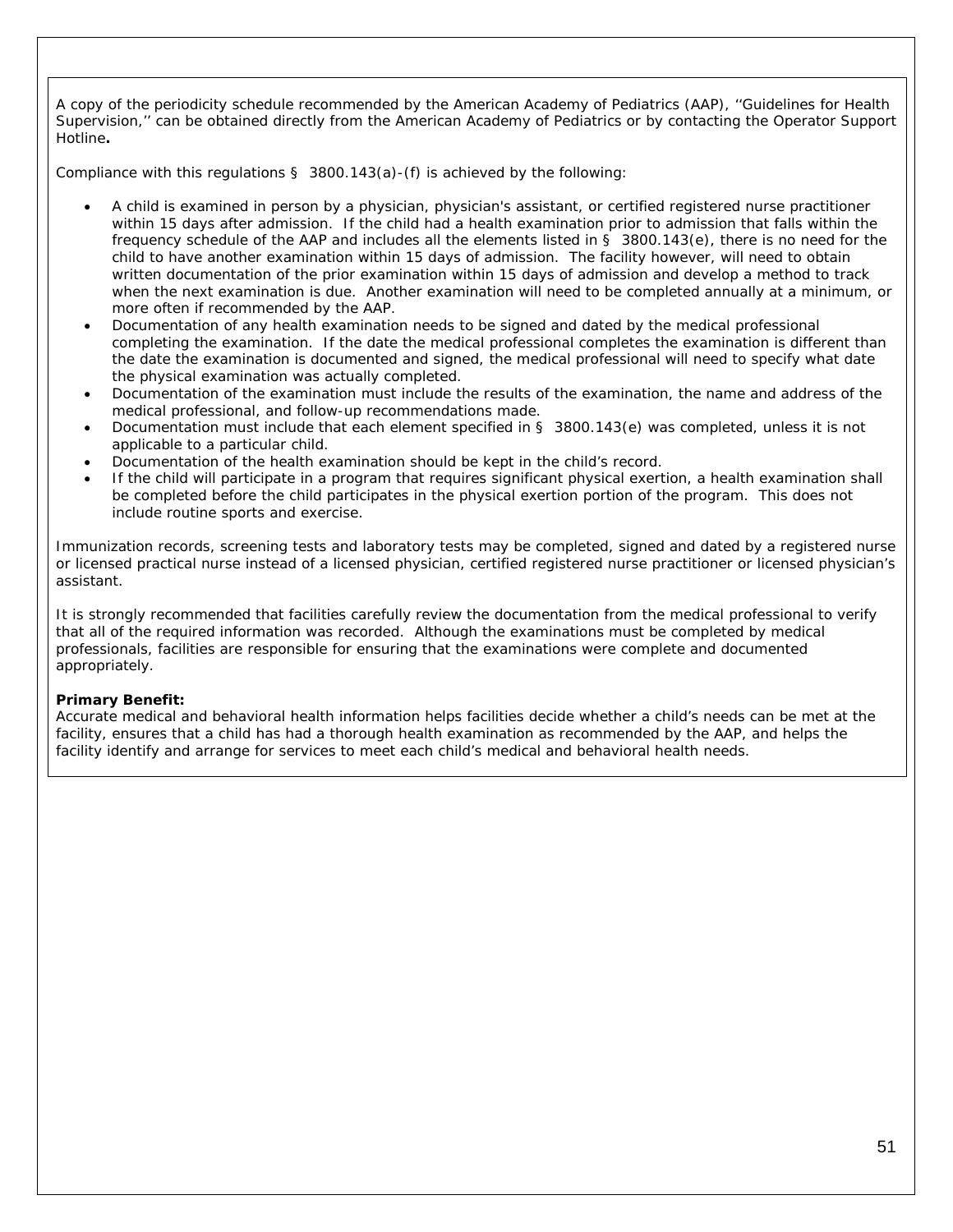### **Dental, Vision, and Hearing Care**

| 144a             | 3800.144(a) - Each child shall receive dental care, at as early an age as necessary, needed<br>for relief of pain and infections, restoration of teeth and maintenance of dental health.                                                                                                                                                                                                                                      |
|------------------|-------------------------------------------------------------------------------------------------------------------------------------------------------------------------------------------------------------------------------------------------------------------------------------------------------------------------------------------------------------------------------------------------------------------------------|
| 144 <sub>b</sub> | 3800.144(b) - A child who is 3 years of age or older shall have a dental examination<br>performed by a licensed dentist and teeth cleaning performed by a licensed dentist or dental<br>technician at least semiannually. If a child has not had a dental examination and teeth<br>cleaning within 6 months prior to admission, a dental examination and teeth cleaning shall be<br>performed within 30 days after admission. |
| 144c             | 3800.144(c) - A written record of completion of each dental examination, including the<br>preadmission examination permitted in subsection (b), specifying the date of the<br>examination, the dentist's name and address, procedures completed and follow-up treatment<br>recommended and dates provided, shall be kept in the child's record.                                                                               |
| 144d             | 3800.144(d) - Follow-up dental work indicated by the examination, such as treatment of<br>cavities and the application of protective sealants, shall be provided in accordance with<br>recommendations by the licensed dentist.                                                                                                                                                                                               |

### **Inspection Procedures:**

**1.** Review child's record to verify that dental needs have been identified, treated, and properly recorded.

### **Discussion:**

Oral health is critically important to the overall health and well-being of children and adolescents. Many people think of a dental examination as an examination of the teeth only. Regular dental examinations can also identify and treat periodontal disease (gums); proper development and alignment of facial bones, jaws, and teeth; oral diseases and conditions; and trauma or injury to the mouth and teeth.

"Semiannually" means every six months.

The written record must include all of this information regardless of whether the dental examination was completed prior to admission or after. Documentation completed by the dentist should be reviewed after the examination to ensure the required elements are present. If a facility accepts documentation of a dental examination that occurred prior to admission from another facility, the placement agency, or another source, the facility is responsible for ensuring that documentation includes all of the required elements.

### **Primary Benefit:**

Ensures that children receive routine dental care by qualified persons that prevents, identifies, and treats oral conditions. Ensures that a child receives non-routine dental care, if needed, at any age. Ensures that a child receives dental work needed to address issues identified during routine examinations.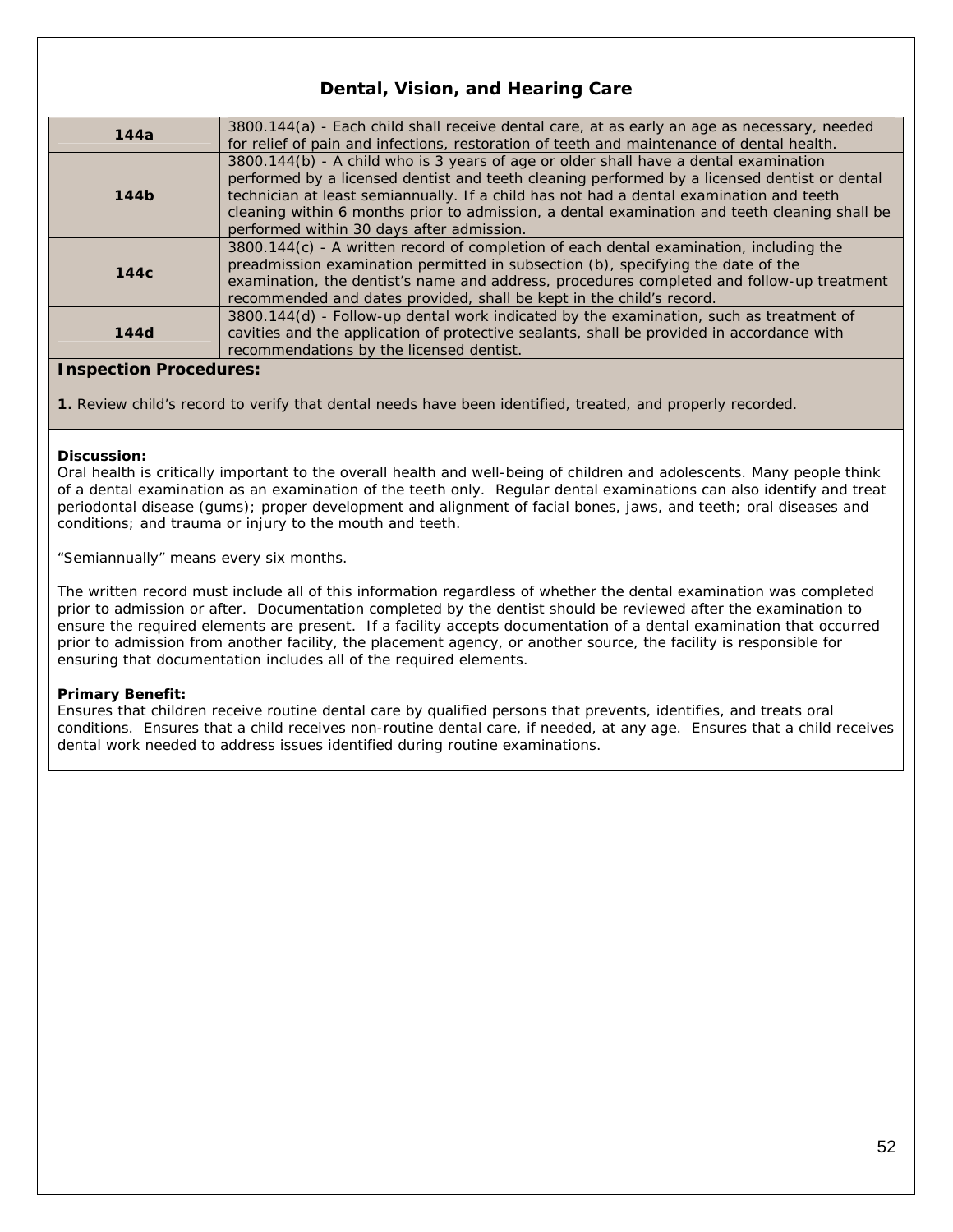| 145a        | 3800.145(a) - Each child shall receive vision screening and services to include diagnosis and                                                                                                                                                                                                                                                                                                            |
|-------------|----------------------------------------------------------------------------------------------------------------------------------------------------------------------------------------------------------------------------------------------------------------------------------------------------------------------------------------------------------------------------------------------------------|
|             | treatment including eyeglasses, for defects in vision.                                                                                                                                                                                                                                                                                                                                                   |
| 145b        | 3800.145(b) - Each child who is 3 years of age or older shall receive vision screening within<br>30 days after admission in accordance with the periodicity schedule recommended by the<br>American Academy of Pediatrics, "Guidelines for Health Supervision," and "Eye Examination<br>and Vision Screening in Infants, Children and Young Adults (RE9625)."                                            |
| 145c        | 3800.145(c) - If the child had a vision screening prior to admission that meets the<br>requirements of subsection (a) within the periodicity schedule specified in subsection (b), an<br>initial examination within 30 days after admission is not required. The next screening shall be<br>required within the periodicity schedule specified in subsection (b).                                        |
| <b>145d</b> | 3800.145(d) - Follow-up treatment and services, such as provision of eyeglasses, shall be<br>provided as recommended by the treating practitioner.                                                                                                                                                                                                                                                       |
| 145e        | 3800.145(e) - A written record of completion of each vision screening, including the<br>preadmission screening permitted in subsection (c), specifying the date of the screening, the<br>treating practitioner's name and address, results of the screening, follow-up<br>recommendations made, and the dates and provision of follow-up services and treatment,<br>shall be kept in the child's record. |

### **Inspection Procedures:**

**1.** Review child's record to verify that vision needs have been identified, treated, and properly recorded.

### **Discussion:**

A copy of the periodicity schedule recommended by the American Academy of Pediatrics (AAP) can be obtained directly from the American Academy of Pediatrics or by contacting the Operator Support Hotline.

A child must have a vision screening completed within 30 days after admission unless a vision screening was completed prior to admission within the recommended time frames in the periodicity schedule.

Screening tests may be completed by a registered nurse, licensed practical nurse, licensed physician, certified registered nurse practitioner, or licensed physician's assistant

The written record must include all of this information regardless of whether the vision screening was completed prior to admission or after. Documentation completed by the medical professional conducting the screening should be reviewed after the examination to ensure the required elements are present. If a facility accepts documentation of a vision screening that occurred prior to admission from another facility, the placement agency, or another source, the facility is responsible for ensuring that documentation includes all of the required elements.

### **Primary Benefit:**

Regular vision screening is critical for early detection of abnormal conditions. Visual impairments in children could impact a child socially, emotionally, educationally, or interfere with the development of normal vision. Ensures that a child receives non-routine vision care, if needed, at any age. Ensures that a child receives vision care needed to address issues identified during routine examinations.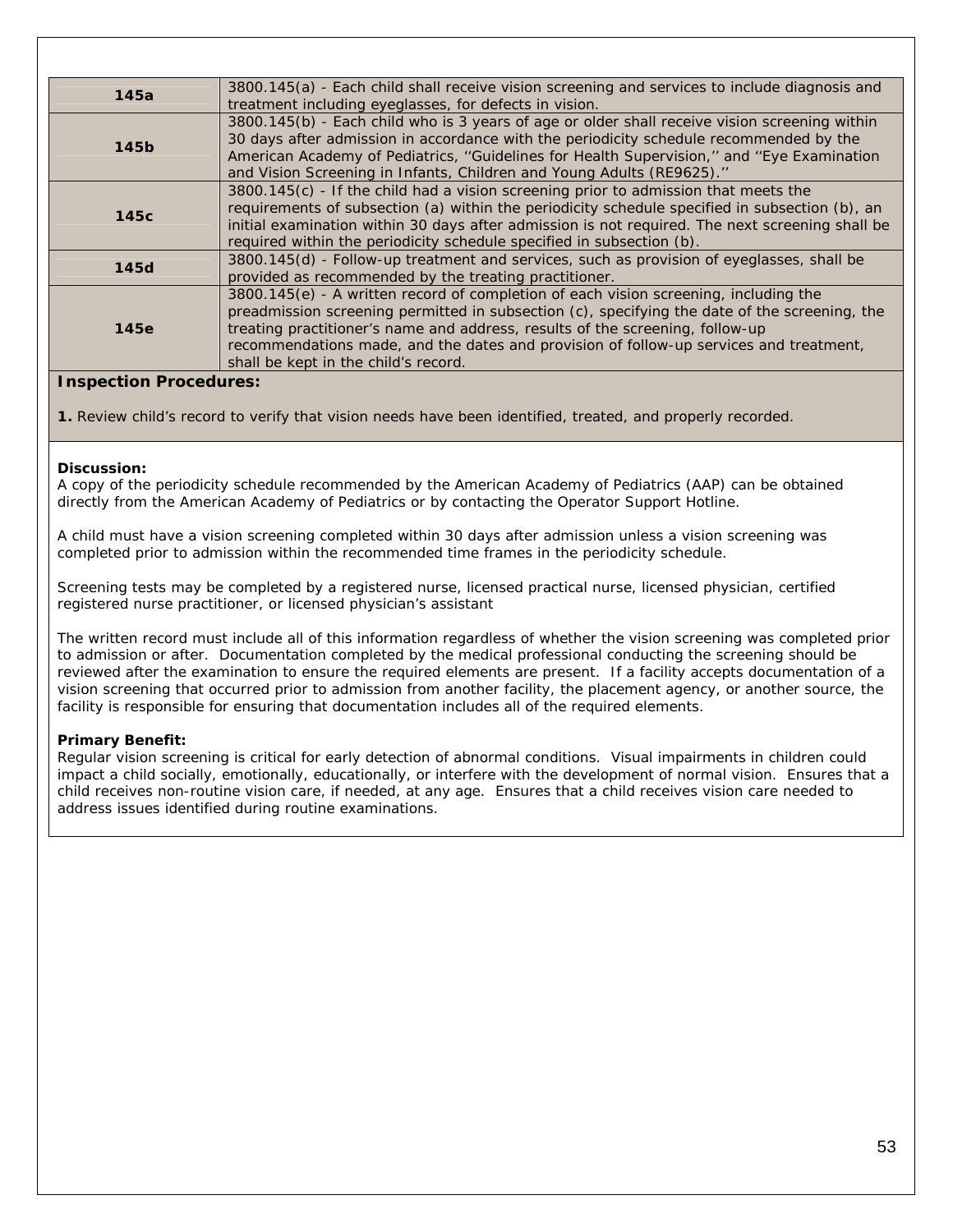| 146a | 3800.146(a) - Each child shall receive a hearing screening and services to include diagnosis<br>and treatment including hearing aids, for defects in hearing.                                                                                                                                                                                                                                                 |
|------|---------------------------------------------------------------------------------------------------------------------------------------------------------------------------------------------------------------------------------------------------------------------------------------------------------------------------------------------------------------------------------------------------------------|
| 146b | 3800.146(b) - Each child who is 3 years of age or older shall receive a hearing screening<br>within 30 days after admission in accordance with the periodicity schedule recommended by<br>the American Academy of Pediatrics, "Guidelines for Health Supervision."                                                                                                                                            |
| 146с | 3800.146(c) - If the child had a hearing screening prior to admission that meets the<br>requirements of subsection (a) within the periodicity schedule specified in subsection (b), an<br>initial examination within 30 days after admission is not required. The next screening shall be<br>required within the periodicity schedule specified in subsection (b).                                            |
| 146d | 3800.146(d) - Follow-up treatment and services, such as provision of hearing aids, shall be<br>provided as recommended by the treating practitioner.                                                                                                                                                                                                                                                          |
| 146e | 3800.146(e) - A written record of completion of each hearing screening, including the<br>preadmission screening permitted in subsection (c), specifying the date of the screening, the<br>treating practitioner's name and address, the results of the screening, follow-up<br>recommendations made, and the dates and provision of follow-up services and treatment,<br>shall be kept in the child's record. |

### **Inspection Procedures:**

**1.** Review child's record to verify that hearing needs have been identified, treated, and properly recorded.

### **Discussion:**

A copy of the periodicity schedule recommended by the American Academy of Pediatrics (AAP) can be obtained directly from the American Academy of Pediatrics or by contacting the Operator Support Hotline**.** 

A child must have a hearing screening completed within 30 days after admission unless a hearing screening was completed prior to admission within the recommended time frames in the periodicity schedule.

Screening tests may be completed by a registered nurse, licensed practical nurse, licensed physician, certified registered nurse practitioner, or licensed physician's assistant.

The written record must include all of this information regardless of whether the hearing screening was completed prior to admission or after. Documentation completed by the medical professional conducting the screening should be reviewed after the examination to ensure the required elements are present. If a facility accepts documentation of a hearing screening that occurred prior to admission from another facility, the placement agency, or another source, the facility is responsible for ensuring that documentation includes all of the required elements

### **Primary Benefit:**

Regular hearing screening is critical for early detection of abnormal conditions. Children with hearing loss should be identified as quickly as possible after birth so that appropriate services or assistive devices can be obtained. Children with hearing loss experience delayed development in language, learning, and speech. Ensures that a child receives non-routine hearing care, if needed, at any age. Ensures that a child receives hearing care needed to address issues identified during routine examinations.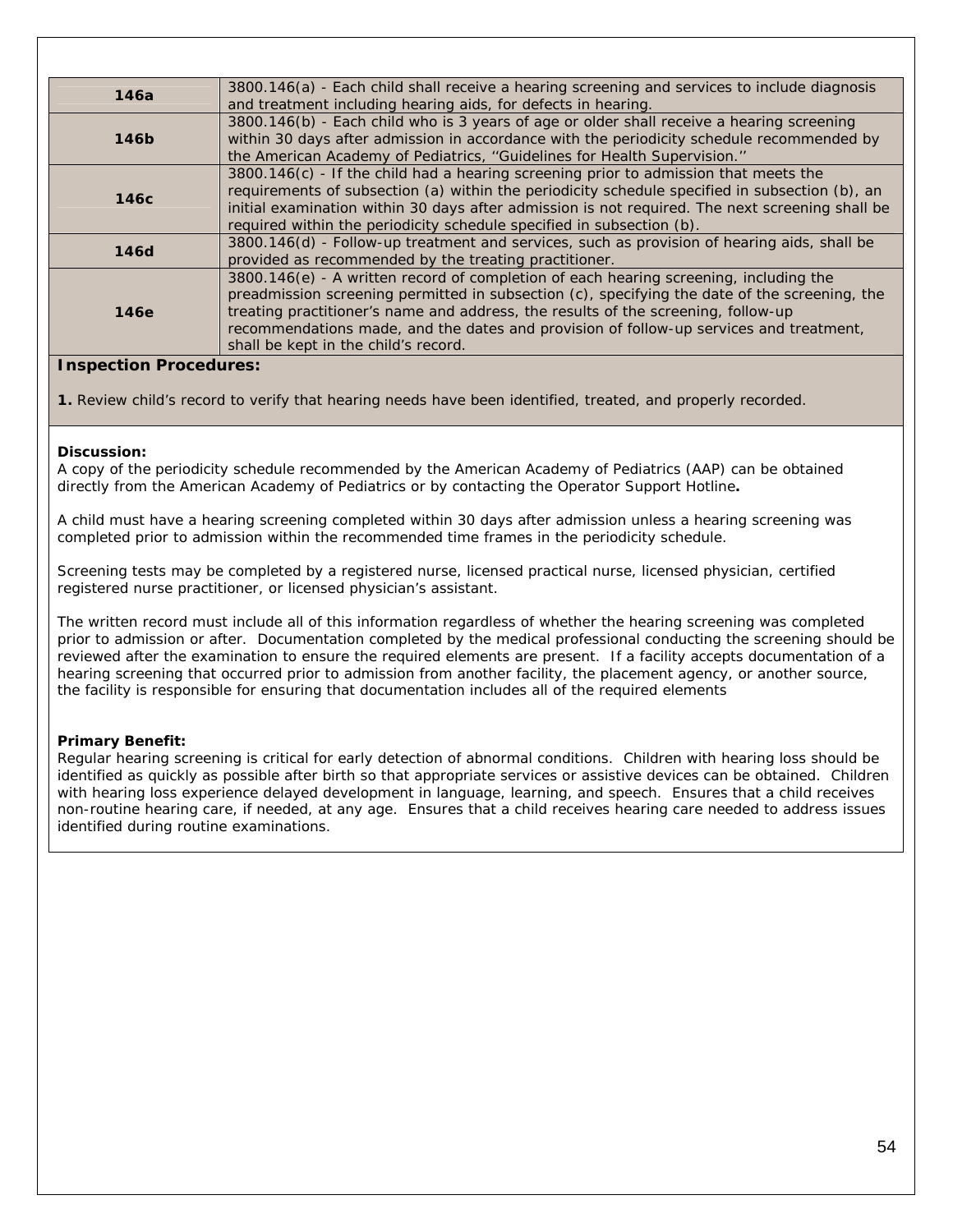### **Admission and Services**

| 19a                           | 3800.19(a) - The facility shall comply with the following statutes and regulations relating to consent |
|-------------------------------|--------------------------------------------------------------------------------------------------------|
|                               | to treatment, to the extent applicable:                                                                |
|                               | $(1)$ 42 Pa.C.S. § § 6301-6365 (relating to the Juvenile Act).                                         |
|                               | The Mental Health Procedures Act (50 P. S. $\S$ $\S$ 7101-7503).<br>(2)                                |
|                               | (3) The act of February 13, 1970 (P. L. 19, No. 10) (35 P. S. § § 10101—10105).                        |
|                               | (4) Chapter 5100 (relating to mental health procedures).                                               |
|                               | (5) The Pennsylvania Drug and Alcohol Abuse Control Act (71 P. S. § § 1690.101-1690.115).              |
|                               | (6) Other applicable statutes and regulations.                                                         |
|                               | 3800.19(b) - The following consent requirements apply unless in conflict with the requirements of      |
|                               | applicable statutes and regulations specified in subsection (a):                                       |
|                               | (1) Whenever possible, general written consent shall be obtained upon admission, from the child's      |
| 19 <sub>b</sub>               | parent or legal quardian, for the provision of routine health care such as child health                |
|                               | examinations, dental care, vision care, hearing care and treatment for injuries and illnesses.         |
|                               | (2) A separate written consent shall be obtained prior to treatment, from the child's parent or legal  |
|                               | guardian, or, if the parent or guardian cannot be located, by court order, for each incidence          |
|                               | of nonroutine treatment such as elective surgery and experimental procedures.                          |
|                               | (3) Consent for emergency care or treatment is not required.                                           |
| <b>Inspection Procedures:</b> |                                                                                                        |

### **Inspection Procedures:**

- **1.** Review child's record to verify that written consent forms are present.
- **2.** If the forms are not present, verify that the facility made reasonable efforts to obtain consent forms.

### **Discussion:**

The Mental Health Procedures Act and the act of February 13, 1970 (P. L. 19, No. 10) (35 P. S. § § 10101—10105) relate to age of consent for mental health treatment. In 2005, Act 147 amended previous acts and modified rules established for consent for voluntary inpatient and outpatient care. If a facility wishes to provide involuntary emergency examination and treatment, the facility must be approved to do so by the Department of Public Welfare, Office of Mental Health and Substance Abuse Services.

Facilities do not have the authority to consent to any type of treatment on behalf of the parent or legal guardian. For children in the custody of a county agency, the county agency representative can consent to treatment only if the parental rights have been terminated and there is no assigned legal guardian.

### **Primary Benefit:**

A general consent for routine care allows a facility to obtain routine medical care for a child in the absence of a parent or legal guardian. A consent for nonroutine care protects a person's right to consider the benefits and risks of treatment. Allows a facility to obtain treatment for a child in the event of an emergency without consent.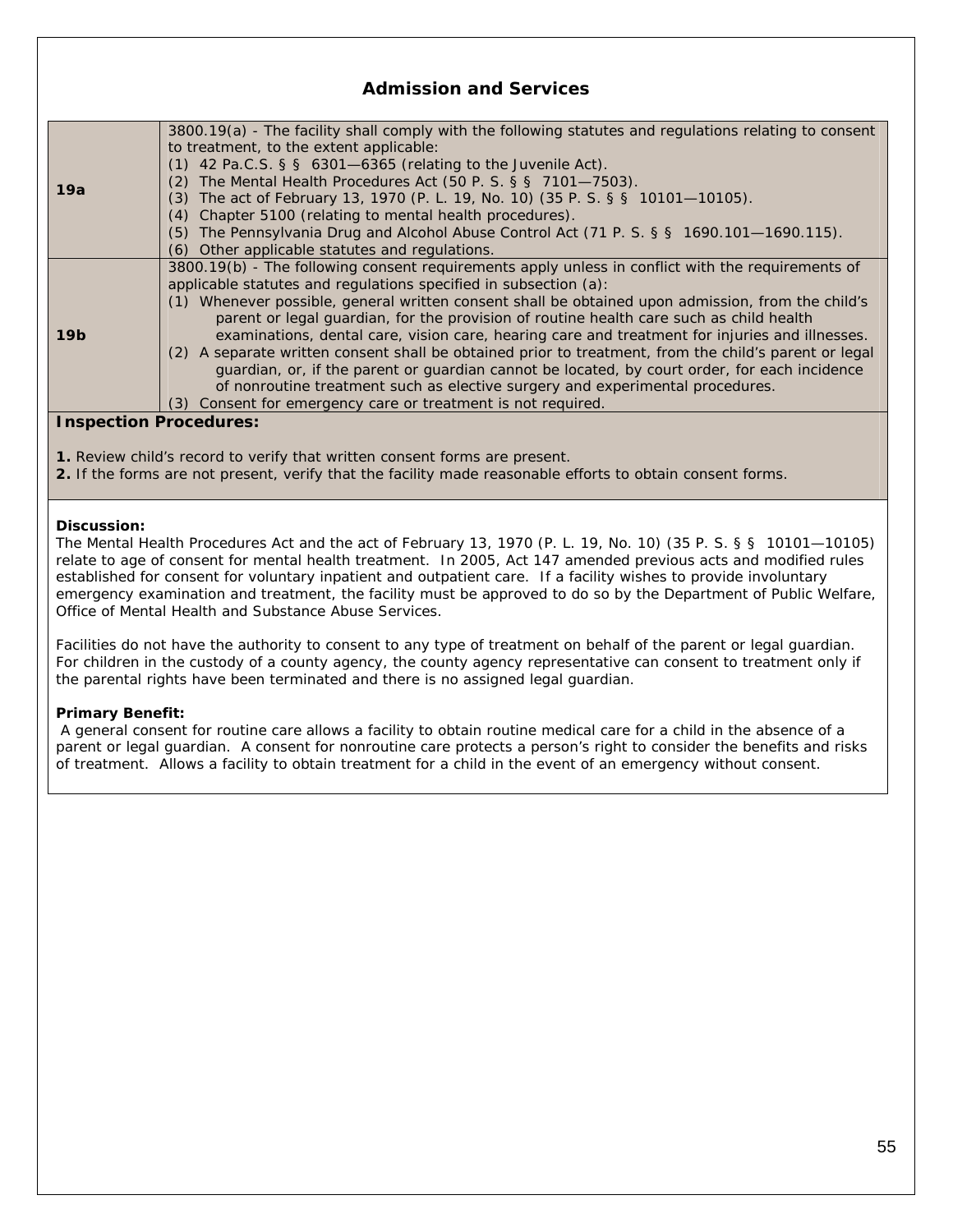| 222 | 3800.222 - Prior to admission, a determination shall be made and documented in writing, that the<br>age, needs and any special characteristics of the child can be appropriately met by the services, |
|-----|-------------------------------------------------------------------------------------------------------------------------------------------------------------------------------------------------------|
|     | activities and programs provided by the facility.                                                                                                                                                     |
| 223 | 3800.223 - The facility shall have a placement process that assesses, and documents the following for                                                                                                 |
|     | each child, prior to or upon admission:                                                                                                                                                               |
|     | The service needs of the child.<br>(1)                                                                                                                                                                |
|     | The child's legal status.<br>(2)                                                                                                                                                                      |
|     | (3) Circumstances that make placement of the child necessary.                                                                                                                                         |
|     | How the activities and services provided by the facility will meet the needs of the child.<br>(4)                                                                                                     |

### **Inspection Procedures:**

- 1. Compare the program of services developed for compliance with § 3800.221 with the facility's placement process.
- 2. Verify that the facility's determination that the child's needs can be met by the services offered corresponds with the facility's program of services.

### **Discussion:**

The screening and determination includes safety needs (such as staffing, fire safety) and health needs (such as medication administration). Admission should be based on the program of services provided by the home, as specified in § 3800.221, and the placement process required by § 3800.223 should reflect the relationship between § 3800.221 and § 3800.222.

This screening may be completed on the day of admission, as long as it is prior to admission. It is recommended that screenings are completed no more than 30 days prior to admission to assure that a child's needs do not significantly change between the initial screening and the date of admission.

It is recommended that facilities interview each child, in person, before making a determination that their needs can be met in the facility.

#### **Primary Benefit:**

Ensures that the facility can safely meet a child's needs prior to admission, and that the services the facility provides will benefit the child.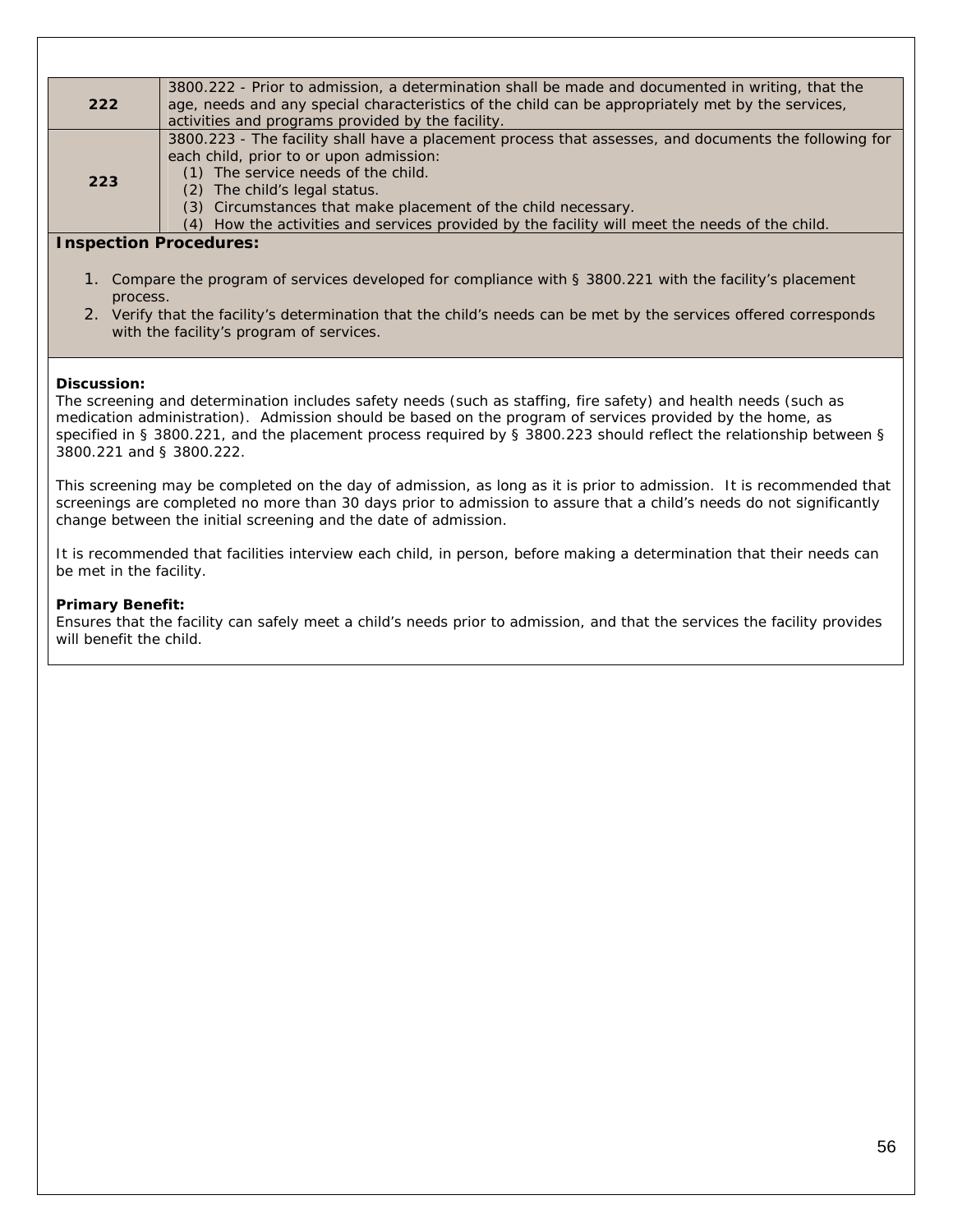### **The Individual Service Plan (ISP)**

| 224a                          | 3800.224(a) - An ISP shall be developed for each child within 30 calendar days of the child's<br>admission.                                                                                                                                                                                                                                                                                                                                                                                                                                                                                                                                                                                                                                                                                                                                                                                                                                                                                                                                                                                             |
|-------------------------------|---------------------------------------------------------------------------------------------------------------------------------------------------------------------------------------------------------------------------------------------------------------------------------------------------------------------------------------------------------------------------------------------------------------------------------------------------------------------------------------------------------------------------------------------------------------------------------------------------------------------------------------------------------------------------------------------------------------------------------------------------------------------------------------------------------------------------------------------------------------------------------------------------------------------------------------------------------------------------------------------------------------------------------------------------------------------------------------------------------|
| 224b                          | 3800.224(b) - The ISP shall be developed by the child, the child's parent and, if applicable,<br>the child's guardian or custodian, if available, any person invited by the child and the child's<br>parent, guardian or custodian, child care staff persons, a contracting agency representative<br>and other appropriate professionals.                                                                                                                                                                                                                                                                                                                                                                                                                                                                                                                                                                                                                                                                                                                                                               |
| 224c                          | 3800.224(c) - Reasonable effort shall be made to involve the child and the child's parent and,<br>if applicable, a guardian or custodian, in the development of the ISP at a time and location<br>convenient for the child, the child's parent, the child's guardian or custodian, if applicable, and<br>the facility.                                                                                                                                                                                                                                                                                                                                                                                                                                                                                                                                                                                                                                                                                                                                                                                  |
| <b>224d</b>                   | 3800.224(d) - Documentation of reasonable efforts made to involve the child's parent and, if<br>applicable, guardian or custodian, shall be kept.                                                                                                                                                                                                                                                                                                                                                                                                                                                                                                                                                                                                                                                                                                                                                                                                                                                                                                                                                       |
| 224e                          | 3800.224(e) - Persons who participated in the development of the ISP shall sign and date the<br>ISP, with the exception of the child, the child's parent and, if applicable, the child's guardian or<br>custodian, who shall be given the opportunity to sign the ISP.                                                                                                                                                                                                                                                                                                                                                                                                                                                                                                                                                                                                                                                                                                                                                                                                                                  |
| 225a                          | 3800.225(a) - A review of each child's progress on the ISP, and a revision of the ISP if<br>necessary, shall be completed at least every 6 months.                                                                                                                                                                                                                                                                                                                                                                                                                                                                                                                                                                                                                                                                                                                                                                                                                                                                                                                                                      |
| 225b                          | 3800.225(b) - The ISP shall be revised in accordance with subsection (a) if there has been no<br>progress on a goal, if a goal is no longer appropriate or if a goal needs to be added.                                                                                                                                                                                                                                                                                                                                                                                                                                                                                                                                                                                                                                                                                                                                                                                                                                                                                                                 |
| 225c                          | 3800.225(c) - A review and revision of the ISP shall be completed in accordance with<br>§ 3800.224 (b)-(e) (relating to development of the ISP).                                                                                                                                                                                                                                                                                                                                                                                                                                                                                                                                                                                                                                                                                                                                                                                                                                                                                                                                                        |
| 226                           | 3800.226 - An ISP shall include:<br>(1) Measurable and individualized goals and time-limited objectives for the child.<br>(2) Evaluation of the child's skill level for each goal.<br>(3) Monthly documentation of the child's progress on each goal.<br>(4) Services and training that meet the child's needs, including the child's needs for safety,<br>competency development and permanency.<br>(5) A restrictive procedure plan, if appropriate.<br>(6) A component addressing family involvement.<br>(7) A plan to teach the child health and safety, if the child has a child living with him at the<br>facility.<br>(8) A component addressing how the child's educational needs will be met in accordance<br>with applicable Federal and State laws and regulations.<br>(9) The anticipated duration of stay at the facility.<br>(10) A discharge or transfer plan.<br>(11) Methods to be used to measure progress on the ISP, including who is to measure<br>progress and the objective criteria.<br>(12) The name of the person responsible for coordinating the implementation of the ISP. |
| 227                           | 3800.227 - An ISP shall be implemented as written.                                                                                                                                                                                                                                                                                                                                                                                                                                                                                                                                                                                                                                                                                                                                                                                                                                                                                                                                                                                                                                                      |
| 228a                          | 3800.228(a) - Copies of the ISPs, revisions to the ISP and monthly documentation of progress<br>shall be provided to the child if the child is over 14 years of age, the parent, the child's<br>guardian or custodian, if applicable, the contracting agency and persons who participated in<br>the development and revisions to the ISP.                                                                                                                                                                                                                                                                                                                                                                                                                                                                                                                                                                                                                                                                                                                                                               |
| 228b                          | 3800.228(b) - Copies of ISPs, revisions to the ISP and monthly documentation of progress<br>shall be kept in the child's record.                                                                                                                                                                                                                                                                                                                                                                                                                                                                                                                                                                                                                                                                                                                                                                                                                                                                                                                                                                        |
| <b>Inspection Procedures:</b> |                                                                                                                                                                                                                                                                                                                                                                                                                                                                                                                                                                                                                                                                                                                                                                                                                                                                                                                                                                                                                                                                                                         |

**1.** Review the child's ISP to verify that:

- ISPs are developed, reviewed, and revised within the required timeframes
- The ISP was developed with the child, informal supports, and formal supports, to the degree possible
- The ISP contains all required content
- Participation in ISP development was properly documented
- The ISP is being properly implemented

### **Discussion:**

An ISP, or Individual Service Plan, is a written document for each child describing the child's care and treatment needs.The ISP, in conjunction with the child health and safety assessment, health and safety plan, and medical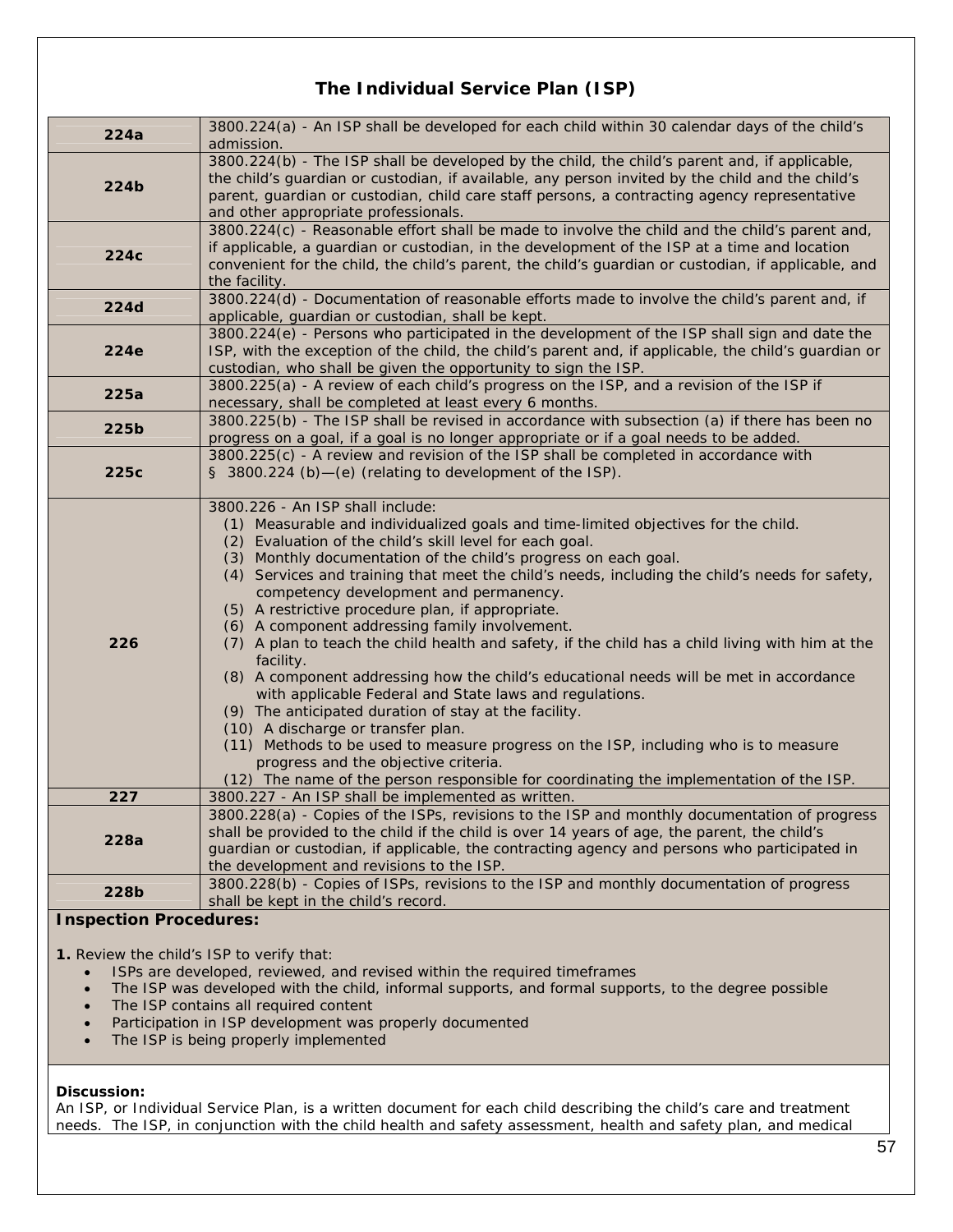examinations, serves as the foundation for all care and services provided to the child.

In order to ensure that a child's ISP is as targeted to the child's needs and goals as possible, it should be developed, reviewed, and revised with the child and as many formal and informal supports as possible. "Reasonable effort" to include children's parents and guardians must be decided on a case-by-case basis; if it is impossible for a child's parents to participate, then the basis for their inability to participate should be documented. If a child's parents are able to and desire to participate, the facility should make every effort to schedule ISP meetings such that parents can attend. However, scheduling should ultimately surround the most critical participants in ISP development. For example, if a child's contracting agency representative absolutely must participate for the child's long-term health and well-being, but the representative can only participate at a certain time, the facility must schedule the ISP meeting to accommodate the representative. In short, participation and scheduling is dictated by the best interests of the child. Thorough documentation of this process is required, as participant information is an integral part of establishing goals and outcomes.

The requirement to "sign and date" the ISP does not necessarily mean that an actual ink signature is required on paper forms. The ISP must clearly document who participated in the development and revision, and how they participated (by phone, webcam, etc.) If necessary, the Department will make collateral contacts with participants to verify that actual participation occurred.

If a review of the child's ISP is completed, but no revision is necessary, the facility must be able to demonstrate who completed the review and the date the review was done. It is recommended that the facility review the ISP in accordance with § 3800.224(b)-(e), even if a revision is not needed to the ISP.

### **Primary Benefit:**

Ensures that each child's needs are met and that accountability for meeting those needs is firmly established. Having a child and their responsible parties participate in the development of the ISP helps to provide crucial detailed information about the specific child which can assist the facility in developing a specific plan as to how it will meet the needs of the child.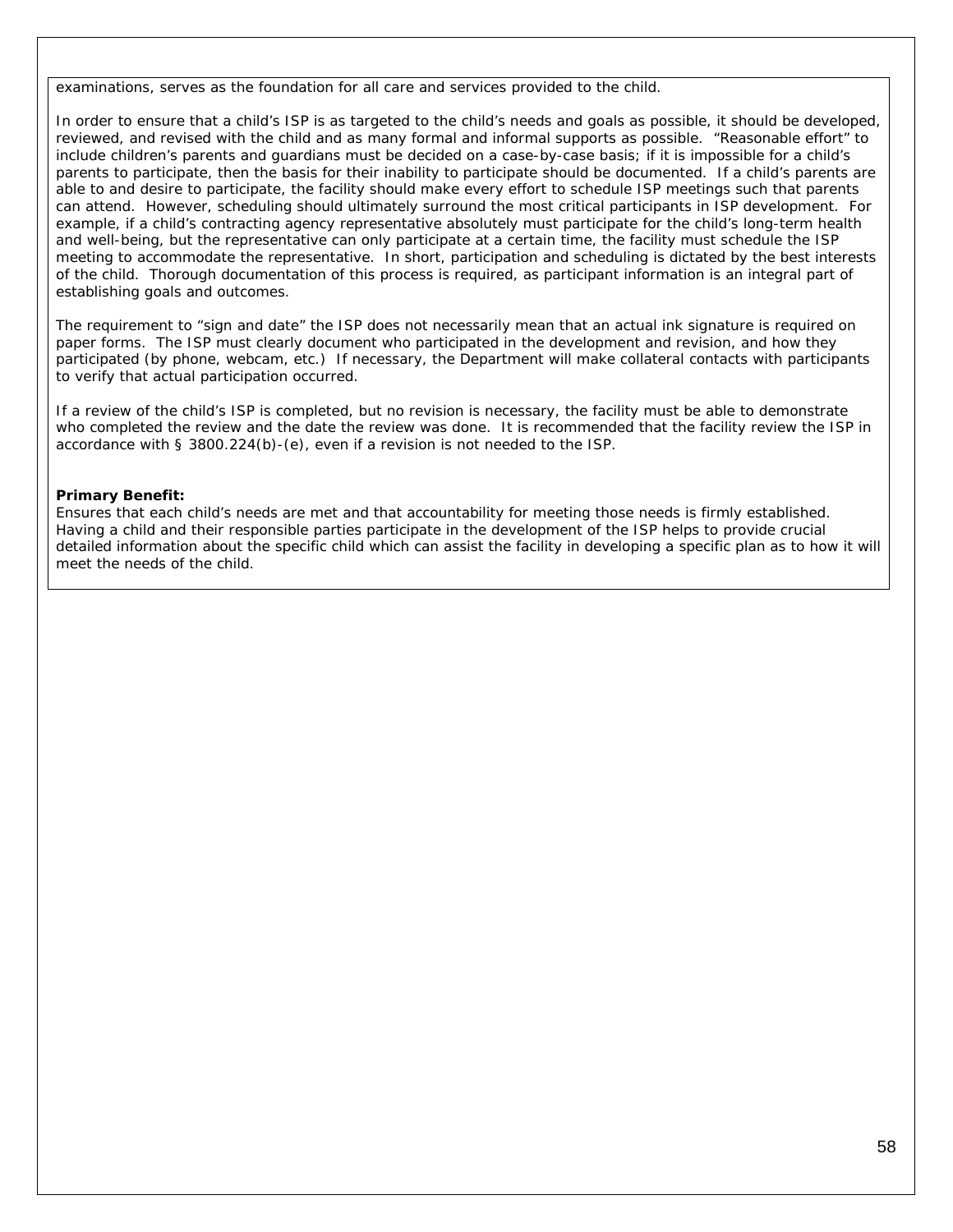### **The Restrictive Procedures Plan**

| 203a             | 3800.203(a) - For each child for whom restrictive procedures will be used beyond unanticipated use<br>specified in § 3800.204 (relating to unanticipated use), a restrictive procedure plan shall be written<br>and included in the ISP specified in § 3800.226 (relating to content of the ISP), prior to use of<br>restrictive procedures.                                                                                                                                                                                                                                                                                                                                                                                                                                                                                                                                                                                                                                                                    |
|------------------|-----------------------------------------------------------------------------------------------------------------------------------------------------------------------------------------------------------------------------------------------------------------------------------------------------------------------------------------------------------------------------------------------------------------------------------------------------------------------------------------------------------------------------------------------------------------------------------------------------------------------------------------------------------------------------------------------------------------------------------------------------------------------------------------------------------------------------------------------------------------------------------------------------------------------------------------------------------------------------------------------------------------|
| 203 <sub>b</sub> | 3800.203(b) - The plan shall be developed and revised with the participation of the child, the child's<br>parent and, if applicable, the child's guardian or custodian, if available, any person invited by the<br>child and the child's parent, guardian or custodian, child care staff persons, contracting agency<br>representative and other appropriate professionals.                                                                                                                                                                                                                                                                                                                                                                                                                                                                                                                                                                                                                                     |
| 203c             | 3800.203(c) - The plan shall be reviewed every 6 months and revised as needed.                                                                                                                                                                                                                                                                                                                                                                                                                                                                                                                                                                                                                                                                                                                                                                                                                                                                                                                                  |
| 203d             | 3800.203(d) - The plan shall be reviewed, approved, signed and dated by persons involved in the<br>development and revision of the plan, prior to the use of a restrictive procedure, whenever the plan<br>is revised and at least every 6 months. The child, the child's parent and, if applicable, the child's<br>guardian or custodian shall be given the opportunity to sign the plan.                                                                                                                                                                                                                                                                                                                                                                                                                                                                                                                                                                                                                      |
| 203e             | 3800.203(e) - The plan shall include:<br>(1) The specific behavior to be addressed, observable signals that occur prior to the behavior and<br>the suspected reason for the behavior.<br>The behavioral outcomes desired, stated in measurable terms.<br>(2)<br>The methods for modifying or eliminating the behavior, such as changes in the child's<br>(3)<br>physical and social environment, changes in the child's routine, improving communications,<br>teaching skills and reinforcing appropriate behavior.<br>(4) The types of restrictive procedures that may be used and the circumstances under which the<br>restrictive procedures may be used.<br>(5) The length of time the restrictive procedure may be applied, not to exceed the maximum<br>time periods specified in this chapter.<br>(6) Health conditions that may be affected by the use of specific restrictive procedures.<br>The name of the staff person responsible for monitoring and documenting progress with the<br>(7)<br>plan. |
| 203f             | 3800.203(f) - The plan shall be implemented as written.                                                                                                                                                                                                                                                                                                                                                                                                                                                                                                                                                                                                                                                                                                                                                                                                                                                                                                                                                         |
| 203g             | 3800.203(g) - Copies of the plan shall be kept in the child's record.                                                                                                                                                                                                                                                                                                                                                                                                                                                                                                                                                                                                                                                                                                                                                                                                                                                                                                                                           |
|                  |                                                                                                                                                                                                                                                                                                                                                                                                                                                                                                                                                                                                                                                                                                                                                                                                                                                                                                                                                                                                                 |

**Inspection Procedures:** 

**1.** If a child has a restrictive procedures plan, review it to verify that:

- The plan was developed, reviewed, and revised within the required timeframes
- The plan was developed with the child, informal supports, and formal supports, to the degree possible
- The plan contains all of the required content
- Participation in plan development was properly documented
- The plan is being properly implemented

### **Discussion:**

The Restrictive Procedures Plan is an element of the ISP that speaks to planned use of restraints. Compliance with the regulations relating to the ISP establishes compliance with the requirements for creating the Restrictive Procedures Plan.

### **Primary Benefit:**

Ensures that restrictive procedures are used sparingly, appropriately, and in accordance with the wishes of the child's formal and informal supports.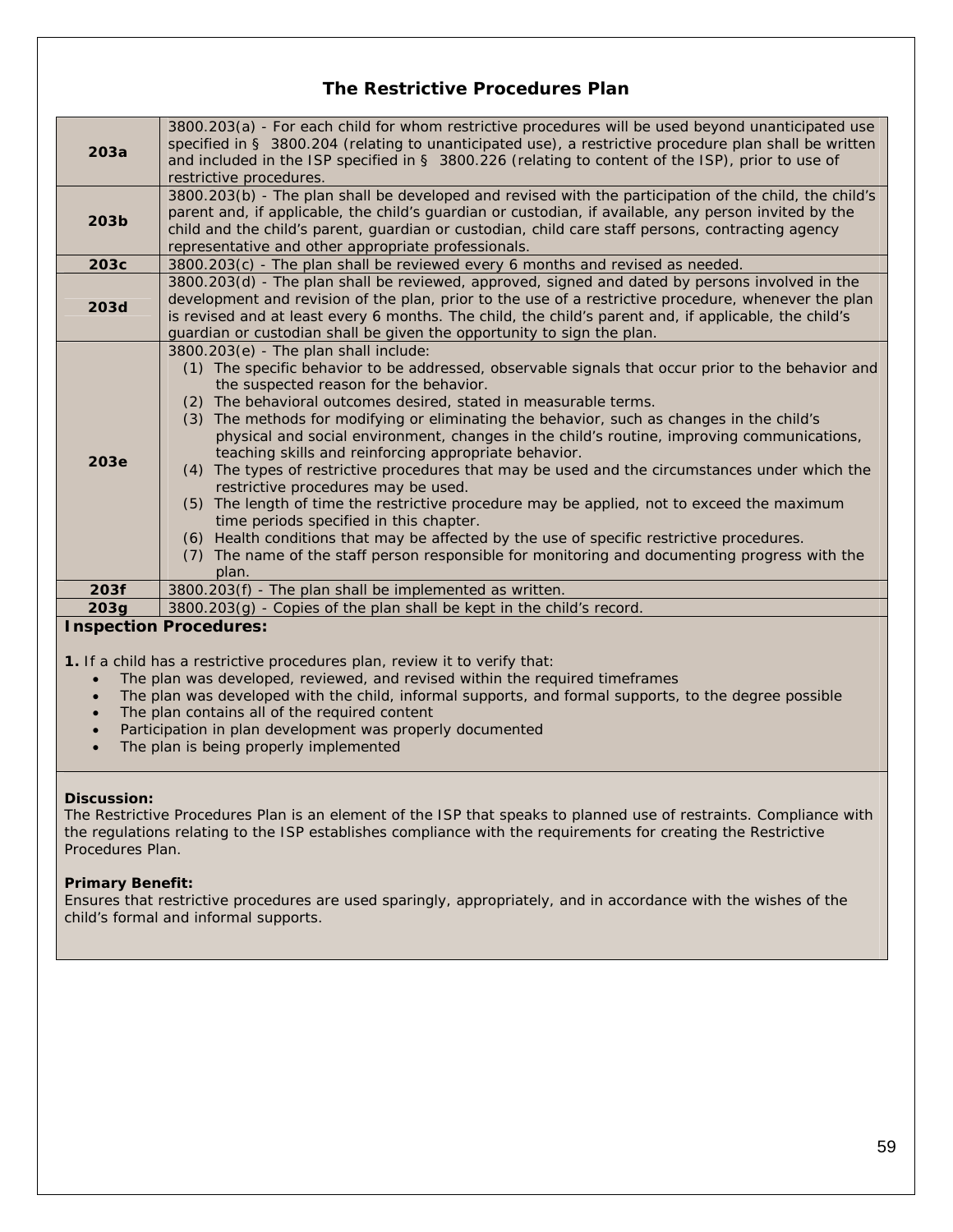|     | <b>Restrictive Procedure Records</b>                                                                                                                                  |
|-----|-----------------------------------------------------------------------------------------------------------------------------------------------------------------------|
|     | 3800.213 - A record of each use of a restrictive procedure, including the emergency use of a<br>restrictive procedure, shall be kept and shall include the following: |
|     | (1) The specific behavior addressed.                                                                                                                                  |
|     | The methods of intervention used to address the behavior less intrusive than the procedure<br>(2)<br>used.                                                            |
| 213 | The date and time the procedure was used.<br>(3)                                                                                                                      |
|     | The specific procedure used.<br>(4)                                                                                                                                   |
|     | The staff person who used the procedure.<br>(5)                                                                                                                       |
|     | The duration of the procedure.<br>(6)                                                                                                                                 |
|     | The staff person who observed the child.<br>(7)                                                                                                                       |
|     | The child's condition following the removal of the procedure.<br>(8)                                                                                                  |
|     | <b>Inspection Procedures:</b>                                                                                                                                         |
|     | <b>1.</b> Review child's restrictive procedure records to verify that:                                                                                                |

- All of the content required by this regulation is captured
- A restrictive procedure plan was developed, if appropriate
- Restrictive procedure use did not violate any regulations relating to such use

### **Discussion:**

Pursuant to § 3800.204, a restrictive procedures plan does not need to be developed until after any type of restrictive procedure is used four times for the same child in any 3-month period. However, any time a restrictive procedure is used, regardless of whether its use is anticipated or otherwise, the information required by this regulation must be recorded.

### **Primary Benefit:**

Ensures that restrictive procedures are used appropriately and in accordance with regulatory requirements.

### **Record Content**

**244a** 3800.244(a) - Information in the child's record shall be kept for at least 4 years or until any audit or litigation is resolved.

### **Inspection Procedures:**

**1.** Verify that record content is retained for at least four years.

### **Discussion:**

This regulation applies to child records for children that are currently residing at the facility. For record retention related to children that have been discharged, see § 3800.244(b).

There is nothing that prohibits a home from "thinning" a record before the 4 year timeframe as long as the information that is removed from the active record is retained in a manner that it is promptly available to licensing staff and other individuals that have permission to view the record in accordance with confidentiality laws.

Records that are destroyed must be done so in a manner that protects confidentiality in accordance with § 3800.20.

### **Primary Benefit:**

A record may be requested and/or needed by an individual or organization relating to an audit or litigation.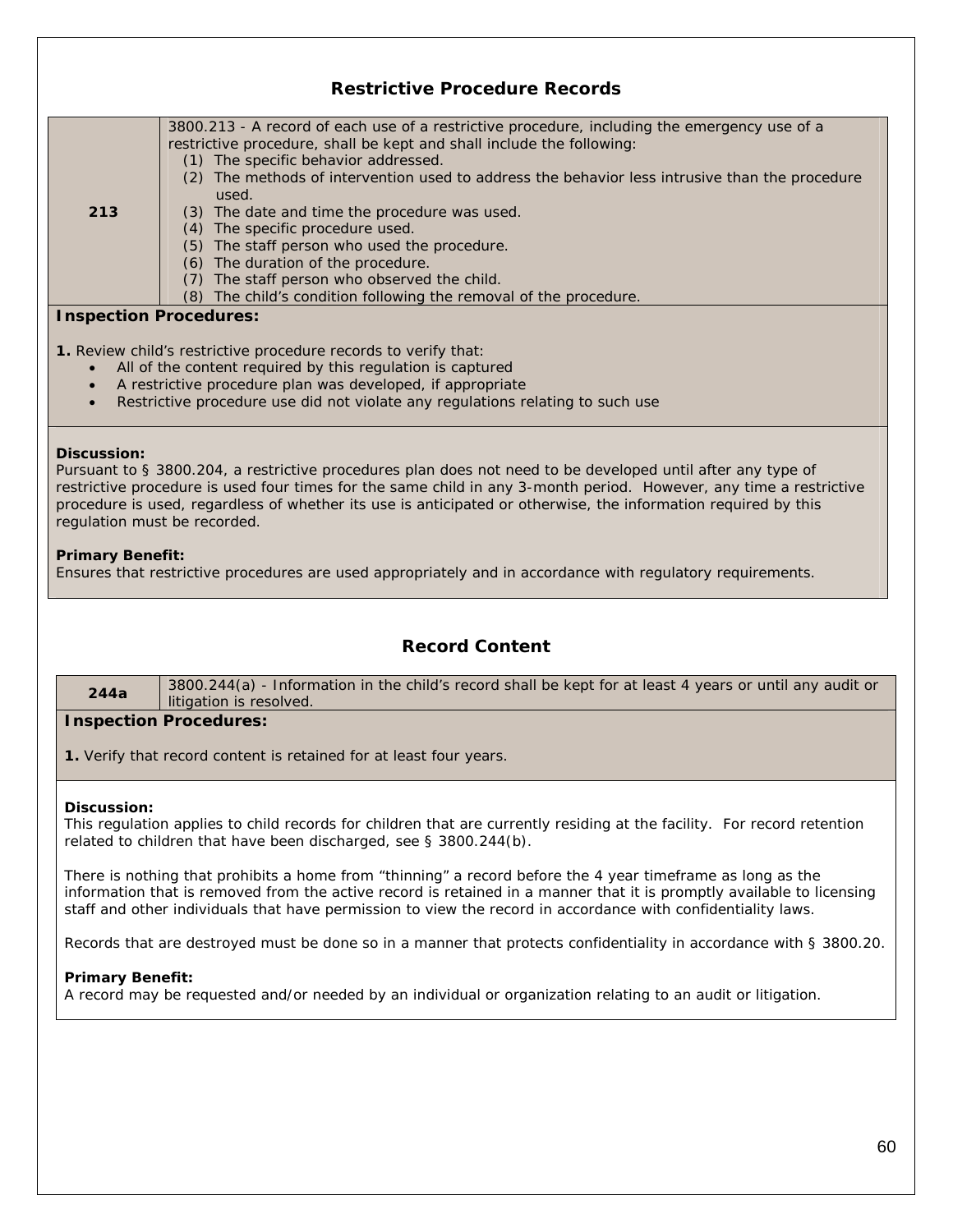### **Discharge**

**230**

3800.230 - Prior to the transfer or discharge of a child, the facility shall inform, and when possible discuss with, the child's parent and, if applicable, the child's guardian or custodian, the recommended transfer or discharge. Documentation of the discussion or transmission of the information shall be kept.

### **Inspection Procedures:**

**1.** Review the record of a discharged child to verify that parents, guardians, and custodians were informed of the discharge.

### **Discussion:**

Self-explanatory.

### **Primary Benefit:**

Ensures that family members are apprised of the child's whereabouts and the basis for a change in locus of care.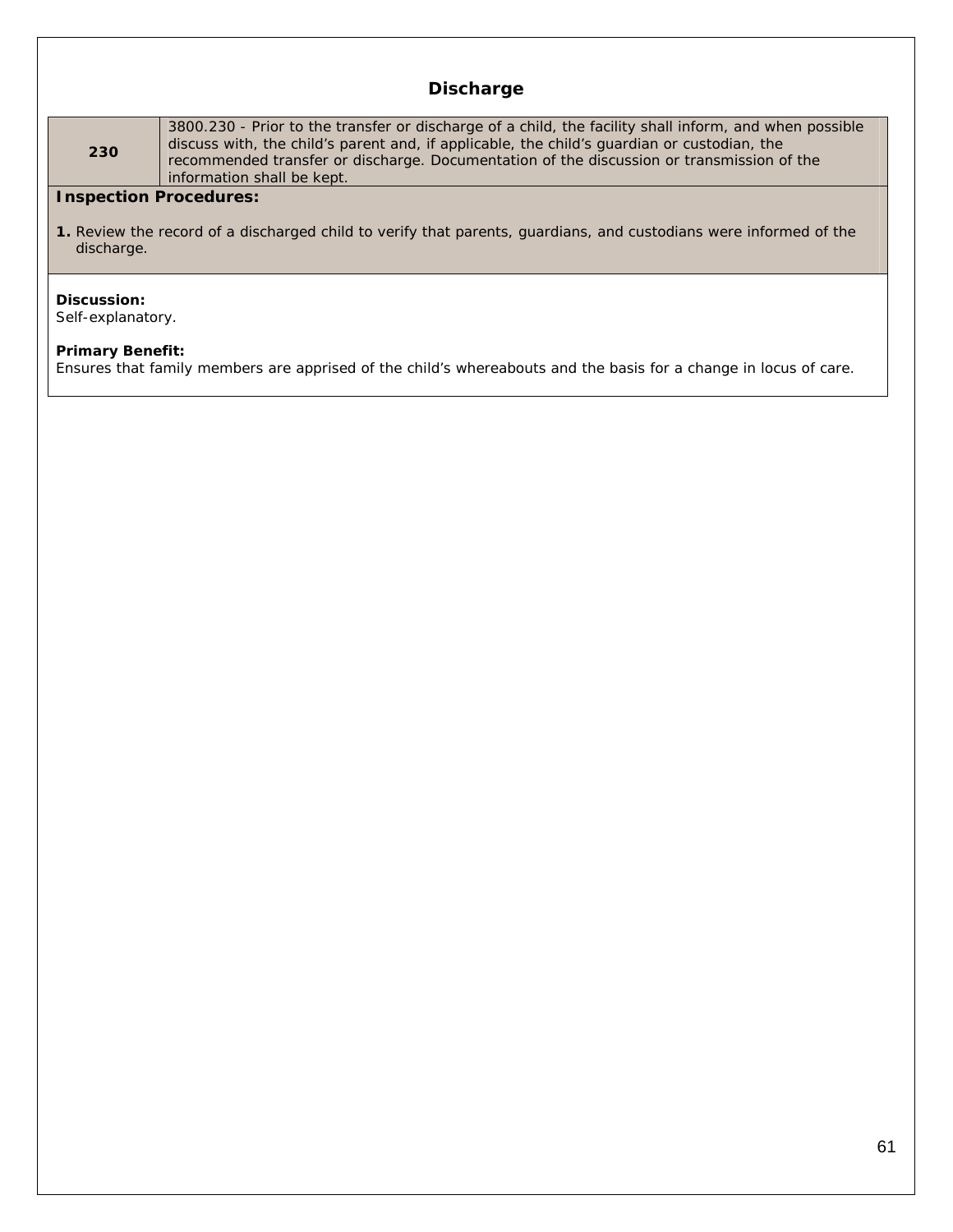## **PART IV**

# **Environmental Maintenance**

**Note: "Inspection Procedures" in this section involve direct observation during a review of the facility's physical site.** 

### **Exterior Conditions**

| 100a             | 3800.100(a) - The exterior of the building and the building grounds or yard shall be free of hazards. |
|------------------|-------------------------------------------------------------------------------------------------------|
| 100 <sub>b</sub> | 3800.100(a) - Outside walkways shall be free of ice, snow and obstruction.                            |

### **Discussion:**

There is no single list of what constitutes a "hazard." While some hazards may be obvious (such as broken glass on a walkway or poison ivy in an outdoor seating area), others will be dictated by the needs of the children served in the facility. For example, facilities with an unfenced pond, lake, or water feature on the premises must ensure that children's safety is maintained around such features. Potentially hazardous conditions will be determined on a caseby-case basis.

All exterior doors, fire escapes, and exterior steps and ramps must be cleared of ice and snow within a short period of time after the snow stops to provide for safe egress in an emergency. A significant pile of leaves could be considered an obstruction. Leaves can be slippery when wet and cause an injury, so it is recommended that the facility regularly remove leaves from egress routes and recreational areas. Equipment, furniture, or trash left unattended on a walkway, steps, ramps, or fire escape can be considered an obstruction.

### **Primary Benefit:**

Minimizes the risk of death or injury to children when they are outdoors or when they are using outside areas for evacuation or recreation.

| 121a             | 3800.121(a) - Stairways, hallways, doorways, passageways and egress routes from rooms and from<br>the building shall be unlocked and unobstructed, unless the fire safety approval specified in<br>§ 3800.14 (relating to fire safety approval) permits locking of certain means of egress. If a fire<br>safety approval is not required in accordance with $\S$ 3800.14, means of egress may not be locked. |
|------------------|--------------------------------------------------------------------------------------------------------------------------------------------------------------------------------------------------------------------------------------------------------------------------------------------------------------------------------------------------------------------------------------------------------------|
| 121 <sub>b</sub> | 3800.121(b) - Doors used for egress routes from rooms and from the building may not be equipped<br>with key-locking devices, electronic card operated systems or other devices which prevent<br>immediate egress of children from the building.                                                                                                                                                              |
| $122$            | 3800.122 - If more than four children sleep above the ground floor, there shall be a minimum of<br>two interior or exterior exits from each floor. If a fire escape is used as a means of egress, it shall<br>be permanently installed.                                                                                                                                                                      |

**Entrances and Exits** 

### **Discussion:**

§ 3800.121(a)-(b) require that doors from rooms and from the building be "unlocked and unobstructed," and prohibits the use of "key-locking devices, electronic card operated systems or other devices which prevent immediate egress of children from the building" unless the facility is permitted to lock doors based on its fire safety approval.

"Unblocked and unobstructed" means the egress routes (the ways to exit the building) are free of anything that could delay escape in the event of an emergency. Examples of obstructed egress include piles of clothing, poorlyplaced furniture, or doors that "stick" due to damage or wood swelling.

"Fire safety approval" means that the facility was constructed in a way that slows or stops the progression of fire. Fire safety approval is documented on a certificate of occupancy (CO).

So: if a facility has any kind of delayed-egress mechanism on one or more egress route doors, and/or if one or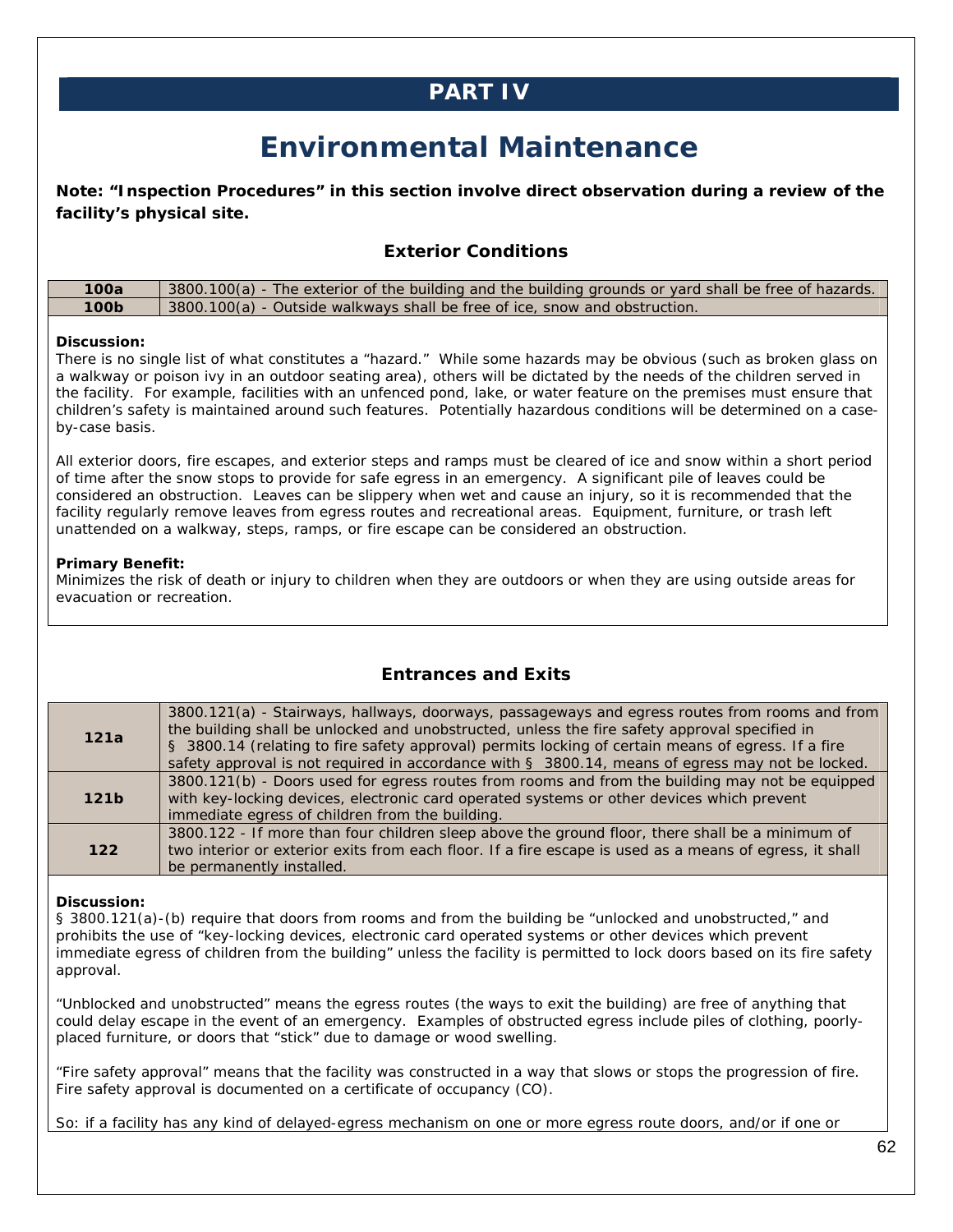more egress route doors are equipped with locks that cannot be immediately opened from the inside, then a violation exists unless the facility has the right kind of CO.

If the building does not require a CO pursuant to local building codes, no locking devices of any kind may be used.

If the building has a CO that was issued from the Department of Labor and Industry, and the CO shows a construction type other than C-5 or I-3, no locking devices of any kind may be used.

If the building has a Labor and Industry-issued CO showing C-5 or I-3 occupancy, or if the building has a CO issued by a local municipal building authority, locking devices may be acceptable depending on the type of device being used. In cases like this, the Department will consult with appropriate building code experts to determine if a violation exists.

The need for multiple exits applies to every floor, including basements and attics, if more than four children sleep on that floor. It is strongly recommended that the exits be arranged to reduce the possibility that both will be blocked in the event of an emergency.

### **Primary Benefit:**

Unlocked, unobstructed exits allow rapid escape during a fire or other emergency. Multiple exits reduce the chances that an exit path will be blocked during a fire or other emergency.

|           | Note: §3800.253, 254(a), 254(b), and 254(c) apply only in facilities with licensed capacities of |  |  |
|-----------|--------------------------------------------------------------------------------------------------|--|--|
| 9 OR MORE |                                                                                                  |  |  |

| 253  | 3800.253 - Written emergency evacuation procedures and an evacuation diagram specifying                    |
|------|------------------------------------------------------------------------------------------------------------|
|      | directions for egress in the event of an emergency shall be posted in a conspicuous place.                 |
| 254a | 3800.254(a) - Signs bearing the word "EXIT" in plain legible letters shall be placed at exits.             |
| 254b | 3800.254(b) - If the exit or way to reach the exit is not immediately visible, access to exits shall be    |
|      | marked with readily visible signs indicating the direction of travel.                                      |
| 254c | 3800.254(c) - Exit sign letters shall be at least 6 inches in height with the principal strokes of letters |
|      | at least 3/4 inch wide.                                                                                    |

### **Discussion:**

The written emergency evacuation procedures referred to in § 3800.253 are the procedures required by § 3800.123.

The evacuation diagram must include a line of travel to exit doors. It is recommended that it also includes the location of the fire extinguishers and pull signals.

A "conspicuous" place means that these items are easily seen by staff, children, and visitors.

It is recommended that an evacuation diagram be placed in a conspicuous place on each floor of the facility.

These regulations do not require "EXIT" signs to be illuminated, but local building codes may require illumination. Facilities should check with their local building authority to learn if illuminated signs are required.

### **Primary Benefit:**

Large facilities usually have more exits and more people who use them. Evacuation diagrams and exit signs aid rapid evacuation in the event of an emergency.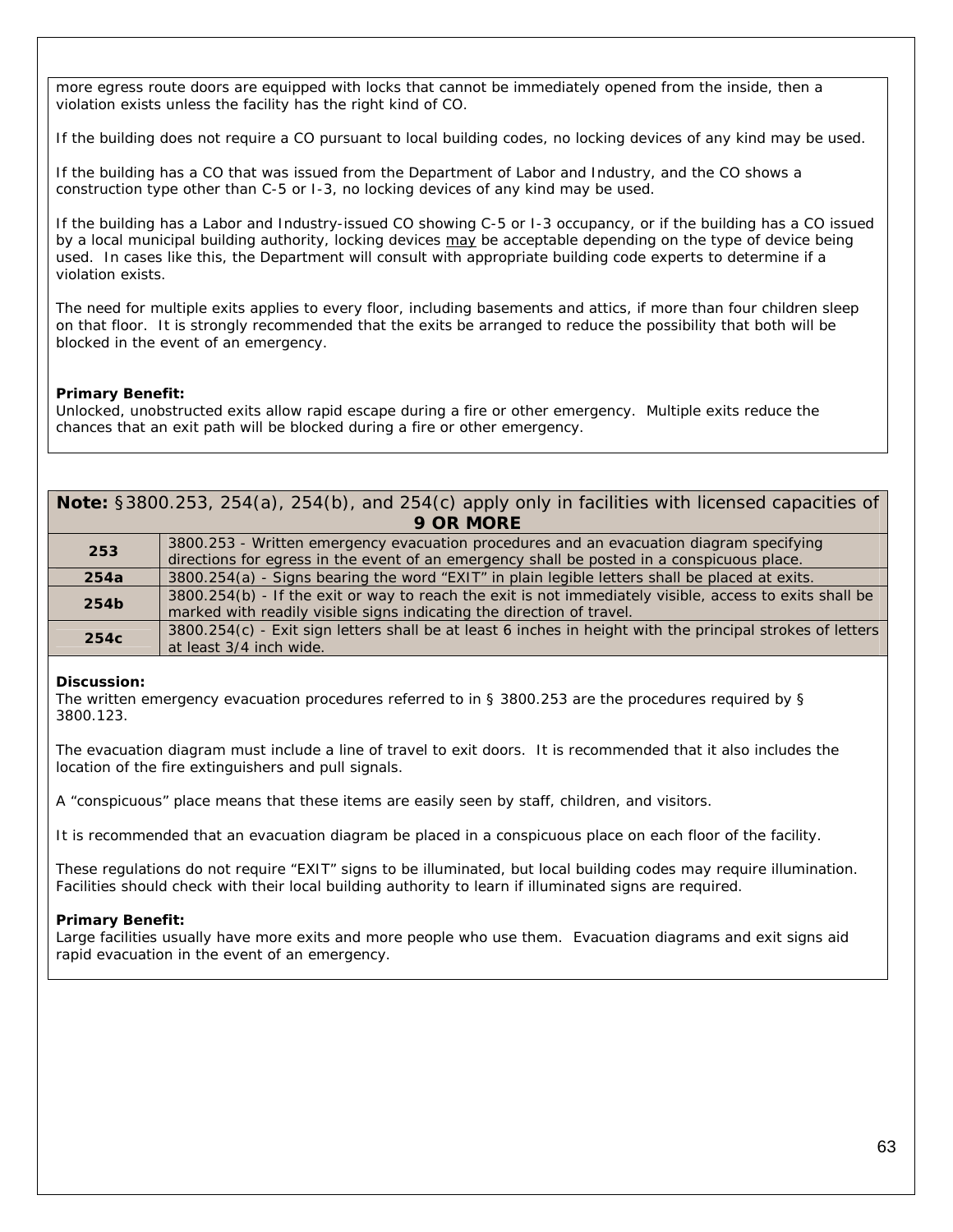### **Poisonous, Combustible, and Flammable Materials**

| 82a         | 3800.82(a) - Poisonous materials shall be kept locked and inaccessible to children.                                  |
|-------------|----------------------------------------------------------------------------------------------------------------------|
| 82b         | 3800.82(b) - Poisonous materials shall be stored in their original, labeled containers.                              |
| 82c         | 3800.82(c) - Poisonous materials shall be kept separate from food, food preparation surfaces and<br>dining surfaces. |
| Discussion: |                                                                                                                      |

### **"**Poisonous materials" include any item labeled "seek medical attention if swallowed" or "contact Poison Control Center if swallowed."

If poisonous materials are utilized by children, they must do so only under the direct supervision of staff.

Remember that some items that are not "poisonous" may still be hazardous to children who cannot safely use them. For example, behavioral disorders or mental illness may cause a child to chronically drink mouthwash, eat deodorant, and so on. If a child misuses a non-poisonous item, the facility may be in violation of § 3800.141-142, § 3800.32(b), and other regulations relating to child care.

Cleaning products may be purchased in bulk containers, but spray bottles and stick-on manufacturer's labels provided by the cleaning supply company and manufacturer must be used.

Cleaning supplies and detergents may be stored in the kitchen, but these substances must be stored in a cabinet or other area that does not contain food.

Any item labeled, "keep out of reach of children" but not considered a "poisonous material" per the standards defined above, might still be considered hazardous in accordance with § 3800.95.

### **Primary Benefit:**

Protects children from illness, injury, or death related to misuse of accessible poisons. Minimizes the possibility that a child or staff person will mistake a poisonous substance for a harmless substance. Minimizes the risk of food contamination, illness, or death from improperly stored poisons.

| 125a             | 3800.125(a) - Combustible materials may not be located near heat sources.                                              |
|------------------|------------------------------------------------------------------------------------------------------------------------|
| 125 <sub>b</sub> | 3800.125(b) - Flammable materials shall be used safely, stored away from heat sources and<br>inaccessible to children. |

### **Discussion:**

"Near" means "touching" or "close enough to be ignited by the heat source." It is recommended that these materials not be stored under stairs or near egress paths to ensure that escape routes are not blocked by flames in the event of a fire.

"Combustible materials" means "materials that rapidly ignite, producing heat and/or light." "Flammable materials" means "materials capable of being readily or easily ignited."

Children may have personal items such as hair spray or aerosol air fresheners, provided that they and any other children who may access the items are able to use them safely and appropriately.

### **Primary Benefit:**

Combustible materials can be ignited by heat sources, leading to explosions and fires. Flammable materials can be ignited by heat sources, sparks, or static electricity, causing injury to children or damage to the facility.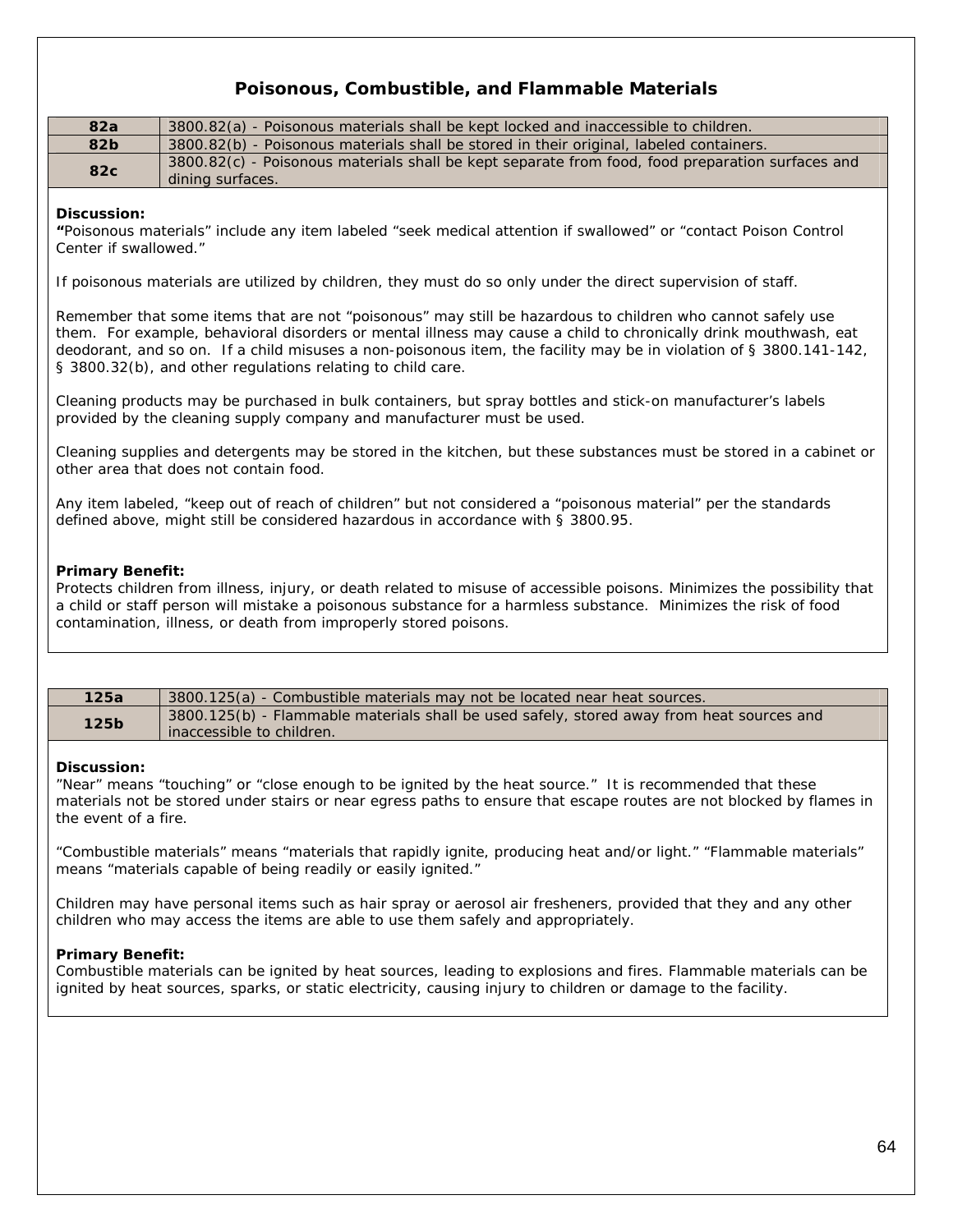### **Heating Sources**

| 83               | 3800.83 - Heat sources, such as hot water pipes, fixed space heaters, hot water heaters and<br>radiators, exceeding 120°F that are accessible to children, shall be equipped with protective guards<br>or insulation to prevent children from coming in contact with the heat source. |
|------------------|---------------------------------------------------------------------------------------------------------------------------------------------------------------------------------------------------------------------------------------------------------------------------------------|
| 127              | 3800.127 - Portable space heaters, defined as heaters that are not permanently mounted or<br>installed, are not permitted in the facility.                                                                                                                                            |
| 128              | 3800.128 - The use of wood and coal burning stoves is not permitted.                                                                                                                                                                                                                  |
| 129a             | 3800.129(a) - Fireplaces shall be securely screened or equipped with protective guards while in use.                                                                                                                                                                                  |
| 129 <sub>b</sub> | 3800.129(b) - A staff person shall be present with the children while a fireplace is in use.                                                                                                                                                                                          |

### **Discussion:**

Regulation § 3800.83 applies to areas accessible to children.

Facilities that use cooking fuels like Sterno, steam tables or other heating devices during food preparation and delivery should take care that hot surfaces are insulated or equipped with protective guards. Cooking fuels should also be stored in a manner consistent with § 3800.125(a) and § 3800.125(b).

Portable space heaters are extremely dangerous, and have resulted in many fires. All types of portable space heaters are prohibited. Any type of heater that is designed by the manufacturer to be moved from place to place is considered portable and is prohibited.

This includes the use of kerosene burning portable heaters.

Portable space heaters are prohibited throughout the entire facility, including all areas of the building such as staff areas, offices, conference rooms, laundry rooms and staff/operator private dwelling areas. If the facility is located in a public building such as an apartment building, this requirement applies only to the areas of the building used by the children.

There is no required height or width for fireplaces, but it is important that the screen or guard provide sufficient coverage of the fireplace to prevent ashes and sparks from exiting the fireplace. The screen or guard should also prevent children from coming into contact with heat and ash. A staff person must be in the room and in direct visual contact with the children and the fireplace at all times a fire place is in use.

### **Primary Benefit:**

Minimizes the risk that children will suffer burns by coming into contact with exposed heat sources. Portable space heaters are a frequent cause of fire and cause burns to children who come into contact with them. Use of woodand coal-burning stoves increases the risk of fire and carbon monoxide poisoning. Supervision when using properly-screened fireplaces protects children from accidental injury.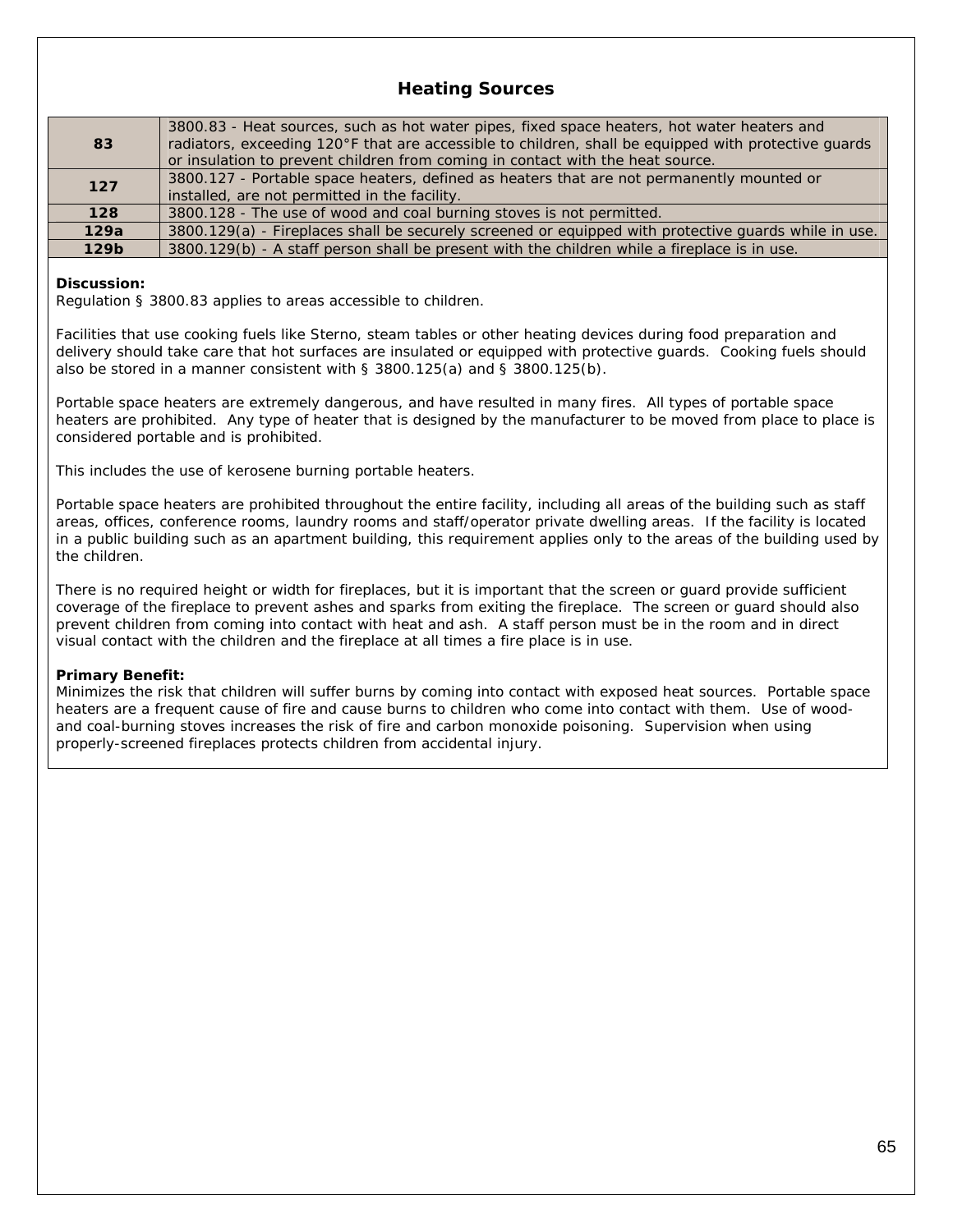### **Sanitary Conditions**

#### **84a** 3800.84(a) - Sanitary conditions shall be maintained.

### **Discussion:**

"Sanitary conditions" can include many different situations in a facility. While unsanitary conditions will often be determined on a case-by-case basis, they generally include the following:

- Feces, human or animal
- Urine, human or animal
- Bodily fluids, such as blood, mucus, vomit, or semen
- Rotten or spoiled foods
- The presence of mold or mildew
- Pungent odors
- Extremely unclean surfaces

According to the Centers for Disease Control (CDC), insulin vials and penlet devices should not be used for more than one individual. These precautions help to prevent the transmission of the Hepatitis B virus, Hepatitis C virus, and HIV. Each child who is prescribed insulin must have his/her own insulin vial, syringe, lancets, testing strips, and glucometer. It is recommended that these items be labeled with the child's name or stored in a container that is labeled with the child's name.

### **Primary Benefit:**

Greatly minimizes the risk of illness, rodent and insect infestation, and provides dignified living conditions for children.

### **84b** 3800.84(b) - There may be no evidence of infestation of insects or rodents in the facility.

### **Discussion:**

For the purposes of applying this regulation, "infestation" means enough rodents or insects to be harmful, threatening, or repulsive. A large number of mouse droppings in multiple parts of the facility, large numbers of ants near food or food preparation surfaces, and the presence of bedbugs or cockroaches all serve as evidence of infestation.

Many pests and insects such as bedbugs and cockroaches reproduce very quickly. Therefore, not many must be actually observed to constitute infestation. It is important for the facility to regularly examine child beds for bedbugs and moist, humid areas of the facility for cockroaches. Proactive treatment is much preferred to pest control after an infestation has occurred.

The presence of houseflies does not necessarily indicate infestation, unless the number of flies is so great that they become significantly bothersome to children.

A facility is not prohibited from using mousetraps, fly strips, or other types of traps, but it is important that they are not placed in an area where they could cause injury to children. Furthermore, the use of traps does not guarantee a regulatory violation. Rodent or insect traps in areas of the facility not accessible to children can be beneficial to stopping an infestation before it starts. The facility should also regularly monitor, empty or discard mousetraps and fly strips to prevent an unsanitary condition, which could be a violation of  $\S$  3800.84(a).

### **Primary Benefit:**

Greatly minimizes the risk of illness and food contamination, and provides dignified living conditions for children.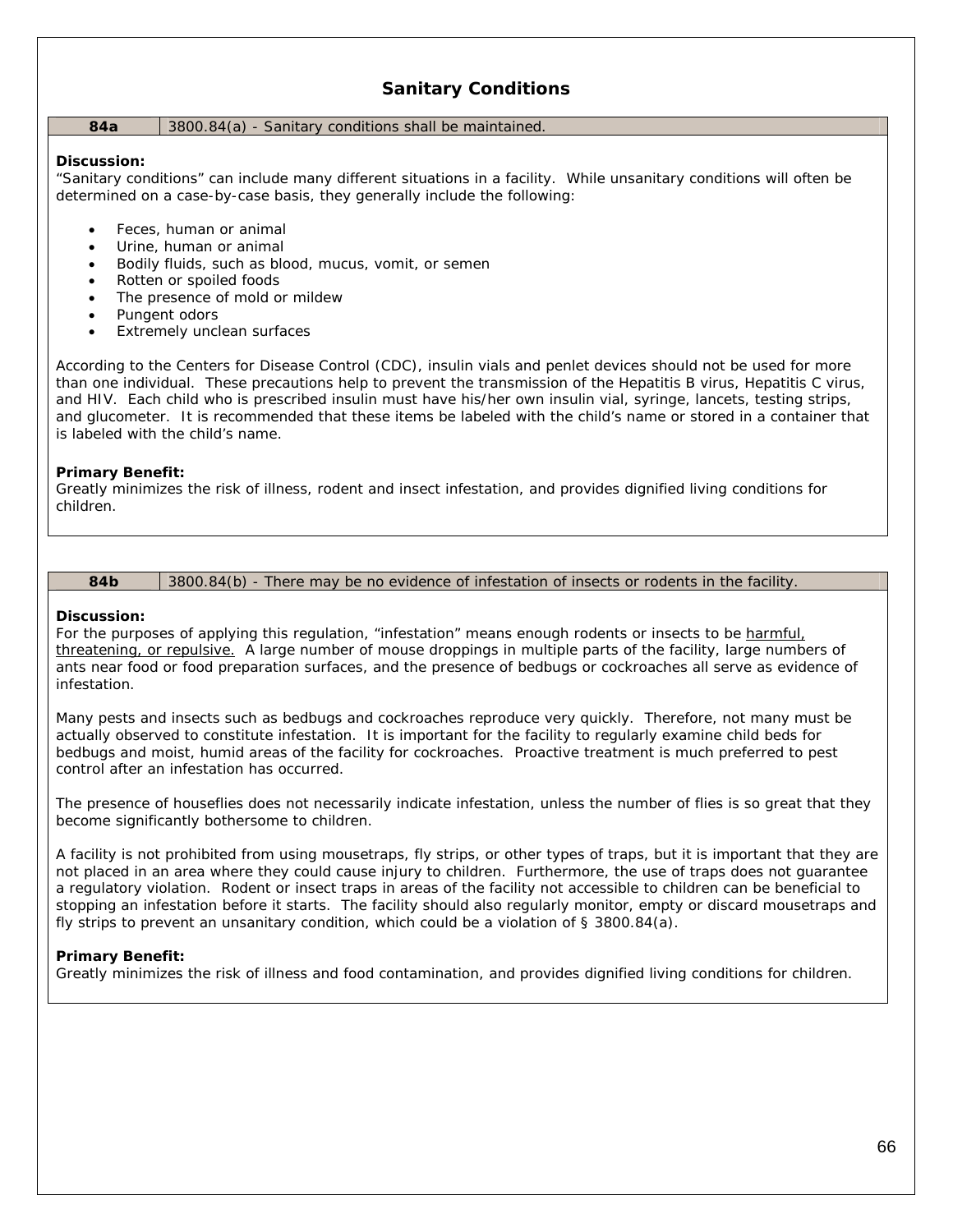| 84 <sub>c</sub> | 3800.84(c) - Trash shall be removed from the premises at least once a week.                                                                     |
|-----------------|-------------------------------------------------------------------------------------------------------------------------------------------------|
| 84d             | 3800.84(d) - Trash in kitchens and bathrooms shall be kept in covered trash receptacles that<br>prevent the penetration of insects and rodents. |
| <b>84e</b>      | 3800.84(e) - Trash outside the facility shall be kept in closed receptacles that prevent the<br>penetration of insects and rodents.             |

### **Discussion:**

Many facilities utilize exterior commercial trash compactors that are emptied every 2-3 weeks by a contracted company. If the facility's compactor is enclosed to prevent rodent access, it meets the intent of the regulation and will not be considered a violation.

Exterior recycling containers are not required to be lidded, but it is recommended that recyclables be rinsed thoroughly before being placed in an outside bin.

The requirement for covered trash cans applies to all bathrooms, including staff bathrooms and those used by only one child. If trash receptacles in staff bathrooms and bathrooms used by only one child are emptied daily, the can does not need to be covered.

If the trash receptacle in a bathroom is stored inside a closed cabinet that does not allow penetration by insects and rodents, then a lid is not required.

Lids may be removed from trash receptacles in kitchen areas when they are actively in use, such as during clean up or food preparation.

A trash receptacle with a step-operated lid is recommended to avoid the spread of disease by touching the lid. For children who are unable to use a trash receptacle with a step-operated lid, a trash receptacle with a push-in lid is recommended.

### **Primary Benefit:**

Covered trash receptacles prevent the spread of disease through exposure to body fluids. The risk of insect and rodent infestation due to open food containers is also minimized. Rodent or insect infestation in exterior trash containers raises the risk that the interior of the facility will become infested. Additionally, secured trash containers are less likely to attract wild animals.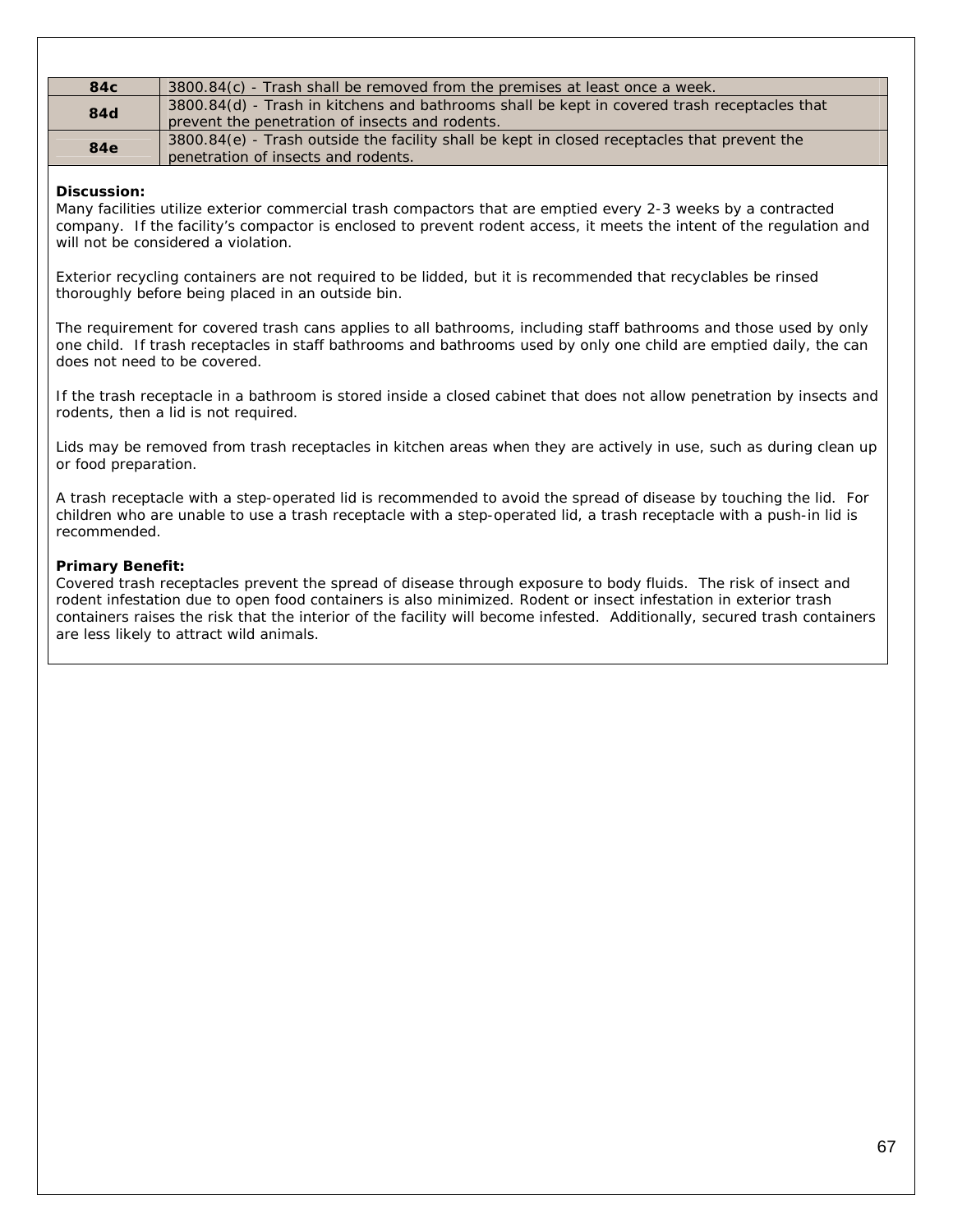### **Ventilation and Lighting**

| 85 | a 3800.85 - Living areas, recreation areas, dining areas, bathrooms, bedrooms and kitchens shall be |
|----|-----------------------------------------------------------------------------------------------------|
|    | ventilated by at least one operable window or mechanical ventilation.                               |

#### **Discussion:**

The areas identified above **must have windows, air conditioning, a fan, OR mechanical ventilation to provide airflow. It is recommended that** mechanical ventilation provide a system of air exchange. **An exhaust fan that circulates air in a bathroom is sufficient.** 

### **Primary Benefit:**

Good air circulation throughout the facility clears dust from the air. Dust exacerbates medical conditions like asthma and is the source of allergies for many individuals. Good air circulation also helps to prevent the build-up of mold, mildew, and odor.

86 3800.86 - Rooms, hallways, interior stairs, outside steps, outside doorways, porches, ramps and fire escapes shall be lighted to avoid accidents.

#### **Discussion:**

The kind of lighting required by this regulation is dependent on the needs of the children. Compliance with this regulation may simply require standard lighting, or may require more sophisticated elements such as special lighting to mark the walkways and exits.

If outside lights near egress routes are not activated at all times, the facility should ensure that switches for these lights are easily located and activated along the path of egress. It is important that all children can use these lights during an emergency to evacuate safely.

### **Primary Benefit:**

Ensures a rapid evacuation in the event of an emergency, and minimizes the risk of falls or other injuries due to inadequate illumination.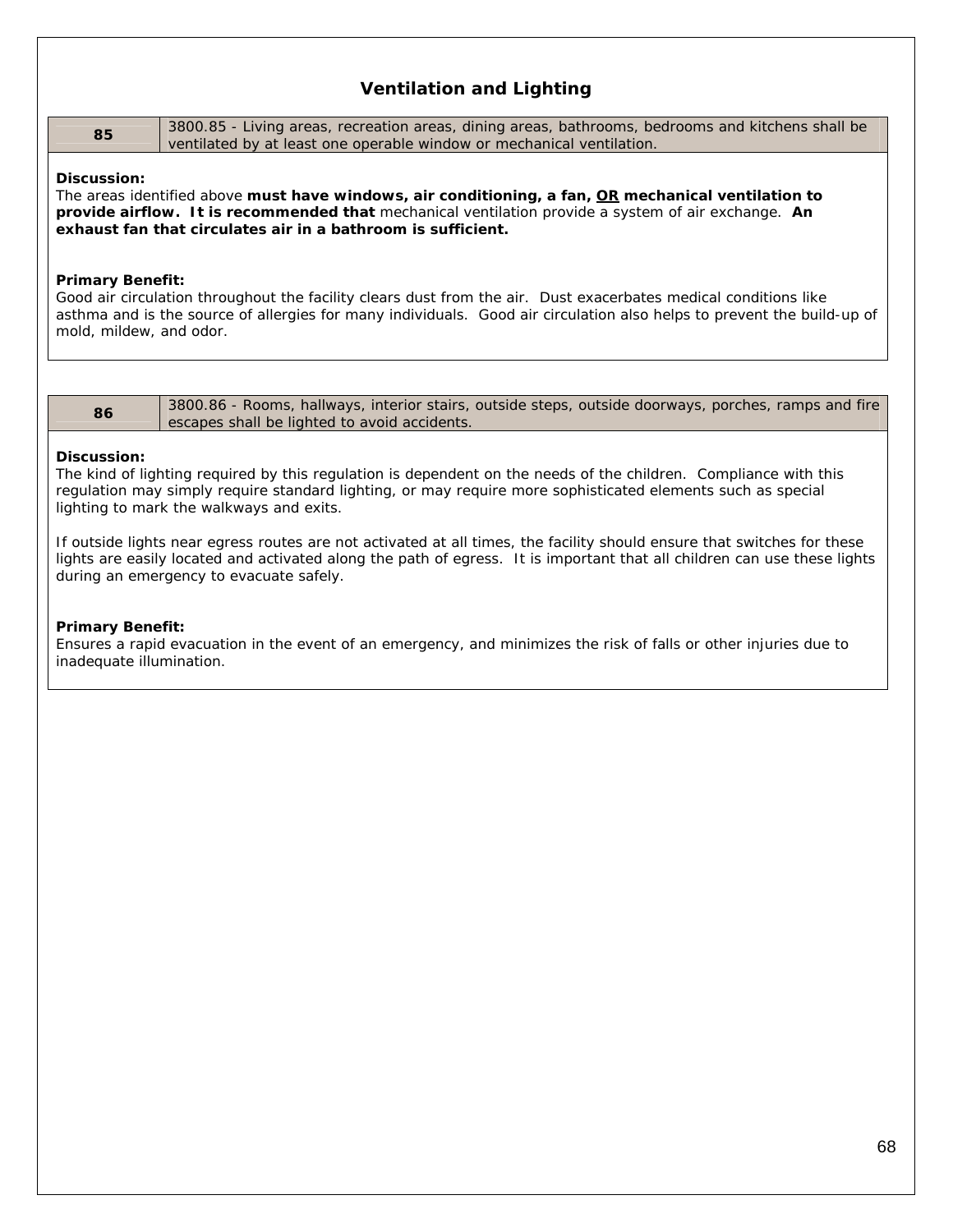### **Smoke Detectors and Fire Alarms**

| 130a             | 3800.130(a) - A facility shall have a minimum of one operable automatic smoke detector on each<br>floor, including the basement and attic.                                                                                                                                                                                                |
|------------------|-------------------------------------------------------------------------------------------------------------------------------------------------------------------------------------------------------------------------------------------------------------------------------------------------------------------------------------------|
| 130 <sub>b</sub> | 3800.130(b) - There shall be an operable automatic smoke detector located within 15 feet of each<br>bedroom door.                                                                                                                                                                                                                         |
| 130 <sub>c</sub> | 3800.130(c) - The smoke detectors specified in subsections (a) and (b) shall be located in common<br>areas or hallways.                                                                                                                                                                                                                   |
| <b>130d</b>      | 3800.130(d) - Smoke detectors and fire alarms shall be of a type approved by the Department of<br>Labor and Industry or listed by Underwriters Laboratories.                                                                                                                                                                              |
| 130e             | 3800.130(e) - If the facility serves four or more children or if the facility has three or more stories<br>including the basement and attic, there shall be at least one smoke detector on each floor<br>interconnected and audible throughout the facility or an automatic fire alarm system that is audible<br>throughout the facility. |

### **Discussion:**

"Automatic smoke detector" means a device activated automatically by the detection of heat and/or smoke that has been approved by the Department of Labor and Industry, the appropriate local building authority or local fire safety expert, or listed by Underwriters Laboratories. Most commercial smoke detectors and fire alarms are listed by Underwriters Laboratories.

This does not include a crawl space, but does include an area accessible by pull-down steps.

If a facility is equipped with interconnected smoke detectors and is found to be out of compliance with § 3800.130b in one or more locations, an additional detector that is not interconnected may be installed to achieve compliance.

The detectors must be located in common hallways. Although smoke detectors in child bedrooms are not required, they are recommended in case a fire starts in the room.

It is recommended that all facilities, even those that serve three or fewer children or have two or fewer stories, have at least one smoke detector on each floor interconnected and audible throughout the facility or an automatic fire alarm system that is interconnected and audible throughout the facility.

### **Primary Benefit:**

Approved smoke detectors and fire alarms ensure that the devices will function properly in the event of a fire. Fires can spread quickly.Smoke detectors on each floor can alert children and staff of a fire before the smoke or fire is seen or smelled. The deadliest fires occur when people are sleeping. Smoke detectors in hallways alert children of smoke or fire before the smoke or fire enters the room, allowing the child time to wake and react.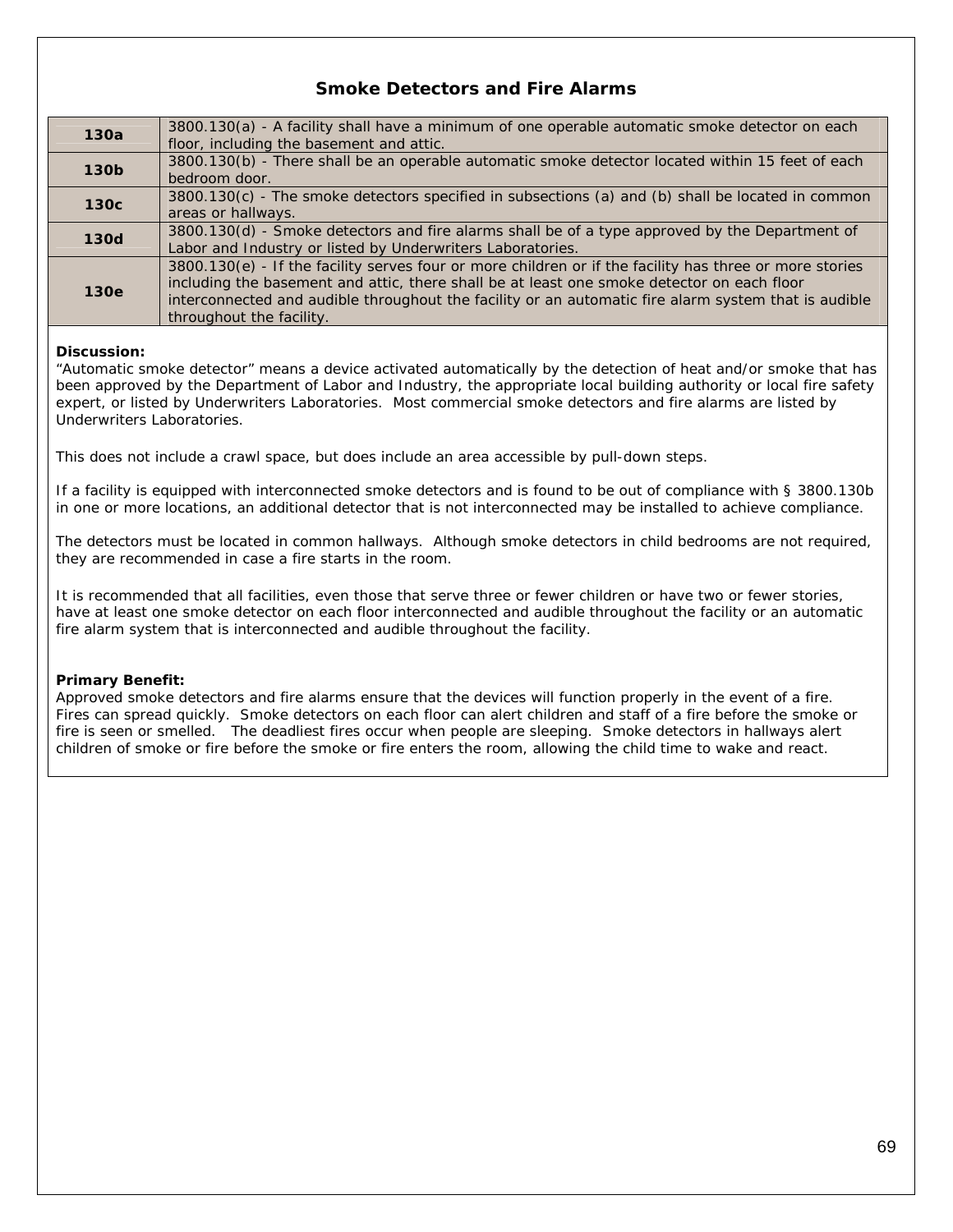### **Fire Extinguishers**

| 131a        | 3800.131(a) - There shall be at least one operable fire extinguisher with a minimum 2-A rating for<br>each floor, including the basement and attic.                                                                                                                                                                                                       |
|-------------|-----------------------------------------------------------------------------------------------------------------------------------------------------------------------------------------------------------------------------------------------------------------------------------------------------------------------------------------------------------|
| 131b        | 3800.131(b) - If the indoor floor area on a floor including the basement or attic is more than 3,000<br>square feet, there shall be an additional fire extinguisher with a minimum 2-A rating for each<br>additional 3,000 square feet of indoor floor space.                                                                                             |
| <b>131d</b> | 3800.131(d) - Fire extinguishers shall be listed by Underwriters Laboratories or approved by Factory<br>Mutual Systems.                                                                                                                                                                                                                                   |
| 131e        | 3800.131(e) - Fire extinguishers shall be accessible to staff persons. Fire extinguishers may be kept<br>locked if access to the extinguisher by a child may cause a safety risk to the child. If fire<br>extinguishers are kept locked, each staff person shall be able to immediately unlock the fire<br>extinguisher in the event of a fire emergency. |
| 131f        | 3800.131(f) - Fire extinguishers shall be inspected and approved annually by a fire safety expert.<br>The date of the inspection shall be on the extinguisher.                                                                                                                                                                                            |

### **Discussion:**

Most commercial fire extinguishers are listed by Underwriters Laboratories or approved by Factory Mutual Systems.

"Each floor" includes any floor of the facility accessible to children or staff, including the basement and attic if accessible. This does not include a crawl space, but does include an area accessible by pull-down steps. If neither children nor staff persons have access to a floor (except of course to test the detector), a fire extinguisher is not required on that floor. If anyone uses the floor, even for storage, an extinguisher is required.

While it is recommended that fire extinguishers remain unlocked, the Department recognizes that, in some cases, locking the extinguisher is necessary to prevent children from misusing them.

Inspections/approvals may be done by the extinguisher manufacturer or a company that employs a fire safety expert. Most fire extinguishers bear a tag showing that an inspection has been completed.

Documentation showing inspection and approval of each extinguisher in the facility by a fire safety expert may be kept electronically or in a paper file in the facility's office.

### **Primary Benefit:**

Easily-accessible fire extinguishers offer staff the chance to extinguish a fire before it spreads. Approval of fire extinguishers ensures that the devices will function properly in the event of a fire. Inspection of fire extinguishers ensures that they will function in the event of a real fire.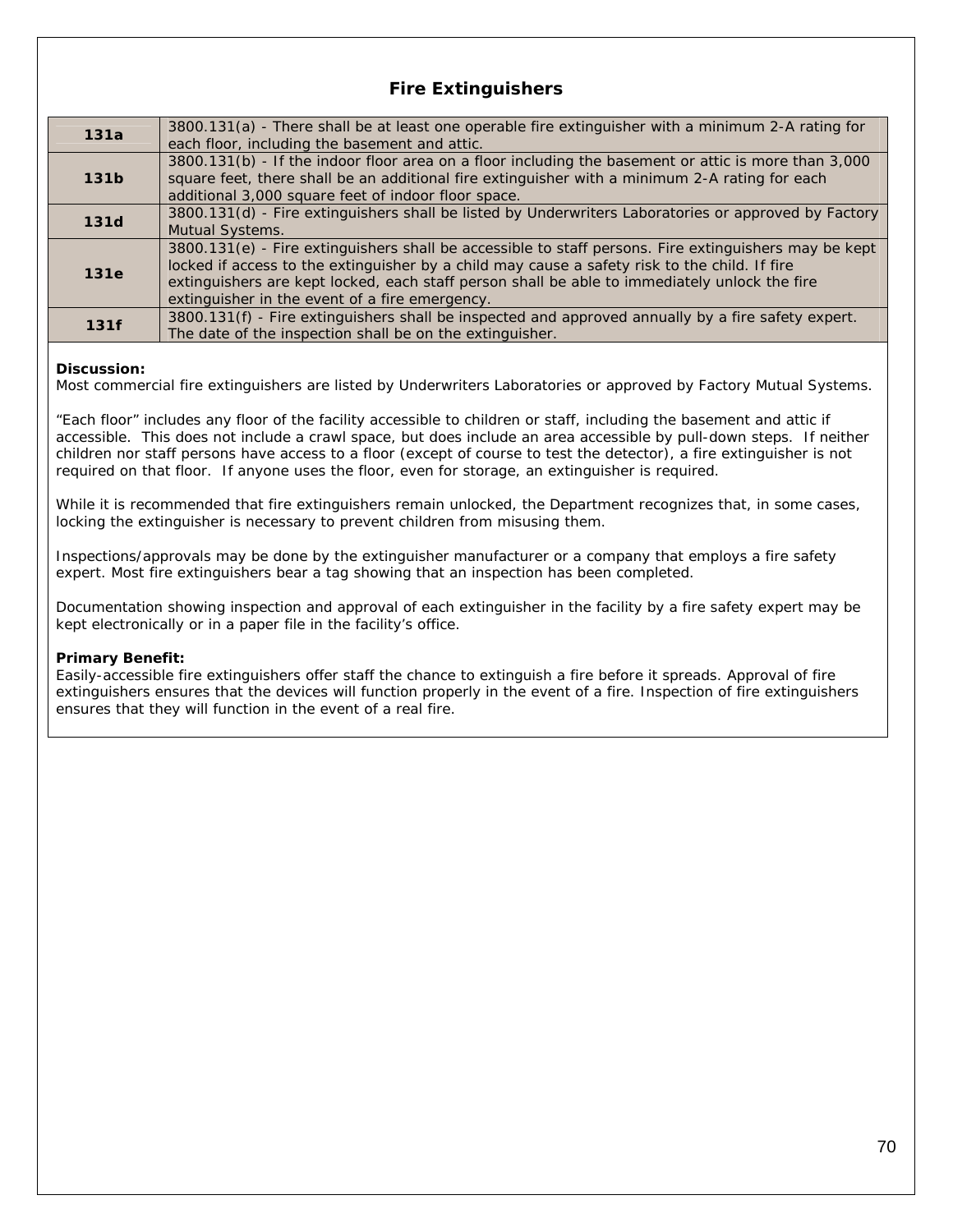### **87a** 3800.87(a) - Floors, walls, ceilings, windows, doors and other surfaces shall be free of hazards.

### **Discussion:**

**Cosmetics versus Hazards** - This regulation usually does not include minor cosmetic repairs such as faded wallpaper or paint, worn carpeting, or minor damage. However, if the surfaces in a facility are in advanced disrepair, a violation may be cited. Hazardous conditions that result from surface damage – such as peeling paint in a dining area, splintered edges on a doorframe, or frayed carpet that creates a tripping hazard – will be considered a violation.

**What is a Hazard?** - There is no single list of what constitutes a "hazard." While some hazards may be obvious (such as collapsing ceilings and protruding nails), others will be dictated by the needs of the children served in the facility. For example, a sloped floor in an older facility may not pose a risk to all children, but could constitute a fall risk for a child with a physical disability. Potentially hazardous conditions will be determined on a case-by-case basis. In some cases, the Department will cite a violation of this regulation if a door leading to a basement, shed, attic, or other part of the facility where there are possible hazardous conditions and materials is unlocked.

Particular care should be taken when using area rugs that are slippery when stepped on or have curled edges which can be hazardous. The facility should assess child's ambulatory skill to determine if this type of rug is appropriate. A rubber mat or rubber backing under a rug is recommended in all cases, especially in bathrooms where a wet floor could cause serious injury.

### **Primary Benefit:**

Safe surfaces help to maintain sanitary conditions in the facility, minimize the risk that children will suffer an injury while ambulating, and provide dignified living conditions.

### **Water**

| <b>88a</b> | 3800.88(a) - The facility shall have hot and cold water under pressure.                  |
|------------|------------------------------------------------------------------------------------------|
| 88b        | 3800.88(b) - Hot water temperature in areas accessible to children may not exceed 120°F. |

### **Discussion:**

§ 3800.88(a) requires that the facility has hot and cold running water and that the water pressure is sufficient to meet the bathing, cleaning, and sanitation needs of the facility. The water temperature must be warm enough for comfortable bathing without exceeding the maximum allowable water temperature. Water from any tap that is accessible to children may but exceed 120°F. A variance of 2°F is permitted, but inspectors will recommend that the hot water temperature be lowered for child safety.

### **Primary Benefit:**

Ensures that the facility's water supply is sufficient to meet children's needs for hygiene and comfort, and prevents against accidental scalding.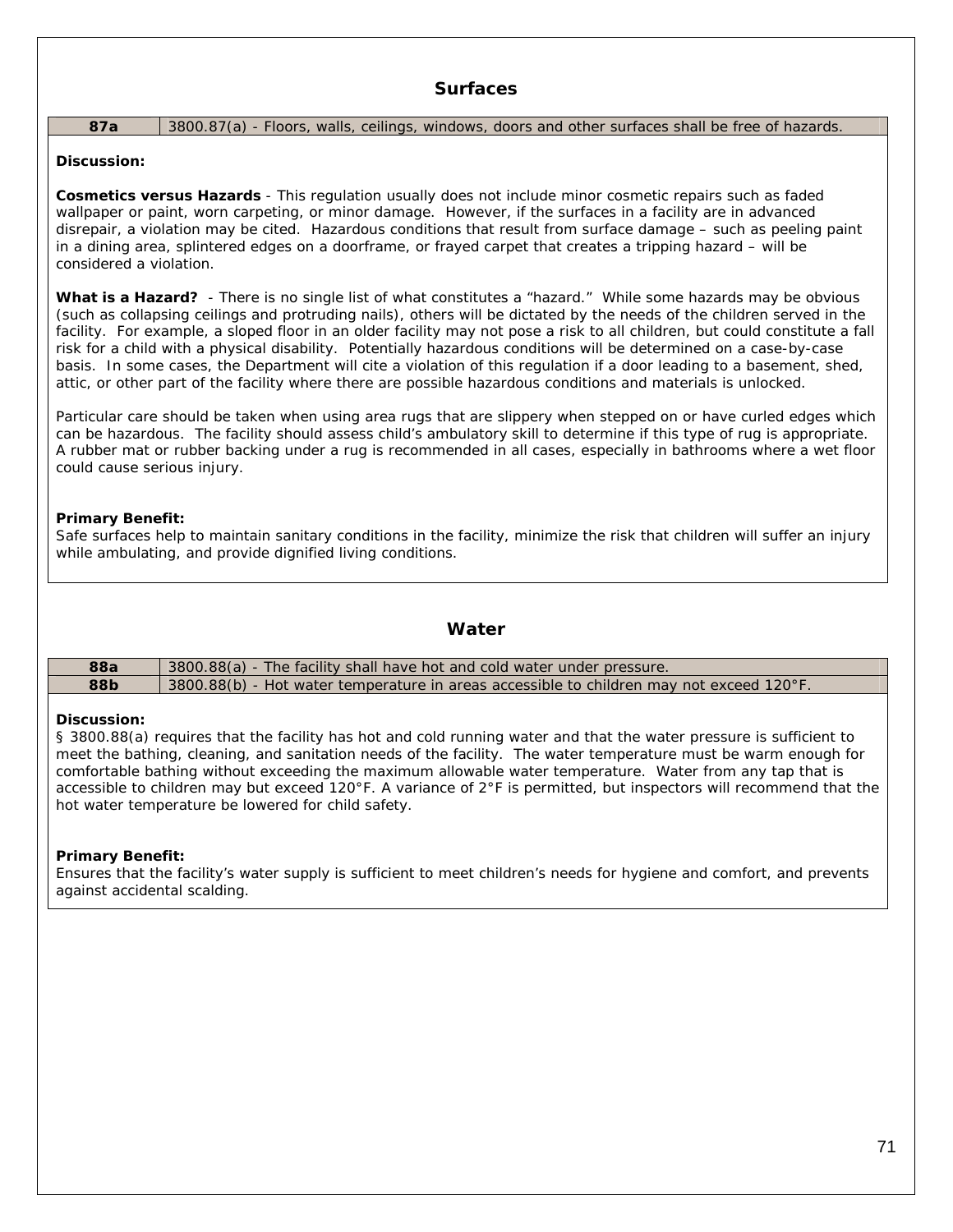### **Temperature**

| 89a | 3800.89(a) - Indoor temperature shall be at least 65°F during awake hours when children are<br>present in the facility.      |
|-----|------------------------------------------------------------------------------------------------------------------------------|
| 89b | 3800.89(b) - Indoor temperature may not be less than 62°F during sleeping hours.                                             |
| 89c | 3800.89(c) - When indoor temperature exceeds 90°F, mechanical ventilation such as fans or air<br>conditioning shall be used. |

### **Discussion:**

It is strongly recommended that a facility use air conditioning in at least a portion of the facility during very hot weather. If fans are used, they may be portable and do not need to vent to the outside.

### **Primary Benefit:**

Maintains an environment that is comfortable for all children and reduces the likelihood that children and children with special medical needs will be medically compromised by temperature extremes.

### **Communications**

| 90a             | 3800.90(a) - The facility shall have a working, noncoin-operated, telephone with an outside line that |
|-----------------|-------------------------------------------------------------------------------------------------------|
|                 | is accessible to staff persons in emergencies.                                                        |
| 90 <sub>b</sub> | 3800.90(b) - The facility shall have a communication system to allow staff persons to contact other   |
|                 | staff persons in the facility for assistance in an emergency.                                         |
| 91              | 3800.91 - Telephone numbers for the nearest hospital, police department, fire department,             |
|                 | ambulance and poison control center shall be posted on or by each telephone with an outside line.     |

### **Discussion:**

Facilities must be equipped with a telephone that will work in the event of a power outage. If the landline telephone is cordless or web-based, a functioning cell phone must be present on the premises.

The type of communication system will vary depending on the size and layout of the facility. If a facility is physically structured so that staff persons can call out for assistance and be heard throughout the facility, an electronic system is not required. Electronic systems may include 2-way radios, cell phones, pagers, and intercom systems.

Facilities occasionally view the need to have emergency numbers at every telephone as excessive; however, it is important to remember that emergency situations are unpredictable. If emergency assistance is required, staff, children, and visitors must be able to reach assistance immediately.

It is acceptable to post 911 if that number is used to contact the hospital, ambulance, police, and fire departments.

### **Primary Benefit:**

An accessible telephone ensures that emergency services can be contacted quickly when needed. A system of communication ensures quick response in the event of an emergency. Posting emergency numbers aids a rapid response from the appropriate agency in the event of an emergency.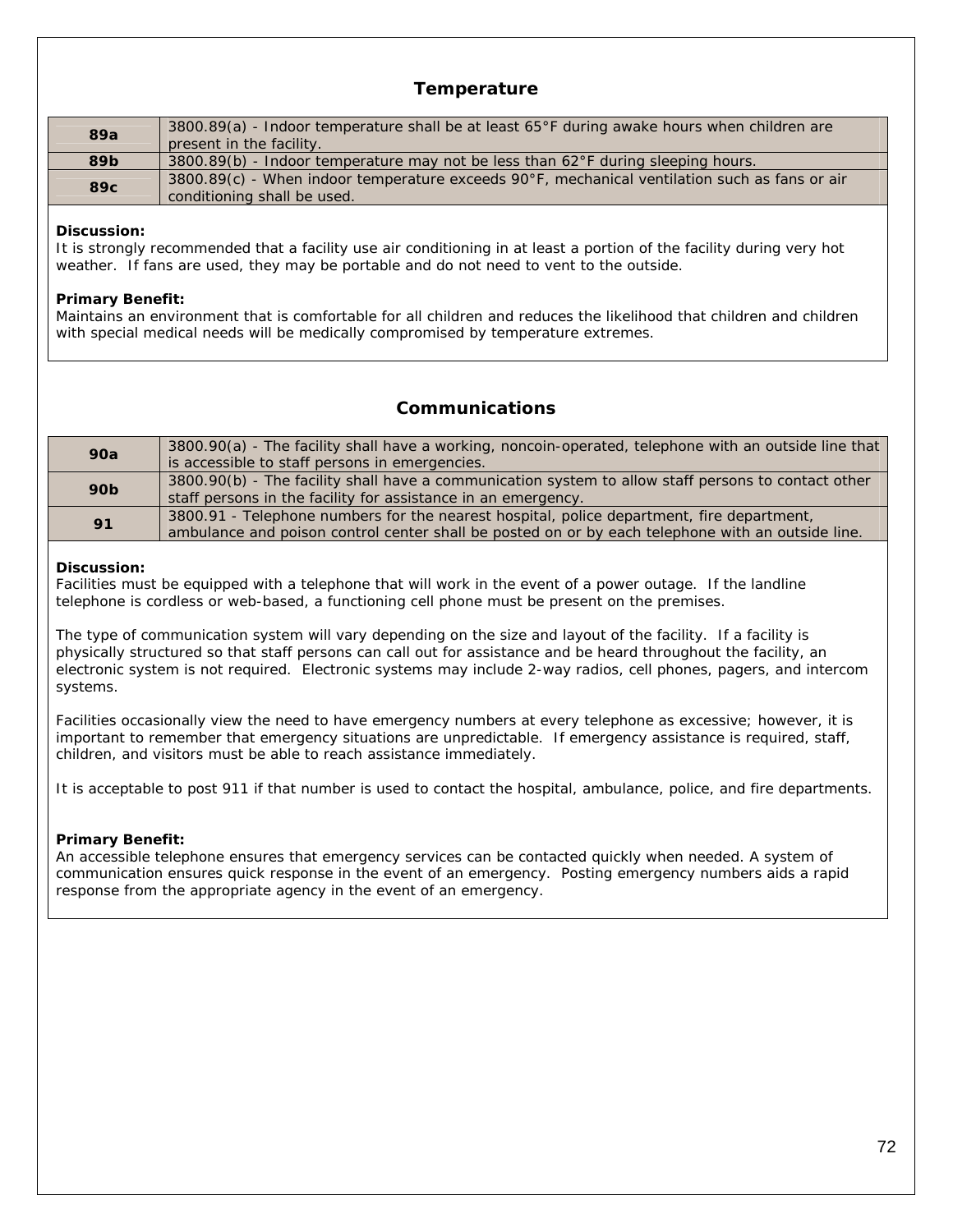### **Windows**

**92** 3800.92 - Windows, including windows in doors, shall be securely screened when doors or windows are open.

### **Discussion:**

Windows need screens only if they are able to be opened.

### **Primary Benefit:**

Screens in windows lower the risk of insect or rodent infestation.

### **Ramps and Stairways**

| 93a             | 3800.93(a) - Each ramp, interior stairway and outside steps exceeding two steps shall have a well<br>secured handrail.                                          |
|-----------------|-----------------------------------------------------------------------------------------------------------------------------------------------------------------|
| 93 <sub>b</sub> | 3800.93(b) - Each porch that has over an 18-inch drop shall have a well-secured railing.                                                                        |
| 94a             | 3800.94(a) - There shall be a landing which is at least as wide as the doorway, beyond each interior<br>and exterior door which opens directly into a stairway. |
| 94 <sub>b</sub> | 3800.94(b) - Interior stairs shall have nonskid surfaces.                                                                                                       |

### **Discussion:**

It is recommended that there be a handrail on both sides of the stairs or, if there is just one handrail, that it be right-hand descending.

It is important to remember that serious falls can occur even in an area where there is only one step. A facility should assess all children to determine what type of handrail is most appropriate.

Porches, patios, and decks that have over 18-inch drops require railings.

No landing is required if a door opens away from the stairway (that is, when one opens the door, (s)he must step back from the stairs). This applies only to an inside or outside door that opens toward or into a downward stairway. This does not apply to a porch or deck with only one or two steps. It may be possible to reverse the swing of the door to open away from the stairs. If this affects an egress route, however, approval from the local building authority may be required before a door swing is changed or a landing is installed.

For information regarding renovations that may require a new fire safety approval, see § 3800.14(c).

A nonskid surface means a surface that is not slippery. Examples of nonskid surfaces include carpeting, a nonskid wax, rubber or metal strips on the edges of the stairs, or textured paint. Wood and concrete steps may or may not be slippery depending on the finish of the surface.

### **Primary Benefit:**

These requirements prevent injurious falls and provide for safe evacuation during an emergency.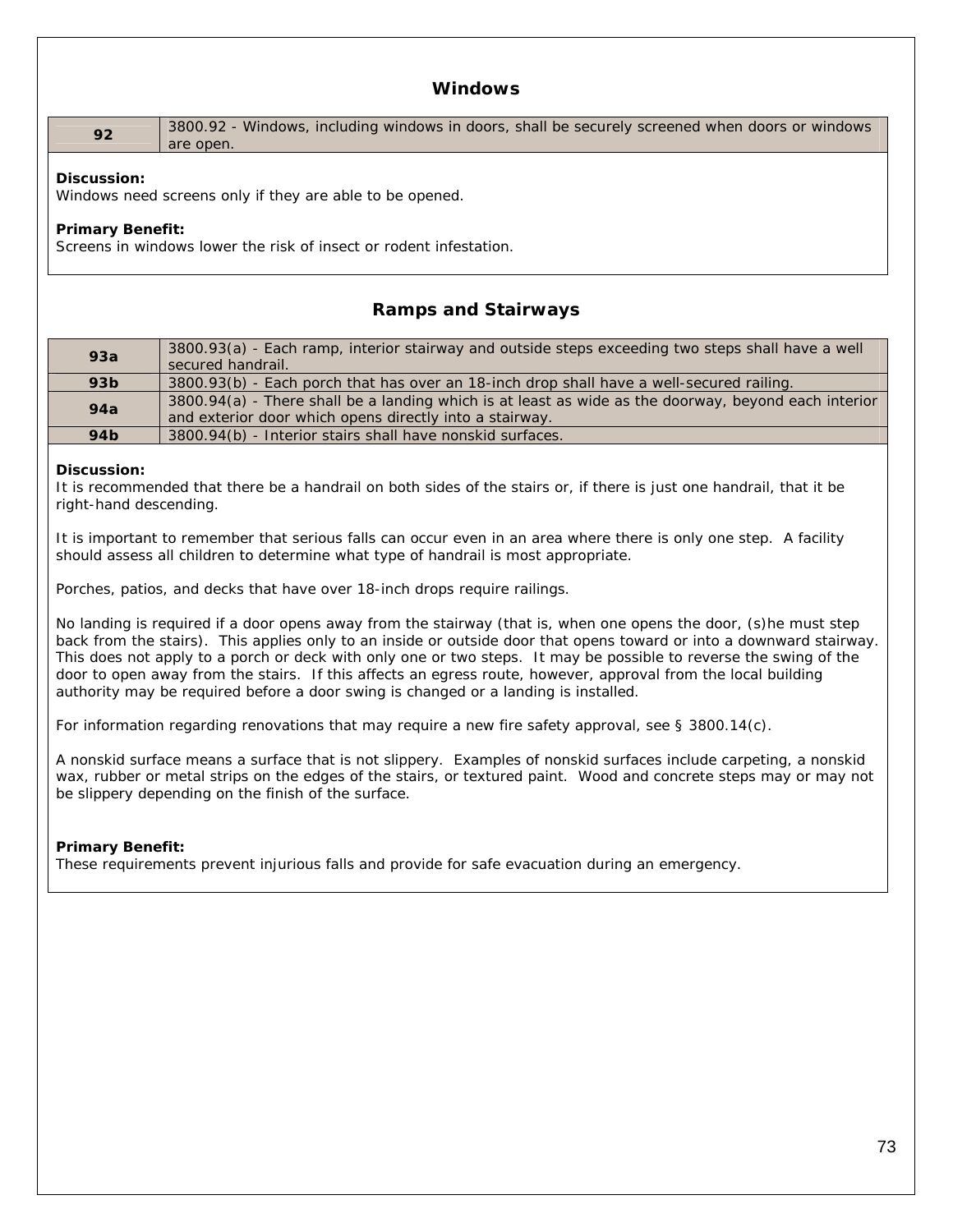# **Furnishings**

| 95 <sub>b</sub> | 3800.95(b) - There shall be enough furniture to accommodate the largest group of children that<br>may routinely congregate in a room at any given time. |
|-----------------|---------------------------------------------------------------------------------------------------------------------------------------------------------|
| 98              | 3800.98 - The facility shall have separate indoor activity space for activities such as studying,<br>recreation and group activities.                   |
| 99              | 3800.99 - The facility shall have regular access to outdoor, or large indoor, recreation space and<br>equipment.                                        |

### **Discussion:**

§ 3800.95(b) applies to all areas of the facility where children may congregate, including the living room, dining room, and recreational space.

The space required by § 3800.98 may include a multi-purpose room, the facility's dining area, and one or more furnished living room or lounge area. This regulation requires sufficient combined space to ensure that all children can be present in such an area at the same time. Outdoor recreation space may be a yard, porch, or a nearby park, if the park is within a reasonable walking distance and all children served by the facility are capable of walking there. It is recommended that the facility have this recreation space on the premises.

### **Primary Benefit:**

Dedicated activity space creates a home-like atmosphere and fosters community interaction. Regular access to recreational space and materials promotes community interaction and can be educational and stimulating.

| 102a             | 3800.102(a) - Each single bedroom shall have at least 70 square feet of floor space per child<br>measured wall to wall, including space occupied by furniture. |
|------------------|----------------------------------------------------------------------------------------------------------------------------------------------------------------|
| 102 <sub>b</sub> | 3800.102(b) - Each shared bedroom shall have at least 60 square feet of floor space per child<br>measured wall to wall, including space occupied by furniture. |
| 102c             | 3800.102(c) - No more than four children may share a bedroom.                                                                                                  |
| 102d             | 3800.102(d) - Ceiling height in each bedroom shall be at least an average of 7 1/2 feet.                                                                       |
| 102e             | 3800.102(e) - Each bedroom shall have a window with a source of natural light.                                                                                 |
| 102k             | 3800.102(k) - A bedroom may not be used as a means of egress from or access to another part of<br>the facility.                                                |
|                  |                                                                                                                                                                |

### **Discussion:**

A "bedroom" is a sleeping-chamber with walls that reach to the ceiling and that is accessible by one or more doorways. Dividing large or "barracks-style" rooms into "units" that are not separated by floor-to-ceiling walls to house more than four children is not acceptable.

It is important to remember that children who use assistive devices such as wheelchairs may need extra space to navigate a bedroom. If a room has sufficient square footage to meet this regulatory requirement, but the child occupying the room cannot safely navigate the room, the facility may be in violation of § 3800.81.

The majority of bedrooms in a facility are rectangular. Square footage in a rectangular bedroom is obtained by multiplying room length by room width. For example, a room that is 10 feet wide and 10 feet long has 100 square feet of floor space.

- To obtain square footage in rooms that are trapezoidal (that is, where two walls are the same size and two walls are differently sized), measure the lengths of the differently-sized walls, add them together, and multiply the result by the maximum distance between the differently-sized walls divided by two.
- To obtain square footage in rooms that are triangular, measure the distance between the wall of middle length and the point where the other walls meet. Multiply the result by the length of the wall of middle length and divide the resulting figure by two.
- To obtain square footage in rooms with more than 4 walls, split the room into smaller shapes and obtain the cumulative square footage.

The term "average" as it relates to ceiling heights refers to bedrooms that have different heights in the ceiling (such as a room with eaves or a slanted ceiling). If the ceiling is level, measure the height of the ceiling to verify that it is at least seven and one-half feet. For a room with a slanted ceiling, measure the distance from the floor to the highest point, the lowest point, and at least two other areas of varying heights that are centrally located between the identified high and low points. These four measurements will then be averaged to determine ceiling height.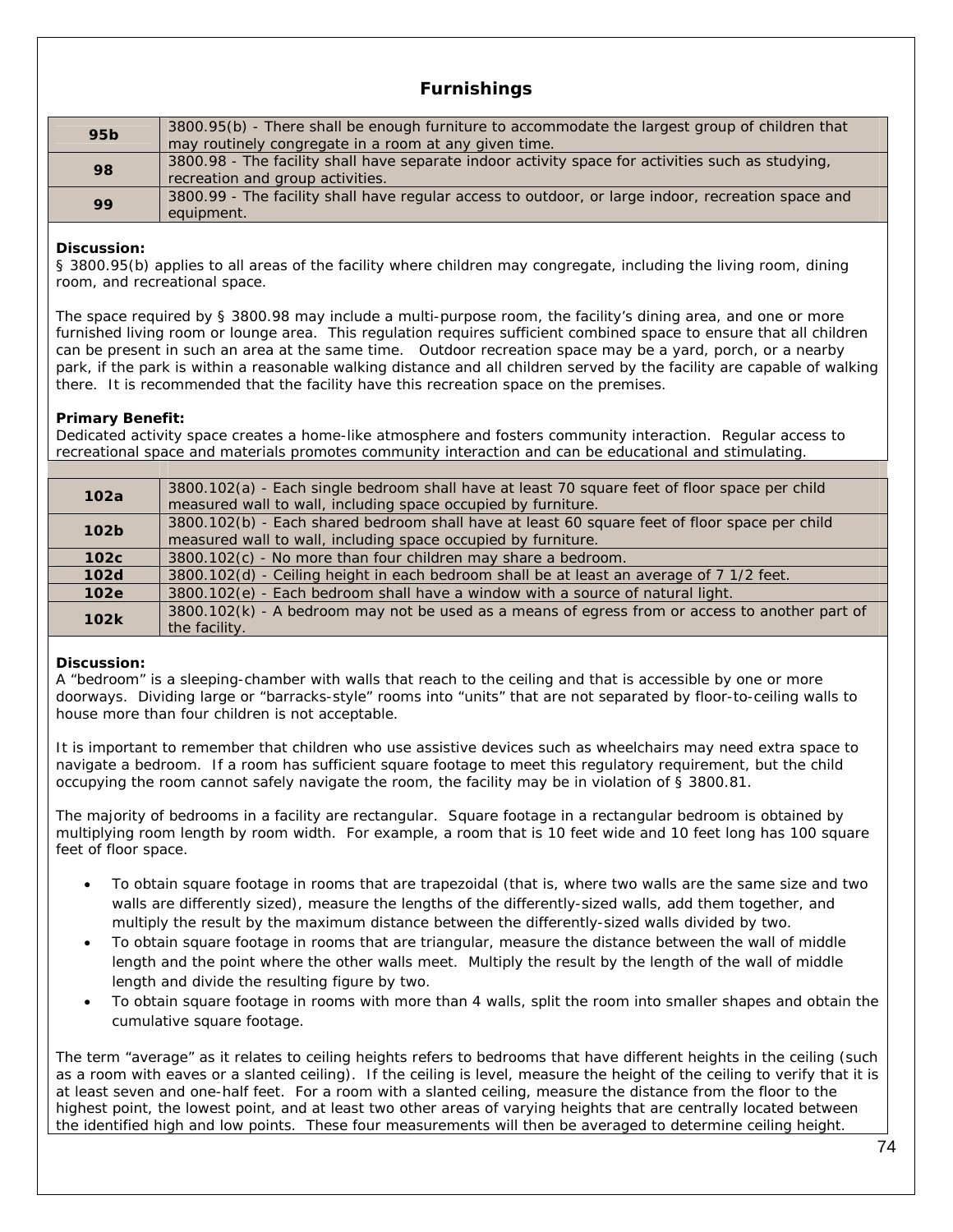§ 3800.102(e) requires that children see natural light, not that rooms have a window with an outdoor view. Skylights and basement window wells that have direct exposure to natural light are permitted. It is important the facility regularly clear snow and ice from windows and leaves from window wells to ensure that light can penetrate the room.

Windows are not required to be operable. Ventilation is regulated in § 3800.85.

### **Primary Benefit:**

Provides sufficient space to ambulate in the event of an emergency and offers children a dignified amount of personal living space. Provides sufficient space to ambulate in the event of an emergency, offers children a dignified amount of personal living space, and reduces the spread of communicable diseases. Adequate bedroom height prevents injury and offers children a dignified amount of personal living space. Exposure to natural light provides both physiological and psychological benefits.

| 102f1 | $3800.102(f)(1)$ - Each child shall have the following in the bedroom: A bed with solid foundation<br>and fire retardant mattress in good repair.                                                       |
|-------|---------------------------------------------------------------------------------------------------------------------------------------------------------------------------------------------------------|
| 102f2 | $3800.102(f)(2)$ - Each child shall have the following in the bedroom: A pillow and bedding<br>appropriate for the temperature in the facility.                                                         |
| 102f3 | $3800.102(f)(3)$ - Each child shall have the following in the bedroom: A storage area for clothing.                                                                                                     |
| 102g  | $3800.102(g)$ - Cots or portable beds are not permitted. This prohibition does not apply for the first<br>30 days of a child's placement if a facility is given 7 days or less notice of the placement. |
| 102h  | 3800.102(h) - Bunk beds shall allow enough space in between each bed and the ceiling to allow the<br>child to sit up in bed.                                                                            |
| 102i  | 3800.102(i) - Bunk beds shall be equipped with securely attached ladders capable of supporting a<br>staff person.                                                                                       |
| 102j  | 3800.102(j) - The top bunk of bunk beds shall be equipped with a secure safety rail on each open<br>side and open end of the bunk.                                                                      |
| 102k  | 3800.102(k) - A bedroom may not be used as a means of egress from or access to another part of<br>the facility.                                                                                         |

### **Discussion:**

A clean, safe, and well-constructed bed is a key element in a child's overall quality of life.

A mattress is recognized as "fire retardant" if the mattress tags are labeled with:

- Federal standard 16 CFR Part 1632
- Federal standard 16 CFR Part 1633
- California code standards (TB603 compliant).
- A fire retardant mattress pad treated with a chemical flame retardant is acceptable in place of the fire retardant mattress.

If a facility's mattress tags are worn or torn and are unable to show that the mattress is fire retardant, the facility may provide documentation directly from the manufacturer stating that the mattresses in question have passed fire retardant tests.

A bunk bed is a bed with the bottom of its mattress foundation more than 30 inches above the floor. Children under the age of 6 may not use the upper bunk of a bunk bed. Ladders must be used each time the child enters or exits the upper bunk. More than one person may not use the upper bunk at one time. Manufacturers are subject to federal regulations that mandate the size and length of safety rails on bunk beds. A facility may not remove or alter a safety rail and must follow all instructions provided by the manufacturer.

Three of the safety rails must be "continuous" meaning that the safety rail must cover the entire length of the side or end of the bed. The safety rail on the side of the bed with the ladder can have no more than a 15-inch gap between the safety rail and the end of the bed.

A safety rail is secure if it is in good repair and securely attached to the frame of the bed and cannot be unintentionally released from the fastening device.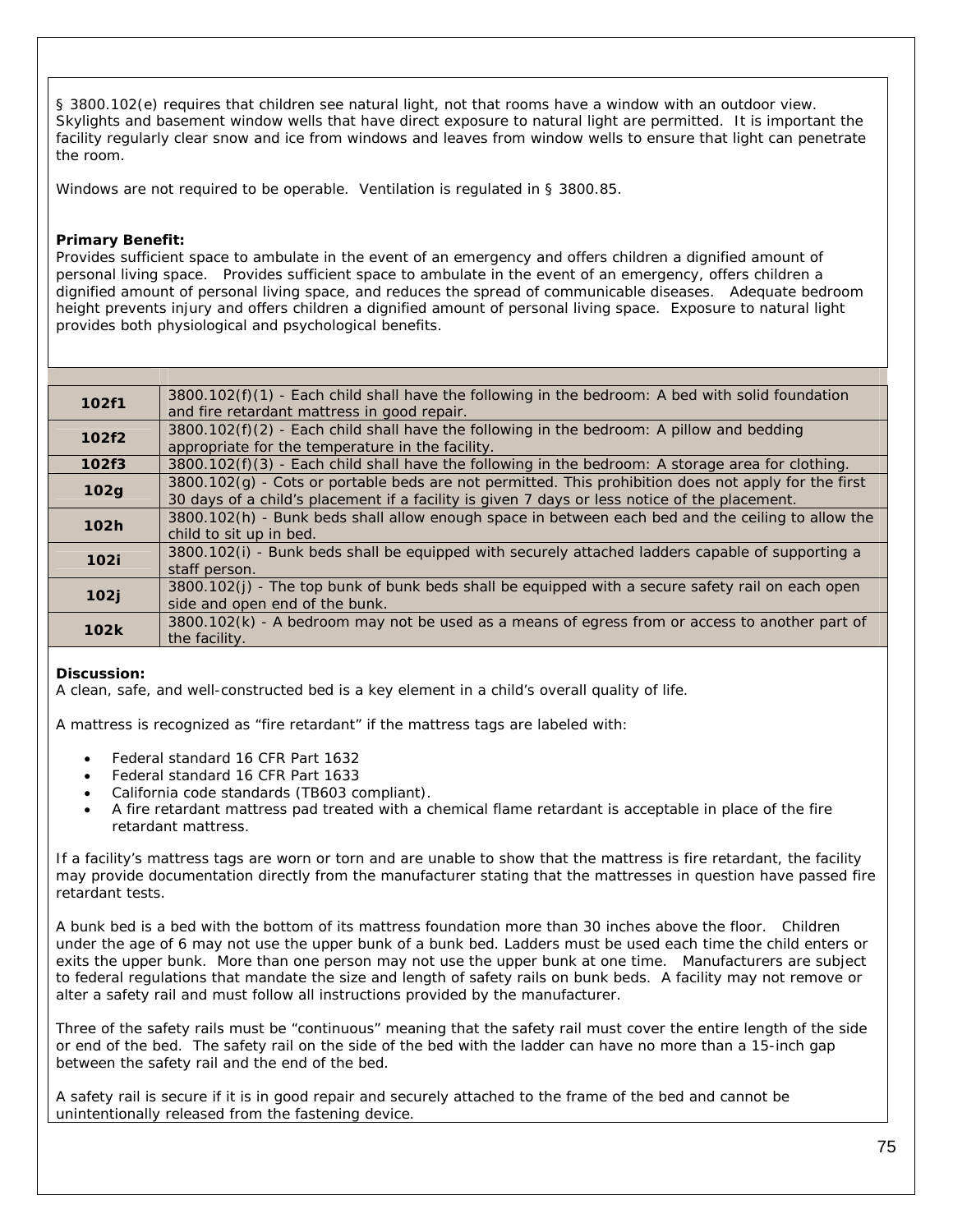It is recommended that the facility have a supply of bed linens for 1½ times the number of beds for each size of bed available (Example: 20 twin beds – 30 twin bed linens).

If a child shares a bedroom with other children, the storage area for clothing may be shared with other children, provided there is sufficient space and a way to determine which area is for which child's clothing. It is recommended that each child have his/her own storage area. It is recommended that closets have doors or curtains.

Although using a bedroom as a means of egress is prohibited, a bedroom may be used as an emergency exit if an egress route exists. During fire drills, this exit route should be used and practiced so that all children and staff know this emergency route. Children should be instructed to use this exit only in response to an emergency and not as a regular passageway. If a child's bedroom is used as an emergency exit, the bedroom door may not be locked at any time; otherwise, it is a violation of § 3800.121.

### **Primary Benefits:**

Beds that have solid foundations reduce the risk of injury and provide comfort. Fire retardant mattresses minimize the risk of fire and injury in the event of a fire.

Sufficient space between a bunk bed and the ceiling reduces the risk that children may be injured from head injury or from being trapped between an upper bunk and the ceiling, well-secured ladders reduce the risk of injury while ascending and descending bunk beds, and ensure that adult staff persons are able to safely access a child in his/her bunk bed in the event of an emergency. Secure safety rails reduce the risk that children will be injured because of improper, ill-fitting, or nonexistent rails.

Pillows and bed linens provide comfort and warmth. Storage areas ensure that children have a place to store clothing and personal belongings.

Egress restrictions protect a child's privacy and dignity.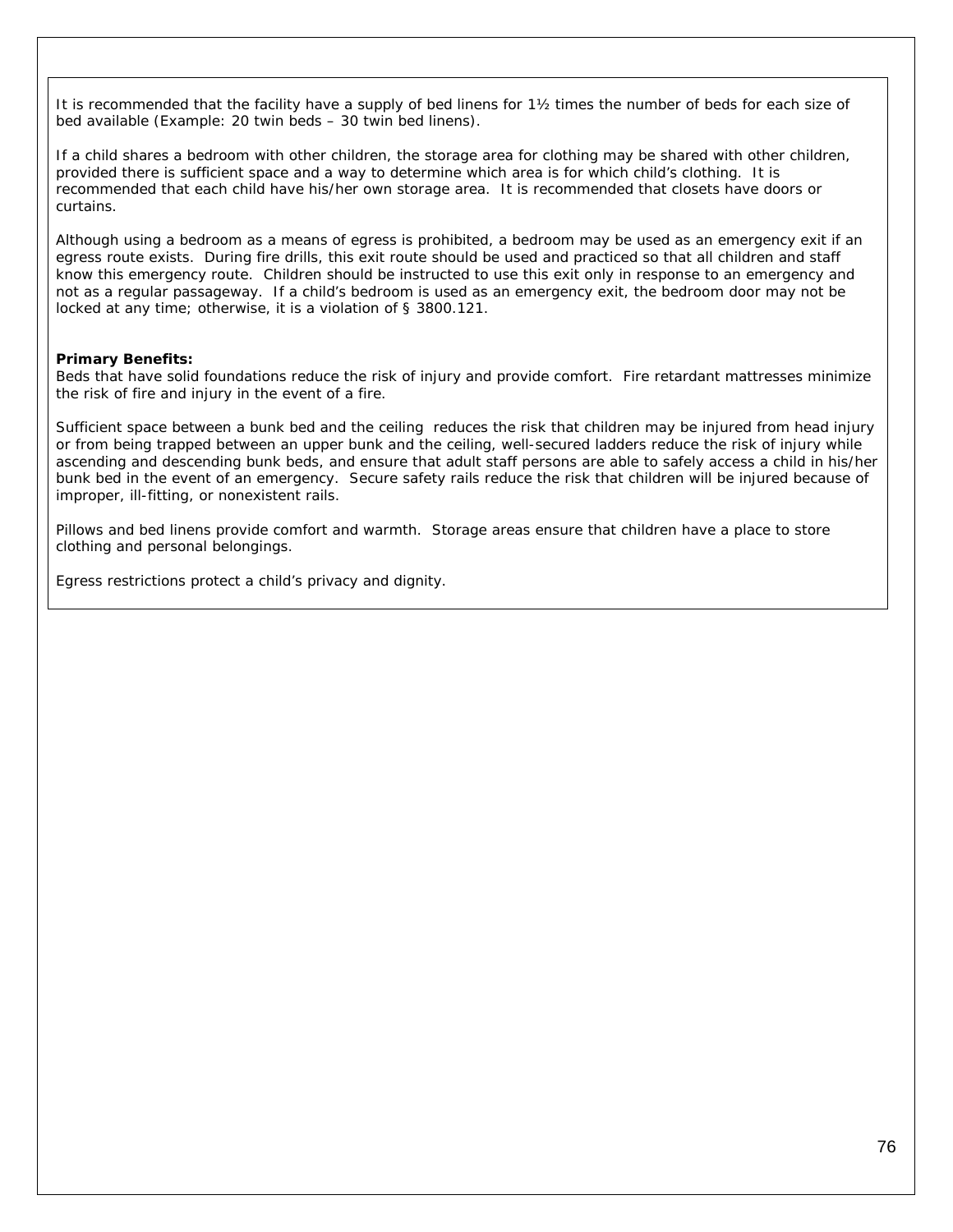# **Furniture and Equipment**

| 95a        | 3800.95(a) - Furniture and equipment shall be free of hazards.                                                                                 |
|------------|------------------------------------------------------------------------------------------------------------------------------------------------|
| 95c        | 3800.95(c) - Power equipment shall be kept in safe condition.                                                                                  |
| <b>95d</b> | 3800.95(d) - Power equipment, excluding normal household appliances, shall be stored in a place<br>that is inaccessible to children.           |
| <b>95e</b> | 3800.95(e) - Power equipment excluding normal household appliances, may not be used by children<br>except under supervision of a staff person. |

### **Discussion:**

This regulation does not include cosmetic repairs such as worn fabric on a chair or dented tables. Only when hazardous conditions result from damage – such as exposed springs on a couch cushion, nails jutting from a table, or a frayed electrical cord – will such damage be considered a violation.

An excessive buildup of lint in the facility's dryer may be cited as a hazard, as lint buildup is a serious fire risk.

Indoor and outdoor power equipment should only be used by children if staff are providing direct supervision, meaning at least one staff person is observing the child/children at all times, at a minimum. Some children may need more intensive supervision than others. The level of supervision needed depends on the needs of each individual child.

### **Primary Benefit:**

Furniture and equipment that is free of hazards helps to maintain sanitary conditions in the facility and minimize the risk that children will suffer an injury while using the furniture or equipment. Well-maintained power equipment and proper supervision when using it minimizes the risk that children will suffer an injury while using the power equipment.

**Note:** § 3800.257 applies only in facilities with licensed capacities of **9 OR MORE 257** 3800.257 - A child's bedroom may not be more than 200 feet from a bathtub or shower and a toilet.

### **Discussion:**

Self-explanatory.

### **Primary Benefit:**

Ensures that children in larger facilities do not have to travel unreasonable distances to void or bathe.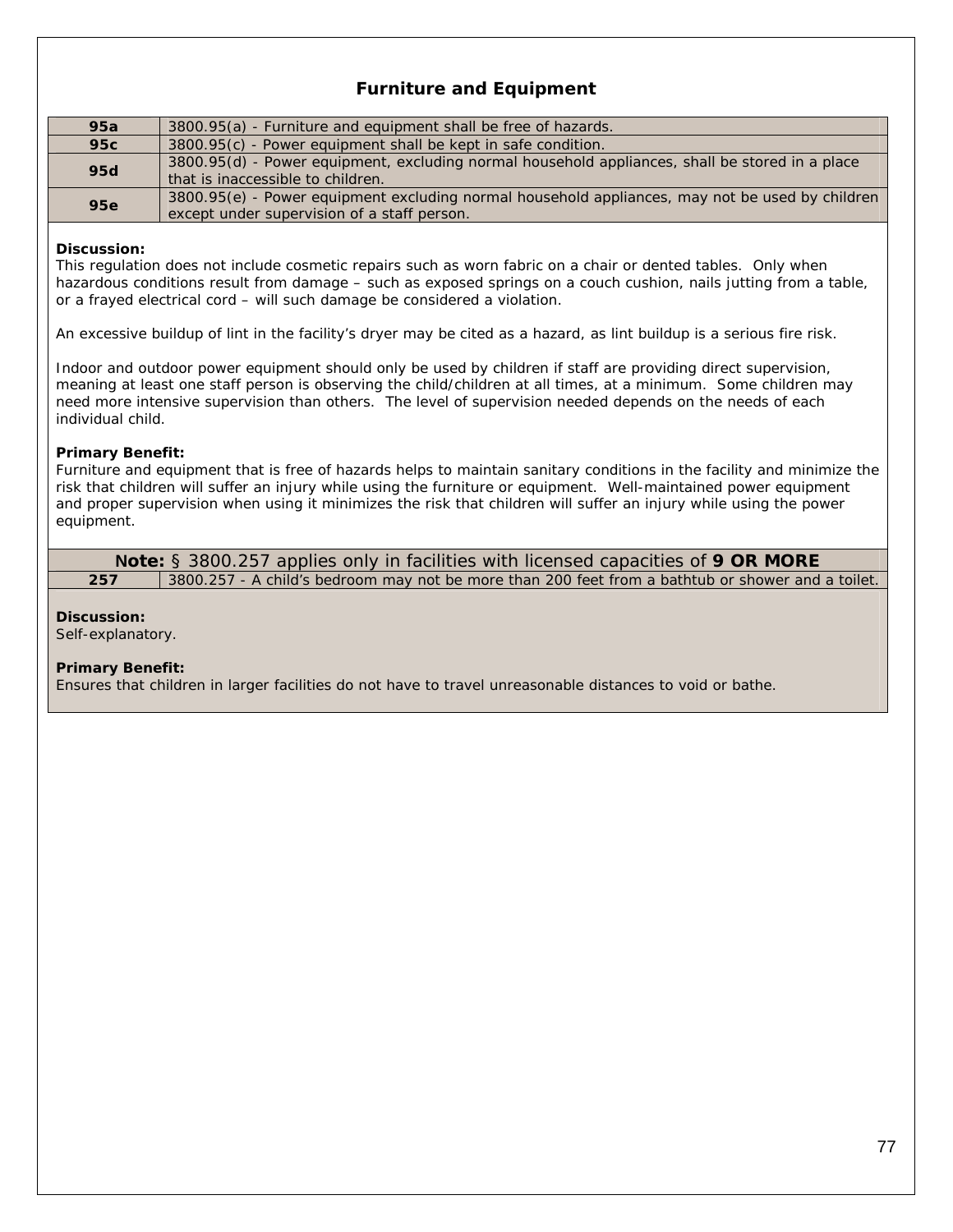### **First Aid**

**96**

3800.96 - The facility shall have a first aid manual, nonporous disposable gloves, antiseptic, adhesive bandages, gauze pads, thermometer, tape, scissors and syrup of Ipecac that are stored together.

### **Discussion:**

All items must be stored together to ensure they can be quickly located in the event of an emergency. It is recommended that these items are stored in a portable box or bin that can be transported easily if an injury occurs.

One area or first aid kit containing all of the items specified by this regulation is required in each facility. It is recommended that these items be provided on each floor of the facility or, in a large facility serving 30 or more children, in each wing/area of the facility. Supplementary areas or kits do not need to contain all of the items specified by this regulation, although it is recommended that each area or kit contain all of the items listed at a minimum.

The Department will not require that Syrup of Ipecac be available in the facility. Ipecac was once recommended by the American Academy of Pediatrics (AAP) as an important aspect of first aid for poisoning. The AAP has issued new guidelines that emphasize that Ipecac should NOT be used for poison control. If a facility chooses to have Syrup of Ipecac available in the facility, it should be administered to a child only under the direction of a physician or the Poison Control Center. Syrup of Ipecac is considered a medication and may be kept separately from the facility's first supplies in order to meet compliance with § 3800.181(b) (relating to storage of medications).

### **Primary Benefit:**

Ensures that facilities have the equipment needed to provide first aid in the event of an injury.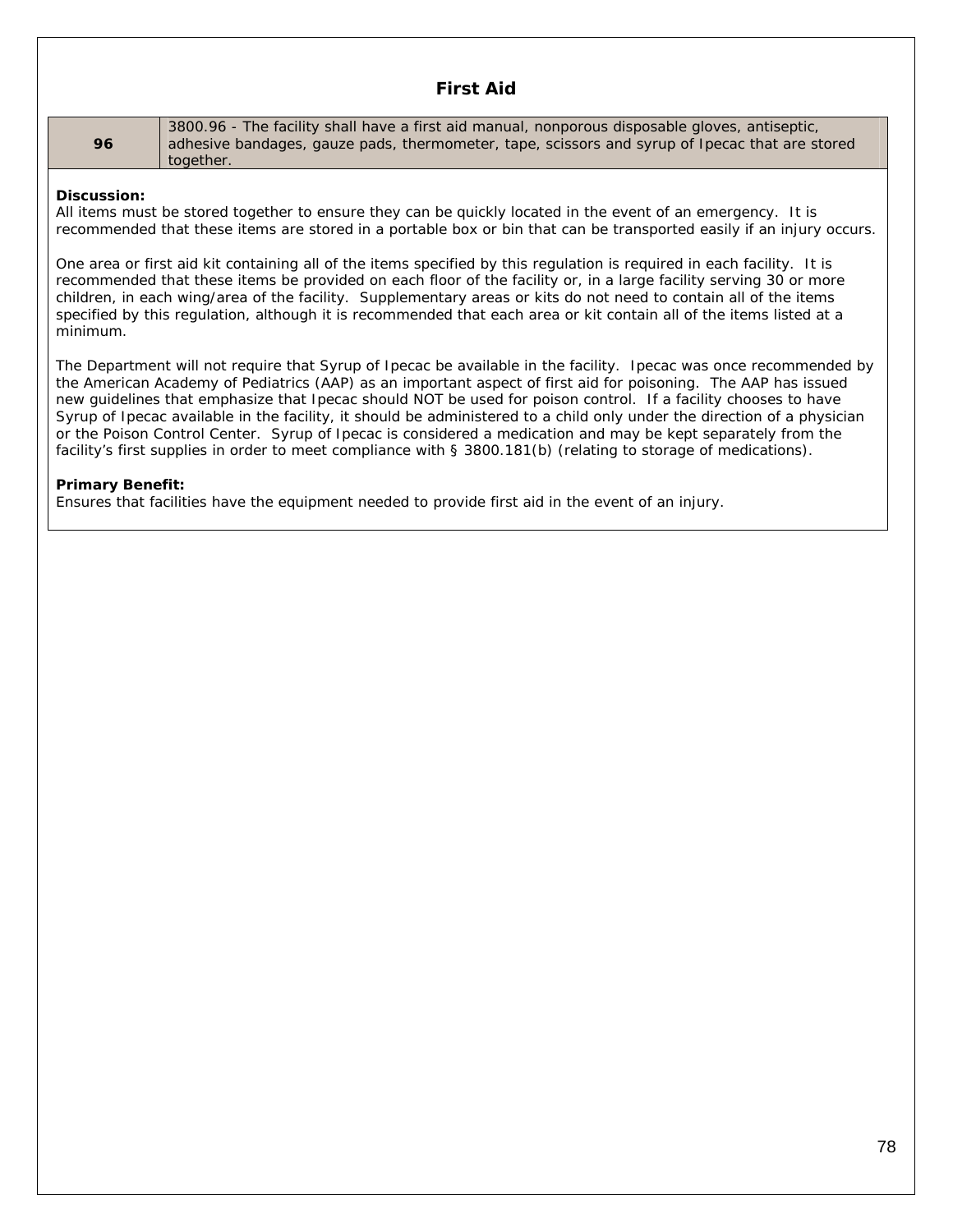# **Toileting and Bathing**

| 103a             | 3800.103(a) - There shall be at least one flush toilet for every six children.                    |
|------------------|---------------------------------------------------------------------------------------------------|
| 103 <sub>b</sub> | 3800.103(b) - There shall be at least one sink for every six children.                            |
| 103c             | $3800.103(c)$ - There shall be at least one bathtub or shower for every six children.             |
| 10 <sub>3d</sub> | 3800.103(d) - There shall be slip-resistant surfaces in all bathtubs and showers.                 |
| 103 <sub>e</sub> | 3800.103(e) - Privacy shall be provided for toilets, showers and bathtubs by partitions or doors. |
| 103f             | 3800.103(f) - There shall be at least one wall mirror for every six children.                     |

### **Discussion:**

Each facility must meet the 1:6 ratio of toilets, sinks, bathtubs/showers, and mirrors, based on licensed capacity, as illustrated below:

|                          |                |              | Minimum Number of       |                |
|--------------------------|----------------|--------------|-------------------------|----------------|
| <b>Licensed Capacity</b> | <b>Toilets</b> | <b>Sinks</b> | <b>Bathtubs/Showers</b> | <b>Mirrors</b> |
| $1 - 6$                  |                |              |                         |                |
| $7 - 12$                 |                |              |                         |                |
| $13 - 18$                |                |              |                         |                |
| $19 - 24$                |                |              |                         |                |
| $25 - 30$                |                |              |                         |                |
| $31 - 36$                |                |              |                         |                |
| 37-42, etc.              | 7, etc.        | ', etc.      | 7, etc.                 | 7, etc.        |

These ratios must be met even if toilet and bathing facilities are shared by multiple facilities on the same grounds. If more than one facility uses toilet and bathing facilities, their cumulative licensed capacity will be used to measure compliance with this regulation.

### **Primary Benefit:**

Device-to-child ratios ensure that children may perform self-care and grooming activities without unreasonable wait times. Slip-resistant surfaces prevent injurious falls. Doors and partitions on toilet and bathing areas protect children's privacy.

| 103g | 3800.103(g) - An individual towel, washcloth, comb, hairbrush and toothbrush shall be provided for<br>each child. |
|------|-------------------------------------------------------------------------------------------------------------------|
| 103h | 3800.103(h) - Toiletry items including toothpaste, shampoo, deodorant and soap shall be provided.                 |
| 103i | 3800.103(i) - Bar soap is not permitted unless there is a separate bar clearly labeled for each child.            |

### **Discussion:**

Self-explanatory.

### **Primary Benefit:**

The availability of these items enables children to practice good hygiene. Individual items prevents the spread of disease.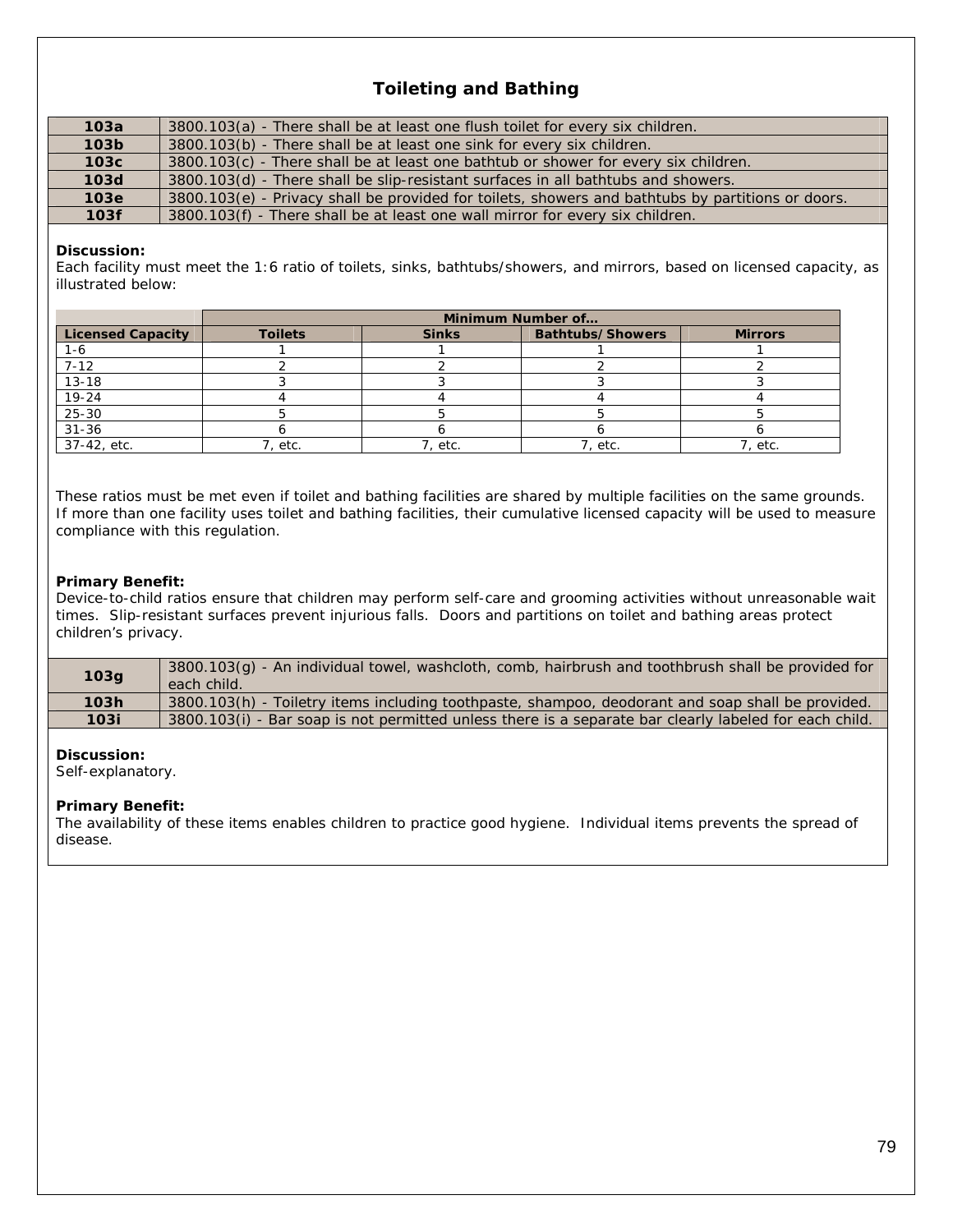# **Kitchen and Dining**

| 104a             | 3800.104(a) - A facility shall have a kitchen area with a refrigerator, sink, cooking equipment and<br>cabinets for storage.                                                                     |
|------------------|--------------------------------------------------------------------------------------------------------------------------------------------------------------------------------------------------|
| 104b             | 3800.104(b) - Utensils for eating, drinking and food serving and preparation shall be washed and<br>rinsed after each use.                                                                       |
| 104 <sub>c</sub> | 3800.104(c) - Food shall be protected from contamination while being stored, prepared, transported<br>and served.                                                                                |
| <b>104d</b>      | 3800.104(d) - Uneaten food from a person's dish may not be served again or used in the<br>preparation of other dishes.                                                                           |
| 104e             | 3800.104(e) - Cold food shall be kept at or below 40°F. Hot food shall be kept at or above 140°F.<br>Frozen food shall be kept at or below O°F.                                                  |
| 131c             | 3800.131(c) - A fire extinguisher with a minimum 2A-10BC rating shall be located in each kitchen.<br>The kitchen extinguisher meets the requirements for one floor as required in [3800.131(a)]. |

### **Discussion:**

This regulation does not require the full-service kitchen to be present in the facility; it may be in another building on the same grounds. The "kitchen area" required in the facility is meant to allow children to prepare food or snacks independently or with the assistance of a staff person.

"Cooking equipment" could be a stove, microwave, or toaster oven. A sink that fulfills the requirement of this regulation must be in the kitchen area and be separate from bathroom facilities.

It is recommended that facilities wash, rinse, and sanitize all items in accordance with 7 Pa.Code § 46.711-719 (related to cleaning and equipment of utensils). Durable plates, cups, and utensils must be washed after each use. Disposable plates, cups, and utensils must be disposed of after each use.

Proper food protection means protection from all forms of contamination, including contamination from dirt, insects, bacteria, and pesticides that may be present on produce and other foodstuffs**.** 

Food that has been served to a child must be discarded regardless of the amount of food actually eaten.

Commercial kitchens are exempt from the requirement at § 3800.131c.

### **Primary Benefit:**

These regulations ensure that facilities have the necessary equipment to prepare meals, and that children have the opportunity to store and prepare food in the building in which they reside, in a manner that minimizes the risk of illness. Cleaning utensils, proper food storage, discarding uneaten food, and keeping food at proper temperatures all protects children from food-borne illness.

Fire extinguishers with a 2A-10BC rating are able to extinguish fires involving ordinary combustibles (such as paper or wood), flammable liquids, and electricity. Kitchens fires are likely to include one or more combustible types. The numbers refer to the "amount" of fire the extinguisher will extinguish.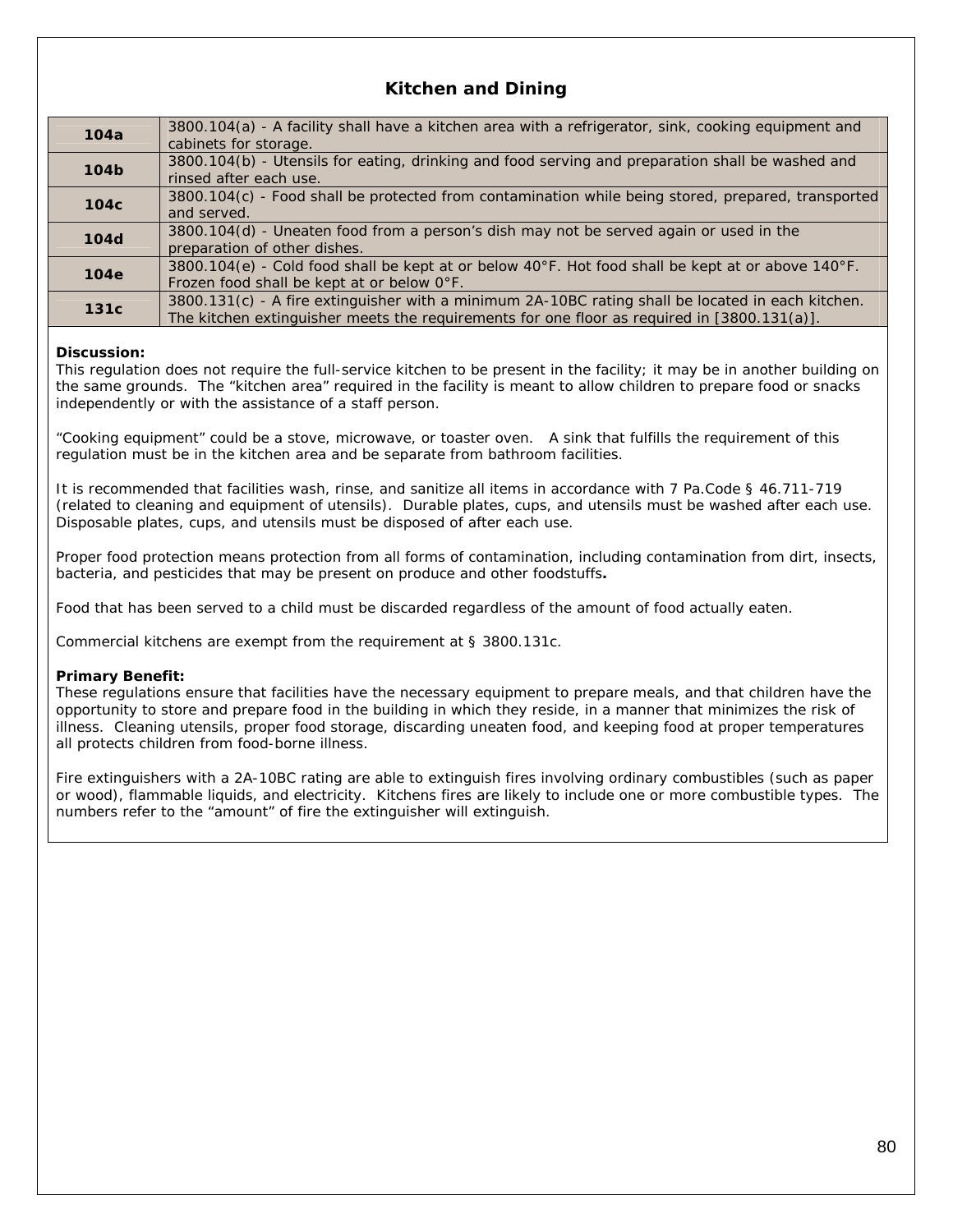|      | <b>Note:</b> § 3800.256(a)-(c) apply only in facilities with licensed capacities of 9 OR MORE                                                                                                                                               |  |  |
|------|---------------------------------------------------------------------------------------------------------------------------------------------------------------------------------------------------------------------------------------------|--|--|
| 256a | 3800.256(a) - Utensils used for eating, drinking, preparation and serving of food or drink shall be<br>washed, rinsed and sanitized after each use by a mechanical dishwasher or by a method approved<br>by the Department of Agriculture.  |  |  |
| 256b | 3800.256(b) - A mechanical dishwasher shall use hot water temperatures exceeding 140°F in the<br>wash cycle and 180°F in the final rinse cycle or shall be of a chemical sanitizing type approved by<br>the National Sanitation Foundation. |  |  |
| 256c | 3800.256(c) - A mechanical dishwasher shall be operated in accordance with the manufacturer's<br>instructions.                                                                                                                              |  |  |

### **Discussion:**

The "method approved by the Department of Agriculture" is set forth at 7 Pa.Code § 46.715(c)(1), which requires that utensils be "effectively washed to remove or completely loosen soils by using the manual or mechanical means necessary, such as the application of detergents containing wetting agents and emulsifiers; acid, alkaline, or abrasive cleaners; hot water; brushes; scouring pads; high-pressure sprays; or ultrasonic devices".

Durable plates, cups, and utensils must be washed after each use. Disposable plates, cups, and utensils must be disposed of after each use.

Commercial and residential mechanical dishwashers that meet National Sanitation Foundation (NSF) approval standards may be found on the NSF's internet website.

### **Primary Benefit:**

Ensures that utensils are appropriately cleaned to prevent the spread of disease in larger settings.

| 161              | 3800.161 - At least three meals and one snack a day shall be provided to the children.                   |
|------------------|----------------------------------------------------------------------------------------------------------|
|                  | 3800.162(a) - The quantity of food served shall meet minimum daily requirements as recommended           |
| 162a             | by the United States Department of Agriculture, unless otherwise recommended in writing by a             |
|                  | licensed physician, certified nurse practitioner or licensed physician's assistant for a specific child. |
| 162 <sub>b</sub> | 3800.162(b) - Additional portions of meals shall be available for the children.                          |
|                  | 3800.163(a) - Each meal shall contain at least one item from the dairy, protein, fruits and              |
| 163a             | vegetables and grain food groups, unless otherwise recommended in writing by a licensed                  |
|                  | physician, certified nurse practitioner or licensed physician's assistant for a specific child.          |
|                  |                                                                                                          |

### **Discussion:**

It is recommended that there be no more than 15 hours between the evening meal and the first meal of the next day and that there is no more than 6 hours between breakfast and lunch, and between lunch and supper.

When a child misses a meal due to an appointment, visit, or other reason, food adequate to meet daily nutritional requirements must be available and offered to the child.

It is recommended that drinking water be available to the children at all times. For information on quantity of food and providing nutritionally-balanced meals, please visit the United States Department of Agriculture's internet website.

The requirement to provide additional portions of meals does not mean that unlimited amounts of food or beverages have to be provided. This regulation also does not mean that a full second meal must be available; or that all food items served at the meal must be available for second helpings (for example, the facility may offer second helpings of salad and fruits only).

If a physician or other medical professional has recommended, in writing, an alternate diet for the child, the medically prescribed diet shall be followed.

### **Primary Benefit:**

A person's body requires a constant input of energy and nutrients at least three times a day for proper nutrition. The recommended quantity and types of food established by the United States Department of Agriculture are intended to reflect the best scientific judgment on nutrient allowances for the maintenance of good health and to serve as the basis for evaluating the adequacy of diets of groups of people. Sufficient food ensures that a child's appetite is satiated, and that a child is not left feeling hungry after a meal. Following medical professionals' directions regarding special diets is important to prevent illness.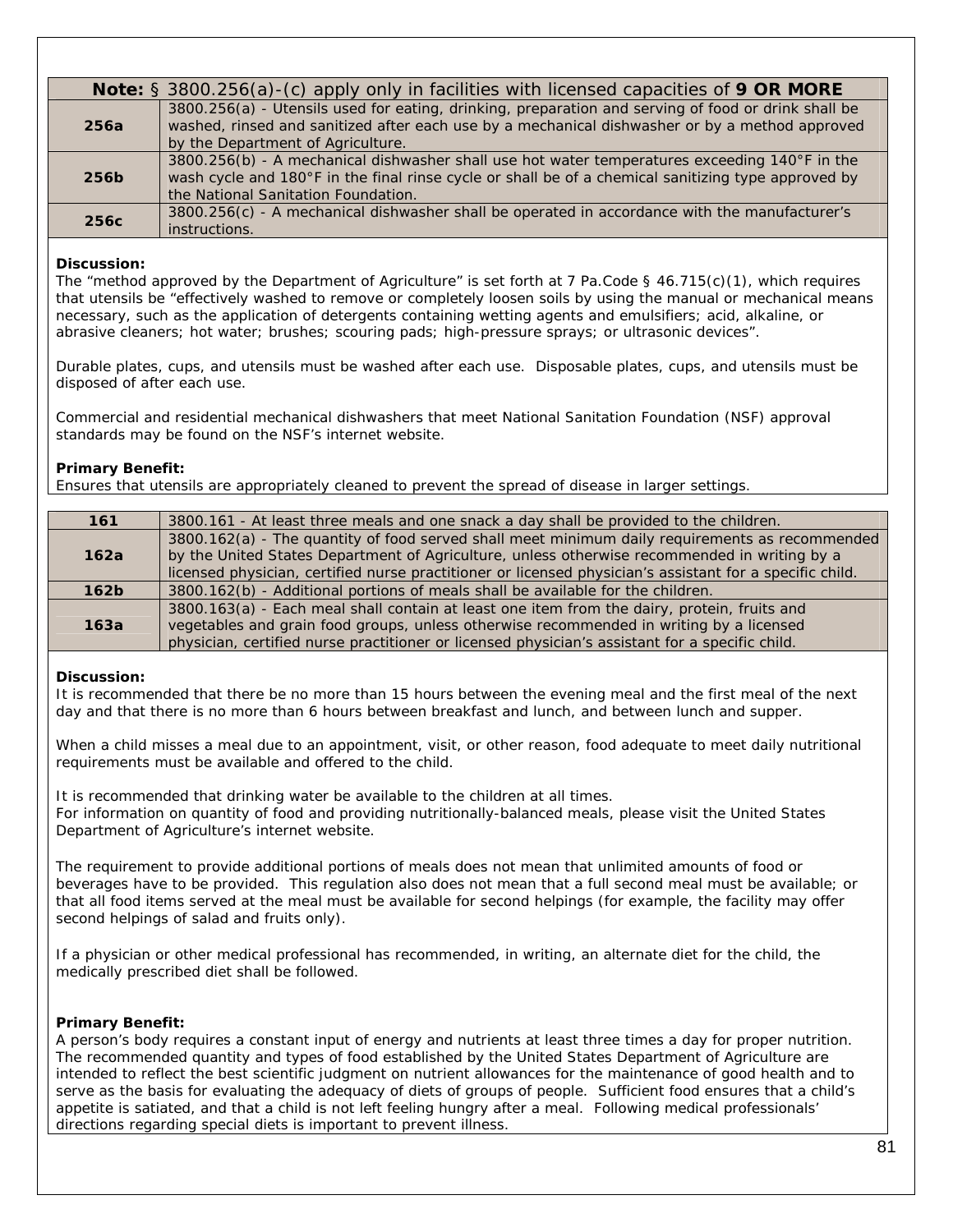# **Laundry**

### **105** 3800.105 - Bed linens, towels, washcloths and clothing shall be laundered at least weekly.

### **Discussion:**

Bed linens, washcloths, and towels must be changed and laundered immediately following any contact with blood, urine, feces, or other unclean substances.

### **Primary Benefit:**

Ensures that sanitary conditions are maintained.

|      | <b>Note:</b> § 3800.255(a)-(b) apply only in facilities with licensed capacities of 9 OR MORE                           |
|------|-------------------------------------------------------------------------------------------------------------------------|
| 255a | 3800.255(a) - There shall be a laundry area which is separate from kitchen, dining and other living<br>areas.           |
| 255b | 3800.255(b) - Soiled linen shall be covered while being transported through food preparation and<br>food storage areas. |

### **Discussion:**

The more children served in a facility, the greater the volume of soiled linen produced. Serving a smaller population allows kitchen and dining areas to serve multiple purposes without the risk of contaminating food or dining surfaces. Larger populations require more frequent laundry cycles.

### **Primary Benefit:**

Ensures that sanitary conditions are maintained.

# **Swimming Areas**

| 106a | 3800.106(a) - Above-ground and in-ground outdoor pools shall be fenced with a gate that is locked<br>when the pool is not in use. |
|------|-----------------------------------------------------------------------------------------------------------------------------------|
| 106b | 3800.106(b) - Indoor pools shall be made inaccessible to children when not in use.                                                |

### **Discussion:**

Pool areas must be locked and inaccessible when not in use.

### **Primary Benefit:**

Minimizes the risk of death from accidental drowning.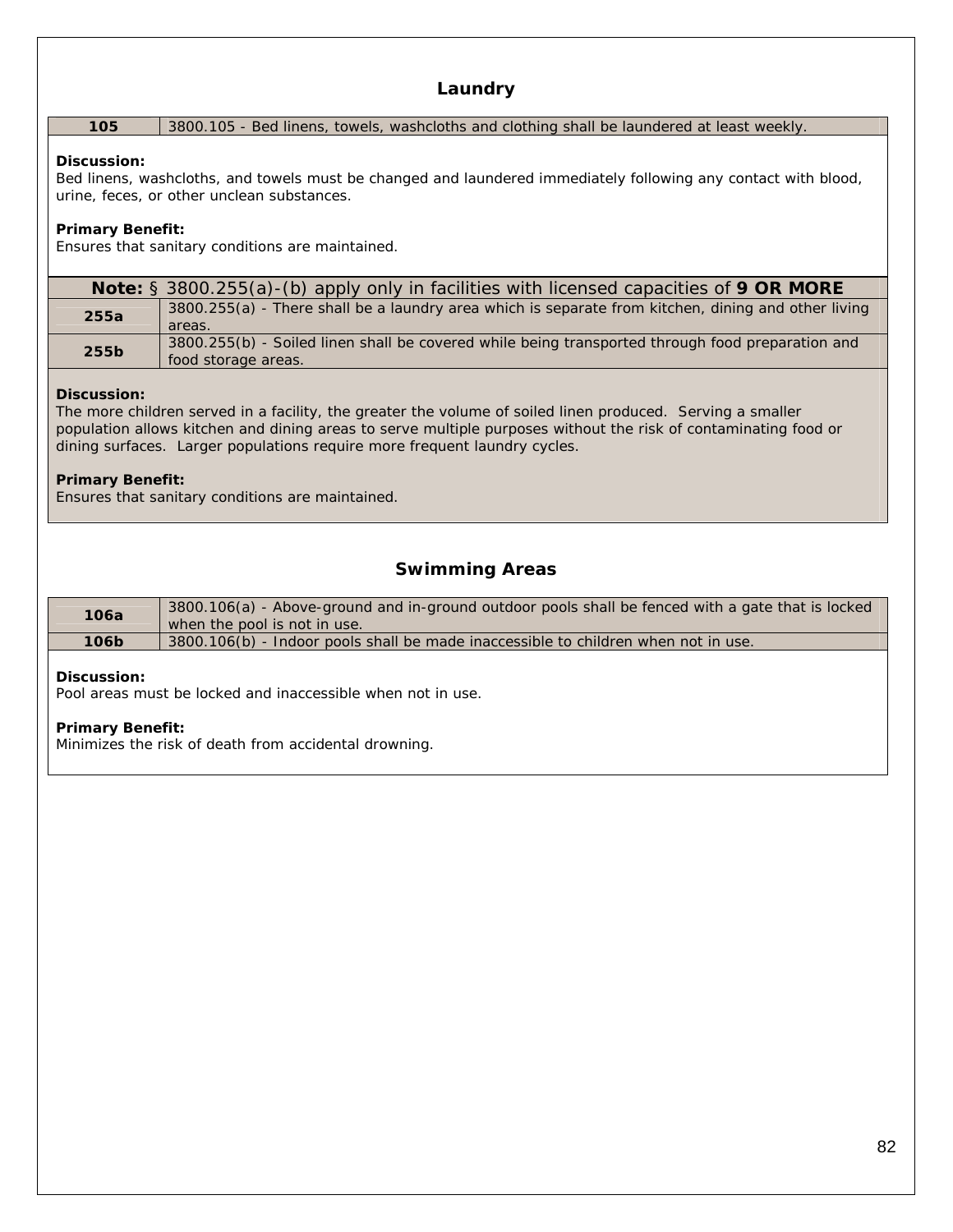# **PART V**

# **Medications**

# **To measure compliance with this section, you will:**

- **1.** Observe the medication storage and administration areas.
- **2.** Review the medication logs (medication administration records) of the children selected for the 15% sample.

## **Storage**

| <b>181b</b>      | 3800.181(b) - Prescription and potentially poisonous over-the-counter medications shall be kept in<br>an area or container that is locked.                  |
|------------------|-------------------------------------------------------------------------------------------------------------------------------------------------------------|
| 181 <sub>c</sub> | 3800.181(c) - Prescription and potentially poisonous over-the-counter medications stored in a<br>refrigerator shall be kept in a separate locked container. |
| <b>181d</b>      | 3800.181(d) - Prescription and over-the-counter medications shall be stored separately.                                                                     |
| 181e             | 3800.181(e) - Prescription and over-the-counter medications shall be stored under proper<br>conditions of sanitation, temperature, moisture and light.      |

### **Inspection Procedures:**

**1**. Access the medication storage area.

- **2.** Verify that the storage area is locked, and that any refrigerated medications are stored in a locked container.
- **3.** Verify that medications are properly stored.

### **Discussion:**

The requirement to store prescription and over-the-counter medications separately refers to "stock bottles" of medications kept for ad-hoc administration. An over-the-counter medication that is kept for administration to a specific child must be kept separate from stock bottles of medications, and vice versa.

Some medications, such as insulin, often have instructions to be stored within a certain temperature range. The facility should pay special attention to the medication labels and manufacturer's instructions of medications to ensure they are stored properly.

### **Primary Benefit:**

Ensures that medications are protected from contamination, spillage or theft.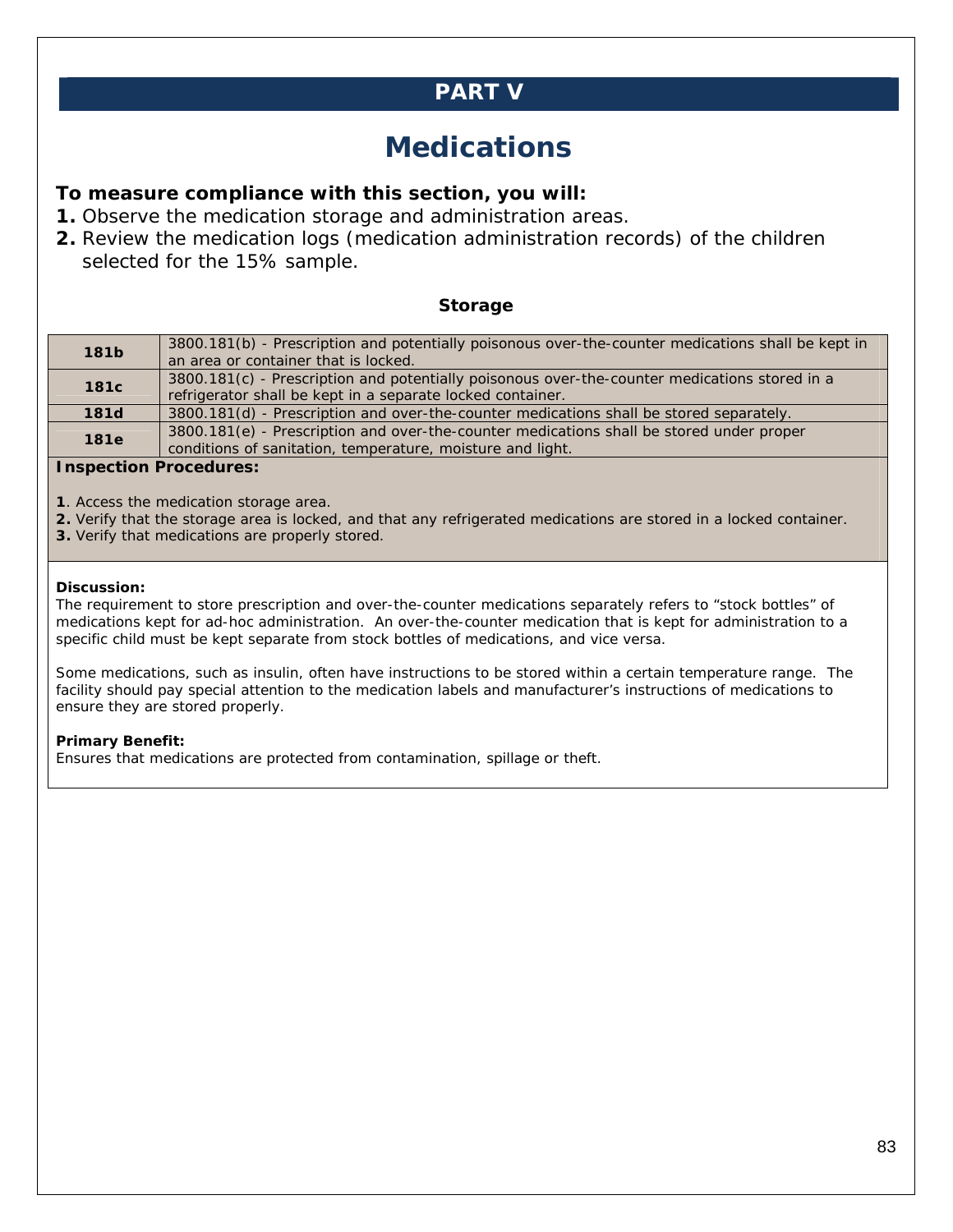## **Containers**

| 181a | 3800.181(a) - Prescription and over-the-counter medications shall be kept in their original<br>containers.                                                                                                                                                                        |
|------|-----------------------------------------------------------------------------------------------------------------------------------------------------------------------------------------------------------------------------------------------------------------------------------|
| 182a | 3800.182(a) - The original container for prescription medications shall be labeled with a pharmacy<br>label that includes the child's name, the name of the medication, the date the prescription was<br>issued, the prescribed dosage and the name of the prescribing physician. |
| 182b | 3800.182(b) - Over-the-counter medications shall be labeled with the original label.                                                                                                                                                                                              |
|      |                                                                                                                                                                                                                                                                                   |

### **Inspection Procedures:**

**1**. Review medications to ensure that they are properly labeled.

#### **Discussion:**

Label requirements apply as follows:

- For bottles the label must appear on each bottle
- For blister packs the label must appear on the blister pack, not on each individual dose
- For unit dose dispensers the label must appear on the dispenser, not on each individual dose
- For sample packs of medications the prescribing physician should include documentation that contains the above information

Facilities may keep stock bottles of OTC medications for ad-hoc administration to children, but facilities are responsible for ensuring that children may take OTC medications without causing allergic reactions or impacting prescription medications prescribed to the child. Stock medications may not be removed from their original containers and stored in smaller containers.

### **Primary Benefit:**

Reduces the possibility of misplacing medications or administering the wrong medication to a child.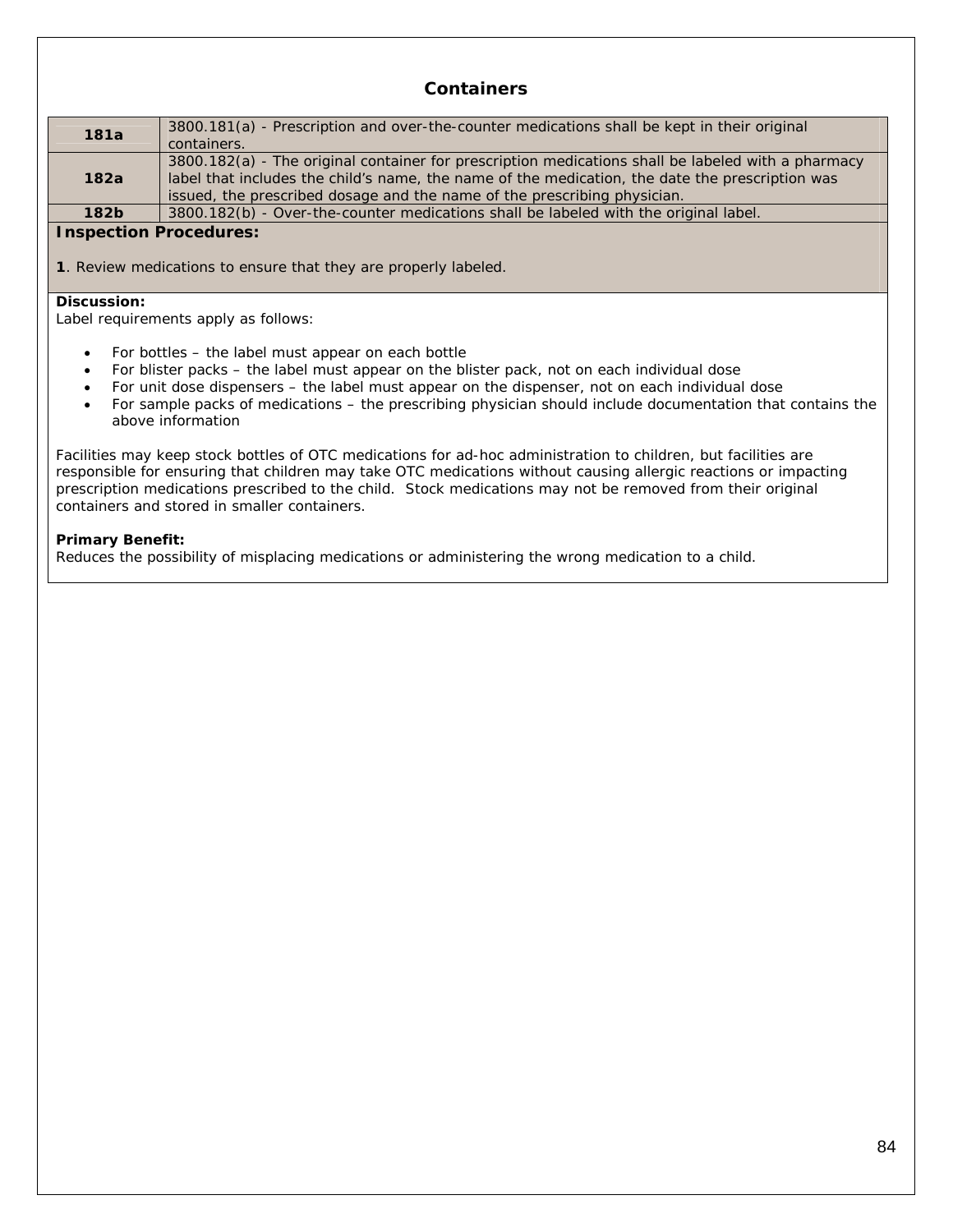### **Usage**

| 183         | 3800.183 - Prescription medications shall be used only by the child for whom the medication was<br>prescribed.                                                                                                              |
|-------------|-----------------------------------------------------------------------------------------------------------------------------------------------------------------------------------------------------------------------------|
| <b>187b</b> | 3800.187(b) - Prescription medications and injections shall be administered according to the<br>directions specified by a licensed physician, certified registered nurse practitioner or licensed<br>physician's assistant. |
| 181f        | 3800.181(f) - Discontinued and expired medications, and prescription medications for children who<br>are no longer served at the facility, shall be disposed of in a safe manner.                                           |

### **Inspection Procedures:**

**1**. Review medications to ensure that medications kept at the facility are for current residents and are not expired. **2.** Review facility's medication disposal method.

### **Discussion:**

No longer served at the facility" means "permanently relocated and no longer living in the facility". Acceptable disposal methods include:

- Adding a small amount of water to a solid drug, or some absorbent material such as cat litter, sawdust or flour to liquid drugs to discourage any unintended use of the drug.
- Double seal the container in another container or heavy bag to prevent easy identification of the drug container or to prevent a glass container from breaking.
- Any written disposal instructions by a pharmacist.
- Any method in accordance with the Department of Environmental Protection and Federal and State regulations.

### **Primary Benefit:**

Ensures children properly receive prescribed medications, do not receive medications that were not prescribed for them, and that discontinued medications are not misused.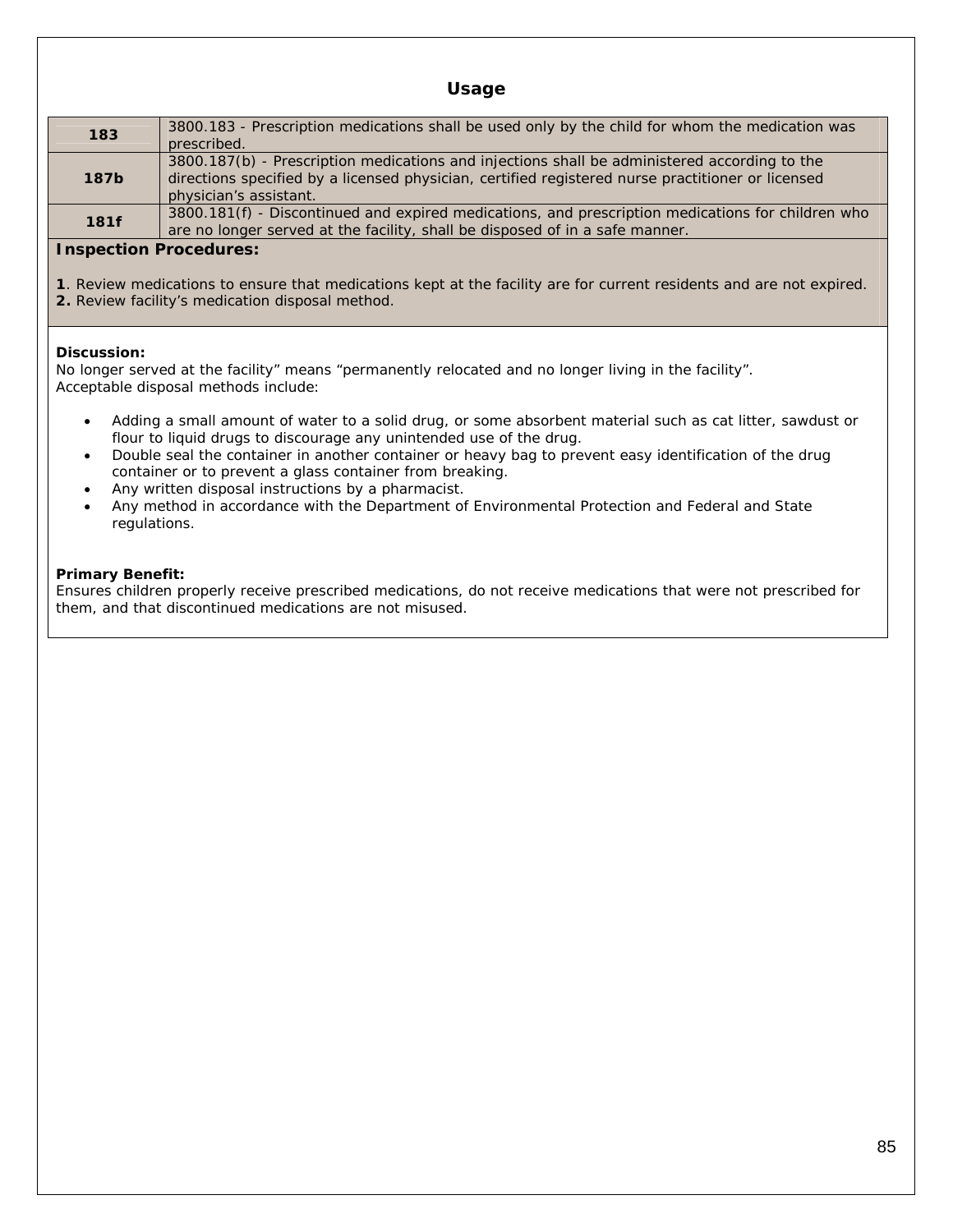|                               | RCLUI U                                                                                                                                                                                                                                                                                                                                                      |
|-------------------------------|--------------------------------------------------------------------------------------------------------------------------------------------------------------------------------------------------------------------------------------------------------------------------------------------------------------------------------------------------------------|
| 184a                          | 3800.184(a) - A medication log shall be kept to include the following for each child:<br>A list of prescription medications.<br>(1)<br>The prescribed dosage.<br>(2)<br>Possible side effects.<br>(3)<br>Contraindicated medications.<br>(4)<br>Specific administration instructions, if applicable.<br>(5)<br>The name of the prescribing physician.<br>(6) |
| 184b                          | 3800.184(b) - For each prescription and over-the-counter medication including insulin administered<br>or self-administered, documentation in the log shall include the medication that was administered,<br>dosage, date, time and the name of the person who administered or self-administered the<br>medication.                                           |
| 184 <sub>c</sub>              | 3800.184(c) - The information in subsection (b) shall be logged at the same time each dosage of<br>medication is administered or self-administered.                                                                                                                                                                                                          |
| 185a                          | 3800.185(a) - Documentation of medication errors shall be kept in the medication log. Medication<br>errors include the failure to administer medication, administering the incorrect medication,<br>administering the correct medication in an incorrect dosage or administering the correct medication<br>at the incorrect time.                            |
| 185b                          | 3800.185(b) - After each medication error, follow-up action to prevent future medication errors<br>shall be taken and documented.                                                                                                                                                                                                                            |
| <b>Inspection Procedures:</b> |                                                                                                                                                                                                                                                                                                                                                              |

**Record** 

**1**. Review the medication log(s) to verify that the required information is captured.

**2.** Verify that the facility documents or has a means to document medication errors as defined by this regulation.

**3.** If medication errors have occurred, verify that follow-up action was taken and recorded.

### **Discussion:**

A separate medication log for each child should be kept.

The medication log is commonly referred to as the MAR (medication administration record). Proper MAR use is critical, as it:

- Creates a record of proper medication administration
- Allows physicians and emergency personnel to know when a medication was last administered
- Creates a system to account for medications, especially controlled substances.

All prescription medications and OTC medications administered by staff or self-administered by children must be recorded on the MAR. Nutritional supplements such as vitamins, liquid supplements that enhance caloric intake, or liquid supplements that replenish electrolytes are not considered medications and do not need to be recorded on the MAR, but the facility must be aware of and provide nutritional supplements if ordered by a physician.

Remember, facilities are responsible for ensuring that children may take OTC medications without causing allergic reactions or impacting prescription medications prescribed to the child.

**What administration information must be recorded on the MAR?** If several pills are packaged together in one blister pack and administered together at the same time, information for each pill in the blister must be listed individually on the MAR. If a child refuses to take a pill or if one or more of the pills in the blister is not administered, the facility must have a means of documenting this.

The administration of a medication by a source outside of the facility (such as a monthly scheduled injection in a physician's office or medication administered while visiting family) **should not** be documented on the MAR for the facility. Only medication given by staff members or the self-administration of a medication observed by a staff member is to be documented on the MAR. However, any documentation given to the child as a result of receiving administration of a medication by a source outside of the facility (such as invoices, doctor's notes; etc) should be kept in the child's record for reference purposes.

The medication record may include the staff person's initials (in lieu of the staff person's full name) if there is a master key showing each staff person's initials and his or her full name, so the individual staff person can be linked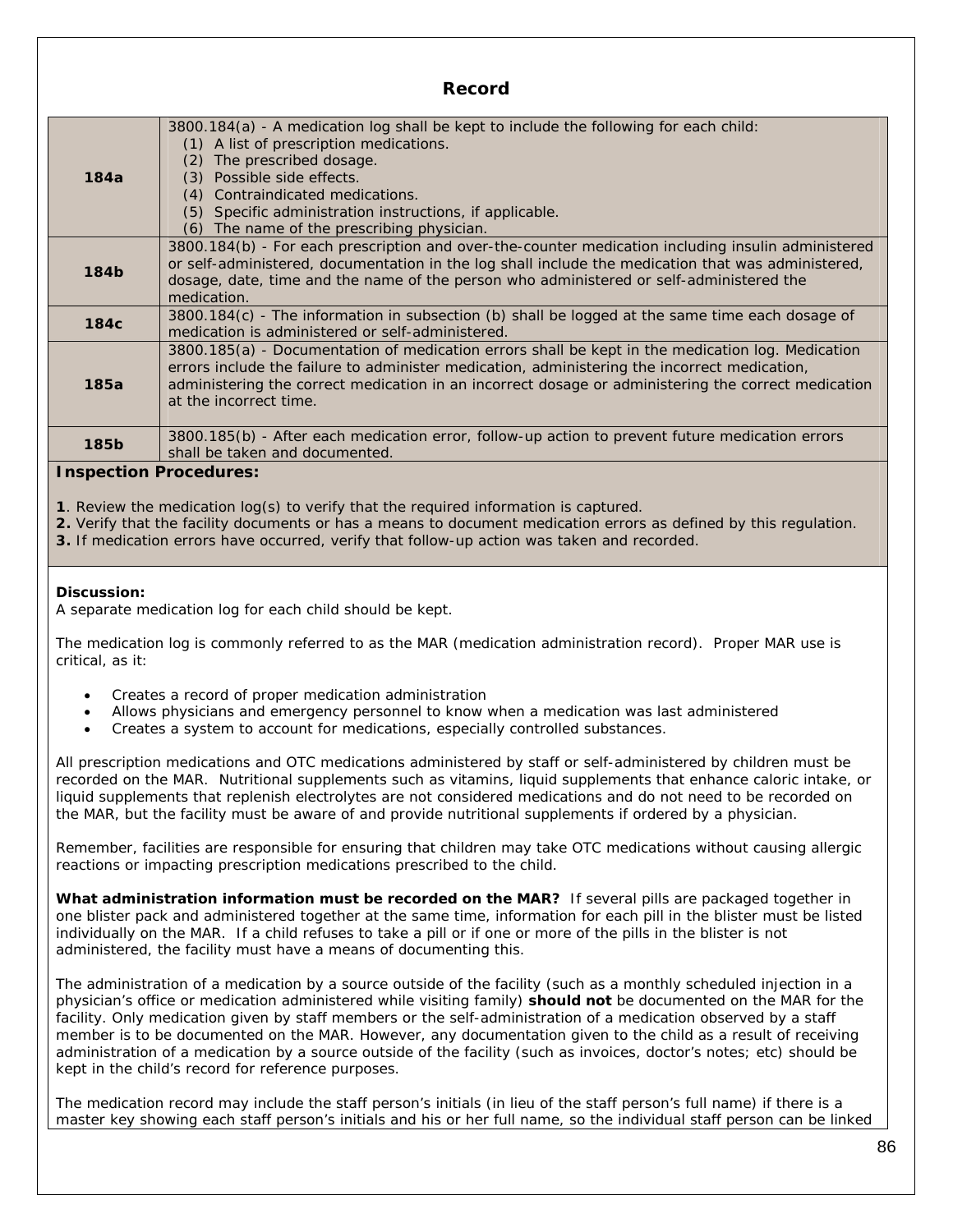to the specific MAR entry.

If a medication is self-administered by a child, the MAR should notate that the medication is self-administered and the staff person that observed the administration.

If there is a specific time of administration listed on the medications record, such as 8:00 AM and 8:00 PM, the actual clock time of each administration is not required to be recorded. The record can simply include staff initials. This means the medication was given within 60 minutes plus or minus the specified time. If the medication record does not list a clock time (such as am, pm, at breakfast, after lunch) the exact time of administration must be recorded.

Pro re nata (PRN) means on an "as needed" basis.

"Specific administration instructions" include any instructions such as: take with food, do not take with certain types of other drugs, and so on.

**Electronic Signatures** - An electronic signature is permissible, as long as the computer system allows only the appropriate person to sign that a medication was administered to a child.

### **Primary Benefit:**

The facility's staff persons will be able to track all medications a child receives and to ensure all medications are administered as prescribed.

| Administration                |                                                                                                                                                                                                                                                                                                                                                                                                                                                                                                                                                                                                                                                                                                                                                                                                                                                                                                                                                                                                                                                    |
|-------------------------------|----------------------------------------------------------------------------------------------------------------------------------------------------------------------------------------------------------------------------------------------------------------------------------------------------------------------------------------------------------------------------------------------------------------------------------------------------------------------------------------------------------------------------------------------------------------------------------------------------------------------------------------------------------------------------------------------------------------------------------------------------------------------------------------------------------------------------------------------------------------------------------------------------------------------------------------------------------------------------------------------------------------------------------------------------|
| 187a                          | 3800.187(a) - Prescription medications and injections of any substance shall be administered by one of<br>the following:<br>(1) A licensed physician, licensed dentist, licensed physician's assistant, registered nurse, certified<br>registered nurse practitioner, licensed practical nurse or licensed paramedic.<br>A graduate of an approved nursing program functioning under the direct supervision of a<br>(2)<br>professional nurse who is present in the facility.<br>A student nurse of an approved nursing program functioning under the direct supervision of a<br>(3)<br>member of the nursing school faculty who is present in the facility.<br>A staff person who meets the criterion in $\S$ 3800.188 (relating to medications administration<br>(4)<br>training) for the administration of oral, topical and eye and ear drop prescriptions, insulin<br>injections and epinephrine injections for insect bites.<br>A child who meets the requirements in § 3800.189 (relating to self-administration of<br>(5)<br>medications). |
| 189                           | 3800.189 - A child is permitted to self-administer medications, insulin injections and epinephrine<br>injections for insect bites, if the following requirements are met:<br>(1) A person who meets the qualifications of $\S$ 3800.187(a)(1)-(4) (relating to administration) is<br>physically present observing the administration and immediately records the administration in<br>accordance with § 3800.184 (relating to medication log).<br>The child recognizes and distinguishes the medication and knows the condition or illness for<br>(2)<br>which the medication is prescribed, the correct dosage and when the medication is to be taken.                                                                                                                                                                                                                                                                                                                                                                                            |
| <b>Inspection Procedures:</b> | 1. Using the medication log, verify that persons who administered medications to children and/or children who<br>self-administered medications were qualified to do so.                                                                                                                                                                                                                                                                                                                                                                                                                                                                                                                                                                                                                                                                                                                                                                                                                                                                            |
| Discussion:                   |                                                                                                                                                                                                                                                                                                                                                                                                                                                                                                                                                                                                                                                                                                                                                                                                                                                                                                                                                                                                                                                    |

Self-explanatory.

### **Primary Benefit:**

Ensures that medications are administered by or in the supervision of qualified personnel.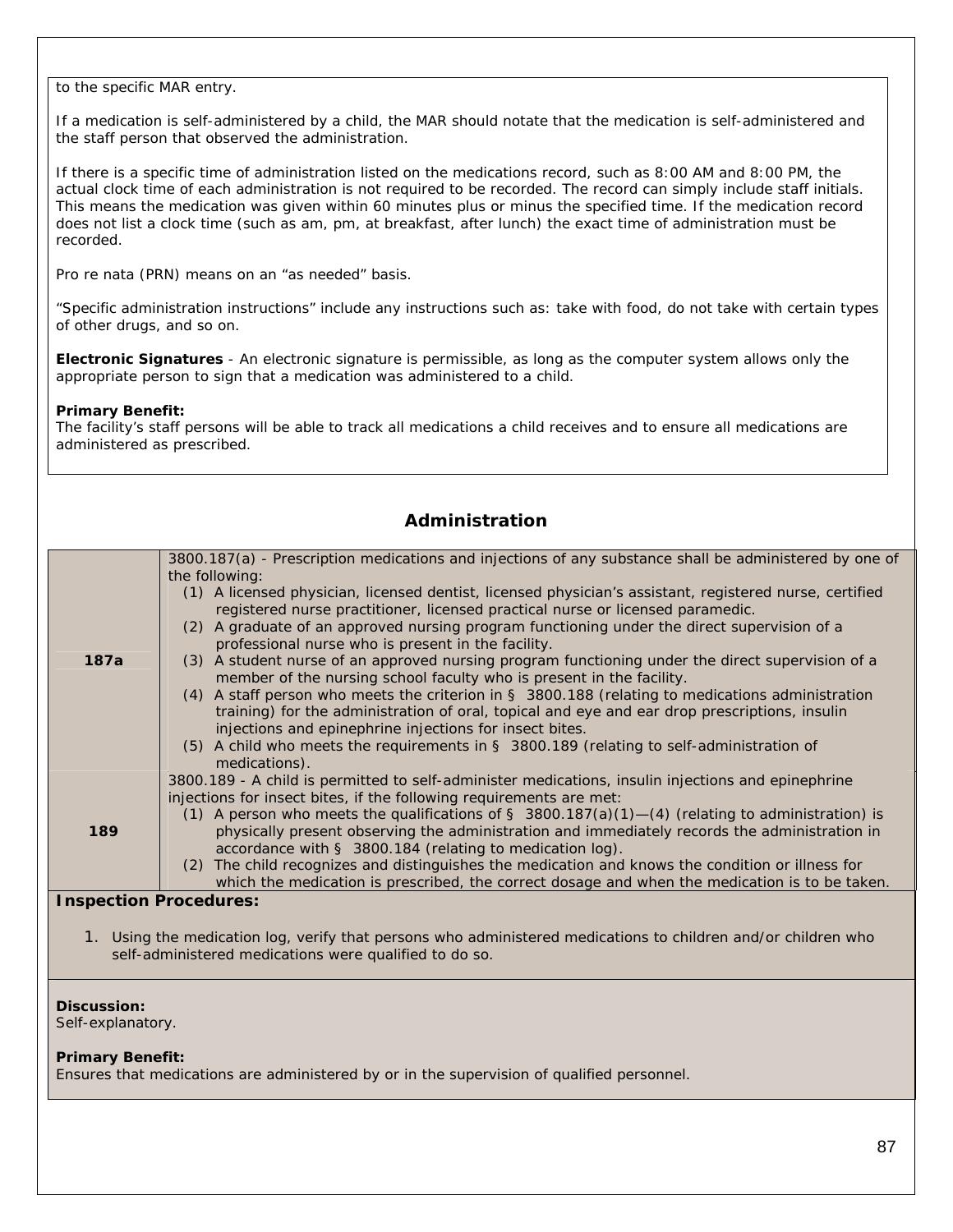# **PART VI**

# **Rights, Treatments, and Prohibitions**

Chapter 3800 guarantees specific rights and provides protection from mistreatment to children in residential and day treatment settings. Depriving children of specific or civil rights or using children's rights as a reward or sanction are expressly prohibited by Chapter 3800, as is the use of most types of restraints.

The inspection procedures to verify compliance with an regulation in this section vary greatly depending on the situation.

# **Abuse, Mistreatment, Discrimination, and Restraints**

The following are prohibited, except where indicated under "exceptions":

| 32a              | 3800.32(a) - A child may not be discriminated against because of race, color, religious creed,                                                                                                     |
|------------------|----------------------------------------------------------------------------------------------------------------------------------------------------------------------------------------------------|
| 32 <sub>b</sub>  | disability, handicap, ancestry, sexual orientation, national origin, age or sex.<br>3800.32(b) - A child may not be abused, mistreated, threatened, harassed or subject to corporal<br>punishment. |
|                  |                                                                                                                                                                                                    |
| 32c              | 3800.32(c) - A child has the right to be treated with fairness, dignity and respect.                                                                                                               |
| 32m              | 3800.32(m) - A child has the right to be free from excessive medication.                                                                                                                           |
| 32n              | 3800.32(n) - A child may not be subjected to unusual or extreme methods of discipline which may                                                                                                    |
|                  | cause psychological or physical harm to the child.                                                                                                                                                 |
| 164a             | 3800.164(a) - A facility may not withhold meals or drink as punishment.                                                                                                                            |
| 164 <sub>b</sub> | 3800.164(b) - A child may not be forced to eat food.                                                                                                                                               |
|                  | 3800.206 - Seclusion, defined as placing a child in a locked room, is prohibited. A locked room includes                                                                                           |
| 206              | a room with any type of door-locking device, such as a key lock, spring lock, bolt lock, foot pressure                                                                                             |
|                  | lock or physically holding the door shut.                                                                                                                                                          |
|                  |                                                                                                                                                                                                    |
|                  | 3800.207 - The use of aversive conditioning, defined as the application of startling, painful or noxious                                                                                           |
| 207              | stimuli, is prohibited.                                                                                                                                                                            |
|                  |                                                                                                                                                                                                    |
|                  | 3800.208(a) - Pressure point techniques, defined as the application of pain for the purpose of                                                                                                     |
| 208a             | achieving compliance, are prohibited, except as provided in [3800.208b].                                                                                                                           |
|                  |                                                                                                                                                                                                    |
| 209e             | 3800.209(e) - A Pro Re Nata (PRN) order for controlling acute, episodic behavior is prohibited.                                                                                                    |
|                  |                                                                                                                                                                                                    |
| 210b             | 3800.210(b) - The use of a mechanical restraint is prohibited.                                                                                                                                     |
|                  | 3800.211(b) - Manual restraints that apply pressure or weight on the child's respiratory system are                                                                                                |
| 211b             | prohibited.                                                                                                                                                                                        |
|                  |                                                                                                                                                                                                    |

### **Exceptions:**

- Food and beverages may be withheld in accordance with prescribed medical or dental procedures.
- The use of a pressure point technique that applies pressure at the child's jaw point for the purpose of bite release, is permitted.
- Devices used to provide support for functional body position or proper balance and a device used for medical treatment, such as sand bags to limit movement after medical treatment, a wheelchair belt that is used for body positioning and support or a helmet used for prevention of injury during seizure activity, are not considered mechanical restraints.
- A manual restraint does not include a manual assist of any duration for a child during which the child does not physically resist or a therapeutic hold for a child who is 8 years of age or younger for less than 10 minutes during which the child does not physically resist.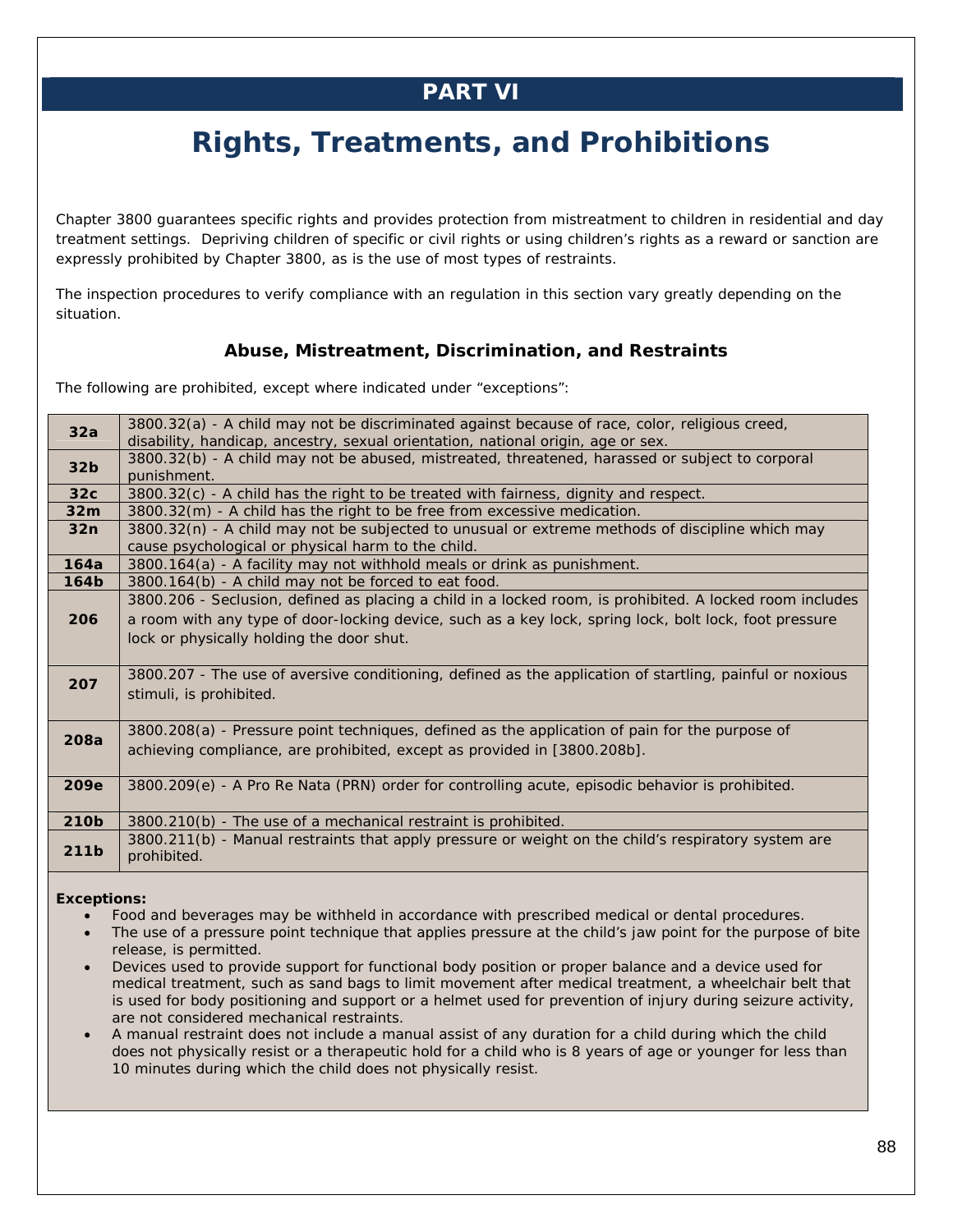# **Communications and Visitation**

The following will be measured by a combination of interview, observation, and review of facility policy:

| 32e  | 3800.32(e) - A child has the right to communicate with others by telephone subject to reasonable             |
|------|--------------------------------------------------------------------------------------------------------------|
|      | facility policy and written instructions from the contracting agency or court, if applicable, regarding      |
|      | circumstances, frequency, time, payment and privacy.                                                         |
|      | 3800.32(f) - A child shall have the right to visit with family at least once every 2 weeks, at a time and    |
| 32f  | location convenient for the family, the child and the facility, unless visits are restricted by court order. |
|      | This right does not restrict more frequent family visits.                                                    |
| 32g  | $3800.32(g)$ - A child has the right to receive and send mail.                                               |
| 32g1 | $3800.32(g)(1)$ - Outgoing mail may not be opened or read by staff persons.                                  |
| 32g2 | 3800.32(g)(2) - Incoming mail from Federal, State or county officials, or from the child's attorney,         |
|      | may not be opened or read by staff persons.                                                                  |
|      | $3800.32(q)(3)$ - Incoming mail from persons other than those specified in paragraph (2), may not be         |
|      | opened or read by staff persons unless there is reasonable suspicion that contraband, or other               |
| 32g3 | information or material that may jeopardize the child's health, safety or well-being, may be enclosed.       |
|      | If there is reasonable suspicion that contraband, or other information that may jeopardize the child's       |
|      | health or safety may be enclosed, mail may be opened by the child in the presence of a staff person.         |
| 32h  | 3800.32(h) - A child has the right to communicate and visit privately with his attorney and clergy.          |

# **Human Rights**

The following will be measured by a combination of interview, observation, and review of facility policy**:** 

| 18a             | 3800.18(a) - Money earned or received by a child is the child's personal property.                           |
|-----------------|--------------------------------------------------------------------------------------------------------------|
| 18 <sub>b</sub> | 3800.18(b) - The facility may place reasonable limits on the amount of money to which a child has<br>access. |
| 18f             | 3800.18(f) - There shall be no borrowing of child funds by the facility or staff persons.                    |

### **Discussion:**

Money that is the personal property of a child can only be used for that child's benefit or fines such as court ordered restitution. Facilities may not use a child's funds to benefit the facility or other children in the facility.

Examples of use of child funds that are not for the child's benefit include:

- Use of a child's funds by the facility to purchase or rent a shared item such as a common television, an air conditioner in a common area, or common living room furniture.
- Use of a child's funds by the facility to rent property or items for the facility, legal entity or staff.
- Staff persons or facilities accepting loans or gifts of money from a child.

It is recommended that any facility-imposed limitations are in writing and disclosed to the child and child's responsible parties at the time of admission.

### **Primary Benefit:**

Safeguards child funds and property.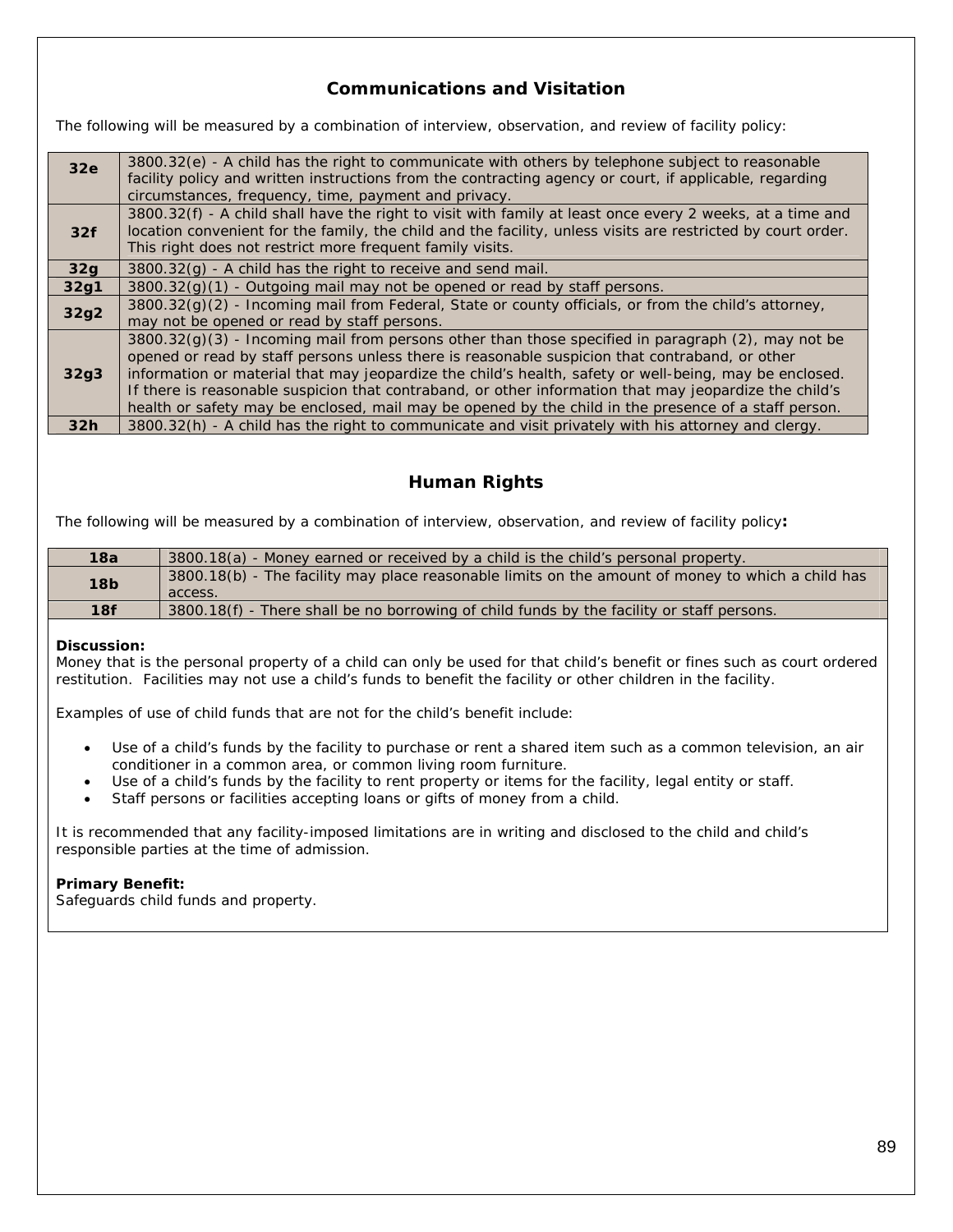|                 | 3800.20(a) - The facility shall comply with the following statutes and regulations relating to<br>confidentiality of records, to the extent applicable:<br>(1) 23 Pa.C.S. § § 6301-6385 (relating to the Child Protective Service Law).                                                                                                                                                                                                                                                                     |
|-----------------|-------------------------------------------------------------------------------------------------------------------------------------------------------------------------------------------------------------------------------------------------------------------------------------------------------------------------------------------------------------------------------------------------------------------------------------------------------------------------------------------------------------|
|                 | (2) 23 Pa.C.S. $\S$ $\S$ 2101-2910 (relating to Adoption Act).                                                                                                                                                                                                                                                                                                                                                                                                                                              |
| 20a             | (3) The Mental Health Procedures Act (50 P. S. § § 7101-7503).<br>(4) Section 602(d) of the Mental Health and Mental Retardation Act (50 P. S. § 4602(d)).                                                                                                                                                                                                                                                                                                                                                  |
|                 | (5) The Confidentiality of HIV-Related Information Act (35 P. S. § § 7601-7612).                                                                                                                                                                                                                                                                                                                                                                                                                            |
|                 | (6) Sections 5100.31-5100.39 (relating to confidentiality of mental health records).<br>(7) Sections 3490.91-3490.95 (relating to confidentiality).                                                                                                                                                                                                                                                                                                                                                         |
|                 | (8) Other applicable statutes and regulations.                                                                                                                                                                                                                                                                                                                                                                                                                                                              |
|                 | 3800.20(b) - The following confidentiality requirements apply unless in conflict with the<br>requirements of applicable statutes and regulations specified in subsection (a):                                                                                                                                                                                                                                                                                                                               |
|                 | (1) A child's record, information concerning a child or family, and information that may identify a                                                                                                                                                                                                                                                                                                                                                                                                         |
|                 | child or family by name or address, is confidential and may not be disclosed or used other<br>than in the course of official facility duties.                                                                                                                                                                                                                                                                                                                                                               |
|                 | Information specified in paragraph (1) shall be released upon request only to the child's parent,<br>(2)<br>the child's guardian or custodian, if applicable, the child's and parent's attorney, the court<br>and court services, including probation staff, county government agencies, authorized agents<br>of the Department and to the child if the child is 14 years of age or older. Information may<br>be withheld from a child if the information may be harmful to the child. Documentation of the |
| 20 <sub>b</sub> | harm to be prevented by withholding of information shall be kept in the child's record.<br>(3) Information specified in paragraph (1) may be released to other providers of service to the<br>child if the information is necessary for the provider to carry out its responsibilities.<br>Documentation of the need for release of the information shall be kept in the child's record.                                                                                                                    |
|                 | (4) Information specified in paragraph (1) may not be used for teaching or research purposes<br>unless the information released does not contain information which would identify the child or<br>family.                                                                                                                                                                                                                                                                                                   |
|                 | Information specified in paragraph (1) may not be released to anyone not specified in<br>(5)<br>paragraphs (2)-(4), without written authorization from the court, if applicable, and the<br>child's parent and, if applicable, the child's guardian or custodian.                                                                                                                                                                                                                                           |
|                 | (6) Release of information specified in paragraph (1) may not violate the confidentiality of another<br>child.                                                                                                                                                                                                                                                                                                                                                                                              |

## **Discussion:**

These regulations relate to any form of private information, not just a child's record. Staff must be careful not to disclose information through conversation, unsecured medical records or medication logs, or public bulletin boards or calendars showing children's medical appointments. It is recommended that each facility develop and implement policy and procedures specific to record accessibility, security, storage, and authorized use and release of information.

### **Primary Benefit:**

Protects child privacy and ensures that facilities comply with other applicable laws.

| 32i | 3800.32(i) - A child has the right to be protected from unreasonable search and seizure. A facility may<br>conduct search and seizure procedures, subject to reasonable facility policy. |
|-----|------------------------------------------------------------------------------------------------------------------------------------------------------------------------------------------|
| 32j | 3800.32(j) - A child has the right to practice the religion or faith of choice, or not to practice any religion<br>or faith.                                                             |
| 31e | 3800.31(e) - A child and the child's family have the right to lodge a grievance with the facility for an<br>alleged violation of specific or civil rights without fear of retaliation.   |
| 32d | $3800.32(d)$ - A child has the right to be informed of the rules of the facility.                                                                                                        |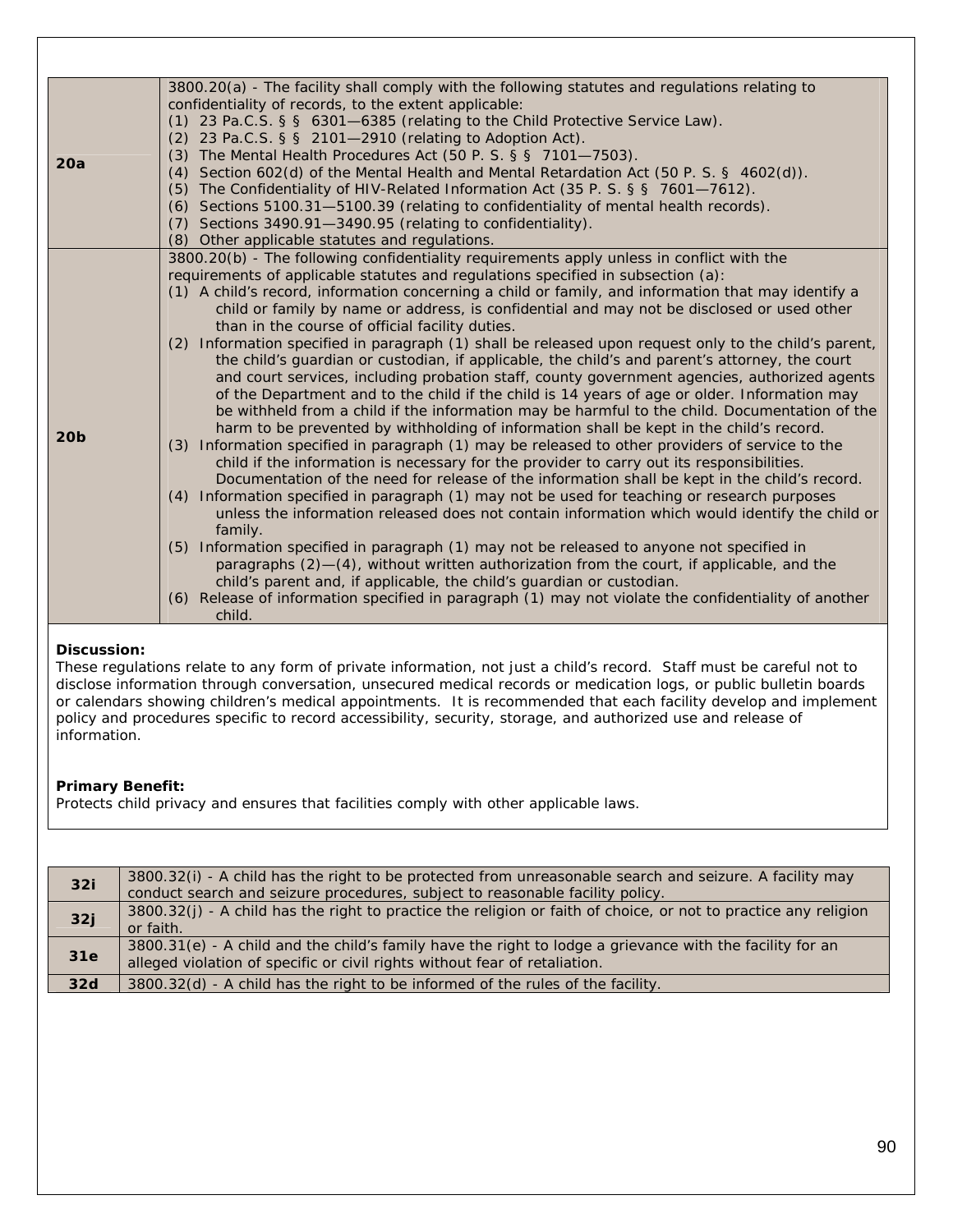# **Care and Treatment**

| 32k             | 3800.32(k) - A child has the right to appropriate medical, behavioral health and dental treatment.           |
|-----------------|--------------------------------------------------------------------------------------------------------------|
| 321             | 3800.32(I) - A child has the right to rehabilitation and treatment.                                          |
| 32 <sub>o</sub> | 3800.32(o) - A child has the right to clean, seasonal clothing that is age and gender appropriate.           |
| 148a            | 3800.148(a) - The facility shall identify acute and chronic conditions of a child and shall arrange for or   |
|                 | provide appropriate medical treatment.                                                                       |
| 148b            | 3800.148(b) - Medically necessary physical and behavioral health services, diagnostic services, follow-up    |
|                 | examinations and treatment, such as medical, nursing, pharmaceutical, dental, dietary, hearing, vision,      |
|                 | blood lead level, psychiatric and psychological services that are planned or prescribed for the child, shall |
|                 | be arranged for or provided.                                                                                 |

### **Discussion:**

These regulations require that children receive necessary care, treatment, and services, and establish that the facility is responsible for meeting children's basic needs.

### **Primary Benefit:**

Ensures that children in care receive essential medical, social, and personal care services.

| 229                                                                                                                                                                                                                                                      | 3800.229 - Under 22 Pa. Code Chapters 11, 14 and 15 (relating to student attendance; special education<br>services and programs; and protected handicapped students), each child who is of compulsory school age<br>shall participate in a Department of Education-approved school program or an educational program under<br>contract with the local public school district. |  |
|----------------------------------------------------------------------------------------------------------------------------------------------------------------------------------------------------------------------------------------------------------|-------------------------------------------------------------------------------------------------------------------------------------------------------------------------------------------------------------------------------------------------------------------------------------------------------------------------------------------------------------------------------|--|
| Discussion:<br>$\overline{\mathcal{O}}$ and the state of the state of the state of the state of the state of the state of the state of the state of the state of the state of the state of the state of the state of the state of the state of the state |                                                                                                                                                                                                                                                                                                                                                                               |  |

Children must participate in a school program as appropriate based on age, adjudication, etc.

### **Primary Benefit:**

Ensures that children in residential and day-treatment settings continue to receive educational services.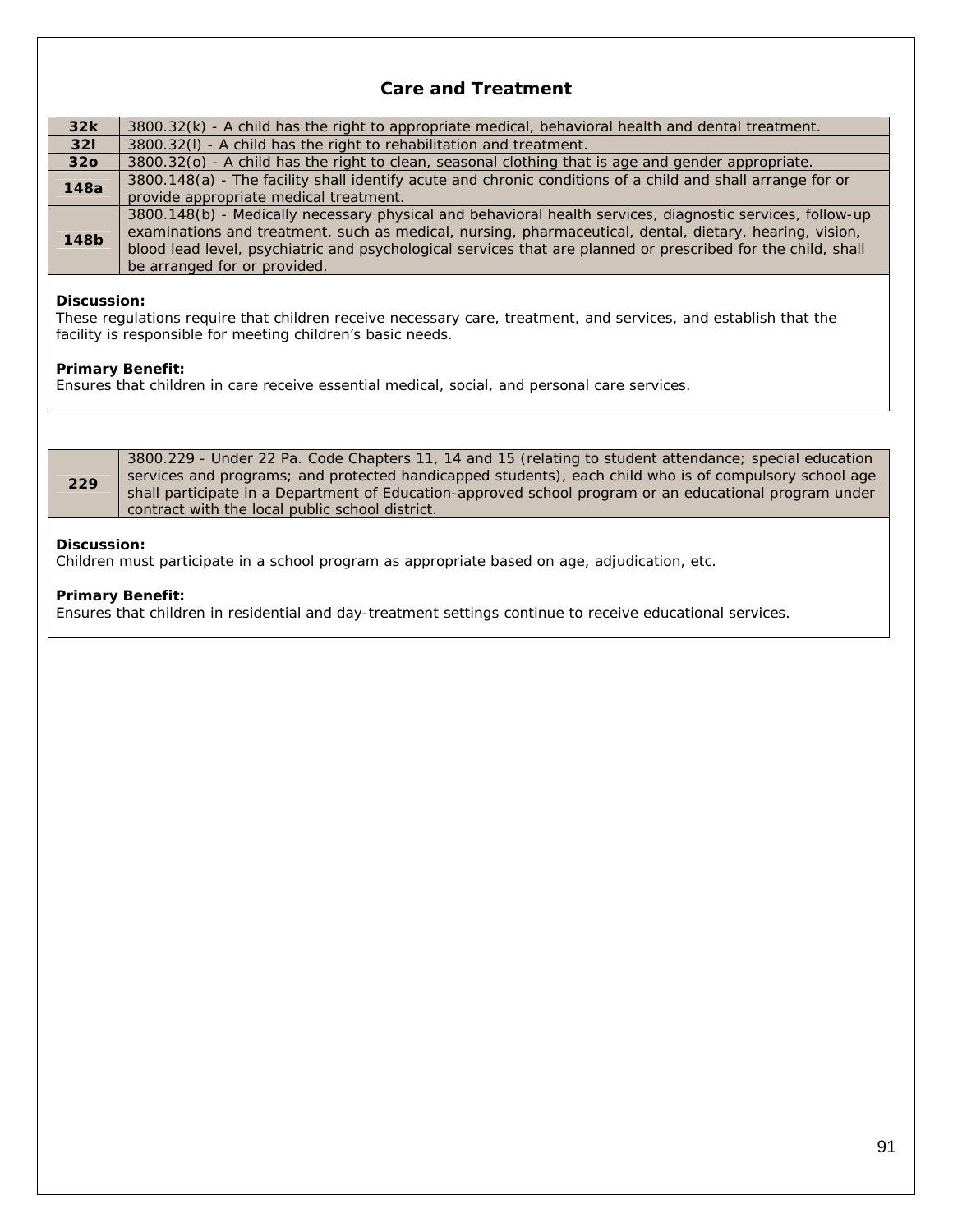# **Restrictive Procedures**

| 202a    | 3800.202(a) - A restrictive procedure may not be used in a punitive manner, for the convenience of<br>staff persons or as a program substitution.                                                                                                     |
|---------|-------------------------------------------------------------------------------------------------------------------------------------------------------------------------------------------------------------------------------------------------------|
| 202b    | 3800.202(b) - With the exception of exclusion as specified in § 3800.212 (relating to exclusion), a<br>restrictive procedure may be used only to prevent a child from injuring himself or others.                                                     |
| 202c(1) | $3800.202(c)(1)$ - For each incident in which use of a restrictive procedure is considered, every<br>attempt shall be made to anticipate and de-escalate the behavior using methods of intervention less<br>intrusive than restrictive procedures.    |
| 202c(2) | $3800.202(c)(2)$ - For each incident in which use of a restrictive procedure is considered, a restrictive<br>procedure may not be used unless less intrusive techniques and resources appropriate to the<br>behavior have been tried but have failed. |
| 202c(3) | $3800.202(c)(3)$ - For each incident in which use of a restrictive procedure is considered, a restrictive<br>procedure shall be discontinued when the child demonstrates he has regained self-control.                                                |

### **Discussion:**

Restrictive procedures, also referred to as restraints, are used to protect children from harming themselves or others. Except in emergency situations where immediate action is required to protect the child or other persons, restrictive procedures should only be used as a method of last resort after less-intrusive measures to de-escalate dangerous behaviors have been tried but have failed. Any restrictive procedure must be stopped immediately when the child has regained self-control.

Restrictive procedures include chemical restraint, exclusion, manual restraint, mechanical restraint, aversive conditioning, pressure point techniques, and seclusion. Some of these procedures are only permitted in certain types of 3800-licensed settings; others are not permitted in any setting. The table below shows which procedures may and may not be used by specific types of service:

| <b>Restrictive Procedure and</b><br><b>Definition</b>                                                                                                                                                                                                      | Child<br>Residential | <b>Mobile</b><br>Program | Outdoor<br>Program | Secure<br>Care | <b>Secure</b><br><b>Detention</b> | <b>Transitional</b><br>Living | Day<br>Treatment |
|------------------------------------------------------------------------------------------------------------------------------------------------------------------------------------------------------------------------------------------------------------|----------------------|--------------------------|--------------------|----------------|-----------------------------------|-------------------------------|------------------|
| <b>Chemical Restraint - Non-</b><br>emergency use<br>Use of a drug to control acute,<br>episodic behavior that<br>restricts the movement or<br>function of a child, including<br>Pro Re Nata (PRN) orders for<br>controlling acute, episodic<br>behaviors. | <b>NO</b>            | <b>NO</b>                | <b>NO</b>          | <b>NO</b>      | <b>NO</b>                         | <b>NO</b>                     | <b>NO</b>        |
| <b>Chemical Restraint -</b><br><b>Emergency use</b><br>Administration of drugs<br>ordered by a licensed<br>physician and administered by<br>licensed, certified, or<br>registered medical personnel<br>on an emergency basis.                              | <b>YES</b>           | <b>YES</b>               | <b>YES</b>         | <b>YES</b>     | <b>YES</b>                        | <b>YES</b>                    | <b>YES</b>       |
| <b>Exclusion</b><br>Removal of a child from the<br>child's immediate environment<br>and restricting the child alone<br>to a room or area.                                                                                                                  | <b>YES</b>           | <b>YES</b>               | <b>YES</b>         | <b>YES</b>     | <b>YES</b>                        | <b>YES</b>                    | <b>YES</b>       |
| <b>Manual Restraint</b><br>A physical, hands-on<br>technique that lasts more than<br>1 minute, which restricts the<br>movement or function of a<br>child or portion of a child's<br>body.                                                                  | <b>YES</b>           | <b>YES</b>               | <b>YES</b>         | <b>YES</b>     | <b>YES</b>                        | <b>YES</b>                    | <b>YES</b>       |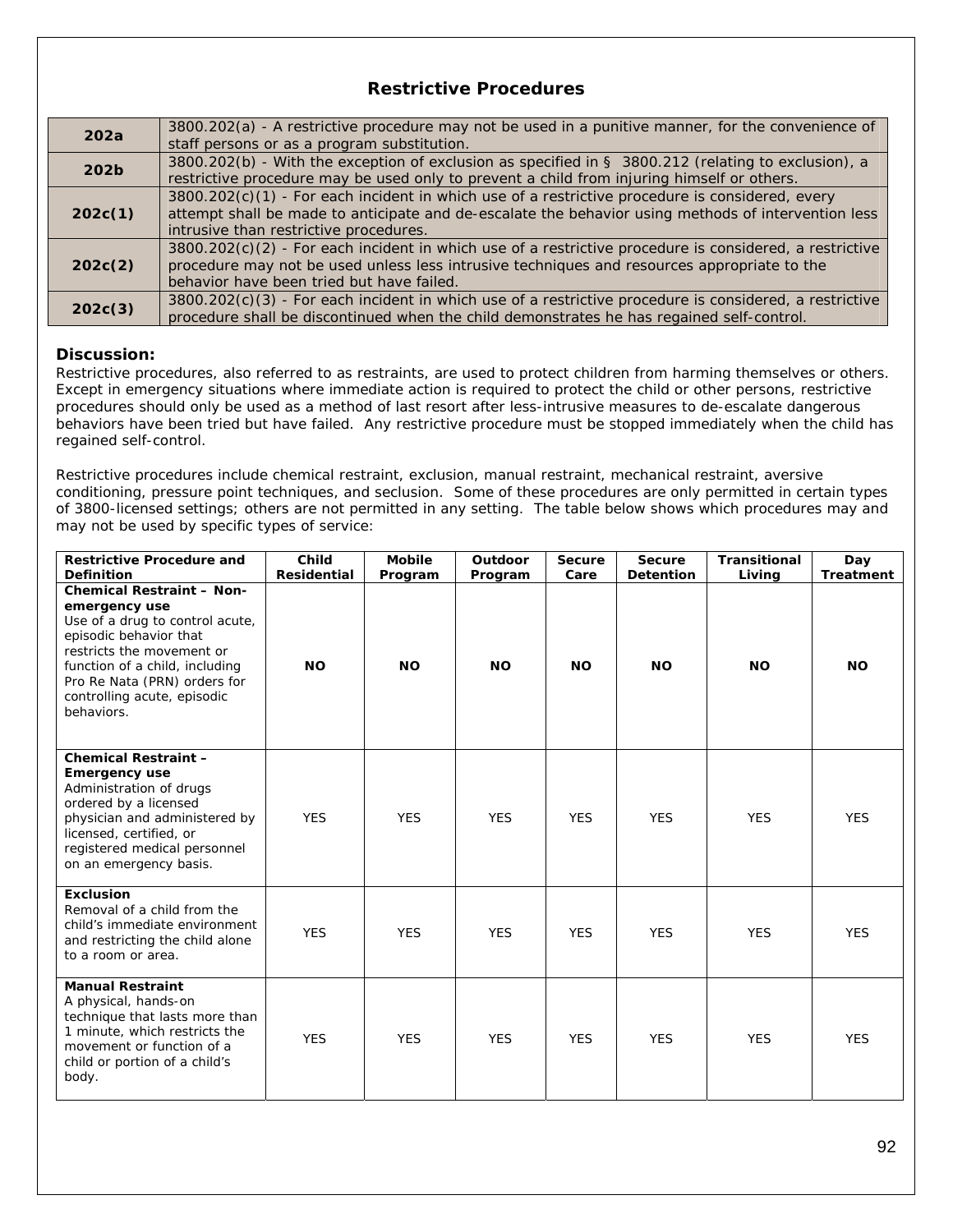| <b>Manual Restraint -</b><br><b>Respiratory Pressure</b><br>Manual restraints that apply<br>pressure or weight on the<br>child's respiratory system                                                    | <b>NO</b>  | <b>NO</b>  | <b>NO</b>  | <b>NO</b>                      | <b>NO</b>               | <b>NO</b>  | <b>NO</b>  |
|--------------------------------------------------------------------------------------------------------------------------------------------------------------------------------------------------------|------------|------------|------------|--------------------------------|-------------------------|------------|------------|
| <b>Manual Restraint - Prone</b><br><b>Position</b><br>A restraint during which a<br>child is held face down on the<br>floor                                                                            | <b>NO</b>  | <b>NO</b>  | <b>NO</b>  | <b>NO</b>                      | <b>NO</b>               | <b>NO</b>  | <b>NO</b>  |
| <b>Mechanical Restraint</b><br>Use of a device that restricts<br>the movement or function of a<br>child or portion of a child's<br>body <sup>1</sup>                                                   | <b>NO</b>  | <b>NO</b>  | <b>NO</b>  | $YES -$<br>See<br><b>Below</b> | YES-See<br><b>Below</b> | <b>NO</b>  | ΝO         |
| <b>Aversive Conditioning</b><br>The application of startling,<br>painful or noxious stimuli.                                                                                                           | <b>NO</b>  | <b>NO</b>  | <b>NO</b>  | <b>NO</b>                      | <b>NO</b>               | <b>NO</b>  | <b>NO</b>  |
| <b>Pressure Points</b><br>The application of pain for the<br>purpose of achieving<br>compliance.                                                                                                       | <b>NO</b>  | <b>NO</b>  | <b>NO</b>  | <b>NO</b>                      | <b>NO</b>               | <b>NO</b>  | <b>NO</b>  |
| <b>Pressure Points - Bite</b><br>Release<br>The application of pressure at<br>the child's jaw point for the<br>purpose of bite release.                                                                | <b>YES</b> | <b>YES</b> | <b>YES</b> | <b>YES</b>                     | <b>YES</b>              | <b>YES</b> | <b>YES</b> |
| <b>Seclusion</b><br>Placing a child in a room with<br>any type of door-locking<br>device, such as a key lock,<br>spring lock, bolt lock, foot<br>pressure lock or physically<br>holding the door shut. | <b>NO</b>  | <b>NO</b>  | <b>NO</b>  | <b>YES</b>                     | <b>YES</b>              | <b>NO</b>  | <b>NO</b>  |

### **Items not considered to be Restraints**

Items or techniques that meet the technical definitions of restrictive procedures as listed above are occasionally used for treatment of medical or psychological conditions. In these cases, the items or techniques are not considered to be restrictive procedures. These include:

- **Chemical Restraints** The term excludes drugs ordered by a licensed physician as part of ongoing medical treatment or as pretreatment prior to a medical or dental examination or treatment.
- **Exclusion** A technique is not "exclusion" if a staff person remains in the exclusion area with the child.
- **Manual Restraints** The term does not include:
	- o A manual assist, of any duration, during which the child does not physically resist
	- $\circ$  A therapeutic hold<sup>2</sup> lasting no longer than 10 minutes for a child who:
		- Is 8 years of age or younger, and
		- Does not physically resist the hold

playfully holding a child to stimulate the improvement of emotional bonds, or holding an out-of-control child until (s)he calms down.

 <sup>1</sup> Examples of mechanical restraints include, but are not limited to, handcuffs, anklets, wristlets, camisoles, helmets with fasteners, muffs and mitts with fasteners, poseys, waist straps, head straps, papoose boards, and restraining sheets. 2

 $2$  Therapeutic holding is defined as an adult physically holding a child for therapeutic benefit. Its use includes comforting hugs that a child seeks out,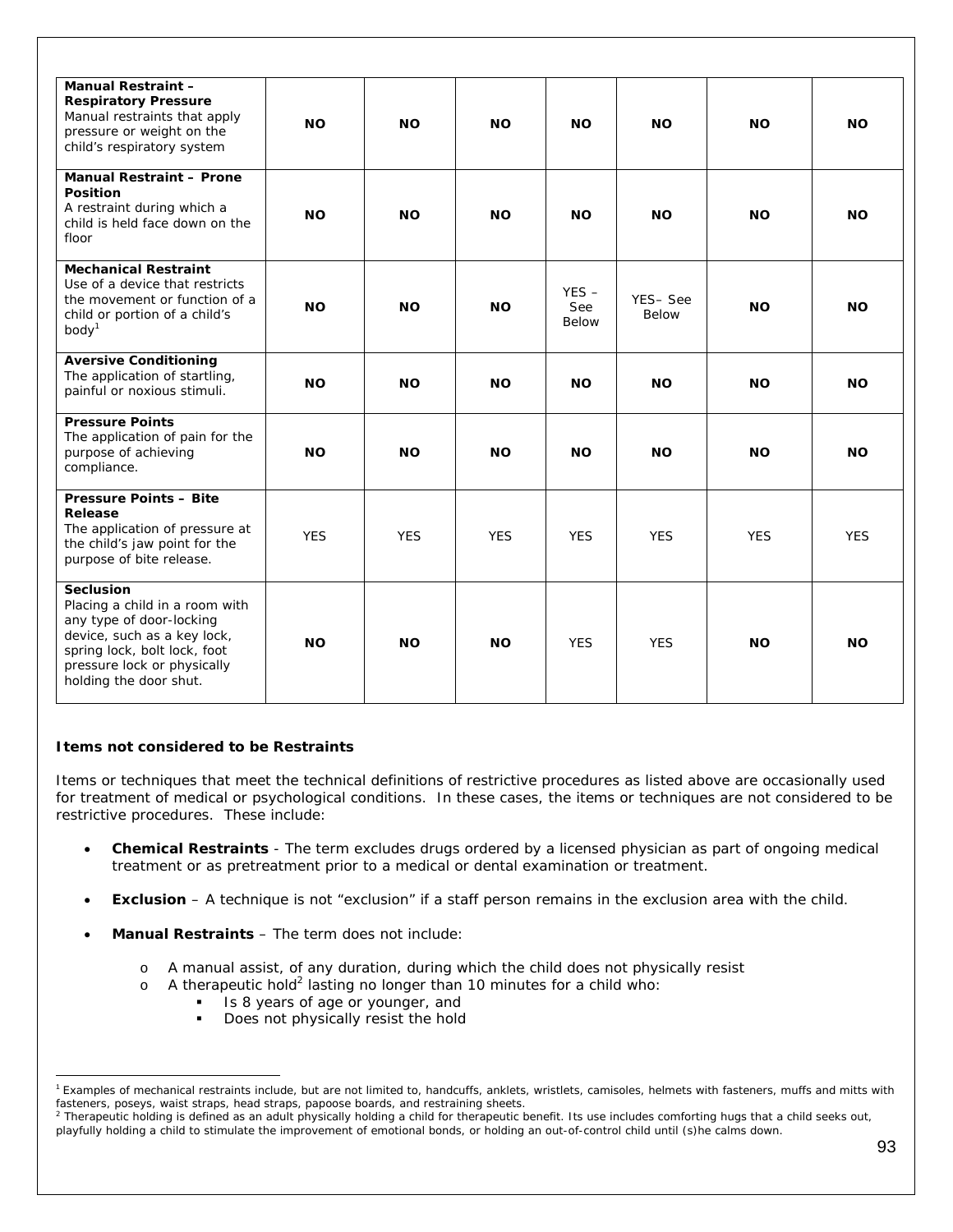• **Mechanical Restraints** - The term excludes devices used to provide support for functional body position or proper balance and a device used for medical treatment, such as sand bags to limit movement after medical treatment, a wheelchair belt that is used for body positioning and support or a helmet used for prevention of injury during seizure activity.

# **Additional Requirements**

There are specific requirements that must be followed when using chemical restraints, manual restraints, and exclusion techniques.

# **Chemical Restraints**

| 209b             | 3800.209(b) - Administration of a chemical restraint is prohibited except for the administration of<br>drugs ordered by a licensed physician and administered by licensed/certified/registered medical<br>personnel on an emergency basis.                                                                                                                                                                                                                                                                     |
|------------------|----------------------------------------------------------------------------------------------------------------------------------------------------------------------------------------------------------------------------------------------------------------------------------------------------------------------------------------------------------------------------------------------------------------------------------------------------------------------------------------------------------------|
| 209 <sub>c</sub> | 3800.209(c) - If a chemical restraint is to be administered as specified in subsection (b), the<br>following apply:<br>Immediately prior to each incidence of administering a drug on an emergency basis, a<br>(1)<br>licensed physician shall have examined the child and given a written order to administer the<br>drug.<br>(2) Immediately prior to each readministration of a drug on an emergency basis, a licensed<br>physician shall have examined the child and ordered readministration of the drug. |
|                  | 3800.209(d) - If a chemical restraint is administered as specified in subsection (c), the following<br>apply:                                                                                                                                                                                                                                                                                                                                                                                                  |
| 209d             | The child's vital signs shall be monitored at least once each hour and in accordance with the<br>(1)<br>frequency and duration recommended and documented by the prescribing physician.<br>The physical needs of the child shall be met promptly.<br>(2)                                                                                                                                                                                                                                                       |

### **Discussion:**

**Chemical restraints** may not be administered until a licensed physician examines the child and issues a written order to administer the restraint. Following the initial order, the setting may keep a supply of the medication used as a restraint on hand, but may not administer it again unless a licensed physician examines the child and orders readministration.

Pursuant to § 3800.209(b), emergency chemical restraints may only be administered by "licensed, certified, or registered medical personnel." As specified at § 3800.187, the medical personnel permitted to administer "prescription medications and injections of any substance" include:

- A licensed physician, licensed dentist, licensed physician's assistant, registered nurse, certified registered nurse practitioner, licensed practical nurse or licensed paramedic.
- A graduate of an approved nursing program functioning under the direct supervision of a professional nurse who is present in the facility.
- A student nurse of an approved nursing program functioning under the direct supervision of a member of the nursing school faculty who is present in the facility.

Following the administration of an emergency chemical restraint, the child's vital signs must be monitored at least once each hour and in accordance with the frequency and duration recommended and documented by the prescribing physician. Any physical needs of the child identified during the monitoring must be met promptly.

Documentation of compliance with the above requirements (set forth at § 3800.209(b)-(e)) must be maintained in the child's record.

### **Use of Manual restraints** requires that:

- The position of the manual restraint or the staff person applying a manual restraint be changed at least every 10 consecutive minutes of applying the manual restraint (§ 3800.211d), and
- A staff person other *than the person* applying the restraint must observe and document the physical and emotional condition of the child at least every 10 minutes that the manual restraint is applied (§ 3800.211(3)).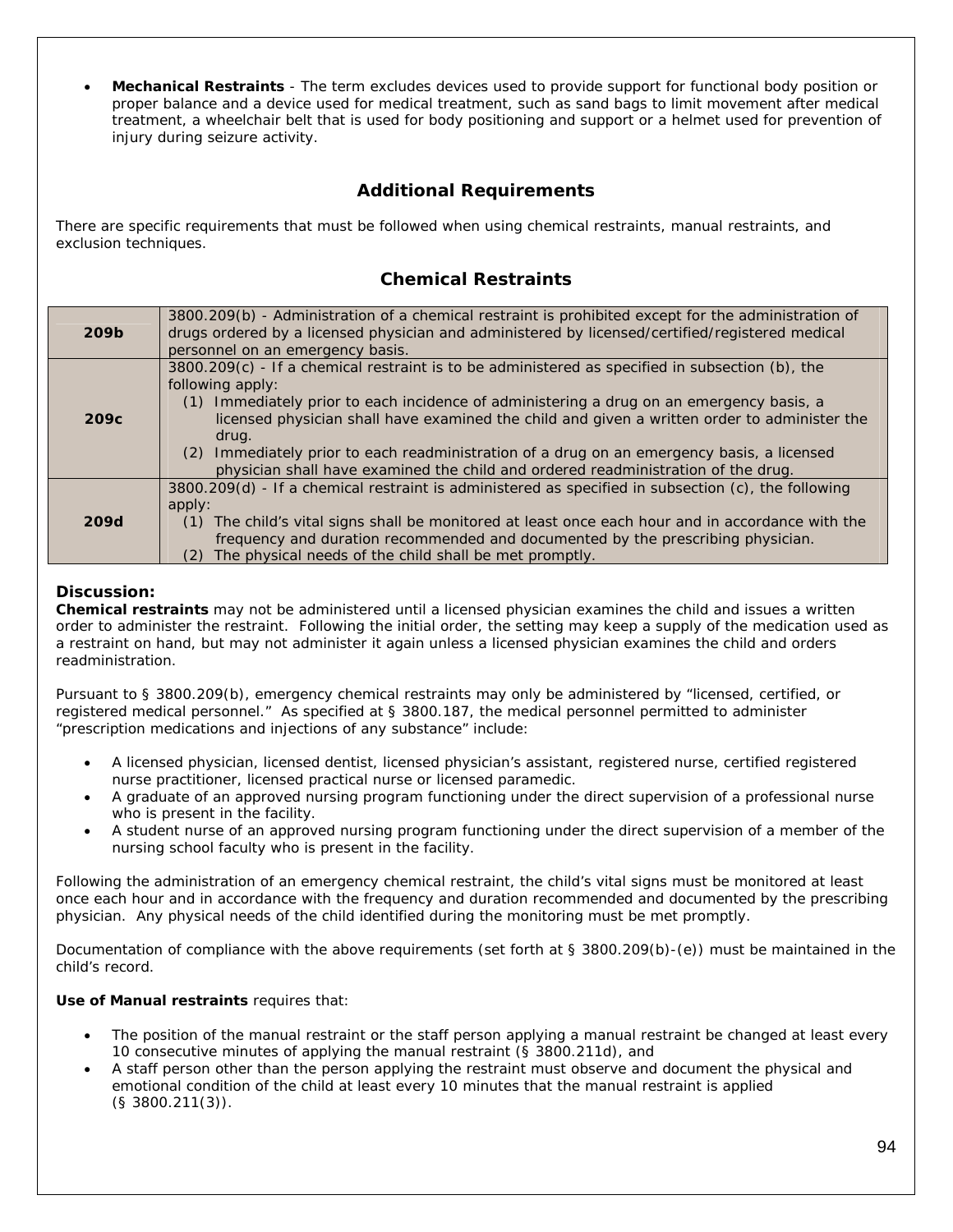### **Exclusion techniques** may not be used:

- More than 60 minutes, consecutive or otherwise, within a 2-hour period (§ 3800.212b).
- More than 60 minutes, consecutive or otherwise, within a 24-hour period. (§ 3800.212c).

Additionally, a child in exclusion must be observed by a staff person at least every 5 minutes (§ 3800.212d).

There are specific physical site requirements for the room or area used for exclusion (§ 3800.212e). These include:

- At least 40 square feet of indoor floor space.
- A minimum ceiling height of 7 feet.
- An open door or a window for observation.
- Lighting and ventilation.
- Absence of any items that might injure a child. In addition to items that are clearly hazardous, the setting should consult the child's ISP to identify any potentially-harmful items based on the child's behaviors.

# **The Restrictive Procedure Plan**

Whenever use of restrictive procedures is anticipated for a child, the setting must develop a restrictive procedure plan and include it in the child's Individual Service Plan (ISP). Restrictive procedure use may be anticipated based on the child health and safety assessment required by § 3800.141, the child health assessment required by § 3800.143, or though information relating to the child's behavioral history obtained as part of the setting's intake process. If restrictive procedure use is not anticipated, a restrictive procedure plan is not required unless any type of restrictive procedure is used four times for the same child in any 3-month period following admission.

Pursuant to § 3800.203(e), the plan must include, at a minimum:

- The specific behavior to be addressed, observable signals that occur prior to the behavior and the suspected reason for the behavior.
- The behavioral outcomes desired, stated in measurable terms.
- The methods for modifying or eliminating the behavior, such as changes in the child's physical and social environment, changes in the child's routine, improving communications, teaching skills and reinforcing appropriate behavior.
- The types of restrictive procedures that may be used and the circumstances under which the restrictive procedures may be used.
- The length of time the restrictive procedure may be applied, not to exceed the maximum time periods specified in this chapter.
- Health conditions that may be affected by the use of specific restrictive procedures.
- The name of the staff person responsible for monitoring and documenting progress with the plan.

### **Remember – restrictive procedures may never be used in a punitive manner, for the convenience of staff persons or as a program substitution!**

§ 3800.203(b)-(d) and (f)-(g) set forth requirements for development, signature, review, implementation, and retention of the restrictive procedure plan. Because the restrictive procedure plan is part of the ISP, and because identical requirements for development, signature, review, implementation, and retention exist for the ISP, compliance with § 3800.224-228 will be sufficient to establish compliance with § 3800.203(b)-(d) and (f)-(g). In other words, if settings comply with the ISP requirements, and the restrictive procedure plan is part of the ISP, then the setting is automatically in compliance with  $\S$  3800.203(b)-(d) and (f)-(g).

### **Documenting Restrictive Procedure Use**

Each instance of restrictive procedure use must be documented. This documentation is separate and distinct from the restrictive procedure plan and the ISP. While the documentation of restrictive procedure use may be kept in a single log, child-specific documentation must also be kept in the child's record pursuant to § 3800.243(7). Each record of restrictive procedure use must include, at a minimum:

- The specific behavior addressed.
- The methods of intervention used to address the behavior less intrusive than the procedure used.
- The date and time the procedure was used.
- The specific procedure used.
- The staff person who used the procedure.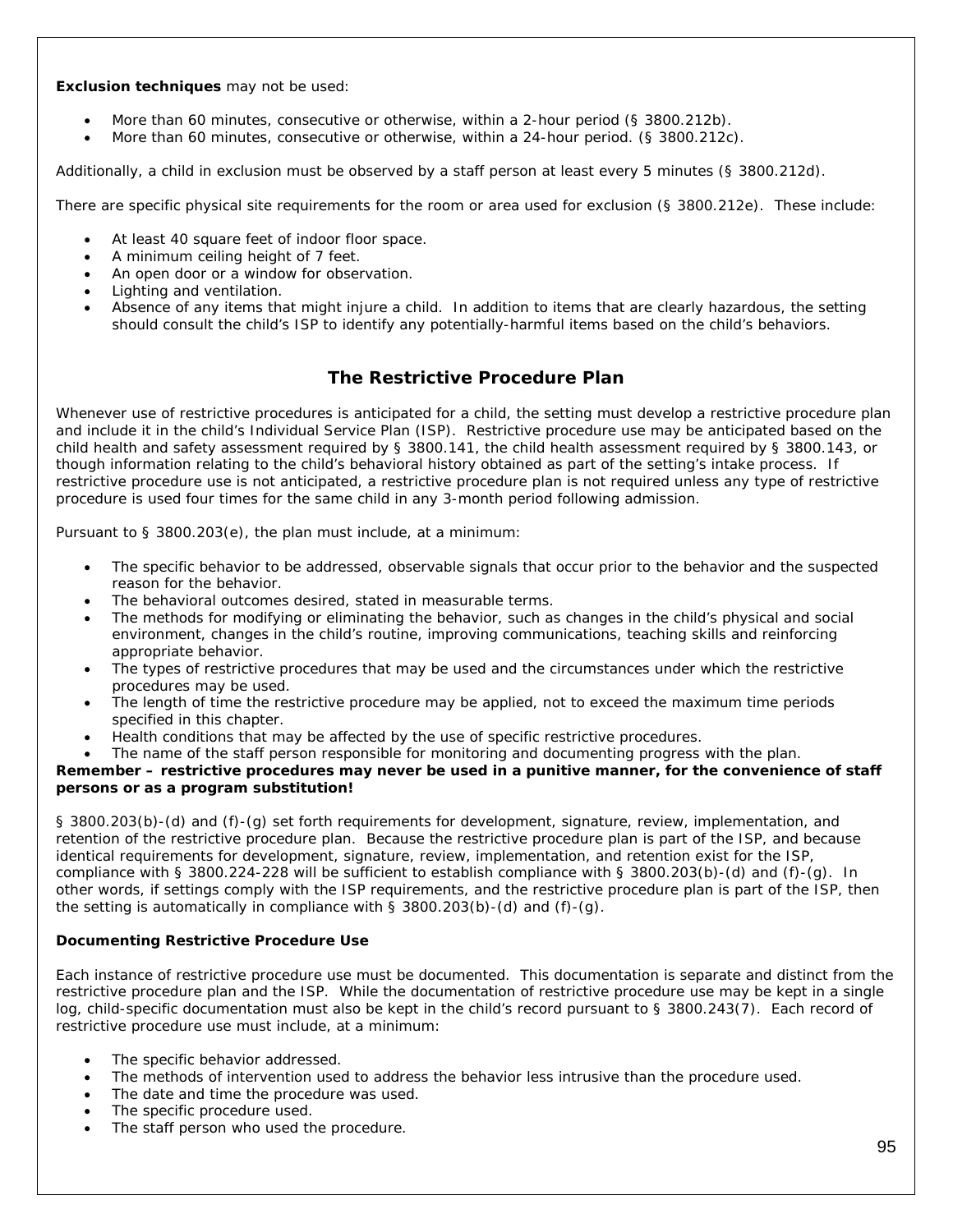- The duration of the procedure.
- The staff person who observed the child.
- The child's condition following the removal of the procedure.

### **Restrictive Procedures in Secure Care and Secure Detention Facilities**

Secure settings may use certain types of mechanical restraints and may use seclusion techniques to protect children from harming themselves or others. Mechanical restraints and seclusion may not be used for the same child at the same time, and the use of any combination of mechanical restraints and seclusion for any child may not exceed 6 hours in any 48-hour period without a written court order.

A child's physical needs must be promptly met even if he or she is in mechanical restraints or seclusion. Children who are restrained must be permitted to eat, toilet, wash, or meet other personal care needs as reasonable.

### **Mechanical Restraints**

Secure settings may use behind-the-back handcuffs, leg restraints, and locking transportation waist belts with handcuffs in front of the child. No other mechanical restraints are permitted.

Children may **never** be handcuffed to an object or another person.

When children are not being transported, oral or written authorization by supervisory staff is required prior to each use of handcuffs or leg restraints. During the time that a child is in handcuffs or leg restraints, a staff person must check the restraint at least every 15 minutes to ensure that it is properly fitted, and a staff person who is not administering the restraint must observe the child and check the restraint at least every hour.

Handcuff and leg restraint use may not exceed 2 hours, unless a licensed physician, a licensed physician's assistant, or a registered nurse examines the child and gives written orders to continue the use of the restraint. A new examination and new orders are required for each 2-hour period the restraint is continued. Additionally, the restraint must be removed completely for at least 10 minutes for each 2-hour period that the restraint is in use to allow for movement.

The use of handcuffs and leg restraints may not exceed 4 hours in any 48-hour period without a written court order.

Note that, if a restraint is removed for any purpose other than for movement and reused within 24 hours after the initial use of the restraint, it is considered continuation of the initial restraint.

When children are being transported, permitted mechanical restraints may be used for as long as the child is in the vehicle, and the requirements to check restraints for fit, remove the restraints for movement, or receive authorization from a medical professional to use restraints beyond 2 hours do not apply.

### **Seclusion**

Secure settings are permitted to use seclusion techniques. As is the case with exclusion, there are specific physical site requirements for the room or area used for exclusion. These include:

- At least 40 square feet of indoor floor space.
- A minimum ceiling height of 7 feet.
- An open door or a window for observation.
- Lighting and ventilation.
- Absence of any items that might injure a child. In addition to items that are clearly hazardous, the setting should consult the child's ISP to identify any potentially-harmful items based on the child's behaviors.

Oral or written authorization by supervisory staff is required prior to each use of seclusion. During the time that a child is in seclusion, a staff person must observe the child at least every 5 minutes, and another staff person who is not continuously observing the child must check and observe the child at least every 2 hours.

Seclusion may not exceed 4 hours, unless a licensed physician, a licensed physician's assistant or registered nurse examines the child and gives written orders to continue the use of seclusion. A new examination and new orders are required for each 4-hour period the seclusion is continued.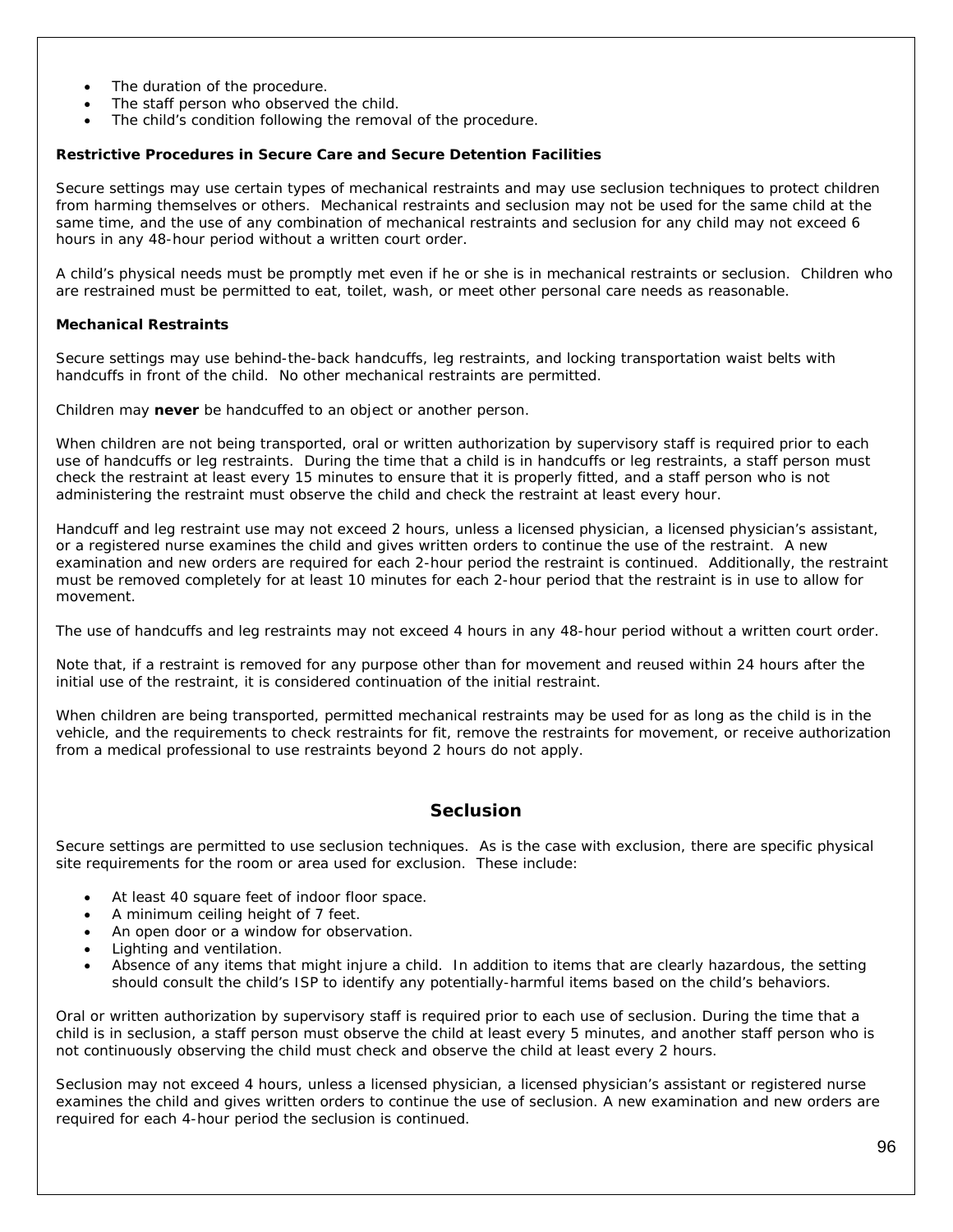The use of seclusion may not exceed 8 hours in any 48-hour period without a written court order.

Note that, if seclusion is interrupted for any purpose and reused within 24 hours after the initial use of seclusion, it is considered continuation of the initial seclusion period.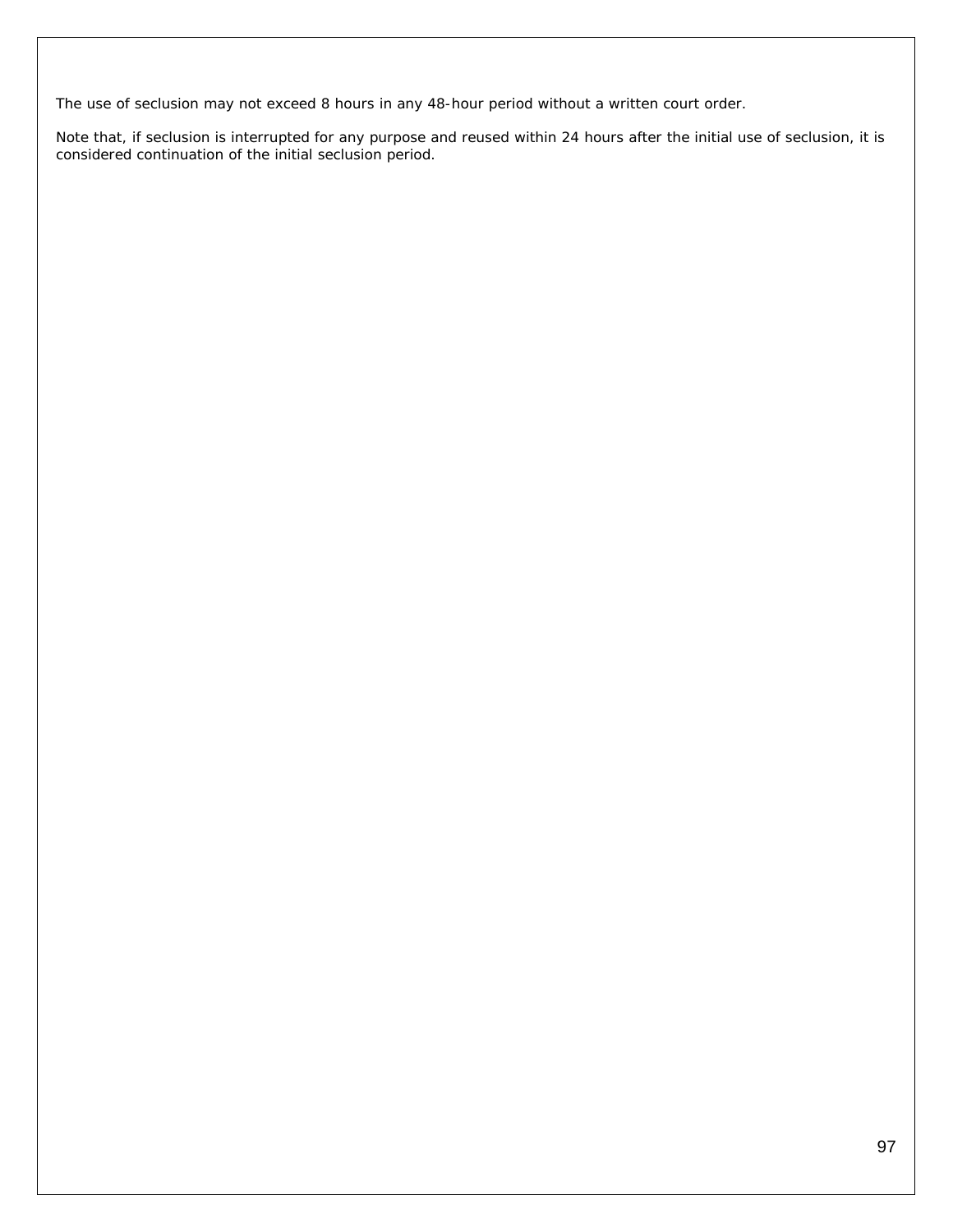# **PART VII**

# **Contingent Regulations**

The regulations in this section are labeled "contingent" in that a specific event or condition must manifest in order for them to be measured.

|                                                                                          | 3800.21 - The facility shall have a valid certificate or approval document from the appropriate State |  |
|------------------------------------------------------------------------------------------|-------------------------------------------------------------------------------------------------------|--|
| 21                                                                                       | or Federal agency relating to health and safety protections for children required by another          |  |
|                                                                                          | applicable law, not to include local zoning ordinances.                                               |  |
| <b>Contingent upon:</b> Suspected violation of laws or regulations not specified in 3800 |                                                                                                       |  |

### **Discussion:**

Unless directly incorporated into Chapter 3800, all suspected violations of other applicable laws, ordinances, and regulations must be referred to the appropriate enforcing authority for investigation. Violations will be recorded by inspectors if the appropriate enforcing authority issues a citation, violation report, or other applicable notice of violation.

### **Primary Benefit:**

Ensures compliance with other applicable health, safety, and wellness requirements not incorporated by Chapter 3800.

| 81                                                                     | 3800.81 - The facility shall provide or arrange for physical site accommodations and equipment |  |  |
|------------------------------------------------------------------------|------------------------------------------------------------------------------------------------|--|--|
|                                                                        | necessary to meet the health and safety needs of a child with a disability.                    |  |  |
| <b>Contingent upon:</b> Needs of child with a disability not being met |                                                                                                |  |  |

### **Discussion:**

This regulation is broad in scope, but relatively simple to apply. It means that the facility's physical site must be designed, arranged, or furnished to meet children's needs. In many cases, remedying a situation where a child's needs are not met can be achieved by moving furniture or relocating a child's bedroom. In some cases, more substantial changes (such as widening bathroom doors to accommodate children who use wheelchairs) may be required.

### **Primary Benefit:**

Physical site accommodations and equipment that meet the needs of the children in the facility provide independence, enable a higher quality of life, and promote rapid evacuation during an emergency.

**87c** 3800.87(c) - The facility may not use asbestos products for any renovations or new construction. **Contingent upon: Renovation with suspected asbestos use** 

### **Discussion:**

The United States Environmental Protection Agency does not have a general ban on asbestos, but the Clean Air Act of 1970 and the Toxic Substances Control Act of 1976 both have strict limitations on the application of asbestos in construction materials. Because of this, it is unlikely that renovations or new construction will include asbestos.

### **Primary Benefit:**

Asbestos is a known carcinogen. A facility free of this material protects children from many health issues.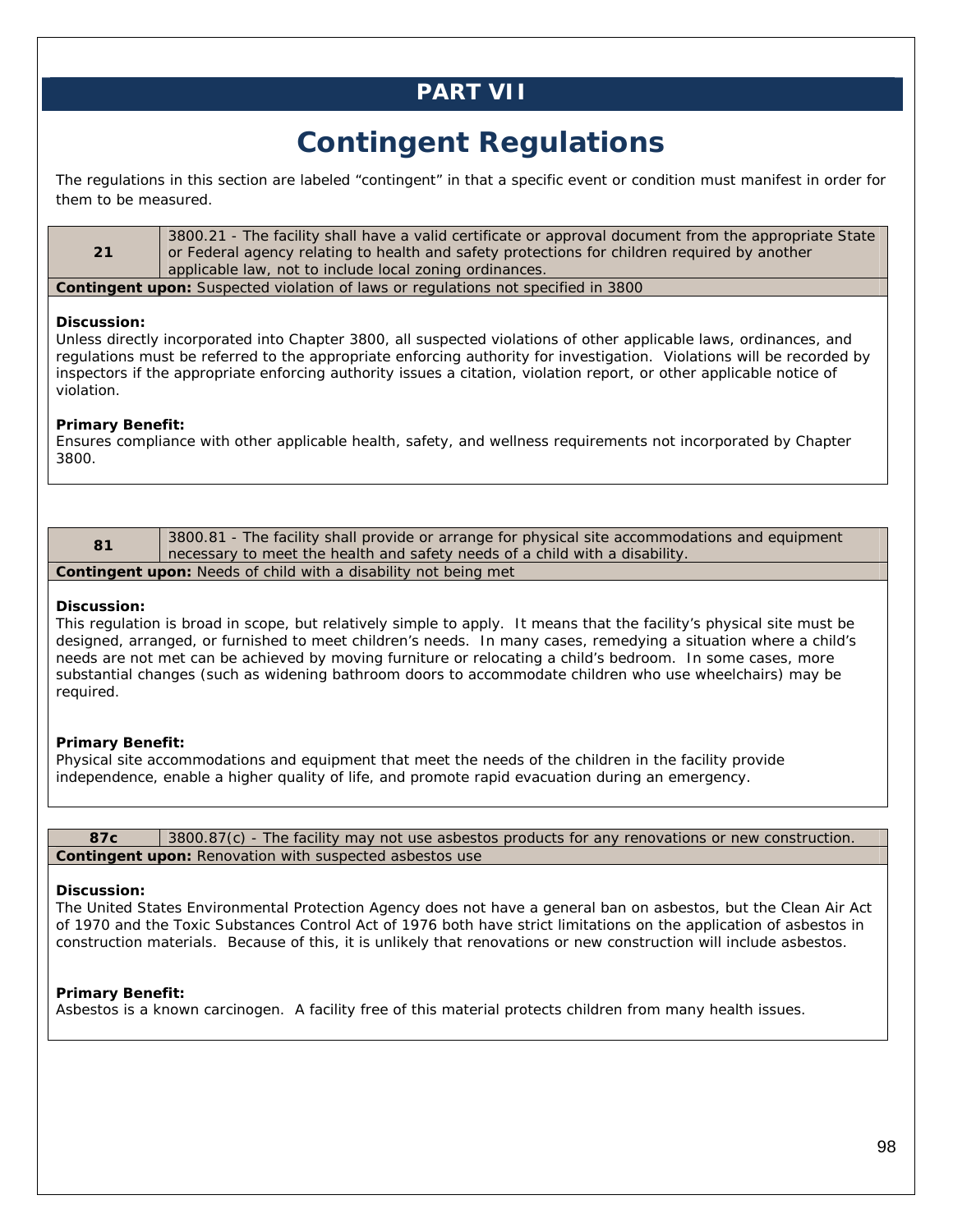101 3800.101 - Firearms, weapons and ammunition are not permitted in the facility or on the facility grounds, except for those carried by law enforcement personnel.

### **Contingent upon:** Weapons present in facility

### **Discussion:**

Weapons include firearms and other objects intended to inflict harm, such as stun guns, martial arts weapons, clubs, and bladed weapons such as swords, daggers, and fighting knives.

### **Primary Benefit:**

Protects children from serious injury.

|                                                                    | 3800.130(f) - If one or more children or staff persons are not able to hear the smoke detector or   |  |
|--------------------------------------------------------------------|-----------------------------------------------------------------------------------------------------|--|
| 130f                                                               | fire alarm system, all smoke detectors and fire alarms shall be equipped so that each person with a |  |
|                                                                    | hearing impairment will be alerted in the event of a fire.                                          |  |
| <b>Contingent upon:</b> Person with hearing impairment in facility |                                                                                                     |  |

### **Discussion:**

This does not apply to all children and staff persons who have a hearing impairment, only those who cannot hear the detector or alarm. Many individuals who have hearing impairments can hear alarms.

Each child must be alerted to the fire alarm at all times while awake or sleeping – children who are unable to hear the smoke detector or fire alarm must have the same notice as a hearing person. Each staff person who cannot hear the detector or alarm must be notified immediately so that they can assist children to evacuate and to evacuate themselves.

Acceptable signaling devices include:

- Strobe lights approved by Underwriters Laboratories, have a single intensity of 75cd or higher, and have a flash rate of 1-3 flashes per second.
- A personal body device that vibrates when the alarm sounds.
- Hearing dogs.

It is not acceptable for a staff person to alert a child in lieu of a signaling device.

Remember that children's needs can differ based on the degree of their impairment and the specific situation. For example, a child may be able to hear a fire alarm during the day when using a hearing aid, but not while asleep when the aid is removed. Therefore, a combination of the devices may be appropriate based on each child's needs.

### **Primary Benefit:**

A device that alerts children and staff who are hearing impaired of a fire offers them the same protection from fires as children and staff who are not hearing impaired. Use of a device instead of a person eliminates the possibility that a child will not be alerted if the staff are incapacitated.

| <b>130g</b>                                                      | $3800.130(q)$ - If a smoke detector or fire alarm becomes inoperative, repair shall be completed<br>within 48 hours of the time the detector or alarm was found to be inoperative. |  |
|------------------------------------------------------------------|------------------------------------------------------------------------------------------------------------------------------------------------------------------------------------|--|
| <b>Contingent upon:</b> Inoperative smoke detector or fire alarm |                                                                                                                                                                                    |  |

### **Discussion:**

Facilities should have a procedure in place to verify detector/alarm functionality daily. This procedure can be very simple, such as designating a person to look at the master alarm panel and verify that the system is operational or instructing direct care staff to listen for the "chirping" sound indicating a dying battery.

### **Primary Benefit:**

A malfunctioning smoke detector will not protect children from injury or death in the event of a fire. In some cases, a malfunctioning alarm system is also a violation of local building codes.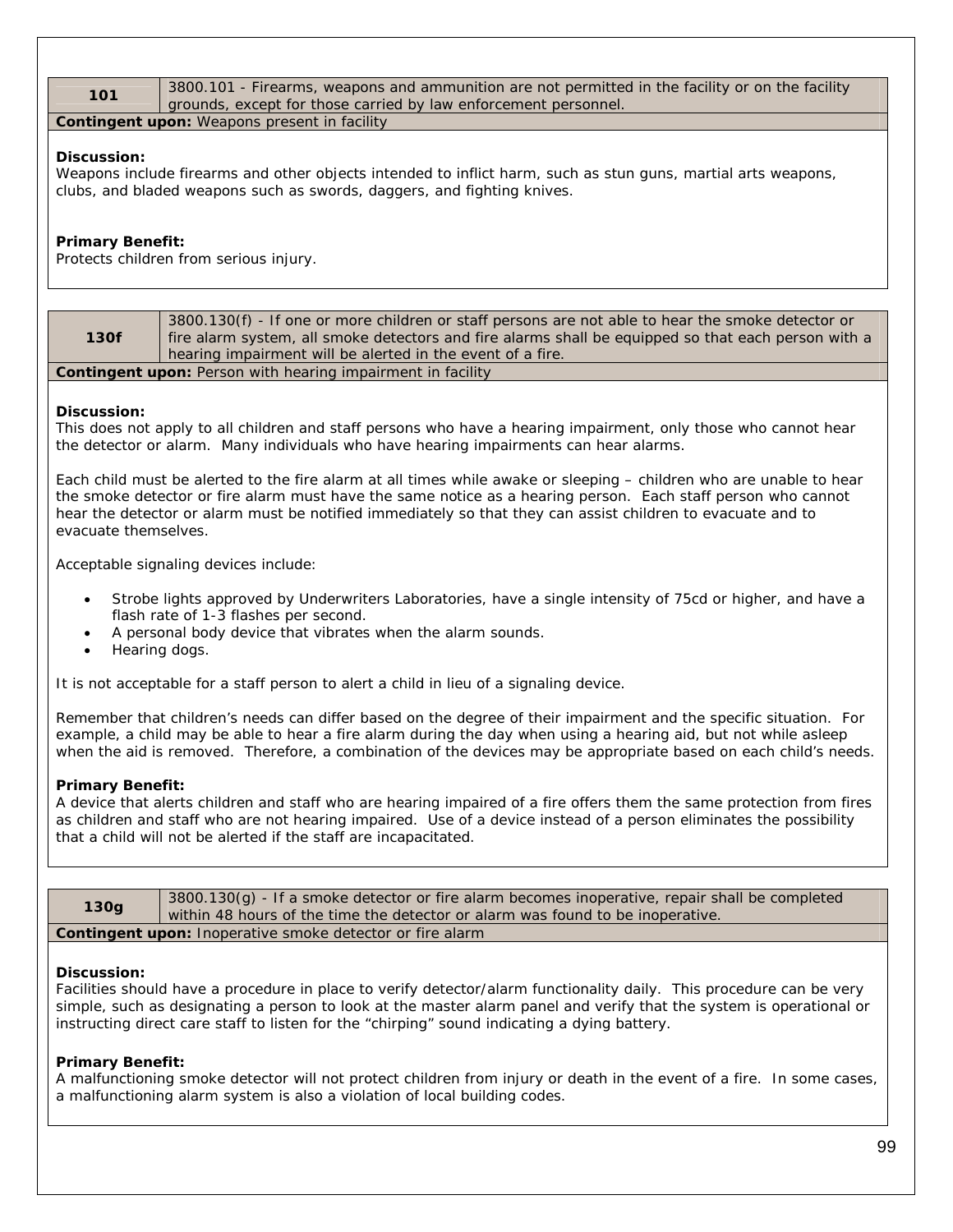| 147a                                                                                                                                                                                                                                                                                                                                                                                                                                                       | 3800.147(a) - Use or possession of tobacco products by children is prohibited.                                                                            |  |  |
|------------------------------------------------------------------------------------------------------------------------------------------------------------------------------------------------------------------------------------------------------------------------------------------------------------------------------------------------------------------------------------------------------------------------------------------------------------|-----------------------------------------------------------------------------------------------------------------------------------------------------------|--|--|
| 147b                                                                                                                                                                                                                                                                                                                                                                                                                                                       | 3800.147(b) - Use or possession of tobacco products by staff persons is prohibited in the facility<br>and during transportation provided by the facility. |  |  |
|                                                                                                                                                                                                                                                                                                                                                                                                                                                            | Contingent upon: Tobacco products present in the facility                                                                                                 |  |  |
| <b>Inspection Procedures:</b>                                                                                                                                                                                                                                                                                                                                                                                                                              |                                                                                                                                                           |  |  |
| 1. Inspectors will interview the director and staff to determine the practices used by the facility to<br>ensure that children are not in possession of cigarettes or other tobacco products.<br>2. Verify If chewing tobacco, cigarettes, cigarette butts, or the smell of smoke is detected during the<br>inspection, the inspector will interview children and staff regarding these items to determine how<br>they came to be present in the facility. |                                                                                                                                                           |  |  |
| Discussion:<br>This applies to all children, even if they are 18 years of age. Tobacco may not be brought into the facility or facility<br>vehicles by staff, even if they are kept in a locked area.<br><b>Primary Benefit:</b><br>Protects children from the harmful effects of tobacco and reduces the risk of fire in the facility.                                                                                                                    |                                                                                                                                                           |  |  |
|                                                                                                                                                                                                                                                                                                                                                                                                                                                            |                                                                                                                                                           |  |  |

| 149c                                                     | 3800.149(c) - The child's parent and, if applicable, the child's guardian or custodian, shall be |  |  |  |
|----------------------------------------------------------|--------------------------------------------------------------------------------------------------|--|--|--|
|                                                          | notified immediately if the emergency plan is implemented for the child.                         |  |  |  |
| <b>Contingent upon: Implementation of emergency plan</b> |                                                                                                  |  |  |  |

### **Discussion:**

In most circumstances, the implementation of the facility's emergency medical plan will require the submission of a reportable incident under § 3800.16(c) and immediate notification of the child's responsible parties of that incident under § 3800.16(h). Documentation in the HCSIS system of the notification of the incident can serve as documentation of compliance with this regulation.

### **Primary Benefit:**

Provides a child's parent or legal custodian with notification that their child was involved in a medical emergency and affords them the opportunity to respond and be involved in the child's medical care.

| 163 <sub>b</sub>                                                                            | 3800.163(b) - Dietary alternatives shall be available for a child who has special health needs, |  |  |
|---------------------------------------------------------------------------------------------|-------------------------------------------------------------------------------------------------|--|--|
|                                                                                             | religious beliefs regarding dietary restrictions or vegetarian preferences.                     |  |  |
| <b>Contingent upon:</b> Child with health peeds religious heliefs or vegetarian preferences |                                                                                                 |  |  |

**Contingent upon:** Child with health heeds, religious beliefs, or vegetarian preferenc

### **Discussion:**

Self-explanatory.

### **Primary Benefit:**

It is important that the facility make dietary alternatives available for children who have special health needs so that children have a choice of food that meets their health needs. Facilities providing dietary alternatives for children who have certain religious beliefs help the children to ensure that they are fulfilling precedents established by their religion.